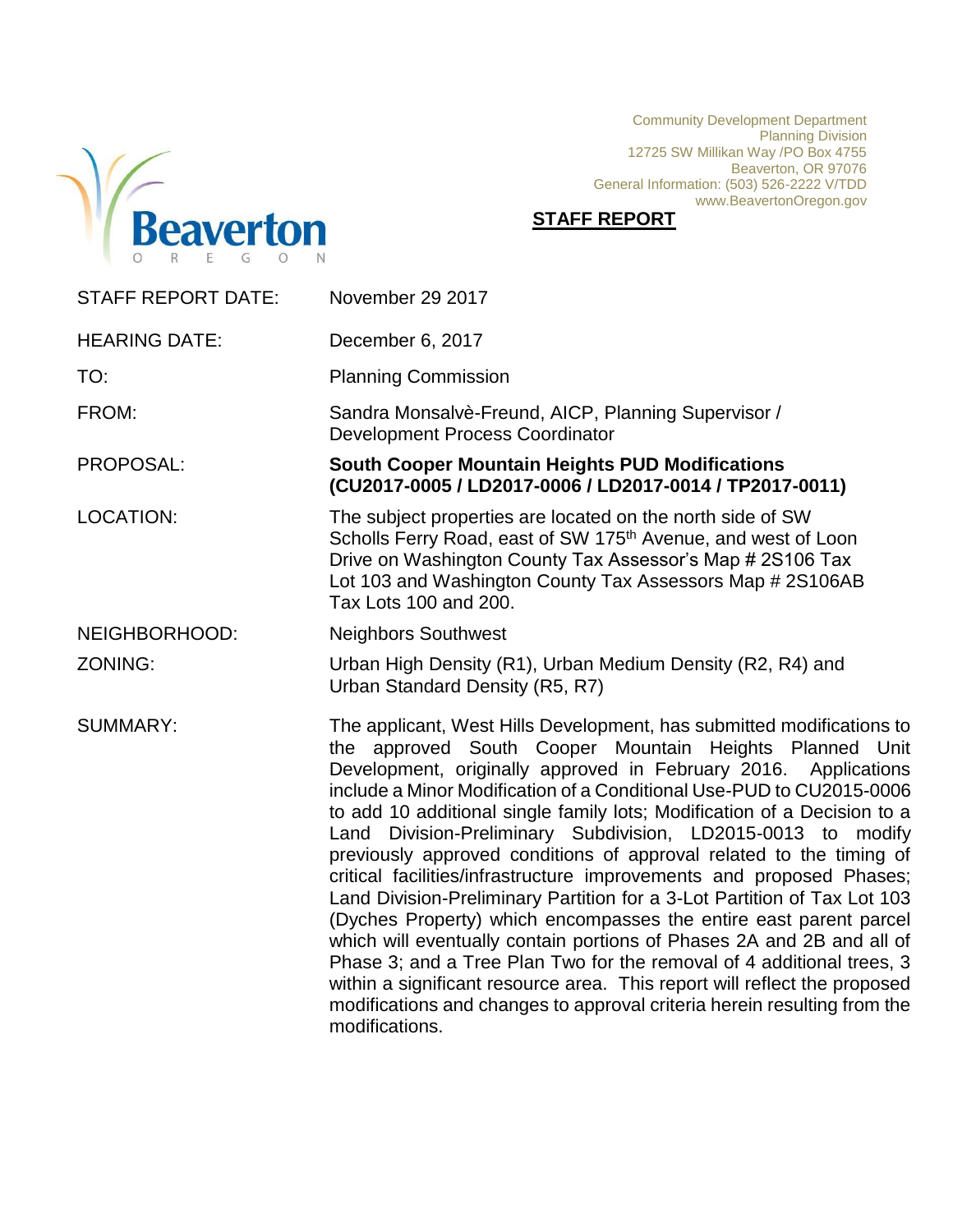| APPLICANT/<br>REPRESENTATIVE: | West Hills Development /<br>735 SW 158th Avenue<br>Beaverton, OR 97006 | Otak, Inc.<br>800 SW Third Avenue, Suite 300<br>Portland, OR 97204                         |
|-------------------------------|------------------------------------------------------------------------|--------------------------------------------------------------------------------------------|
| <b>PROPERTY OWNERS:</b>       | Dyches Family, LLC<br>13784 SW Fern St.<br><b>Tigard, OR 97223</b>     | <b>Crescent Grove Cemetery Assoc.</b><br>9925 SW Greenburg Road<br><b>Tigard, OR 97223</b> |
|                               | Arbor Cooper Mtn. LLC                                                  |                                                                                            |

732 SW 158th Ave Beaverton, OR 97006

# **STAFF RECOMMENDATIONS**:

#### **CU2017-0005 (South Cooper Mountain Heights PUD): Approval** subject to conditions identified at the end of this report.

# **LD2017-0006 (South Cooper Mountain Heights PUD):**

**Approval** subject to conditions identified at the end of this report.

#### **LD2017-0014 (South Cooper Mountain Heights PUD):**

**Approval** subject to conditions identified at the end of this report.

# **TP2017-0011 (South Cooper Mountain Heights PUD):**

**Approval** subject to conditions identified at the end of this report.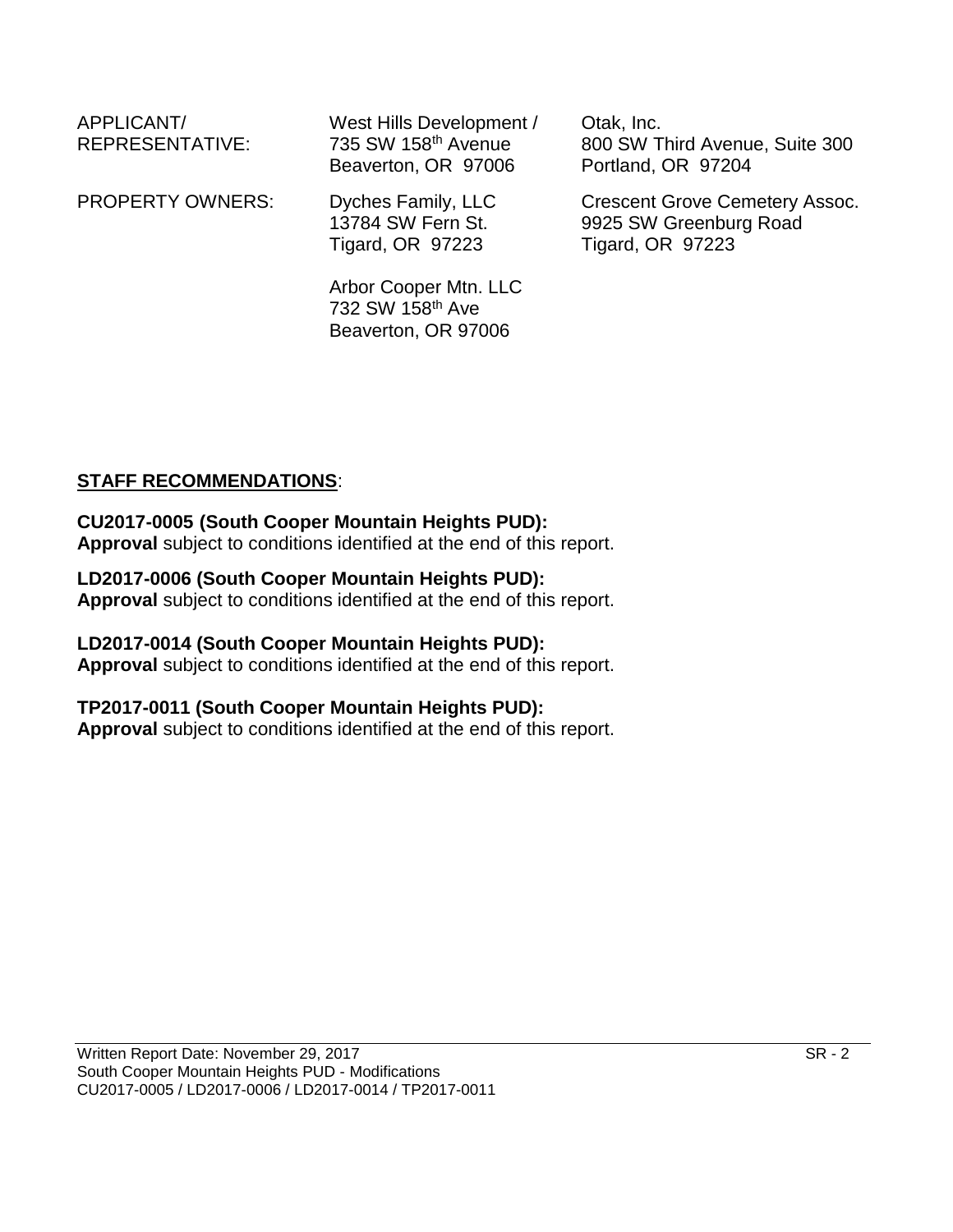# **DESCRIPTION OF APPLICATION AND TABLE OF CONTENTS**

| <b>Attachment A:</b>                                                   |                |
|------------------------------------------------------------------------|----------------|
| <b>Facilities Review Committee Technical Review and Recommendation</b> | $FR1 - FR23$   |
| Report                                                                 |                |
|                                                                        |                |
| <b>Attachment B: CU2017-0005</b>                                       | $CU1 - CU4$    |
| (Minor Modification of a Conditional Use) Type 2                       |                |
|                                                                        |                |
| Attachment C: LD2017-0006                                              | LD2017-0006:   |
| Preliminary Subdivision Modification of a Decision (Type 2)            | $1 - 11$       |
|                                                                        |                |
| Attachment D: LD2017-0014                                              | LD2017-0014    |
| <b>Preliminary Partition (Type 2)</b>                                  | 1-4            |
|                                                                        |                |
| <b>Attachment E: TP2017-0011</b>                                       | $TP1 - TP8$    |
| Tree Plan Two (Type 2)                                                 |                |
|                                                                        |                |
| <b>Attachment G:</b>                                                   | $COA1 - COA20$ |
| Proposed Conditions of Approval                                        |                |
|                                                                        |                |

| <b>Exhibit 1: Exhibits by City Staff</b><br><b>Exhibit 1.1 Zoning Map</b><br><b>Exhibit 1.2 Aerial Map</b>                                                                                                                         | Page Number:<br>$SR4 - SR5$   |
|------------------------------------------------------------------------------------------------------------------------------------------------------------------------------------------------------------------------------------|-------------------------------|
| <b>Exhibit 2: Exhibits by Applicant</b><br><b>Exhibit 2.1</b> Applicant Materials                                                                                                                                                  | Combined<br>materials package |
|                                                                                                                                                                                                                                    |                               |
| <b>Exhibit 3: Public Testimony / Comments</b>                                                                                                                                                                                      |                               |
| <b>Exhibit 3.1</b> Letter received from Metropolitan Land Group -<br>09/15/17<br><b>Exhibit 3.2</b> Letter Received from Dr. Gross - 9/19/2017<br><b>Exhibit 3.3</b> Letter received from Beaverton School District -<br>9/15/2017 | Exhibits by #                 |

Written Report Date: November 29, 2017 SR - 3 South Cooper Mountain Heights PUD - Modifications CU2017-0005 / LD2017-0006 / LD2017-0014 / TP2017-0011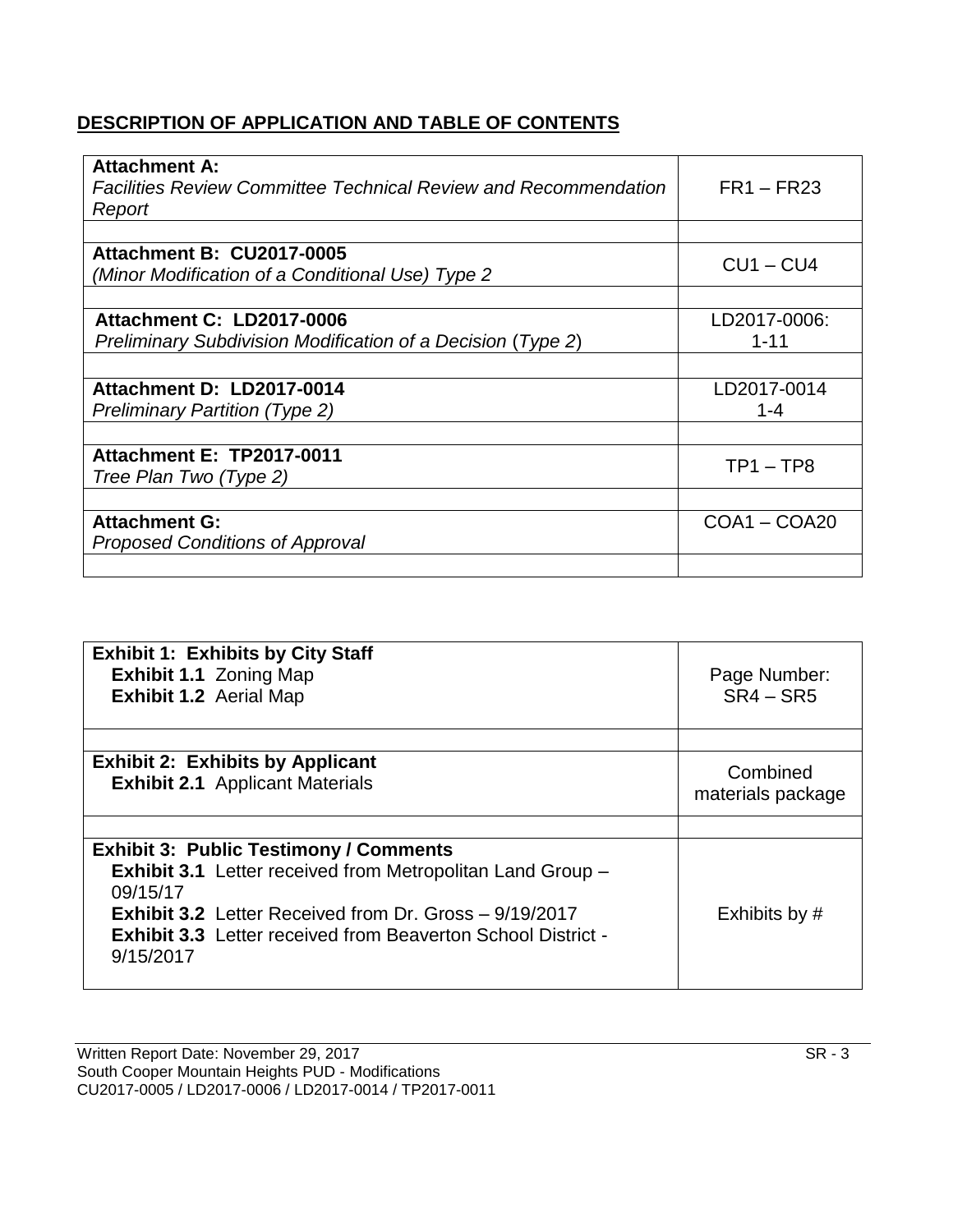

# **South Cooper Mountain Heights PUD CU2017-0005, LD2017-0006, LD2017-0014, TP2017-0011**

**Exhibit 1.1**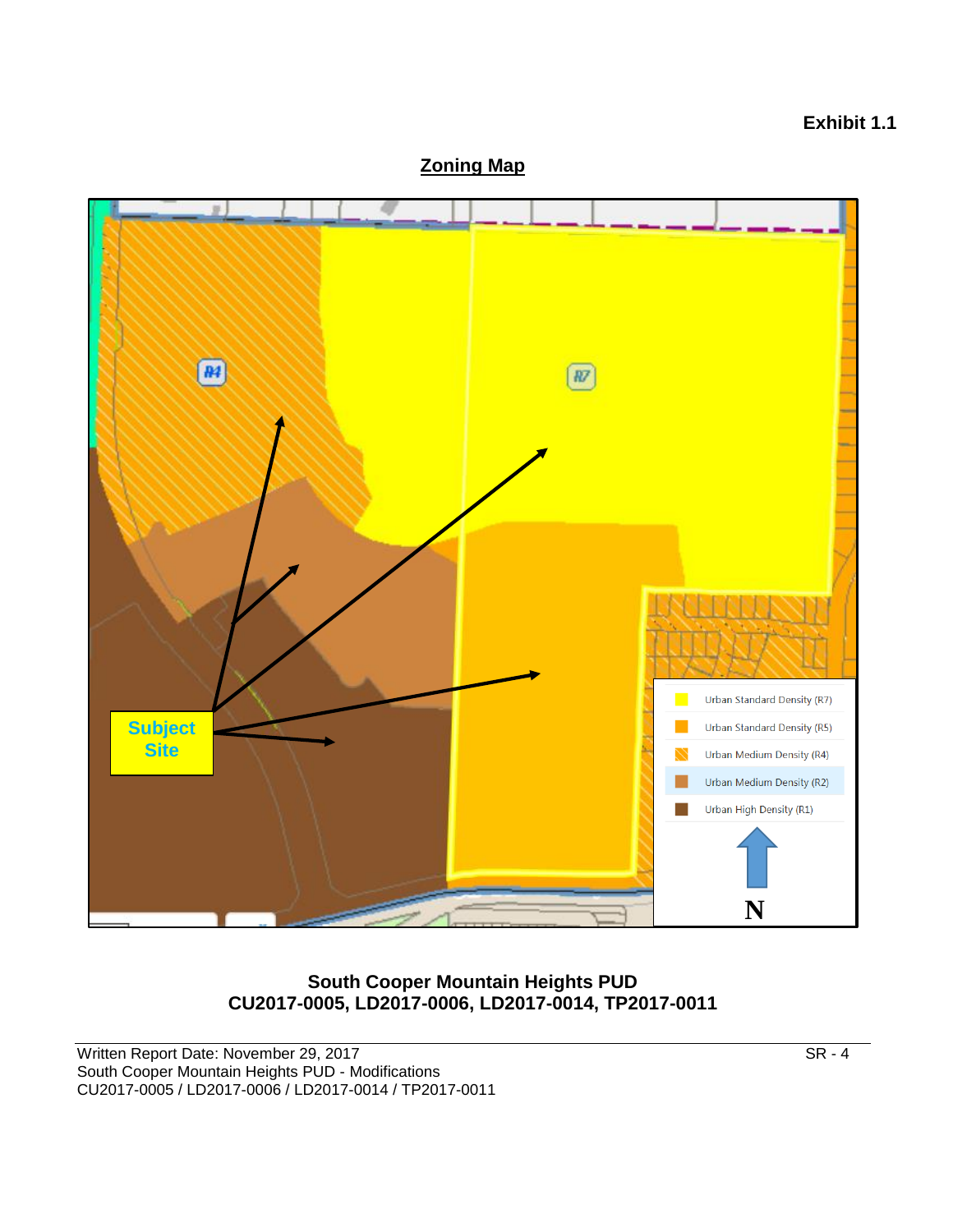# **Exhibit 1.2**

# **Aerial Map**



#### **South Cooper Mountain Heights PUD CU2017-0005 / LD2017-0006 / LD2017-0014 / TP2017-0011**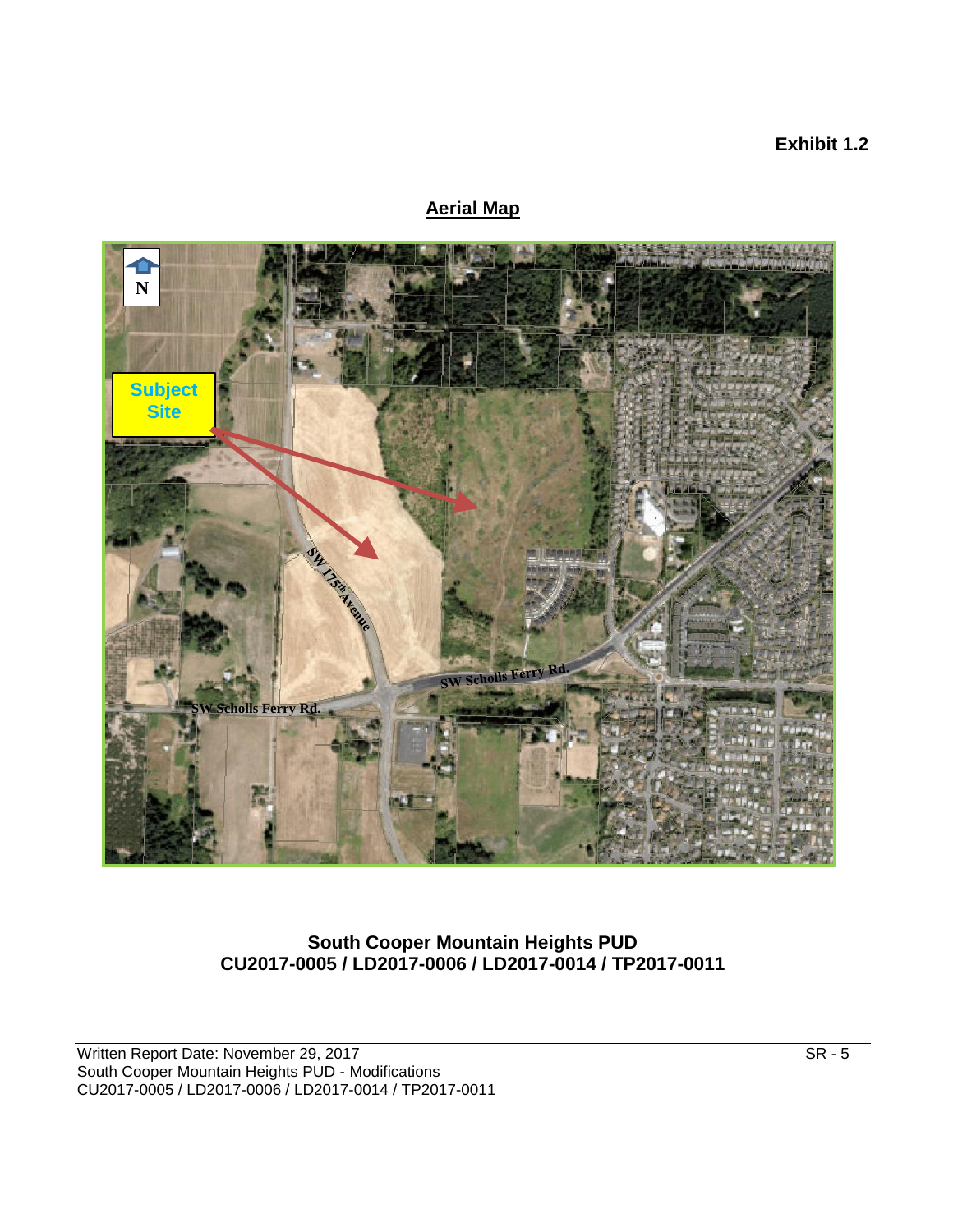# **BACKGROUND FACTS**

# **Key Application Dates**

| <b>Application</b> | <b>Submittal Date</b> | <b>Deemed</b><br><b>Complete</b> | <b>120-Day</b>   | $240$ -Day*   |
|--------------------|-----------------------|----------------------------------|------------------|---------------|
| CU2017-0005        | May 3, 2017           | August 9, 2017                   | December 7, 2017 | April 6, 2018 |
| LD2017-0006        | May 3, 2017           | August 9, 2017                   | December 7, 2017 | April 6, 2018 |
| LD2017-0014        | July 12, 2017         | August 9, 2017                   | December 7, 2017 | April 6, 2018 |
| TP2017-0011        | July 12, 2017         | August 9, 2017                   | December 7, 2017 | April 6, 2018 |

\*Pursuant to Section 50.25.8 of the Development Code this is the latest date, without a continuance, by which a final written decision on the proposal can be made.

# **Existing Conditions Table**

| Zoning                               | Urban High Density Residential (R1); Urban Medium Density Residential<br>(R2, R4); Urban Standard Density Residential (R5, R7) |                                                                             |  |  |
|--------------------------------------|--------------------------------------------------------------------------------------------------------------------------------|-----------------------------------------------------------------------------|--|--|
| <b>Current</b><br><b>Development</b> | The site is currently undeveloped and consists of three tax lots.                                                              |                                                                             |  |  |
| Site Size &<br>Location              | 109 Acres                                                                                                                      |                                                                             |  |  |
| <b>NAC</b>                           | <b>Neighbors Southwest</b>                                                                                                     |                                                                             |  |  |
| Surrounding<br><b>Uses</b>           | Zoning:<br>North: Washington County Rural<br>Residential (AF5/AF10)                                                            | Uses:<br>North: Rural Residential                                           |  |  |
|                                      | South: Urban Standard Density (R5)<br>South: Rural Residential                                                                 |                                                                             |  |  |
|                                      | Urban Medium Density (R4) and<br>East:<br>East: Rural Residential<br>Urban Standard Density (R5)                               |                                                                             |  |  |
|                                      | West: Urban High Density (R1) and<br><b>Washington County Interim</b><br>Zoning                                                | West: New High School<br>and undeveloped land north<br>of High School site. |  |  |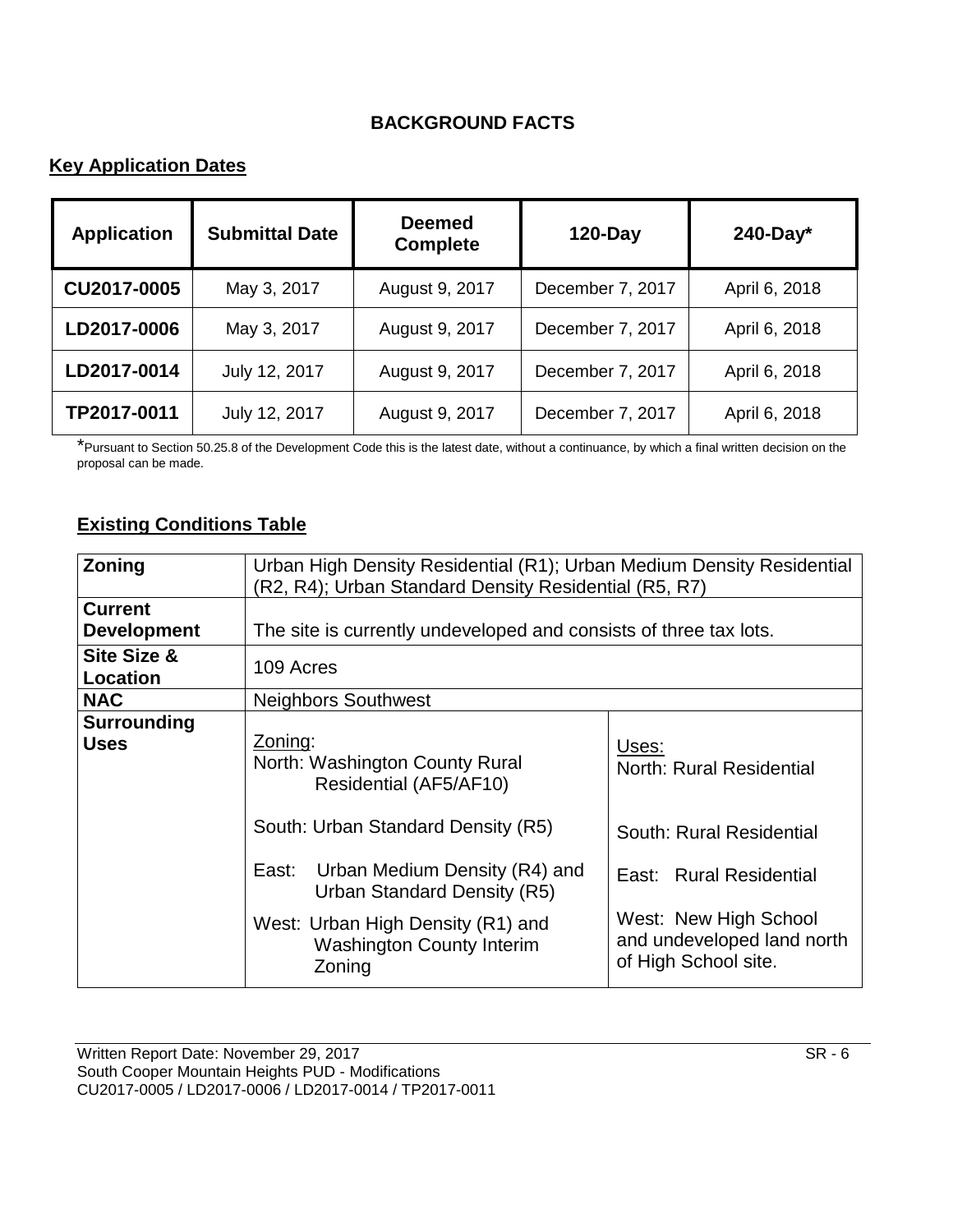# **South Cooper Mountain Heights PUD Summary (CU2015-0006, DR2015-0071, LD2015- 0013, TP2015-0008, ZMA2015-0006)**

The applicant, West Hills / Arbor Homes, was approved in February 2016 to develop a 721 unit residential Planned Unit Development (PUD) on two parcels of land within the South Cooper Mountain Community Planning area. The project site is on the north side of SW Scholls Ferry Road and immediately east of SW 175<sup>th</sup> Avenue, and will extend east to SW Loon Drive, on approximately109 acres of undeveloped land. The proposed development will connect to existing local streets within the neighboring Churchill Forest development, including SW Oystercatcher Lane and SW Moorhen Way.

The approved PUD project will include a mix of housing types ranging from 271 detached singlefamily homes; 110 attached single-family homes (townhomes), and a 340-unit multi-family apartment development at the southeast corner of SW 175th Avenue and SW Scholls Ferry Road. Proposed lot sizes will range from 1,950 square feet (0.04 acres) up to 13,650 square feet (0.31 acres), and include a variety of home styles, as required by the South Cooper Mountain Community Plan and Section 60.35, *Planned Unit Development,* of the Beaverton Development Code

# **Summary of Requested Modifications (CU2017-0005 / LD2017-0006 / LD2017-0014 / TP2017-0011)**

Currently there are site development permits issued for the entire west side of the project site (Tax Lot 100) where earth work is currently underway in order to start construction on the townhomes included in Phase 4. The applicant has submitted applications in order to modify the approved PUD with minor changes and as a result is required to go through the Planning Process for approval of the proposed changes, per Section 50.95 of the Development Code. The submitted land use applications are as follows:

- 1. Minor Modification of a Conditional Use-PUD to CU2015-0006 to add 10 additional single family lots and split Phase 2 into 2A and 2B;
- 2. Modification of a Decision to a Land Division-Preliminary Subdivision to LD2015-0013 to modify previously approved conditions of approval related to the timing of critical facilities/infrastructure improvements and proposed Phases;
- 3. Land Division-Preliminary Partition for a 3-Lot Partition of Tax Lot 103 (Dyches Property) which encompasses the entire east parent parcel which will eventually contain portions of Phases 2A and 2B and all of Phase 3; and
- 4. Tree Plan Two to remove 4 additional trees, 3 from Significant Natural Resource Area (SNRA).

This report will reflect the original PUD review, in addition to the proposed modifications and changes to approval criteria herein resulting from the modifications.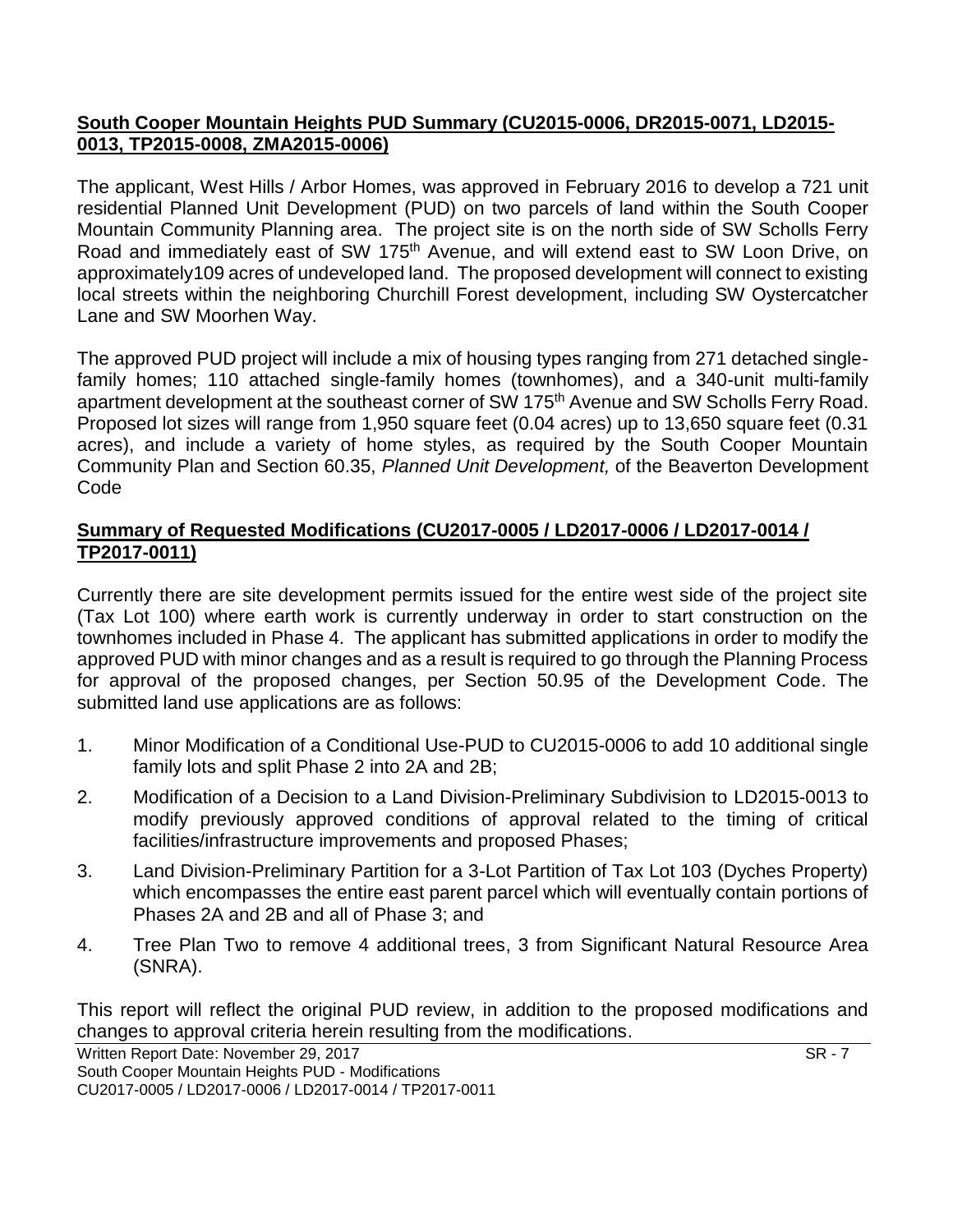# **RECOMMENDATIONS AND CONDITIONS OF APPROVAL BY THE FACILITIES REVIEW COMMITTEE South Cooper Mountain Heights PUD CU2017-0005 / LD2017-0014 / SDM2012-0003 / TP2012-0007/ZMA2015-0006**

# **Brief Project Summary:**

The applicant, West Hills Development, has submitted modifications to the approved South Cooper Mountain Heights Planned Unit Development, originally approved in February 2016. Applications include a Minor Modification of a Conditional Use-PUD to CU2015-0006 to add 10 additional single family lots; Modification of a Decision to a Land Division-Preliminary Subdivision, LD2015-0013 to modify previously approved conditions of approval related to the timing of critical facilities/infrastructure improvements and proposed Phases; Land Division-Preliminary Partition for a 3-Lot Partition of Tax Lot 103 (Dyches Property) which encompasses the entire east parent parcel which will eventually contain portions of Phases 2A and 2B and all of Phase 3; and a Tree Plan Two to remove 4 additional trees from significant resource areas. This report will reflect the original PUD review, in addition to the proposed modifications and changes to approval criteria herein resulting from the modifications.

#### **Section 40.03 Facilities Review Committee:**

The Facilities Review Committee has conducted a technical review of the application, in accordance with the criteria contained in Section 40.03 of the Development Code. The Committee's findings and recommended conditions of approval are provided to the decisionmaking authority. As they will appear in the Staff Report, the Facilities Review Conditions may be re-numbered and placed in different order.

The decision-making authority will determine whether the application, as presented meets, the Facilities Review approval criteria for the subject application and may choose to adopt, not adopt, or modify the Committee's findings below.

**The Facilities Review Committee Criteria for Approval will be reviewed for all criteria that are applicable to the submitted applications as identified below:**

- ●**All twelve (12) criteria are applicable to the submitted Conditional Use, and Land Division (Preliminary Partition and Subdivision) applications as submitted.**
- ●**Facilities Review criteria do not apply to the Tree Plan Two application.**
- *A. All critical facilities and services related to the development have, or can be improved to have, adequate capacity to serve the proposed development at the time of its completion.*

Written Report Date: November 29, 2017 FR - 1 South Cooper Mountain Heights PUD - Modifications CU2017-0005 / LD2017-0006 / LD2017-0014 / TP2017-0011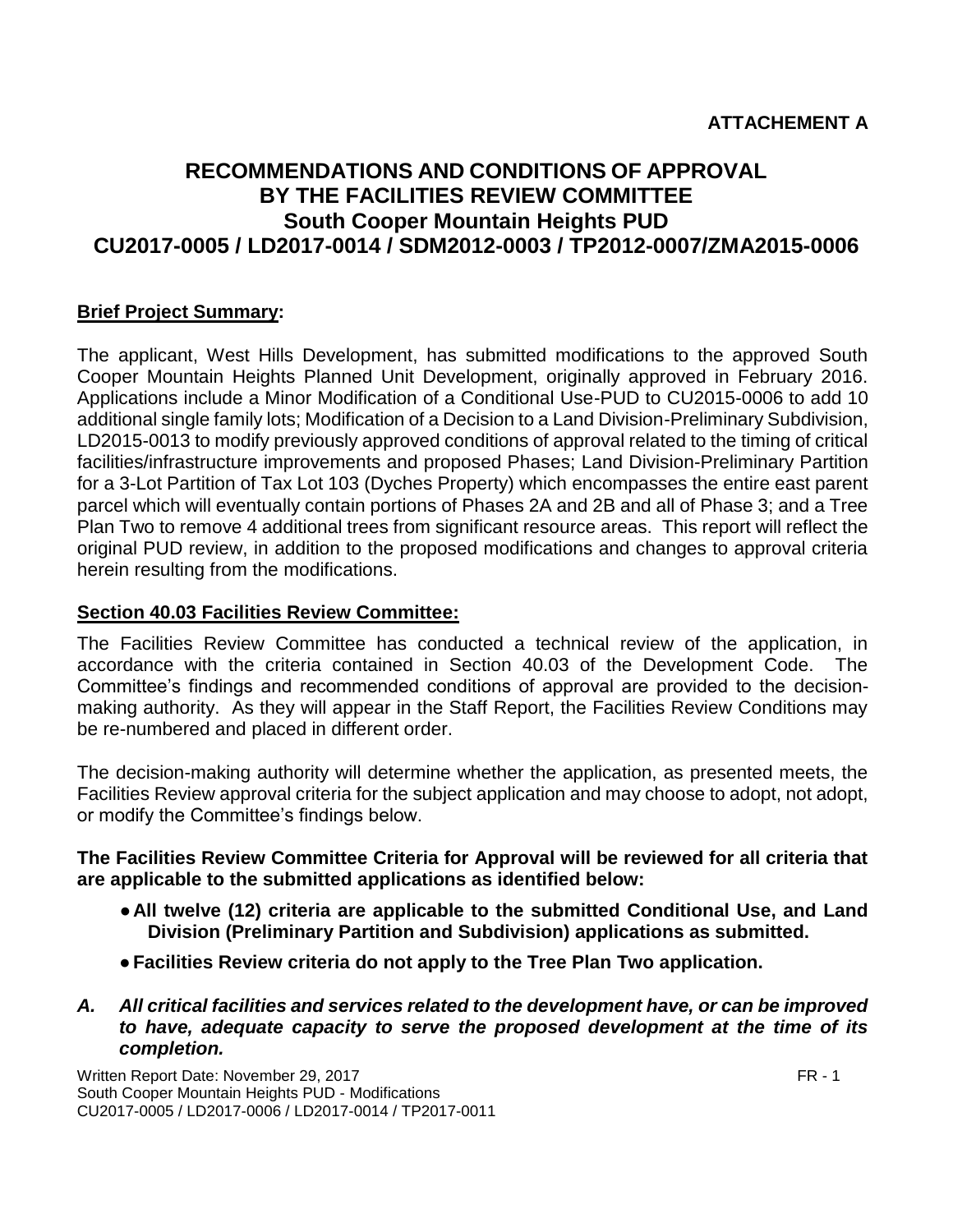Chapter 90 of the Development Code defines "critical facilities" to be services that include public water, public sanitary sewer, storm water drainage and retention, transportation, and fire protection. The Committee finds that the proposal includes necessary on-site and off-site connections and improvements to public water, public sanitary sewer and storm water drainage facilities.

#### **Water (potable and non-potable), Sanitary Sewer and Storm Drainage**:

The applicant indicates that potable water service, which includes water for domestic use and for firefighting, will be provided by the City of Beaverton. Currently, there are two water pressure zones that will serve the project site: the upper pressure zone (675-zone, 675 hydraulic gradeline) and the lower pressure zone (550-zone, 550 hydraulic gradeline). The higher pressure zone water line is to be constructed by the City of Beaverton, beginning at SW Siskin Terrace to the east of the subject site and SW Alvord Lane. In order for that waterline to be continued through the site to serve their development, as well as other developments west of SW 175<sup>th</sup> Avenue, the applicant will be required to provide a water line easement as well as a temporary construction easement for the water line from the planned waterline stub along the north property line, toward the western portion of the site to SW 175<sup>th</sup> Avenue. The easement will be required prior to the recording of any final land division (subdivision or partition) or issuance of any additional site development permits. The development of the high pressure water line and other pressure regulating and flow metering facilities is required to serve the Phase 2B development. The easement is also critical to allow for development of other properties to the west of SW 175<sup>th</sup> Avenue as well as provide a secondary water source for the South Cooper Mountain Community Plan area. Recoding of an easement to the City for the water line would allow the City or another developer to construct the line should it be needed by others prior to completion of phase 2B.

The lower pressure zone water line is currently located in SW Loon Road as well as SW 175<sup>th</sup> Avenue and can serve the development site. This water line will be connected through Road 6C to form a loop.

The South Cooper Mountain (SCM) Community Plan identifies a conceptual future water system plan (Figure 15 of the SCM Community Plan) that consists of the extension of the 24-inch water line to the north, in addition to the construction of a 16-inch water line from SW Loon/SW Barrows, which will then traverse the subject site from east to west, to SW 175<sup>th</sup> Avenue. The South Cooper Mountain Community Plan indicates that the new 24inch water line is planned to ultimately connect to a future 5.5-million gallon water storage reservoir to be constructed next to an existing 5.5-million gallon reservoir and to be located at the top of Cooper Mountain, west of the intersection of SW 175<sup>th</sup> Avenue/SW Kemmer Road, at 18250 SW Kemmer Road.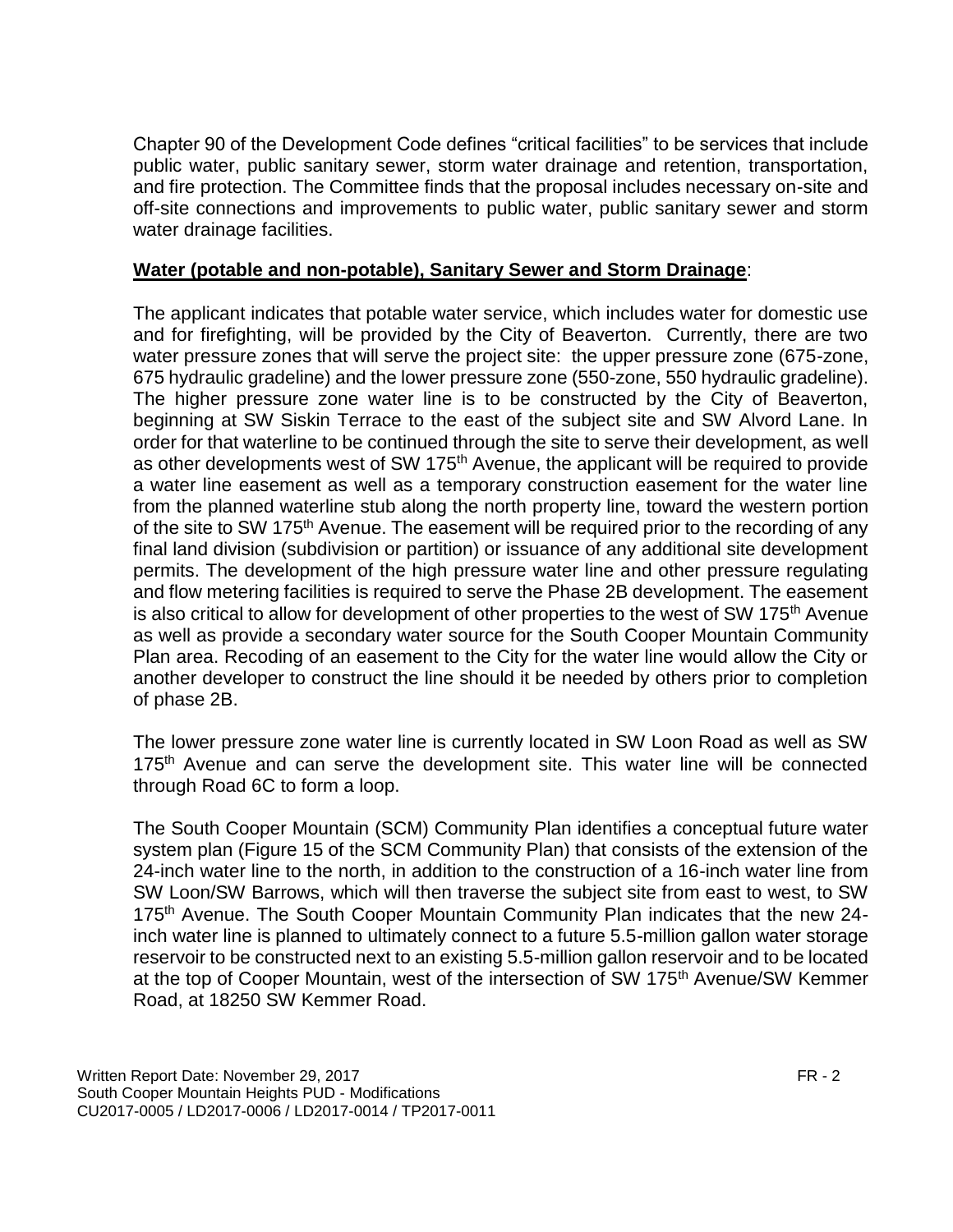A non-potable "purple pipe" water system is part of the non-potable water service required for the development and other properties within the South Cooper Mountain service area, which will provide non-potable water for irrigation and other non-potable water uses, as proposed to and approved by the City. The South Cooper Mountain Heights Site Development permits for Phases 1 and 4 include approved plans and construction of the non-potable purple pipe water system piping. In addition to the purple pipe distribution water system, the non-potable water PRV station (pressure reducing valves and flow metering facility) and the potable to non-potable water system Intertie is required, located on Road 6C, near Tract O, just east of Street F. The PRV station and Intertie are needed to provide water to operate the non-potable purple pipe system for irrigation and other nonpotable water uses until the non-potable water source is completed and operating.

The PRV and Intertie are needed permanently as a redundant supply of water to the purple pipe system in the event interruption or loss of non-potable water supply, or pressure from the City's ASR 3 groundwater well on Loon Drive near SW Scholls Ferry Road, not yet fully complete. The applicant shall be required to construct the purple pipe PRV and Intertie prior to recording of the plat for Phase 1.

# *Sanitary Sewer:*

Also identified in the South Cooper Mountain Community Plan is a conceptual future sanitary sewer system plan (Figure 16 of the SCM Community Plan). There is an existing 21-inch gravity sanitary sewer line located in SW Scholls Ferry Road that has capacity to serve the development. This line will need to be extended to serve the proposed PUD. The extension will need to tie into the existing 12 inch sewer stub across SW Scholls Ferry Road east of SW 175<sup>th</sup> Avenue. Since the time of original PUD approval, a new 18-inch sewer line on the west side of SW 175<sup>th</sup> Avenue has been added in order to serve the new Mountainside High School, and the City of Beaverton / CWS sewer expansion project has been completed at SW Barrows and SW Scholls Ferry Road.

The applicant's narrative indicates that the proposed sanitary sewer infrastructure will include a network of gravity fed sewer pipes to be located within the future street right-ofways and public easements. Per the City Site Development Engineer, the applicant will be required to provide a revised public utility plan for sanitary sewer that extends the minimum 12 inch diameter sewer guaranteed by the Beaverton School District for the new high school, northward within SW 175<sup>th</sup> Avenue to the northern most point along the development frontage with the site development permit for Phase 1.

#### *Storm Water:*

Proposed stormwater drainage has been identified and described in the applicant's narrative and plans. A preliminary stormwater management plan for the project has been submitted for review by the City of Beaverton Site Development Division. The applicant's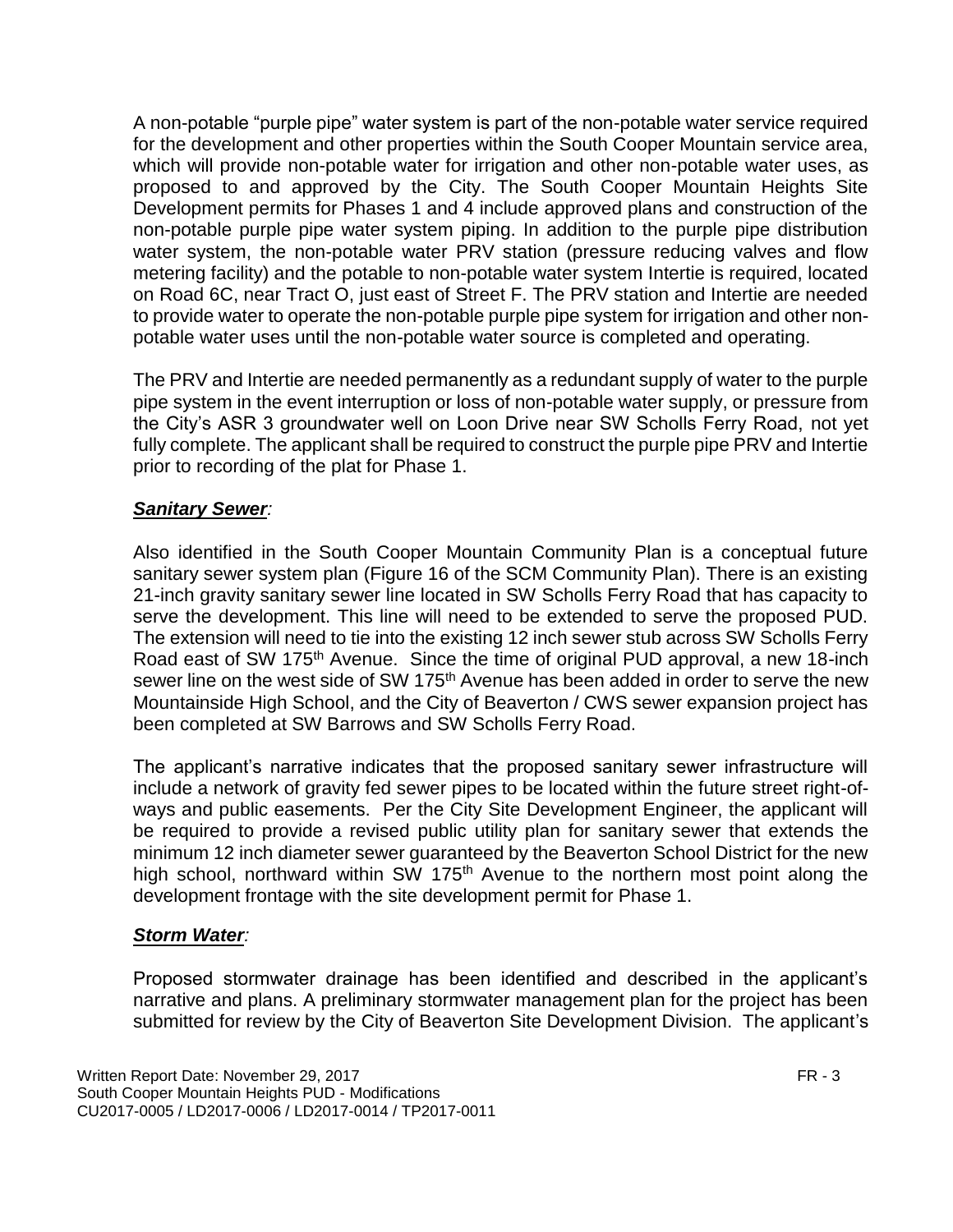narrative indicates that storm drainage will be collected by a system of storm sewers within the public streets within, and adjacent to, the project site.

All proposed residential lots will be graded to direct surface flows to adjacent streets and into public storm sewers. The applicant has proposed storm water management treatment and detention facilities to be located within proposed tracts D, E, I, K, T, X, Y and AA, as shown on Sheets P3.1r and P3.2r.

As a condition of approval, the applicant shall be required to construct with each phase of development, all necessary extensions and connections to all public facilities and services for that phase, consistent with the location and size identified by the SCM Community Plan. Necessary extensions and connections are further described in the Facilities Review conditions of approval as prepared by the City Site Development Engineer. To ensure appropriate design and construction of the critical facilities including but not limited to utility connections, access to manholes and structures, maintenance requirements, and associated construction and utility phasing plans, the Committee recommends conditions of approval for both the Conditional Use and Land Division applications as applicable.

In order to comply with the Oregon Revised Statues for subdivision platting, a condition of approval is recommended for the land division application(s) for each phase, that prior to the final plat approval the applicant/developer must substantially complete the site development improvements for that phase, as determined by the City Engineer, to provide critical facilities to each lot and to allow verification that the location and width of proposed rights-of-way and easements are adequate for the completed infrastructure, per adopted City standards.

Staff find that water, storm and sanitary sewer services can be improved, extended, and/or constructed to have adequate capacity to serve the development as proposed.

#### **Transportation:**

The site is bordered by SW 175<sup>th</sup> Avenue on the west, SW Scholls Ferry Road on the south, both of which are Arterial Streets under the operational and maintenance jurisdiction of Washington County. The eastern boundary of the site is near SW Loon Drive. A new Collector Street, Road 6C (the extension of SW Barrows Road) will extend east to west through the PUD area and connect SW Loon Drive to SW 175<sup>th</sup> Avenue. In the southeast portion of the site, adjacent Local Streets include SW Moorhen Way, SW Oystercatcher Lane, and SW Bittern Terrace.

For the initial review and approval of this project, the applicant submitted a Traffic Impact Analysis (TIA) as required. With the proposed modifications, the applicant requested approval for 10 additional units of detached housing. To support this, the applicant provided an update, dated January 2, 2016, to their earlier TIA. The applicant submitted a TIA dated May 15, 2015, supplemented by an October 14, 2015 memo. The applicant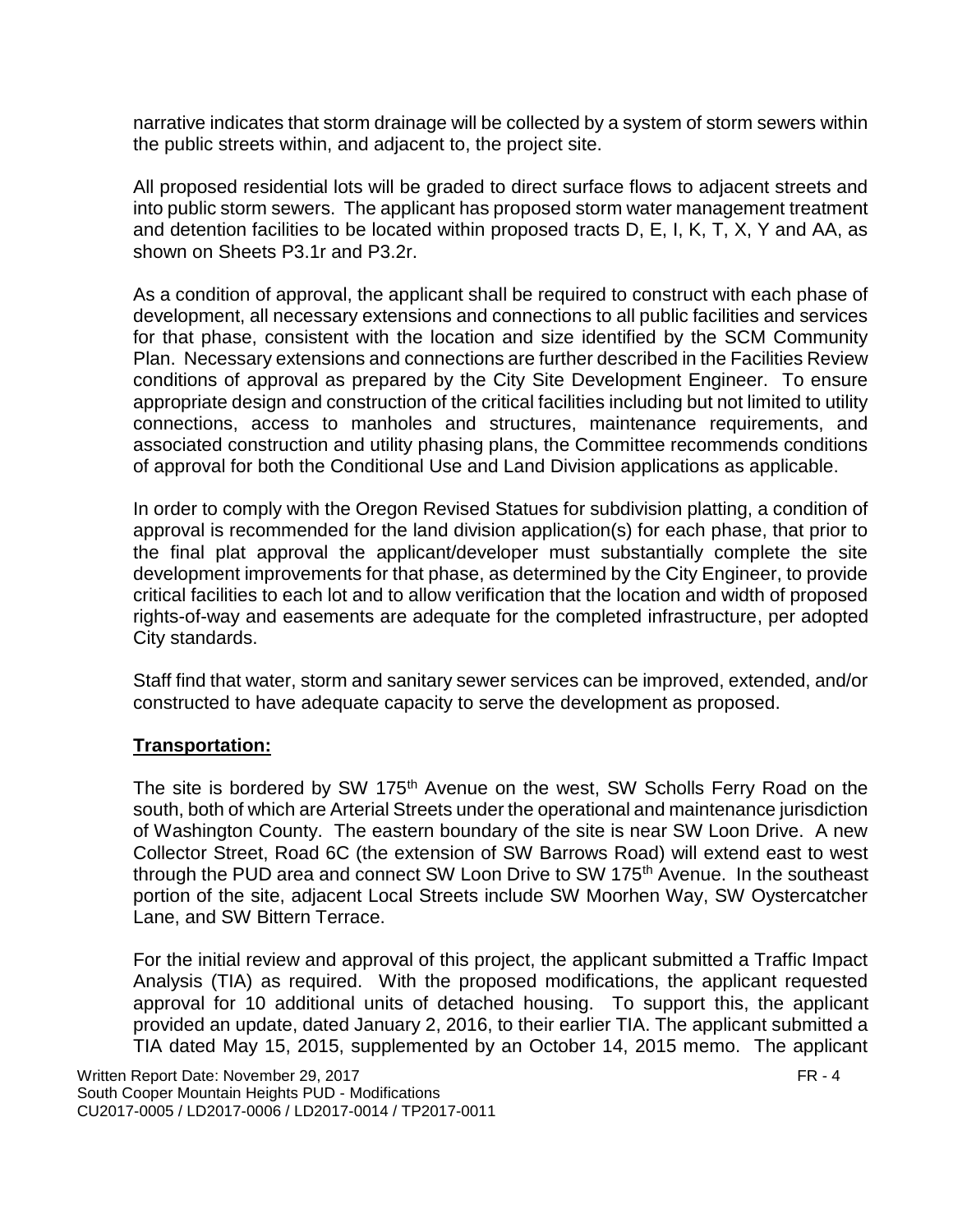also submitted a TIA dated November 17, 2015, supplemented by a memorandum dated December 2, 2015 to respond to staff feedback requesting additional analysis to address the other in-process trips currently under development including, but not limited to, the River Terrace development approvals in Tigard and the new high school located to the west of the proposed PUD site.

The updated analysis shows that even with the trips from the additional units, Street O, Q, and T will remain below the 500 trip per day threshold, and therefore, these streets can continue to use the narrower L2 street standards, as originally approved.

The TIA memo of October 14, 2015 shows that the internal and external circulation systems will operate within applicable performance standards, as long as the traffic infrastructure required for each phase is provided. The revised conditions of approval spell out the required timing for this development's transportation infrastructure.

Based on estimates for land use codes *210 (Single Family Detached Housing), 230 (Residential Condominium/Townhouse),* and *220 (Apartment)* found in the Institute of Transportation Engineers (ITE) *Trip Generation Manual 9th edition*, the development will generate approximately 5,330 total daily trips using the May unit counts or 5,490 total daily trips using the October unit counts. The final documents resubmitted in the December TIA materials show approximately the same unit counts as the October TIA submittal. The only difference is with a potential additional 5 single family detached dwelling units that could be developed within the PUD as a future phase. This potential future phase is dependent on the development of an adjacent property to the north of the PUD boundary and that potential development providing future street connectivity to streets within the PUD. The November 17, 2015 and December 2, 2015 TIA submittals both use 5,490 total trips for the number of trips to be generated by the development, which is based on 271 detached homes, 110 townhomes, and 340 apartments. The Committee recommends a condition of approval for an updated TIA, which will clarify the total number of trips generated with the addition of 10-additional single-family residential lots.

The applicant's original TIA identified the following required improvements to the surrounding transportation system as mitigation measures for the development's expected traffic:

- 1) Provide a proportional share financial contribution toward the installation of a new traffic signal and exclusive northbound and southbound left-turn lanes at the SW 175<sup>th</sup> Avenue and SW Kemmer Road intersection;
- 2) Provide a stop-controlled intersection (with potential to change to a signalized intersection with future growth to the west) at the SW 175<sup>th</sup> Avenue and Road 6C (planned east/west collector) with a 100-foot southbound left turn lane and westbound shared through/right-turn and left-turn lanes;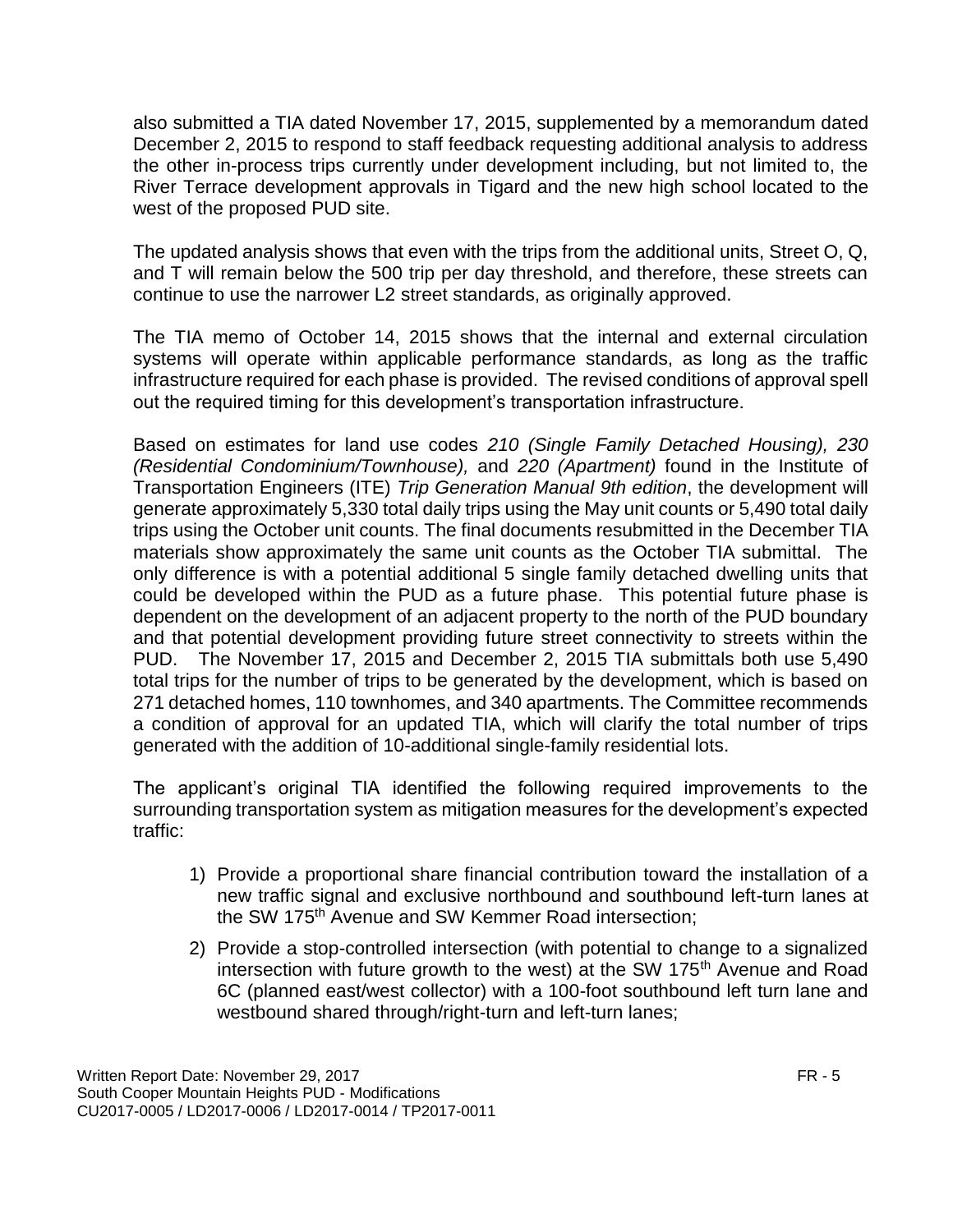3) Provide a traffic signal—or modify the signal installed with the construction of the high school—at the intersection of SW 175<sup>th</sup> Avenue and the high school access/Street F with 100-foot southbound left-turn lane and westbound shared through/right-turn and left-turn lanes;

For the proposed modifications, the applicant will need to pay an additional \$26,662 toward the SW Kemmer Road intersection project, based on the approximately 95 additional trips per day that the added housing units will add to the PUD's totals.

The applicant's initial traffic analysis examined the cumulative impact of the first wave of development in the South Cooper Mountain and River Terrace areas of Beaverton and Tigard on the SW 175<sup>th</sup> Avenue/SW Roy Rogers Rd and SW Scholls Ferry Rd. corridors.

The traffic analysis analyzed the potential traffic from the following nearby developments in Beaverton and the City of Tigard:

- South Cooper Mountain High School (2200 students)
- South Cooper Mountain Heights (731 units)
- River Terrace Northwest (215 units)
- River Terrace East (361 units)
- West River Terrace (138 units)
- Roshak Ridge (244 units)
- South River Terrace (190 units)
- Bull Mountain Dickson (82 units)
- Metropolitan Land Group (studied at 173 units, not yet approved).

The cumulative traffic analysis for the SW Scholls Ferry Road and SW 175<sup>th</sup> Avenue/SW Roy Rogers Road corridors listed the improvements needed to these two streets. The applicant's plans are consistent with these improvements, showing a 5-lane cross-section for the SW 175<sup>th</sup> Avenue frontage, with a 6-lane cross-section north of the SW Scholls Ferry Road intersection, and a 6-lane cross-section for the SW Scholls Ferry Road frontage. As part of Washington County's Major Streets Transportation Improvement Program (MSTIP) Bonding Cost-sharing Program for high-growth residential areas, the County is completing the required improvements to this project's SW 175<sup>th</sup> Avenue frontage.

Washington County's Transportation System Plan (TSP) shows SW 175<sup>th</sup> Avenue as a 5lane Arterial Street, which is consistent with the applicant's submitted plans. If the applicant constructs the Arterial Street improvements, they will be eligible for 100% credit against the County's Transportation Development Tax (TDT), which will be collected with the building permit fees for each unit.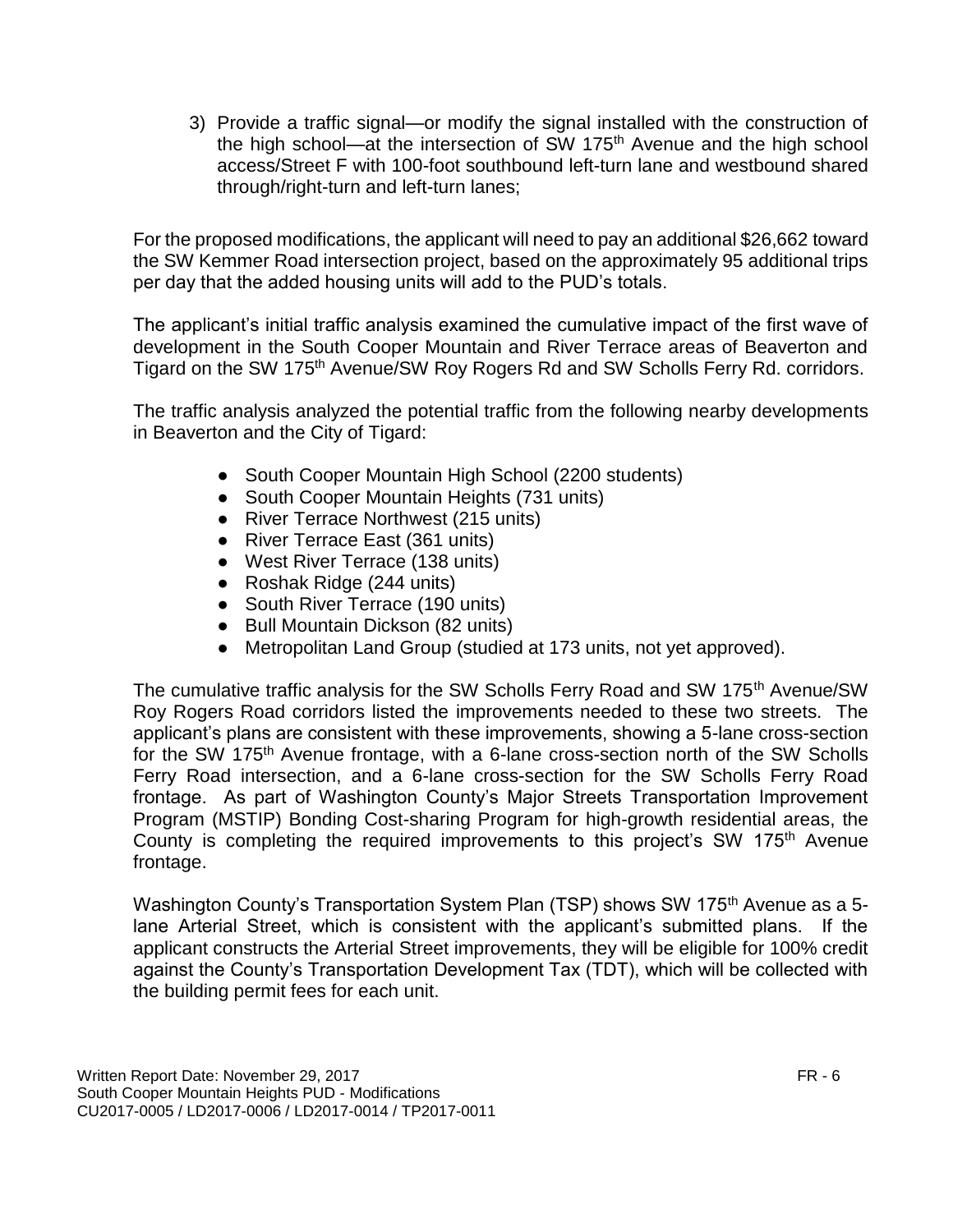According to the applicant's initial TIA, the proposed street improvements, including turn lanes, signals, and right-of-way dedication, as shown on the applicant's previously approved plans, will adequately accommodate the expected traffic from the proposed development.

The grid of Arterial and Collector Streets, as laid out in the South Cooper Mountain Community Plan, is the basic level of critical facilities expected to be provided with each development, along with the Local Streets and Neighborhood Routes needed to support the expected residential growth. The provision of this transportation infrastructure is intended to be provided as development occurs, as documented in the South Cooper Mountain Transportation funding strategy.

With regard to the new Collector Street, designated as Road 6C (SW Barrows Road) on the applicant's plans, the applicant's revised plans show 3-lane cross-section, for most the length of the street, with left-turn pockets where warranted and landscape median islands where appropriate. Given the reduced radius necessary for the east/west collector (Road 6C) extension just west of SW Loon Dr., the added landscape medians will help slow traffic to match the 25 MPH design speed of the curve.

The applicant's May 15, 2015 TIA identifies the need for this development to proportionally participate in the Washington County-led project to improve the safety and functionality of the intersection of SW 175<sup>th</sup> Avenue and SW Kemmer Road. The applicant's October 14, 2015 TIA supplement calculates the applicant's proportional share as \$214,302. The proportional share figure is reaffirmed in the December 2, 2015 supplement.

With the recommended conditions of approval, the Committee finds that the proposal will provide the transportation-related critical facilities necessary for the proposed development and that those facilities will have adequate capacity to serve the development at the time of its completion.

#### **Fire Protection**

Fire protection will be provided to the site by Tualatin Valley Fire and Rescue (TVF&R). Comments and conditions of approval from TVF&R were received as part of the initial review of the development and were incorporated into the initial land use decisions. With the proposed modifications, staff have worked with TVF&R staff to ensure that the development remains in compliance with the prior approvals and continues to meet the applicable fire protection standards.

Where required for fire access, local streets have been designed to meet the City's L1 Local Street standard. On streets that will have expected traffic volumes below 500 vehicles per day, and which are not required for fire apparatus access, the applicant has elected to build to the City's L2 Local Street standard. In conformance with the prior conditions of approval, the following local streets are required to be built to the L1 standard: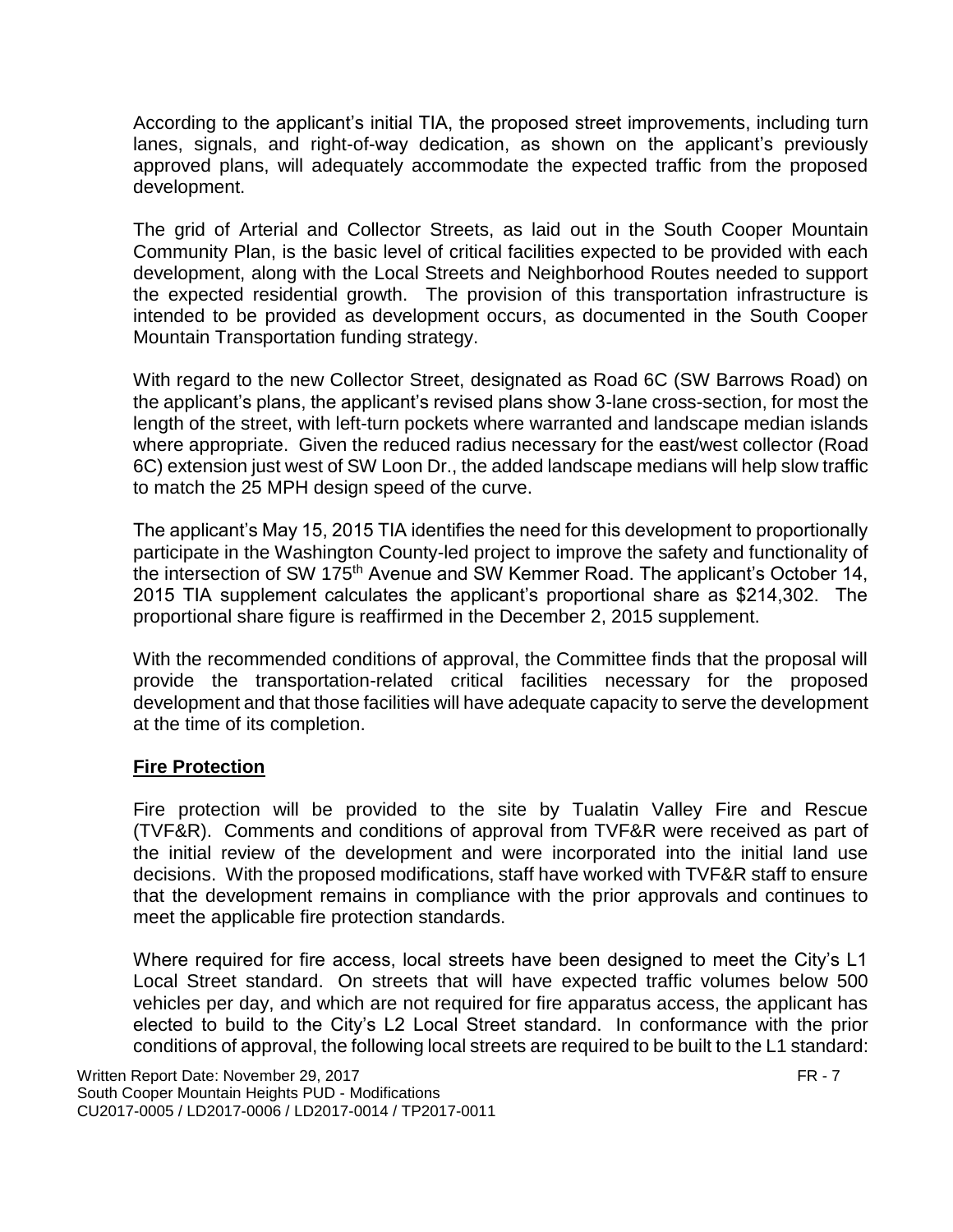Streets C, H, K, L, and P.

With the initial approval, the development was required to provide at least two points of access for fire-fighting equipment. Where secondary fire access was required with the initial approval, it remains in the revised proposal. In addition, as the applicant seeks to modify the phasing for the entire PUD, additional fire accesses may be required. For example, the applicant proposes to build Phase 4 as an initial phase of the larger development. This necessitates a secondary emergency fire access to SW 175<sup>th</sup> Avenue across Phase 5. Staff have added conditions of approval to require that the applicant provide this secondary fire access.

The original approval included a condition of approval that required fire sprinkler systems to be installed in a majority of the homes in the proposed Phase 2B, due to a lack of a secondary access for the homes north and west of the intersection of Street N and Street T. The remaining homes in Phase 2B use the streets within Phase 2A for their secondary means of access. As a condition of approval, *all* of the homes in Phase 2B shall have fire sprinkler systems if Phase 2B is built before the roads in Phase 2A are available for fire access. If Phase 2B follows Phase 2A, the fire sprinkler requirement will only apply to those units as listed in the original condition of approval.

The previous approvals included preliminary street grading profiles that indicated that the proposed streets meet the TVF&R slope standards.

# **Phasing of Critical Facilities Improvements**:

This proposal requests to modify the approved PUD by adding 10 lots to Phase 2, and modify the conditions of approval related to the timing of the critical infrastructure. The proposal also includes a request to modify phase boundaries between Phases 2 and 3 by splitting Phase 2 into Phase 2A and Phase 2B. The applicant also expressed a desire to pursue phases in an order other than from #1 through #5. Certain improvements needed to serve the overall PUD may be required to be completed independent of any specific phase, however staff's goal is to ensure that the critical infrastructure gets built when needed to serve each phase of development, while at the same time allowing flexibility for changes in phase timing for the development.

As a result, staff has created conditions of approval applicable to each phase of development in order for that phase to stand on its own with the necessary critical infrastructure in place, as required in Section 40.45.15.5.C.5 *Land Division* Approval Criteria).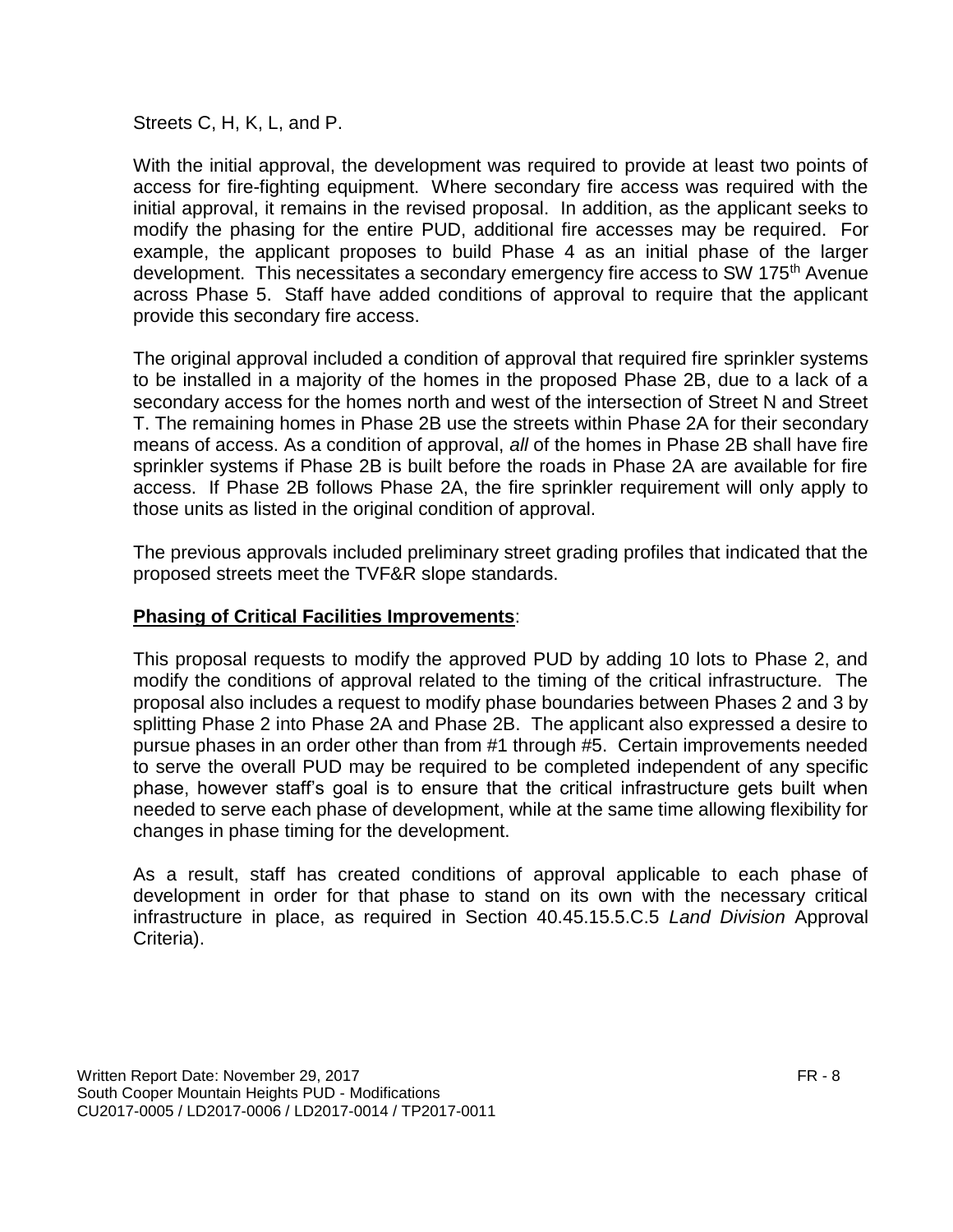The following is a summary of required critical facilities as they relate to each phase of development for the entire PUD. The phasing, although listed numerically, is not representative of the timing of construction for said phase, but rather an attempt to list out the critical infrastructure related to that particular phase.

# **Phase 5***:*

Phase 5 has already been partitioned and includes only the multi-family portion of the South Cooper Mountain Heights PUD. The specifics of this phase are currently under review as a standalone design review application.

# **3-Lot Partition of Tax Lot 103:**

As part of this modification request the applicant has submitted a Land Division – Preliminary Partition application in order to partition tax lot 103 (Dyches Property) into 3 lots. Tax lot 103 is currently one (1) 54.43 acre parcel, and will comprise most of Phases 2A, 2B, and all of Phase 3 of the PUD. The proposed partition will substantially follow the proposed phasing boundaries of the east side of the PUD. At some later date the applicant may choose to perform a property line adjustment to incorporate the areas of Phases 2A and 2B that are to the west of the partition on Tax Lot 200.

Parcel I is proposed to be 19.24 acres and is referred to as Phase 2B; designated for standard density residential units. The dividing line between Phases is the rear/southern lot line of properties fronting on Street N.

Parcel II is proposed to be 11.57 acres and is referred to as Phase 2A and designated for standard density residential units, zoned R7. This parcel will be bounded on the south by Road 6C, from the lot at the northeast corner of Street O and Road 6C to the sensitive area crossing to the west.

Parcel III is proposed to be 19.67 acres and is referred to as Phase 3 and designated medium density residential, zoned R5. This parcel will consist of single-family detached homes, and the neighborhood park. The parcel is bounded on the north by Road 6C (SW Barrows Road), to the east by existing residential development, Churchill Forest, to the south by SW Scholls Ferry Road, and to the west by protected sensitive lands.

The Committee finds that the proposed development will provide the required critical facilities, as conditioned. Therefore, the Committee finds the proposal meets the criterion for approval.

**FINDING: Therefore, the Committee finds that, by meeting the conditions of approval, the proposal meets this criterion.**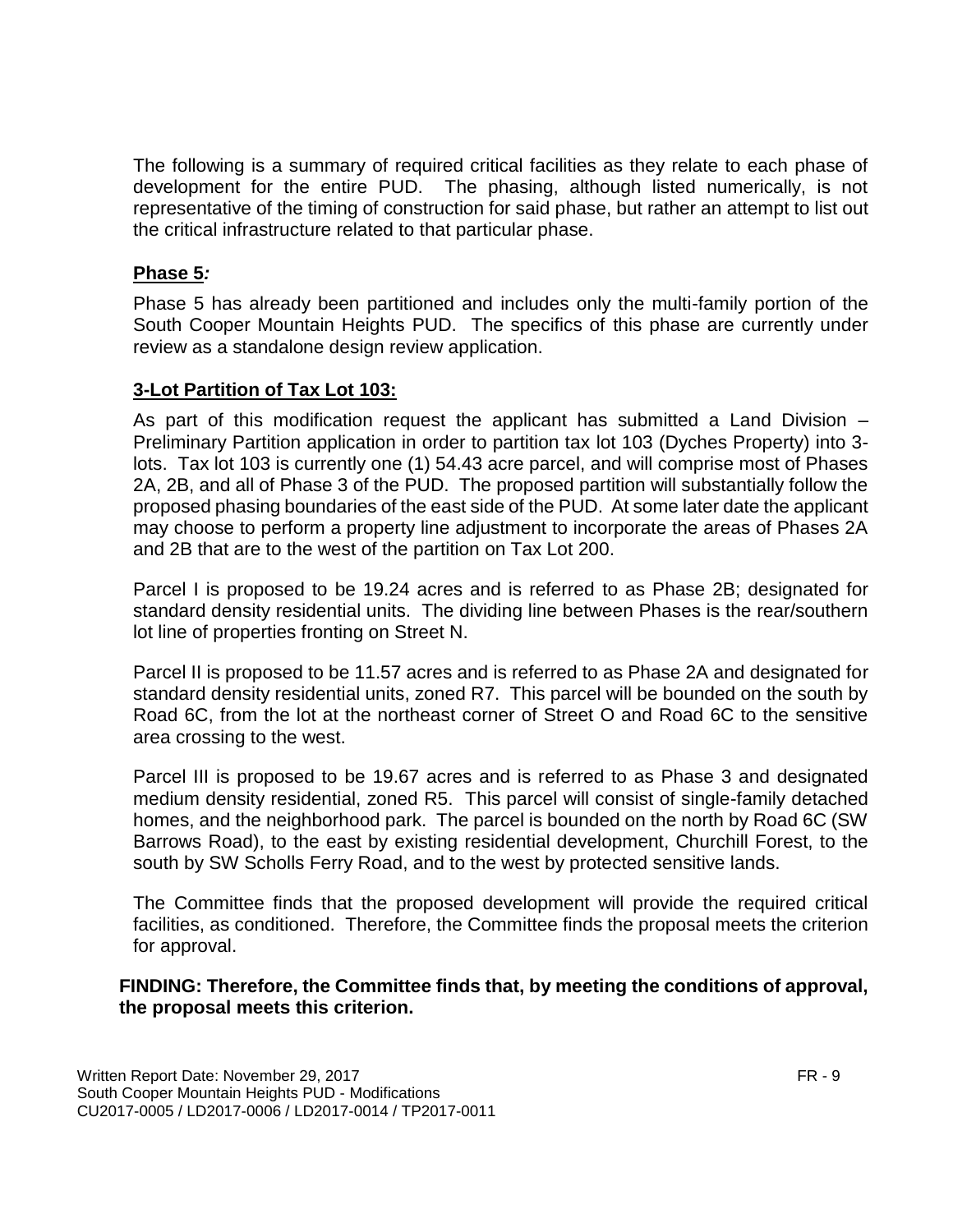*B. Essential facilities and services are available, or can be made available, with adequate capacity to serve the development prior to occupancy. In lieu of providing essential facilities and services, a specific plan may be approved if it adequately demonstrates that essential facilities, services, or both will be provided to serve the proposed development within five years of occupancy.*

Chapter 90 of the Development Code defines "essential facilities" to be services that include schools, transit improvements, police protection, and pedestrian and bicycle facilities in the public right-of-way. The applicant's plans and materials were forwarded to City Transportation staff, City Police Department, and Tualatin Hills Park and Recreation District. The applicant provided a service provider letter from Beaverton School District showing moderate impact of the development on elementary, middle, and high schools.

# **Parks***:*

The site will be served by the Tualatin Hills Park and Recreation District (THPRD). The applicant has expressed interest in THPRD acquiring the proposed neighborhood park, in addition to the dedication and maintenance of all trails throughout the Planned Unit Development (PUD). Conditions of approval will be provided addressing the future park.

However at this time THPRD has not purchased or obtained the neighborhood park, pocket parks or the public trails located in the PUD project area, therefore staff recommend a condition of approval that the Final Plat identify all open space features such as parks, natural areas, and trails as being the maintenance responsibility of the homeowners association until such time as these features are transferred to a public agency to ensure that these features are adequately maintained.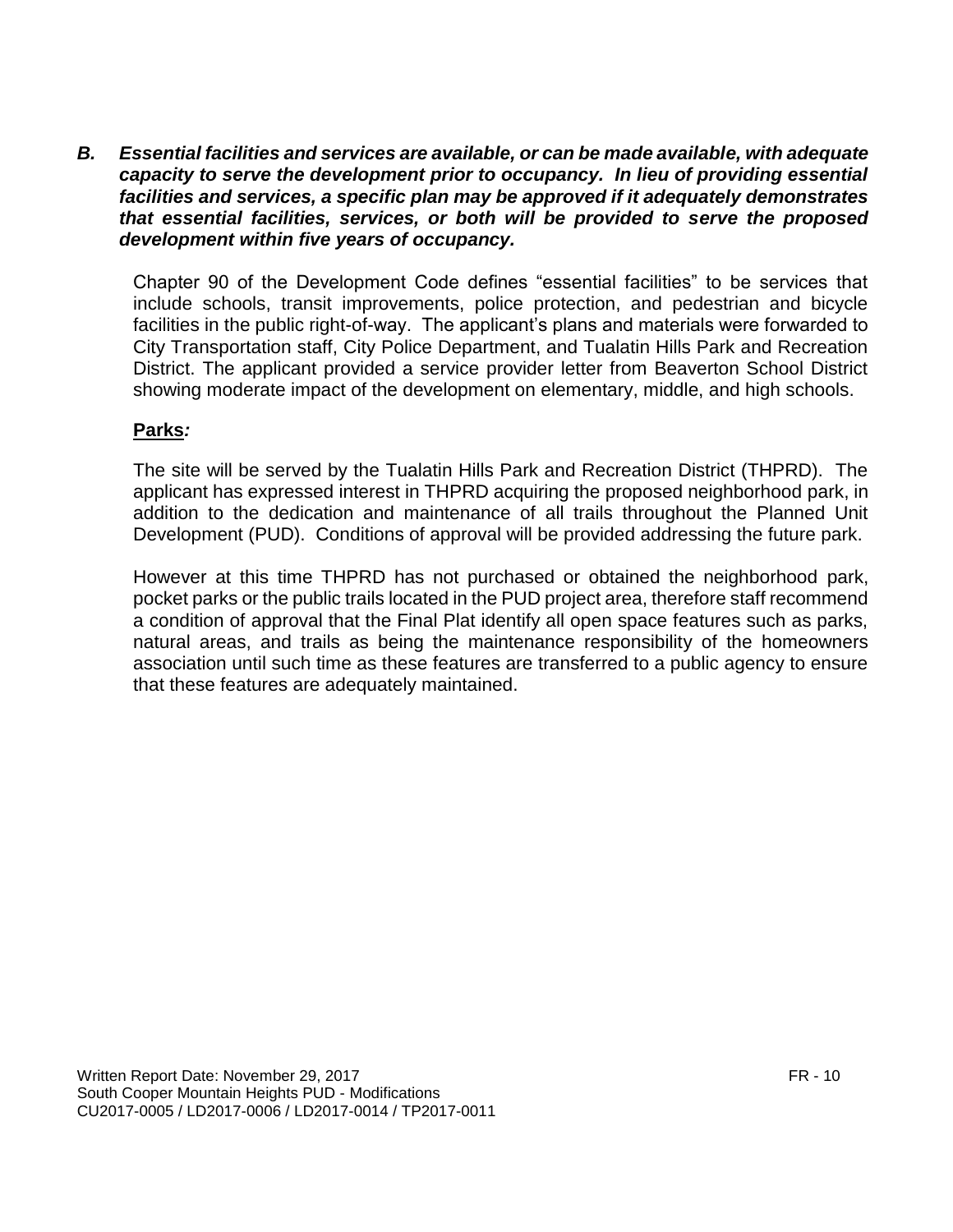# **Active Open Space:**

The project was approved with 4.8 acres identified as Active Open Space in 2015. Modifications to the phasing of the project include calculations (*Figure 1*) of the active open space, distributed appropriately across each phase of development so that each phase enjoys its equal share of active open space.

|                                                 | <b>Active Open Space</b>   |                            |                                                 |                                                 |
|-------------------------------------------------|----------------------------|----------------------------|-------------------------------------------------|-------------------------------------------------|
| <b>Open</b><br><b>Space</b><br><b>Provision</b> | <b>Required</b><br>(acres) | <b>Provided</b><br>(acres) | <b>Cumulative</b><br><b>Required</b><br>(acres) | <b>Cumulative</b><br><b>Provided</b><br>(acres) |
| Phase 4                                         | 0.66                       | 0.77                       | 0.66                                            | 0.77                                            |
| <b>Phase 1</b>                                  | 0.14                       | 0.22                       | 0.79                                            | 0.99                                            |
| Phase 2A                                        | 0.35                       | 0.65                       | 1.14                                            | 1.64                                            |
| Phase 3                                         | 0.14                       | 0.28                       | 1.28                                            | 1.93                                            |
| Phase 2B                                        | 0.33                       | 0.33                       | 1.6                                             | 2.26                                            |
| Phase 5<br>(MF)                                 | 1.40                       | 0.80                       | 3.0                                             | 3.05                                            |
| <b>Total</b>                                    | 3.02                       | 3.05                       |                                                 |                                                 |

| ıqure |  |
|-------|--|

Because Phase 5 does not provide enough Active Open Space as a standalone phase, staff recommends a condition of approval that requires surplus active open space from Phases 1 through 4, be used to achieve the required 1.4 acres of Active Open Space for Phase 5. All Active Open Space must comply with the South Cooper Mountain Community Plan (SCMCP), and Section 60.35.15.3.E and 4.A-E of the Development Code. With the recommended conditions of approval, this proposal will provide the required critical facilities, thereby meeting this criterion for approval.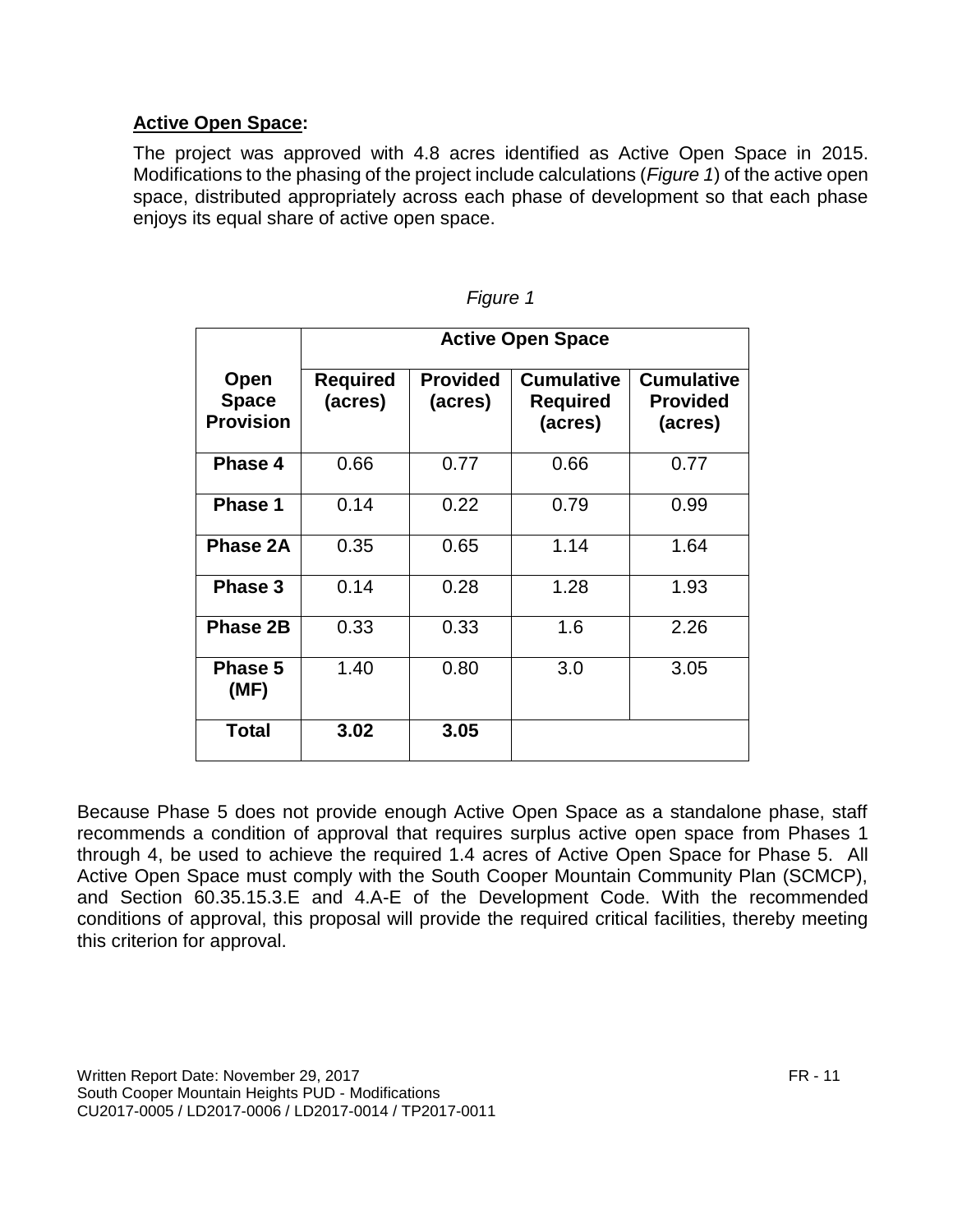# **Police***:*

The City of Beaverton Police will serve the development site. The Police Department has submitted no comments or recommendations to the Facilities Review Committee.

# **Schools:**

At the time of original application review, a Service Provider Letter (dated July 30, 2015), was provided to staff by the Beaverton School District (BSD) which addressed the anticipated impacts of the proposed residential development. With the proposed modifications currently under review, staff has received an updated SPL from the BSD, dated September 15, 2017. In summarizing their comments, the District has indicated that the proposal will result in a moderate impact to schools in the area and anticipates sufficient capacity to accommodate new students from the proposed PUD project. The school district had also provided comments in regard to the construction of the community trail along proposed Road 6C (the East/West Collector), which would connect the eastern most edge of the PUD boundary (Loon Drive/Barrows Rd.) to the western most edge at SW 175<sup>th</sup> Avenue. It is the School District's desire to have a safe route to school for all students attending Scholls Heights Elementary and the new Mountainside High School.

# **Public Transportation***:*

# Transit Improvements

The site is not currently served by transit. The nearest bus stop is over a mile to the east. As this development and the surrounding ones progress, there may be opportunities for TriMet to extend service to this area. Possible routes could include SW Scholls Ferry Road, SW Barrows Road or SW 175th Avenue. Tri-Met has not requested nor has the applicant included any street modifications or design elements to support transit service.

#### On-site pedestrian and bicycle facilities in the public right-of-way

The applicant's submittal shows that the applicant will dedicate sufficient right-of-way to accommodate the Washington County 5-lane Arterial Street, with additional width for necessary turn lanes as required. According to the applicant, Washington County will construct the improvements along SW 175<sup>th</sup> Avenue, which will include 7-foot buffered bike lanes. These improvements are conditioned to be a part of Phase 1 of the development. If the applicant constructs the Arterial Street improvements, they will be eligible for 100% credit against the County's Transportation Development Tax (TDT), which will be collected with the building permit fees for each unit.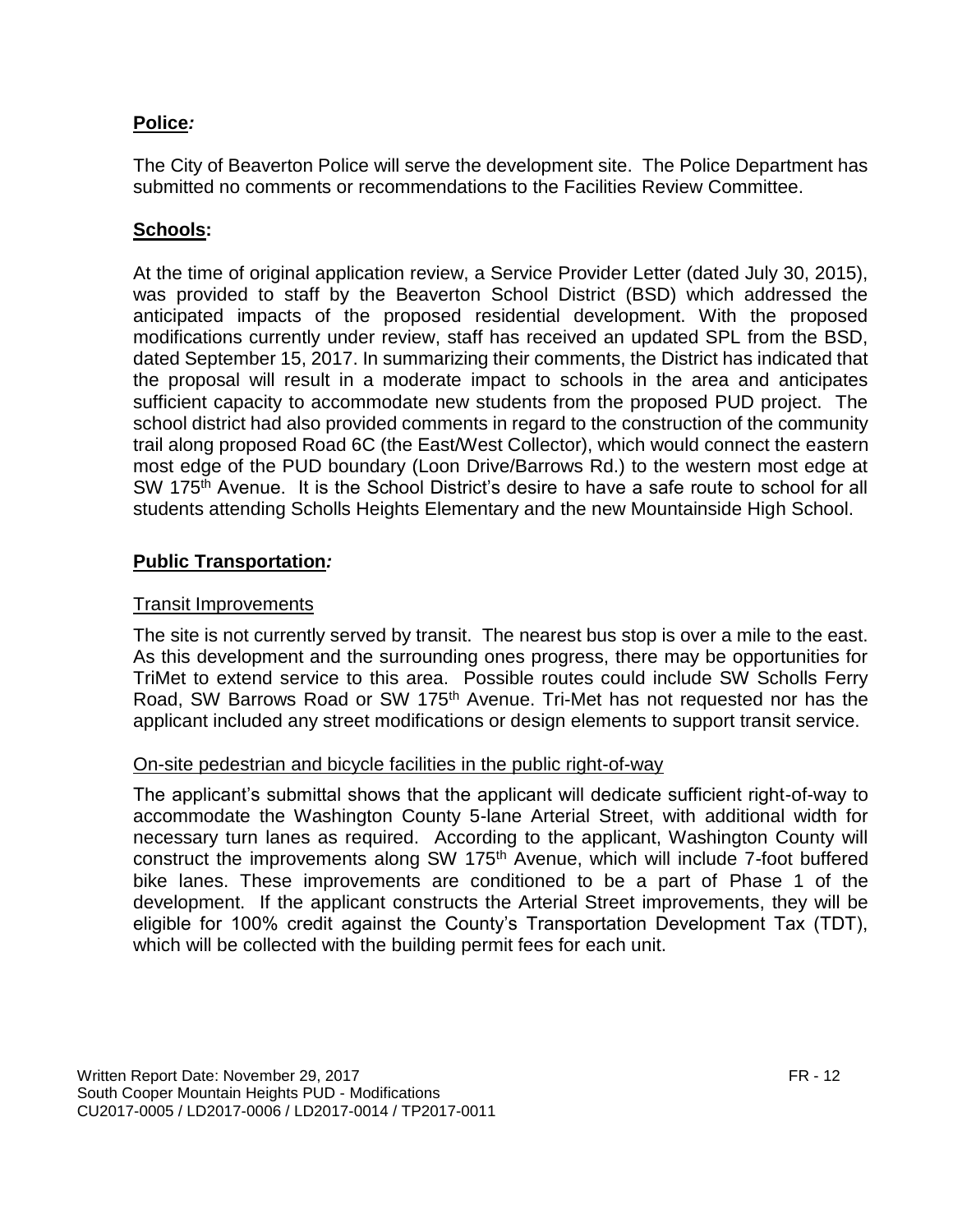This site also includes the Community Trails and Nature Trails as contained within the South Cooper Mountain Community Plan. Where the 12-foot multi-purpose pathway is shown to be alongside the new east/west Collector street crossing the PUD site, City and THPRD standards call for a 12 foot wide shared sidewalk, separated by a planter strip with street trees. The proposed plans show this standard being met. Safe, protected pedestrian crossing opportunities are to be provided near important pedestrian destinations. The trails are also to provide recreational amenities and active transportation options, according to the Community Plan. Trails near the riparian areas and vegetated buffer areas shall be designed to offer visual access to the natural resource areas.

With the recommended conditions of approval, this proposal will provide the required essential facilities, thereby meeting this criterion for approval.

# **FINDING: Therefore, the Committee finds that by meeting the conditions of approval, the proposal meets the criterion.**

#### *C. The proposal is consistent with all applicable provisions of Chapter 20 (Land Uses) unless the applicable provisions are modified by means of one or more applications which shall be already approved or which shall be considered concurrently with the subject proposal.*

Staff cites the Code Conformance Analysis chart at the end of this report, which evaluates the project as it relates the applicable Code requirements of Chapter 20 for the Urban High Density (R1) zone; Urban Medium Density (R2 and R4) zone; and Urban Standard Density (R5 and R7) zone as applicable to the above mentioned criteria. As demonstrated on the chart, the development proposal meets all applicable standards of proposed zones and is evaluated through the Conditional Use-PUD process, which allows for modifications to the site development standards of Chapter 20. No Variance or Adjustment applications were submitted with this proposal. However, through the PUD process the applicant has requested 3-foot minimum side yard setbacks throughout all phases of the development. Due to the nature of a Planned Unit Development, lots sizes and setbacks typically vary in order to develop on land comprised of constrained topography (steep slopes), flood zone areas, or, natural resource areas such as wetlands and riparian habitat areas, for example. In order to preserve as much constrained land as possible, and cluster the overall development, staff supports the 3-foot side setback reduction from the standards in Chapter 20.

#### **FINDING: Therefore, the Committee finds that the proposal meets the criterion.**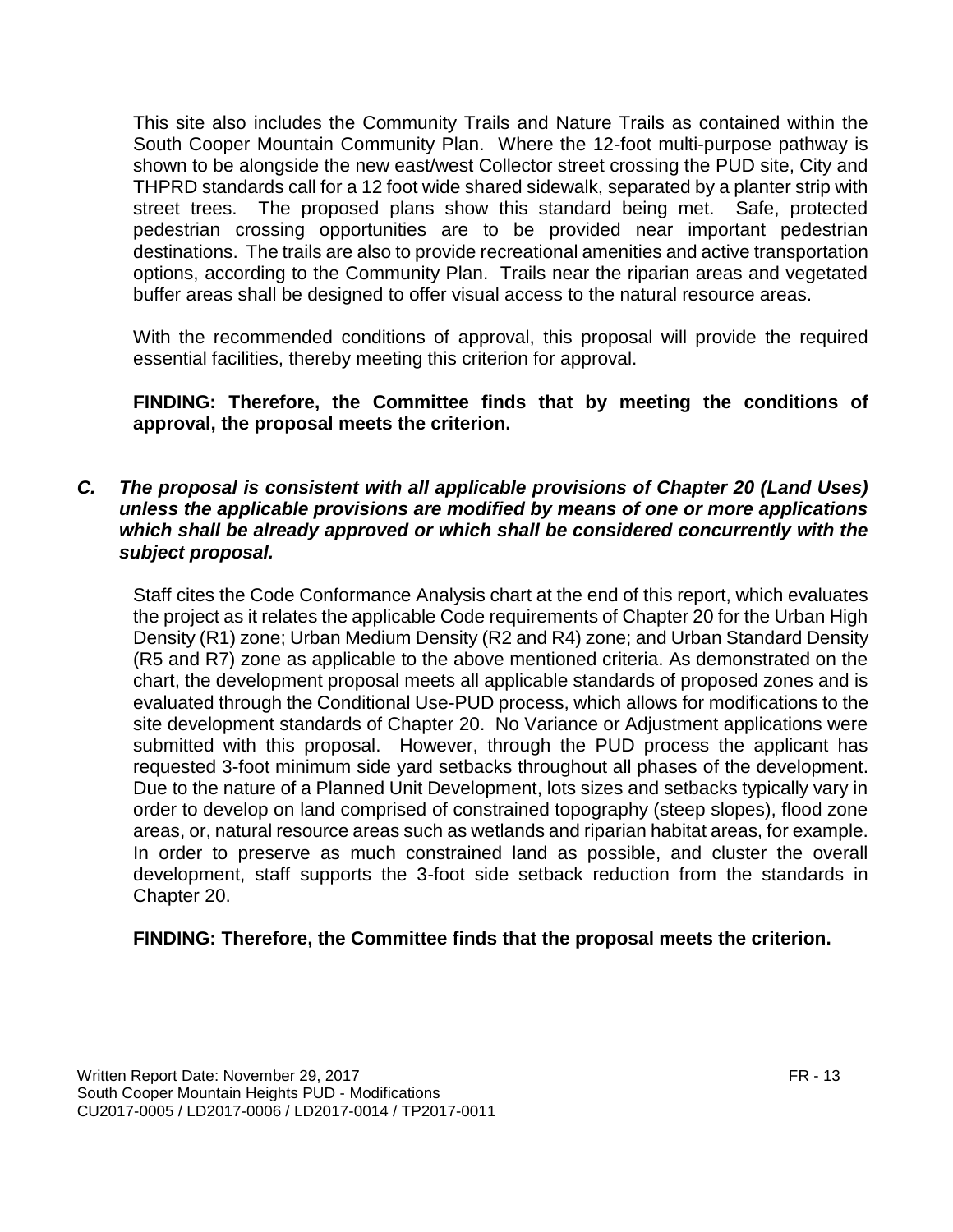*D. The proposed development is consistent with all applicable provisions of Chapter 60 (Special Regulations) and all improvements, dedications, or both, as required by the applicable provisions of Chapter 60 (Special Regulations), are provided or can be provided in rough proportion to the identified impact(s) of the proposal.*

Staff cites the Code Conformance Analysis chart at the end of this report, which evaluates the proposal as it relates the applicable Code requirements of Chapter 60 in response to the above mentioned criteria.

Staff will provide findings for the applicable Land Divisions, and Conditional Use-Planned Unit Development (PUD) Modification of a Decision within the applicable sections of the staff report.

# **Off-Street Parking (Section 60.30)**

Detached Dwellings require at least one off-street parking space per unit, according to the Development Code. Each proposed unit will have at least the minimum number of offstreet parking spaces. Attached Dwellings have a minimum of 1.25 to 1.75 spaces per unit, depending on the number of bedrooms. The applicant states that all detached units will have 2-car garages and driveway spaces for 1 or 2 cars each and all Single Family Attached units will have 1- or 2-car garages, with some units also having a driveway parking space, for a total of 1-3 spaces per Single Family Attached unit. Bicycle parking for Detached and Single Family Attached (Townhome) units is assumed to be located within each individual unit.

#### **Transportation Facilities (Section 60.55)**

At staff request, the applicant provided an analysis of the potential for Phase 3 of the development, as shown on the applicant's plans, to add more than 20 trips in any hour to the residential streets of SW Oystercatcher Lane and SW Moorhen Way, which is the Traffic Management Plan threshold. Based on the applicant's December 2, 2015 Traffic Impact Analysis, the expected trips from the proposed 33 single family housing units in Phase 3 will likely split between the two affected streets in such a manner as to keep the additional volume below the impact threshold. Therefore, the new development will not have a significant impact on SW Oystercatcher Lane or SW Moorhen Way.

All streets shall provide for safe and efficient circulation and access for motor vehicles, bicycles, pedestrians, and transit. Bicycle and pedestrian connections shall provide for safe and efficient circulation and access for bicycles and pedestrians. Specific findings for this development proposal are provided below under the responses for Section 40.03.F. and G.

As proposed, the pedestrian and bicycle trails and walkways generally converge with streets at traffic-controlled intersections. As future revisions and additions to the off-street network occur, the applicant will need to work with City and THPRD staff to ensure that the crossings are safe and convenient.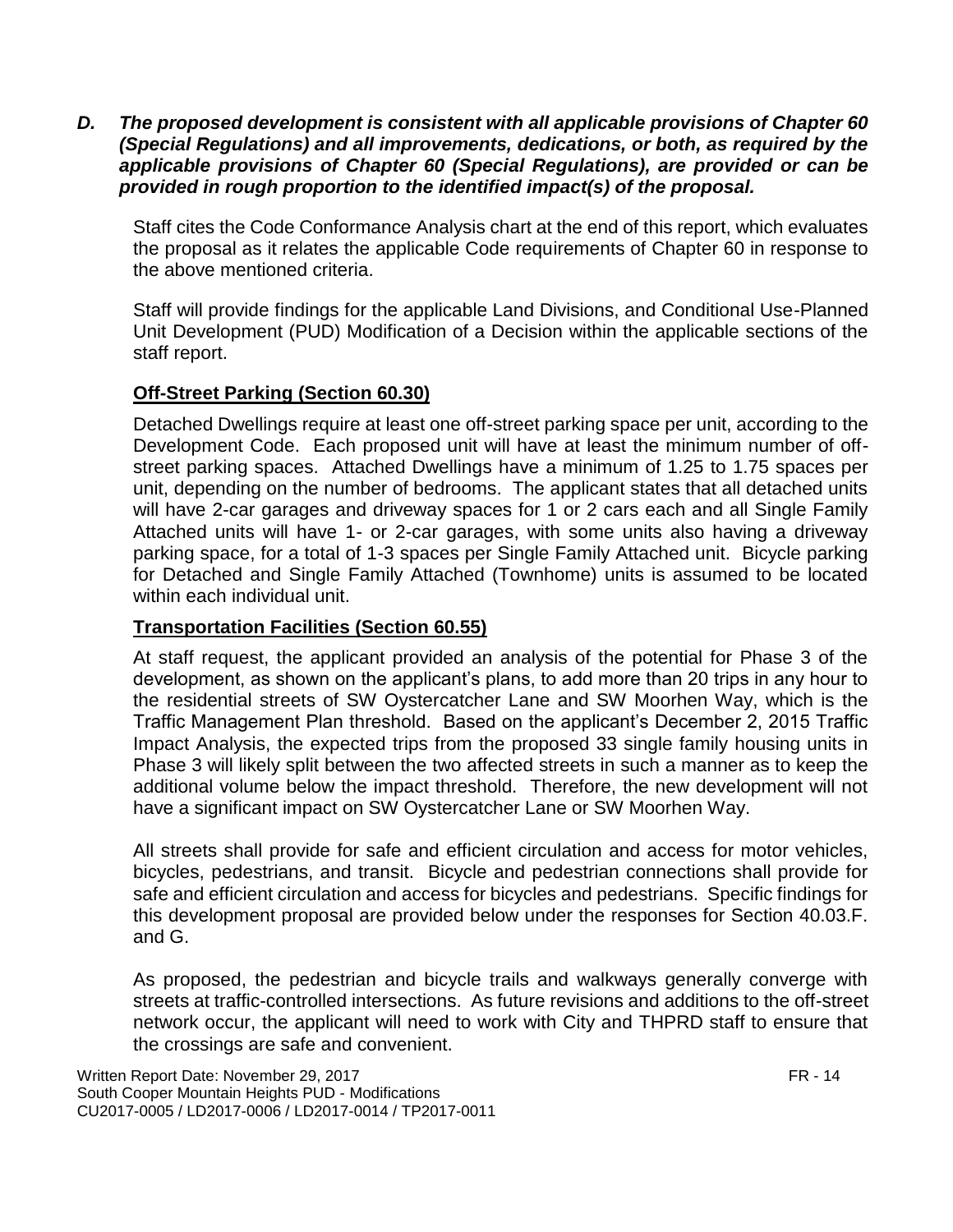Accessways (pedestrian/bicycle connections) are required in any block that is longer than 600 feet. The applicant's plans show one such accessway running north south from Road 6C (east/west collector) extension. The applicant has also added a pedestrian connection to SW Scholls Ferry Road west of the natural resource area.

#### **FINDING: Therefore, the Committee finds that the proposal meets the criterion.**

*E. Adequate means are provided or can be provided to ensure continued periodic maintenance and necessary normal replacement of the following private common facilities and areas, as applicable: drainage ditches, roads and other improved rightsof-way, structures, recreation facilities, landscaping, fill and excavation areas, screening and fencing, ground cover, garbage and recycling storage areas and other facilities not subject to maintenance by the City or other public agency.*

The applicant's narrative states that the proposal does not include a final development plan and maintenance policies have not been established. Staff suggests a condition of approval that states that until such time as maintenance or ownership responsibilities are transferred to CWS, THPRD, or another public agency, the HOA is responsible for maintaining all tracts. Staff finds that the design of the common open spaces and tracts does not preclude adequate maintenance.

**FINDING: Therefore, the Committee finds that by meeting the conditions of approval, the proposal meets the criterion.** 

# *F. There are safe and efficient vehicular and pedestrian circulation patterns within the boundaries of the development.*

The site will have safe and efficient vehicular and pedestrian circulation patterns, in conformance with Development Code Section 60.55.25 subject to conditions of approval requiring conformance with the EDM or approval of an Engineering Design Modification for areas where the proposal differs from the EDM and Development Code standards. The proposed pedestrian circulation system connects all parts of the development in a safe, efficient, and direct manner.

The applicant's plans show that each of the Local Streets within the development has been designed to meet the City's L1 or L2 Local Street standards, with the exception of Streets A and M, which do not have sidewalks on the north side of the street. Adequate right-ofway width is provided for the missing sidewalk and planter strip. For the most part, the proposed street grid meets the City's minimum and maximum intersection spacing standards (100' and 530', respectively). Where the street spacing standard cannot be met, due to grade constraints, in the near-term, the applicant has provided a potential alignment that can accommodate the required connection in the mid- to long-term future.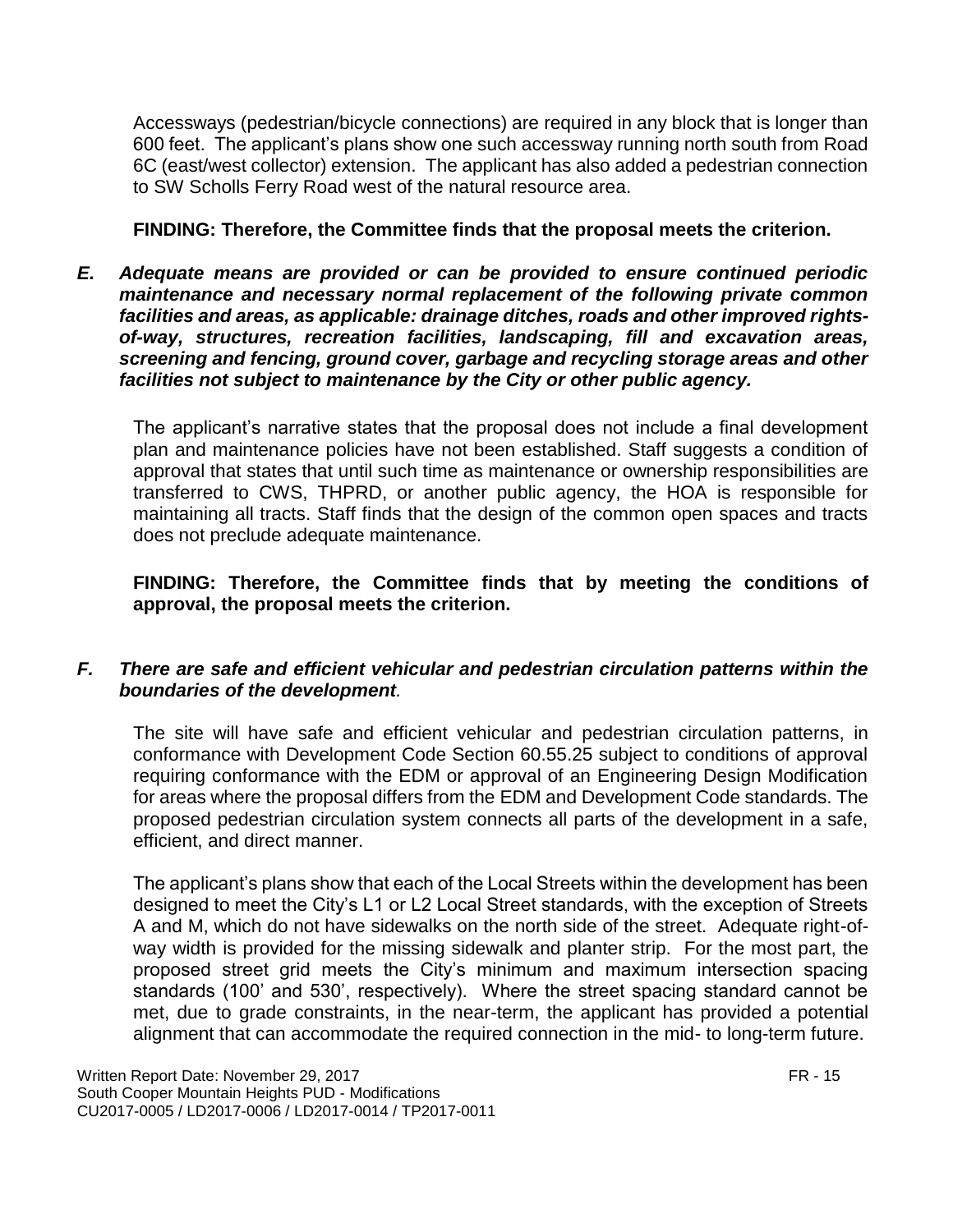As a Condition of Approval, the western terminus of Street O is to have a barricade and sign indicating that the street will be extended with future development, as shown in Drawings # 415 and 435 of the Engineering Design Manual.

Because the portion of the site designated for multiple-family units was only shown in conceptual form at the time of original approval, it was not possible to fully evaluate the internal pedestrian and vehicular connections for Phase 5. However, city staff are currently reviewing a separate Design Review application for this multi-family portion of the PUD.

The Conditions of Approval requiring landscaped medians along the east/west collector (Road 6C) extension is intended to increase the safety for pedestrians using the northsouth pedestrian connection to access the park.

# **FINDING: Therefore, the Committee finds that by meeting the conditions of approval, the proposal meets the criterion.**

#### *G. The development's on-site vehicular and pedestrian circulation systems connect to the surrounding circulation systems in a safe, efficient, and direct manner.*

The applicant's plans show the following connections to the surrounding circulation systems:

- Pedestrian access and gated emergency vehicle access from the Street A sidewalk to the SW 175<sup>th</sup> Avenue sidewalk.
- Pedestrian access from the Street B sidewalks to the SW 175<sup>th</sup> Avenue sidewalk.
- Pedestrian, bicycle, and vehicle access from Road 6C (east/west collector extension) to SW 175<sup>th</sup> Avenue by way of a new 3-lane Collector Street.
- Pedestrian access from the Street V sidewalk to the SW 175<sup>th</sup> Avenue sidewalk.
- Pedestrian access from the Street E sidewalk to the SW 175<sup>th</sup> Avenue sidewalk.
- Pedestrian, bicycle, and vehicle access from Street F to SW 175<sup>th</sup> Avenue by way of a 2-lane Neighborhood Route with a left turn lane provided in lieu of on-street parking at each end of the street.
- Pedestrian and bicycle access from the north-south Community Trail to the SW Scholls Ferry Road sidewalk.
- Pedestrian and bicycle access from the southeast Community Trail to the existing Community Trail in the adjacent Churchill Forest development.
- Pedestrian, bicycle, and vehicle access from SW Moorhen Way via the extension of a Local Street.
- Pedestrian, bicycle, and vehicle access from SW Oystercatcher Lane via the extension of a Local Street.

Written Report Date: November 29, 2017 **FR** - 16 South Cooper Mountain Heights PUD - Modifications CU2017-0005 / LD2017-0006 / LD2017-0014 / TP2017-0011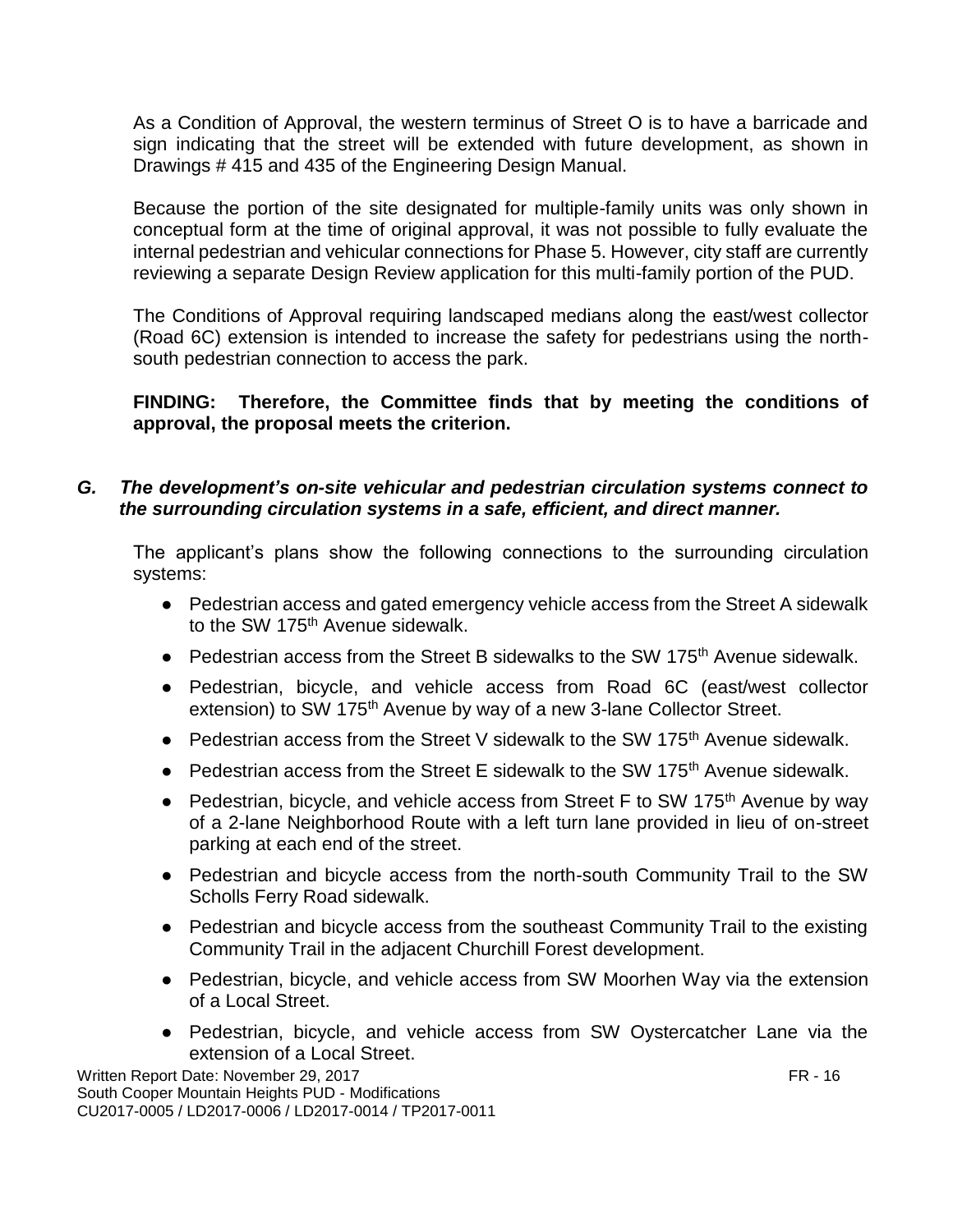- Pedestrian, bicycle, and vehicle access from SW Bittern Terrace via the extension of a Local Street.
- Pedestrian, bicycle, and vehicle access from SW Loon Drive and SW Barrows Road by way of a reconstructed intersection and a new 2-lane Collector Street (just west of the property's eastern boundary, Road 6C (east/west collector) becomes a 3 lane Collector Street.
- Future pedestrian, bicycle, and vehicle access to Street T from future development to the north.
- Future pedestrian access to the north-south pedestrian connection from future development to the north.
- Future pedestrian, bicycle, and vehicle access to Street N from future development to the north.
- Future pedestrian, bicycle, and vehicle access to Street O from future development to the north.
- Future pedestrian access to the north-south Community Trail from future development to the north.
- Future pedestrian, bicycle, and vehicle access to Street C from future development to the north.

With the provision of these connections as shown on the applicant's plans, the proposed development will connect to the surrounding system in a safe and efficient manner.

# **FINDING: Therefore, the Committee finds that by meeting the conditions of approval, the proposal meets the criterion.**

#### *H. Structures and public facilities serving the development site are designed in accordance with adopted City codes and standards and provide adequate fire protection, including, but not limited to, fire flow.*

Preliminary comments and conditions of approval have been received from Tualatin Valley Fire and Rescue District (TVF&R). Specific details regarding fire flow and hydrant placement will be reviewed for flow calculations and hydrant locations during site development and building permit stages. The Committee concludes that, subject to meeting the conditions of approval the site can be designed in accordance with City codes and standards and provide adequate fire protection.

# **FINDING: Therefore, the Committee finds that by meeting the conditions of approval, the proposal meets the criterion.**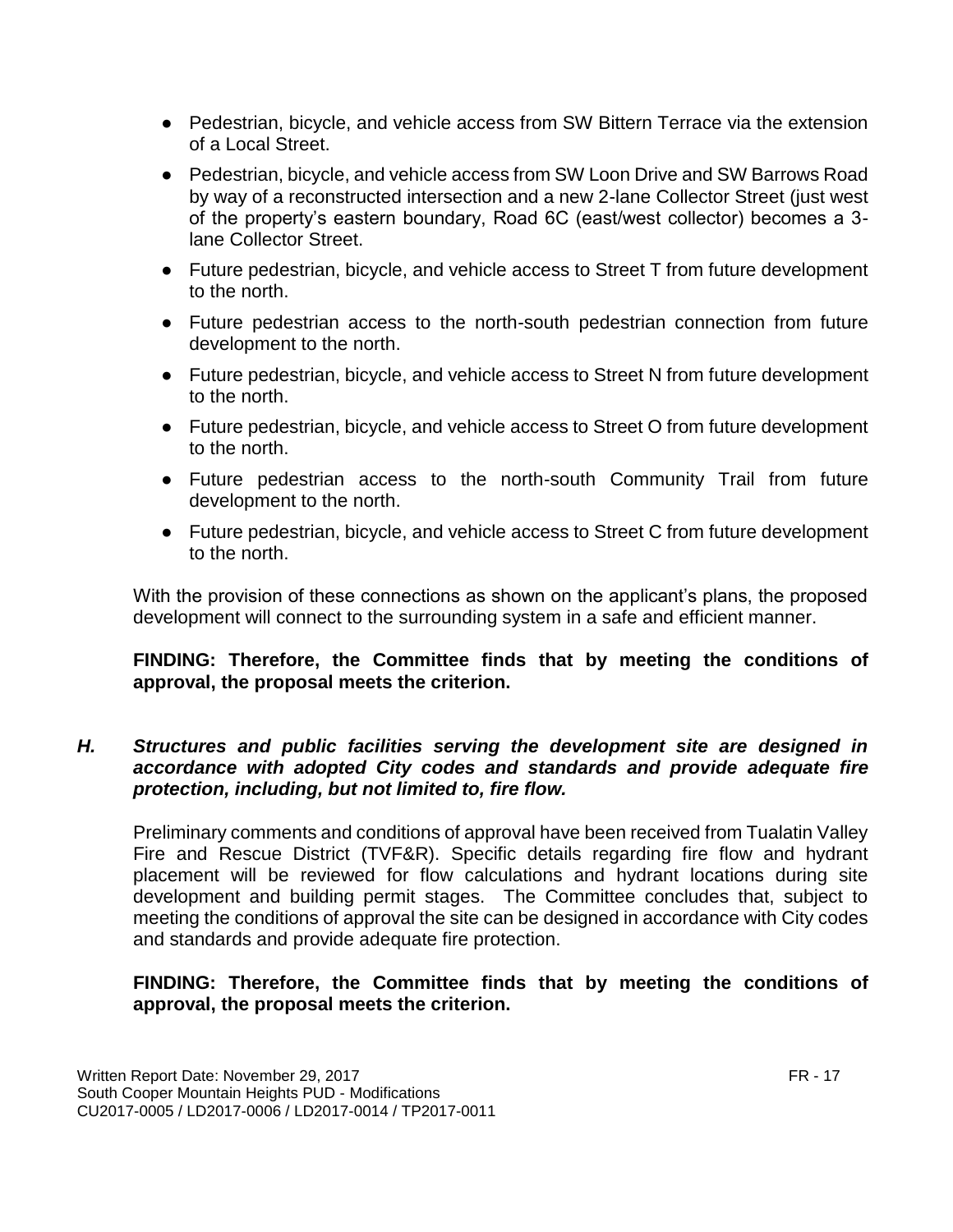*I.* **Structures and public facilities serving the development site are designed in accordance with adopted City codes and standards and provide adequate protection from hazardous conditions due to inadequate, substandard or illdesigned development.**

The applicant proposes public street lights. By meeting the City of Beaverton's Engineering Design Manual design standards for street lights, the Committee finds that the street illumination system will provide adequate protection from crime and accident. The Committee recommends a number of conditions pertaining to streets, as explained under criterion D.

The Committee finds that review of the construction documents at the building and site development permit stages will ensure protection from hazardous conditions due to inadequate, substandard or ill-designed development.

#### **FINDING: Therefore, the Committee finds that by meeting the conditions of approval, the proposal meets the criterion.**

*J. Grading and contouring of the development site is designed to accommodate the proposed use and to mitigate adverse effect(s) on neighboring properties, public right-of-way, surface drainage, water storage facilities, and the public storm drainage system.*

The applicant states that this Facilities Review Committee Criterion is met because the grading standards of Section 60.15.10 are met. However, the grading standards referenced by the applicant do not apply to the proposed new streets. The design of the new streets is required to meet the applicable standards of Section 210 of the Engineering Design Manual. Compliance with these standards will be reviewed with the Site Development Permits for the development; however, staff believe that grading can be feasibly accommodated in compliance with the Engineering Design Manual and Development Code requirements.

#### **FINDING: Therefore, the Committee finds that by meeting the conditions of approval, the proposal meets the criterion.**

*K. Access and facilities for physically handicapped people are incorporated into the development site and building design, with particular attention to providing continuous, uninterrupted access routes.*

The applicant will be required to meet all applicable accessibility standards of the International Building Code, Fire Code and other standards as required by the American Disabilities Act (ADA). Conformance with the technical design standards for Code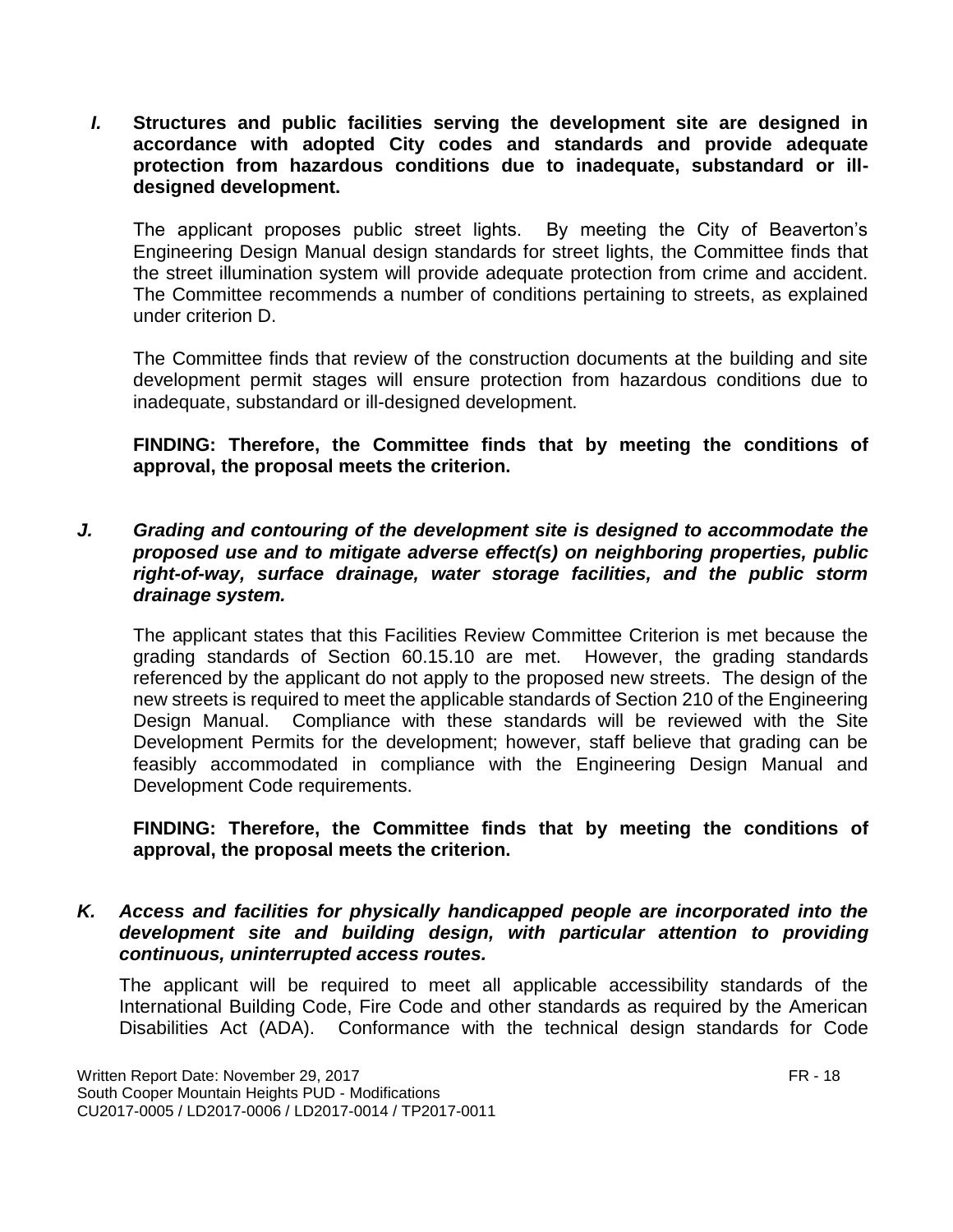accessibility requirements are to be shown on the approved construction plans associated with Site Development and Building Permit approvals.

With the addition of ADA ramps within the development as addressed in Criterion F, the Committee finds that as conditioned, the street sidewalks and walkways internal to the development appear to meet applicable accessibility requirements and through the site development and building permitting reviews will be thoroughly evaluated.

Therefore, the Committee finds that by meeting the conditions of approval, the site will be in conformance with ADA requirements, and would thereby be in conformance with Development Code Section 60.55.65.

**FINDING: Therefore, the Committee finds that by meeting the conditions of approval, the proposal meets the criterion for approval.**

#### *L. The proposal contains all applicable application submittal requirements as specified in Section 50.25.1 of the Development Code.*

The applicant submitted the application packet on May 3, 2017 and resubmitted materials on July 12, July 19, and August 7, 2017. Staff deemed the application complete on August 9, 2017. In review of the materials during the application review, the Committee finds that all applicable application submittal requirements, identified in Section 50.25.1 are contained within this proposal.

#### **FINDING: Therefore, the Committee finds the proposal meets the criterion for approval.**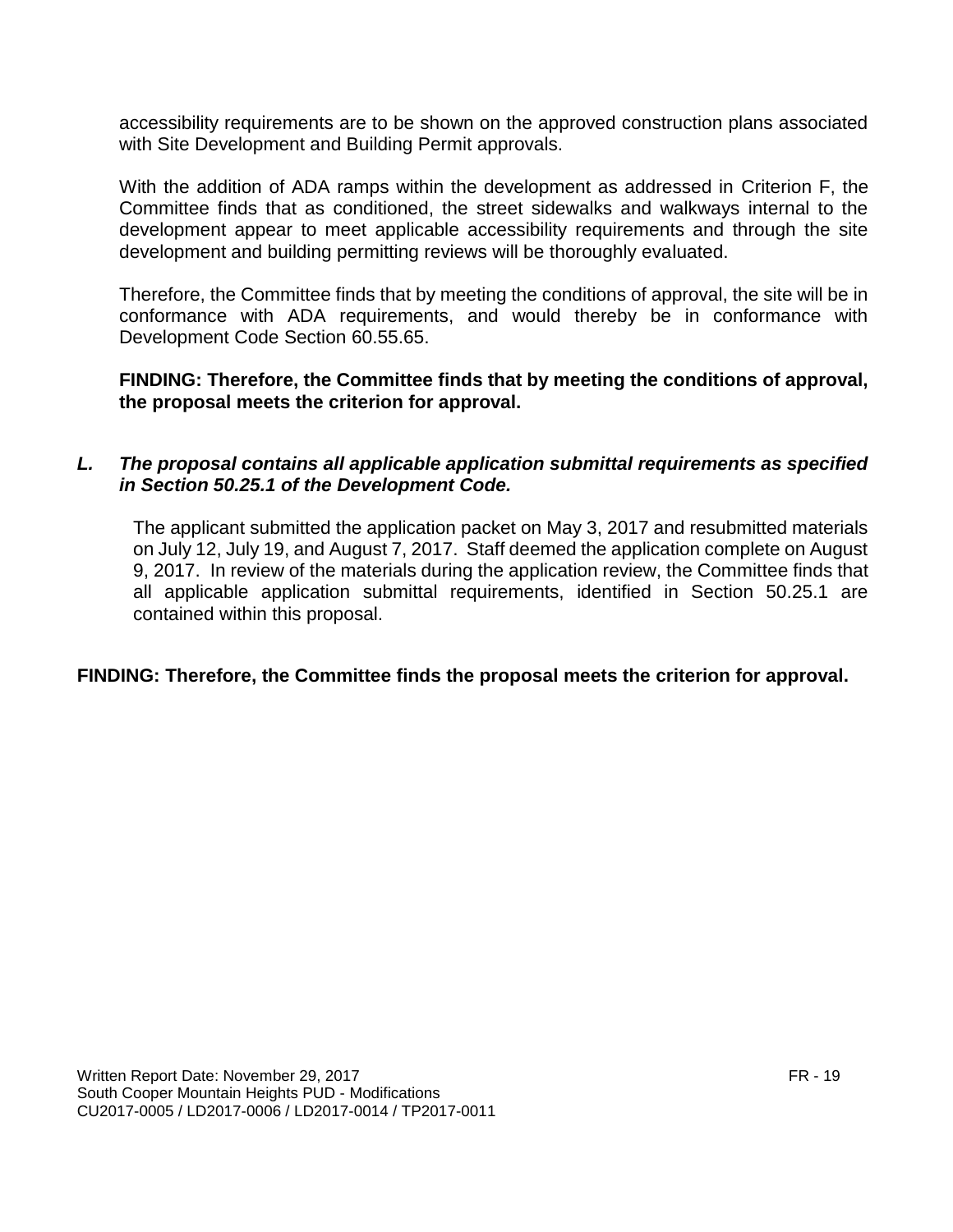# **Code Conformance Analysis Chapter 20 Use and Site Development Requirements**

| <b>CODE</b><br><b>STANDARD</b>           | <b>CODE REQUIREMENT</b>                                                                                                                              | <b>PROJECT PROPOSAL</b>                                                                                                                                                                                                                                                                                                                                             | <b>MEETS</b><br>CODE?                    |
|------------------------------------------|------------------------------------------------------------------------------------------------------------------------------------------------------|---------------------------------------------------------------------------------------------------------------------------------------------------------------------------------------------------------------------------------------------------------------------------------------------------------------------------------------------------------------------|------------------------------------------|
|                                          | Development Code Section 20.25.05 - Density Calculations                                                                                             |                                                                                                                                                                                                                                                                                                                                                                     |                                          |
| Minimum<br><b>Residential</b><br>Density | Minimum Density: 598 units<br>Maximum Density: 1410 units                                                                                            | The applicant proposes 732 units<br>which is within the permitted<br>density range.                                                                                                                                                                                                                                                                                 | Yes-See<br>Density<br><b>Table Below</b> |
|                                          | <b>Development Code Section 20.05.20 (Uses)</b>                                                                                                      |                                                                                                                                                                                                                                                                                                                                                                     |                                          |
| Permitted<br>R <sub>1</sub>              | <b>Multifamily Dwellings</b>                                                                                                                         | <b>Multifamily Dwellings</b>                                                                                                                                                                                                                                                                                                                                        | Yes                                      |
| R <sub>2</sub><br>Permitted              | <b>Attached Single Family Dwellings</b>                                                                                                              | <b>Attached Single Family Dwellings</b>                                                                                                                                                                                                                                                                                                                             | Yes                                      |
| R4<br>Permitted                          | <b>Detached Dwellings</b>                                                                                                                            | <b>Detached Dwellings</b>                                                                                                                                                                                                                                                                                                                                           | Yes                                      |
| R <sub>5</sub><br>Permitted              | Detached Dwellings                                                                                                                                   | Detached Dwellings                                                                                                                                                                                                                                                                                                                                                  | Yes                                      |
| Permitted<br>R <sub>7</sub>              | <b>Detached Dwellings</b>                                                                                                                            | <b>Detached Dwellings</b>                                                                                                                                                                                                                                                                                                                                           | Yes                                      |
|                                          | Development Code Section 20.05.15 (Site Development Standards)                                                                                       |                                                                                                                                                                                                                                                                                                                                                                     |                                          |
|                                          | R1 - 1,000 sq. ft. / DU<br>R2 - 2,000 sq. ft. / DU<br>Minimum Lot Area R4 - 4,000 sq. ft. / DU<br>R5 - 5,000 sq. ft. / DU<br>R7 - 7,000 sq. ft. / DU | Adjusted with PUD                                                                                                                                                                                                                                                                                                                                                   | See CU staff<br>report.                  |
| Minimum Yard<br><b>Setbacks</b>          | Parent parcels are subject to the<br>minimum yard setbacks of the<br>zone                                                                            | Through the CU-PUD process the<br>parent parcels are subject to the<br>minimum yard setbacks of the<br>zone and individual lots may have<br>setbacks reduced through PUD<br>consideration. The applicant<br>proposes to meet the setbacks for<br>the parent parcels. See Setback<br>Table below for proposed<br>setbacks.                                           | See CU staff<br>report.                  |
| Maximum Building<br>Height               | $R1 - 60$ feet<br>$R2 - 40$ feet<br>$R4 - 35$ feet<br>$R5 - 35$ feet<br>$R7 - 35$ feet                                                               | Maximum building height will be<br>verified at the time of building<br>permit. The applicant has<br>requested maximum height<br>exceptions in the R1 and R7<br>zoning districts to allow a<br>maximum height of 72 feet<br>instead of 60 feet (R1), and 40<br>feet instead of 35 feet (R7). This<br>request will be discussed in the<br>PUD section of this report. | See CU Staff<br>Report                   |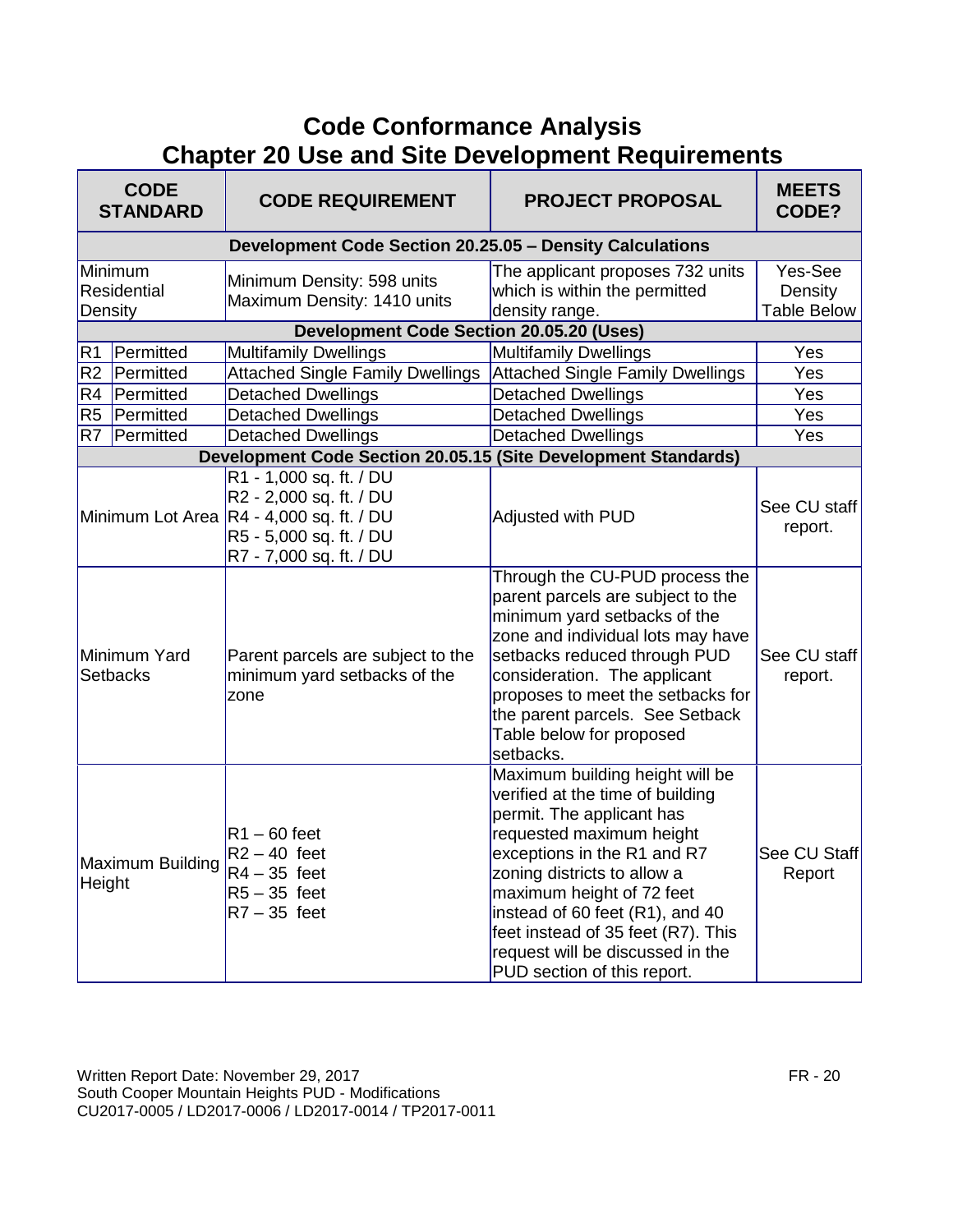# **Proposed Density**

| 20.25.05 Density Calculations                                                                                    |              |              |         |         |              |
|------------------------------------------------------------------------------------------------------------------|--------------|--------------|---------|---------|--------------|
| <b>Minimum Density</b><br><b>Max Density</b><br><b>Net</b><br><b>Proposed</b><br><b>Proposed</b><br><b>Gross</b> |              |              |         |         |              |
| Zoning                                                                                                           | <b>Acres</b> | <b>Acres</b> | (Units) | (Units) | <b>Units</b> |
| R <sub>1</sub>                                                                                                   | 11.53        | 9.224        | 502     | 321     | 340          |
| R <sub>2</sub>                                                                                                   | 11.18        | 4.39         | 244     | 76      | 110          |
| R <sub>4</sub>                                                                                                   | 18.56        | 7.46         | 202     | 65      | 83           |
| R <sub>5</sub>                                                                                                   | 19.83        | 3.35         | 173     | 23      | 33           |
| R7                                                                                                               | 46.63        | 22.53        | 290     | 112     | 166          |
| <b>Total</b>                                                                                                     | 107.7        | 47.0         | 1411    | 598     | 732          |

# **Proposed Lot Dimensions**

| <b>Condition /</b><br><b>Product</b>       | <b>Front loaded</b><br><b>Townhomes</b> | <b>Front loaded</b><br>single family<br>detached | <b>Rear loaded</b><br>townhomes<br>without driveway<br>parking | <b>Rear loaded</b><br>townhomes with<br>driveway<br>parking |
|--------------------------------------------|-----------------------------------------|--------------------------------------------------|----------------------------------------------------------------|-------------------------------------------------------------|
| Zone                                       | R <sub>2</sub>                          | R <sub>5</sub> , R <sub>7</sub>                  | R <sub>2</sub>                                                 | R <sub>2</sub>                                              |
| <b>Front</b><br><b>Building</b><br>setback | 12'                                     | 12'                                              | 10'                                                            | 10'                                                         |
| <b>Front garage</b><br>setback             | 20'                                     | 20'                                              | N/A                                                            | N/A                                                         |
| <b>Porch</b><br>setback                    | 10'                                     | 10'                                              | N/A                                                            | N/A                                                         |
| <b>Side</b><br>building<br>setback         | 5' (10' for<br>corner lots)             | 3' (6' for corner<br>lots)                       | 5' (10' for corner<br>lots)                                    | 5' or 10' plus (10'<br>for corner lots)                     |
| Rear<br>building<br>setback                | 15'                                     | 15'                                              | 4'                                                             | 20'                                                         |
| Rear garage<br>setback                     | N/A                                     | N/A                                              | 4'                                                             | 20'                                                         |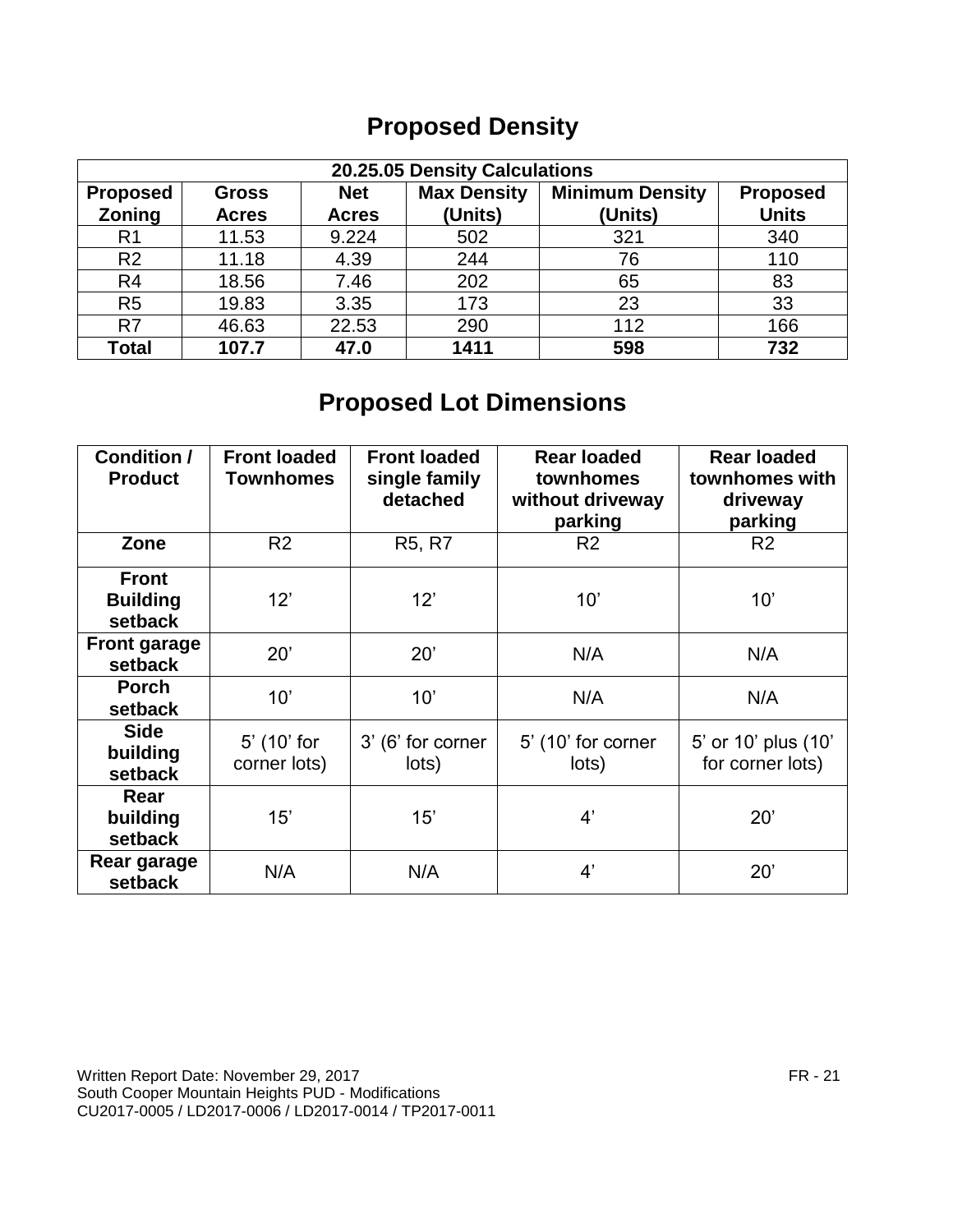# **Chapter 60 Special Requirements**

| <b>CODE</b><br><b>STANDARD</b>                                                       | <b>CODE REQUIREMENT</b>                                                                                                                                                                                                            | <b>PROJECT PROPOSAL</b>                                                                                                                                                                                                       | <b>MEETS</b><br>CODE?            |  |  |
|--------------------------------------------------------------------------------------|------------------------------------------------------------------------------------------------------------------------------------------------------------------------------------------------------------------------------------|-------------------------------------------------------------------------------------------------------------------------------------------------------------------------------------------------------------------------------|----------------------------------|--|--|
| <b>Development Code Section 60.05-Design Standards</b>                               |                                                                                                                                                                                                                                    |                                                                                                                                                                                                                               |                                  |  |  |
| Design Review Principles,<br>Standards, and<br><b>Guidelines</b>                     | Requirements for new development<br>and redevelopment.                                                                                                                                                                             | Design Review is applicable to<br>the proposed multi-family portion<br>consisting of Phase 5 which will<br>be reviewed under a separate<br>land use application                                                               | N/A                              |  |  |
|                                                                                      | Development Code Section 60.12-Habitat Friendly & LID Practices                                                                                                                                                                    |                                                                                                                                                                                                                               |                                  |  |  |
| <b>Habitat Friendly and Low</b><br><b>Impact Development</b><br><b>Practices</b>     | Optional program offering various<br>credits available for use of specific<br>Habitat Friendly or Low Impact<br>Development techniques.                                                                                            | No Habitat Friendly or Low<br>Impact Development techniques<br>proposed.                                                                                                                                                      | N/A                              |  |  |
|                                                                                      | Development Code Section 60.15 - Land Division Standards                                                                                                                                                                           |                                                                                                                                                                                                                               |                                  |  |  |
| <b>Land Division Standards</b>                                                       | Standards pertaining to Land<br><b>Divisions</b>                                                                                                                                                                                   | A Land Division-Preliminary<br>Subdivision application has been<br>applied for in addition to a Land<br>Division - Preliminary Partition of<br>tax lot 103 into 3-lots and the<br>addition of 10 lots to Phases 2A<br>and 2B. | <b>See LD</b><br><b>Findings</b> |  |  |
|                                                                                      | Development Code Section 60.30 - Off-Street Parking                                                                                                                                                                                |                                                                                                                                                                                                                               |                                  |  |  |
| Off-street motor                                                                     | <b>Detached Dwellings</b><br>1 space per unit= 271 spaces min<br><b>Attached Single Family</b><br>1.75 space per unit= 193 spaces min 228 spaces                                                                                   | Detached Dwellings<br>554 spaces<br><b>Attached Single Family</b>                                                                                                                                                             |                                  |  |  |
| vehicle parking<br>Parking                                                           | <b>Apartments</b><br>Parking for the multifamily<br>development will be evaluated at the<br>time of Design Review for those<br>units.                                                                                              | Apartments<br>Parking for the multifamily<br>development will be evaluated at<br>the time of Design Review for<br>those units.                                                                                                | <b>YES</b>                       |  |  |
| <b>Required Bicycle Park</b>                                                         | No bicycle parking is required for<br>detached dwellings or single family<br>attached dwellings. Multi-family bike family attached dwellings. Multi-<br>parking will be evaluated at the time<br>of Design Review for those units. | No bicycle parking is required for<br>detached dwellings or single<br>family bike parking will be<br>evaluated at the time of Design<br>Review for those units.                                                               | N/A                              |  |  |
| Development Code Section 60.33 - Park and Recreation Facilities & Service Provisions |                                                                                                                                                                                                                                    |                                                                                                                                                                                                                               |                                  |  |  |
| Parks & Recreation<br><b>Facilities</b>                                              | Areas within the City must annex to<br>THPRD or provide commensurate<br>facilities.                                                                                                                                                | The subject site has been<br>annexed into the THPRD service<br>area.                                                                                                                                                          | <b>YES</b>                       |  |  |

Written Report Date: November 29, 2017 **FR** - 22 South Cooper Mountain Heights PUD - Modifications CU2017-0005 / LD2017-0006 / LD2017-0014 / TP2017-0011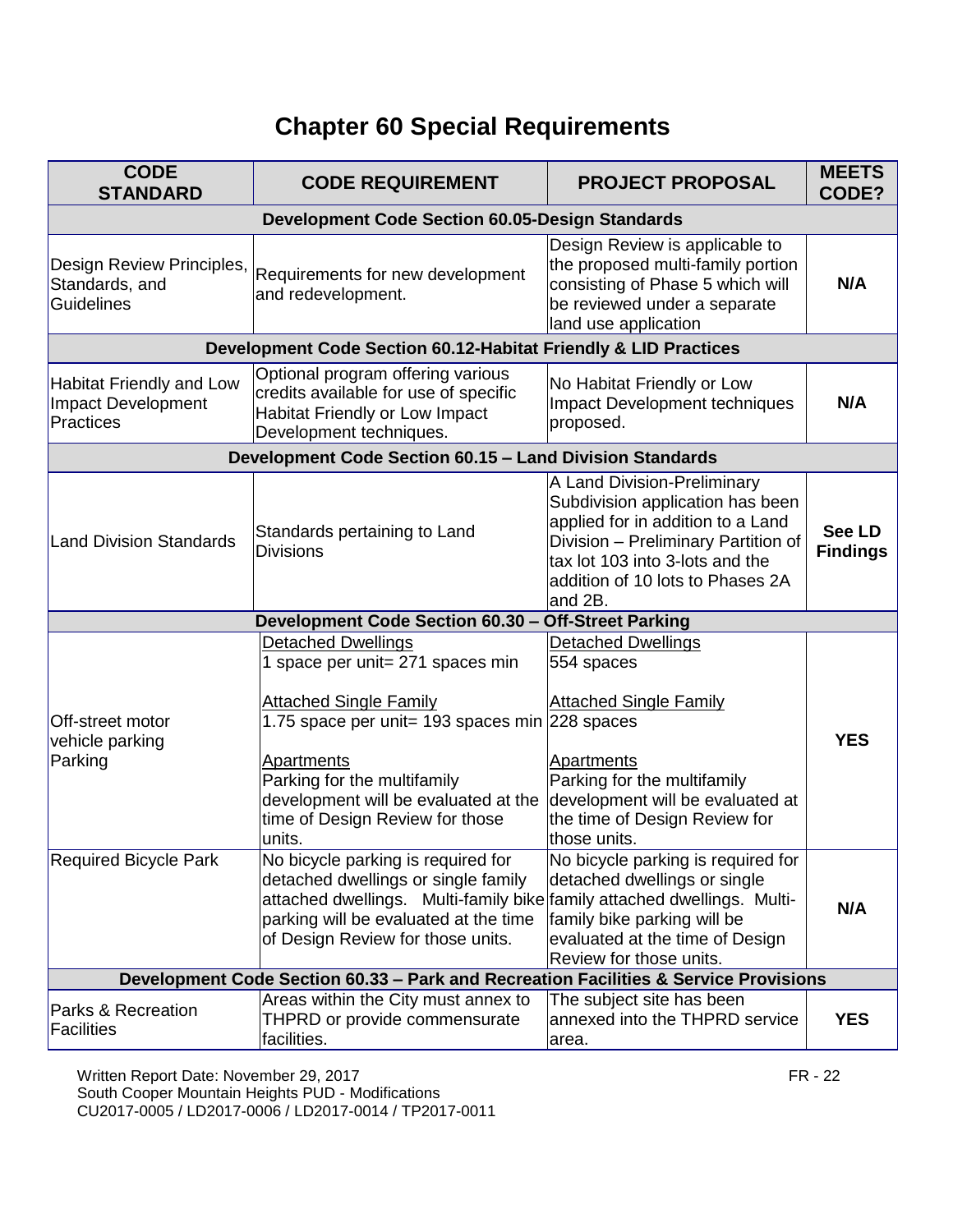| <b>Development Code Section 60.35 Planned Unit Development</b>      |                                                                                                                                                                                                    |                                                                                                                                                                                                                                               |                                  |
|---------------------------------------------------------------------|----------------------------------------------------------------------------------------------------------------------------------------------------------------------------------------------------|-----------------------------------------------------------------------------------------------------------------------------------------------------------------------------------------------------------------------------------------------|----------------------------------|
| <b>Standards</b>                                                    | Planned Unit Development Requirements for Planned Unit<br>Developments.                                                                                                                            | <b>Conditional Use-PUD is</b><br>applicable to the proposed<br>attached dwellings.                                                                                                                                                            | <b>See CU</b><br><b>Findings</b> |
| <b>Development Code Section 60.45 Solar Access Protection</b>       |                                                                                                                                                                                                    |                                                                                                                                                                                                                                               |                                  |
| <b>Solar Access Protection</b>                                      | Requirements for solar access<br>protection.                                                                                                                                                       | The applicant requests an<br>exemption based upon protection<br>of significant natural features and<br>the continuation of the required<br>road system.                                                                                       | <b>YES</b>                       |
| <b>Development Code Section 60.55 - Transportation</b>              |                                                                                                                                                                                                    |                                                                                                                                                                                                                                               |                                  |
| <b>Transportation Facilities</b>                                    | Regulations pertaining to the<br>construction or reconstruction of<br>transportation facilities.                                                                                                   | <b>Refer to Facilities Review</b><br>Committee findings herein.                                                                                                                                                                               | Yes- with<br><b>COA</b>          |
| Development Code Section 60.60-Trees & Vegetation                   |                                                                                                                                                                                                    |                                                                                                                                                                                                                                               |                                  |
| Trees & Vegetation                                                  | Regulations pertaining to the<br>removal and preservation of trees.                                                                                                                                | A Tree Plan Two application has<br>been applied for, for the removal<br>of 4 additional trees within a<br>significant resource area.                                                                                                          | <b>See TP</b><br><b>Findings</b> |
| Development Code Section 60.65-Utility Undergrounding               |                                                                                                                                                                                                    |                                                                                                                                                                                                                                               |                                  |
| <b>Utility Undergrounding</b>                                       | All existing overhead utilities and any<br>new utility service lines within the<br>project and along any existing<br>frontage, except high voltage lines<br>(>57kV) must be placed<br>underground. | The applicant states that all<br>proposed lines will be placed<br>underground. To ensure the<br>proposal meets requirements of<br>this section, staff recommends a<br>condition requiring<br>undergrounding completion prior<br>to occupancy. | Yes- with<br><b>COA</b>          |
| <b>Development Code Section 60.67-Significant Natural Resources</b> |                                                                                                                                                                                                    |                                                                                                                                                                                                                                               |                                  |
| <b>Significant Natural</b><br><b>Resources</b>                      | Regulations pertaining to Significant<br><b>Natural Resources</b>                                                                                                                                  | The applicant has provided a<br>natural resource study and will<br>be required to comply with the<br>South Cooper Mountain<br>Community Plan which identifies<br>natural resources in the vicinity of<br>the subject site.                    | <b>See CU</b><br><b>Findings</b> |

#### **RECOMMENDATION**

The Facilities Review Committee finds that the proposal complies with all the technical criteria. The Committee recommends that the decision-making authority **APPROVE** the **South Cooper Mountain Heights PUD Modifications (CU2017-0005, LD2017-0006, LD2017-0014, TP2017- 0011,** and adopt the conditions of approval identified in Attachment G.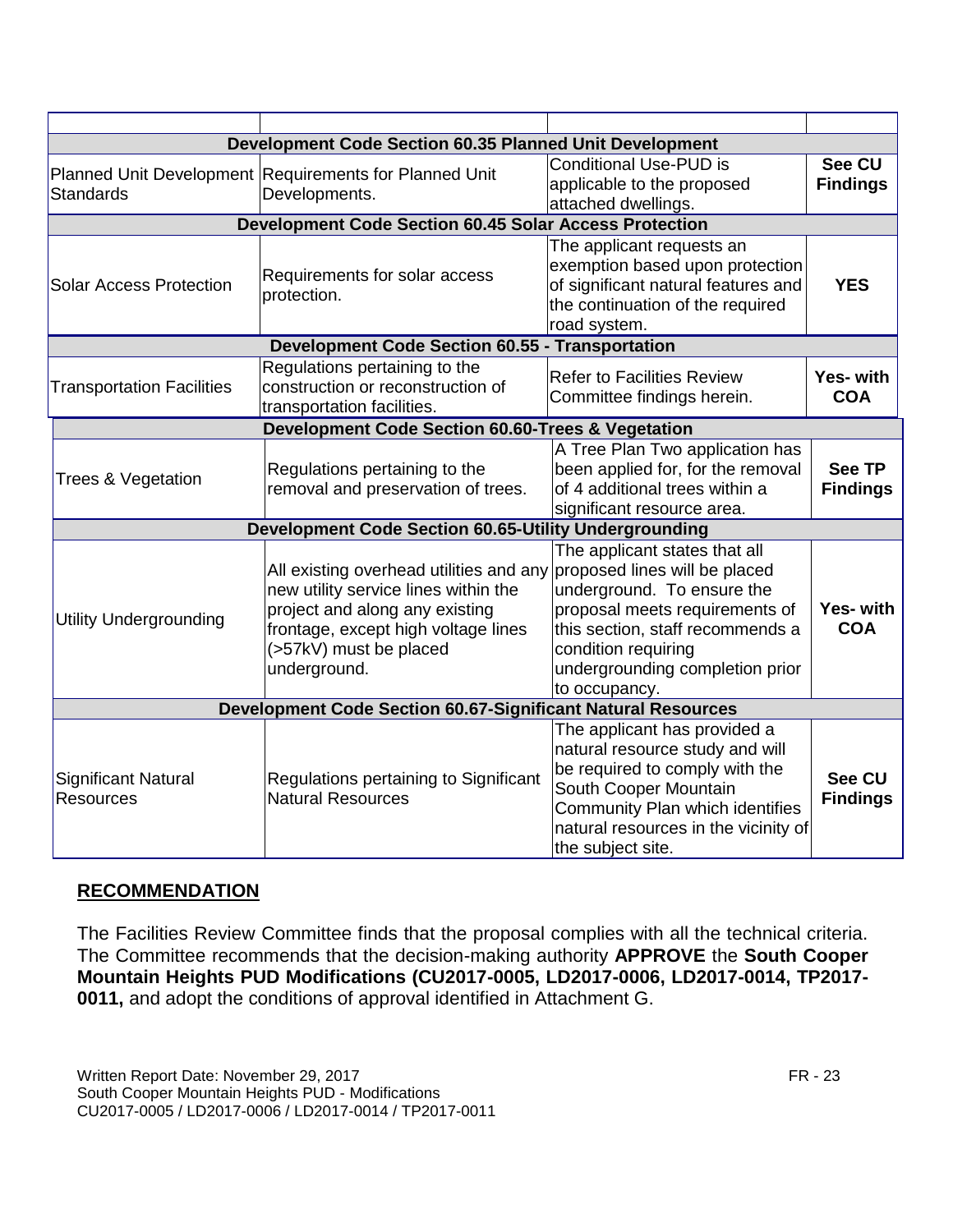#### **CU2017-0005 ANALYSIS AND FINDINGS FOR CONDITIONAL USE APPROVAL**

#### **Section 40.15.05 Conditional Use Applications; Purpose**

*The purpose of a Conditional Use application is to review uses that may be compatible in the underlying zoning district but because of their size, operation, or other characteristics require review on a case-by-case basis. These uses are subject to the regulations in this Section because they may, but do not necessarily, result in significant adverse effects upon the environment, overburden public services, alter the character of the surrounding area or create nuisances. Conditional Uses may be approved, approved with site-specific conditions designed to minimize or mitigate identified adverse impacts, or denied.*

#### **Section 40.15.15.**

#### **1. Minor Modification of a Conditional Use.**

- A. Threshold. An application for Minor Modification of a Conditional Use shall be required when one or more of the following thresholds apply:
	- 4. A projected or actual increase in vehicular traffic to and from a site approved for an existing Conditional Use of up to and including 100 vehicle trips per day as determined by using the Institute of Transportation Engineers (ITE) Trip Generation manual or an evaluation by a traffic engineer or civil engineer licensed by the State of Oregon for all properties that are located in a Residential zoning district or within a distance of up to and including 50 feet of a Residential zoning district.

#### **Section 40.15.15.1.C.**

**C. Approval Criteria. In order to approve a Minor Modification of a Conditional Use application, the decision making authority shall make findings of fact based on evidence provided by the applicant demonstrating that all the following criteria are satisfied:**

#### **1. The proposal satisfies the threshold requirements for a Minor Modification of a Conditional Use application.**

The applicant has requested to add 10-additional single-family residential lots to the approved PUD, which will result in additional vehicle trips per day. The applicant's traffic engineer, Kittelson Associates, Inc., has reviewed the ITE manual and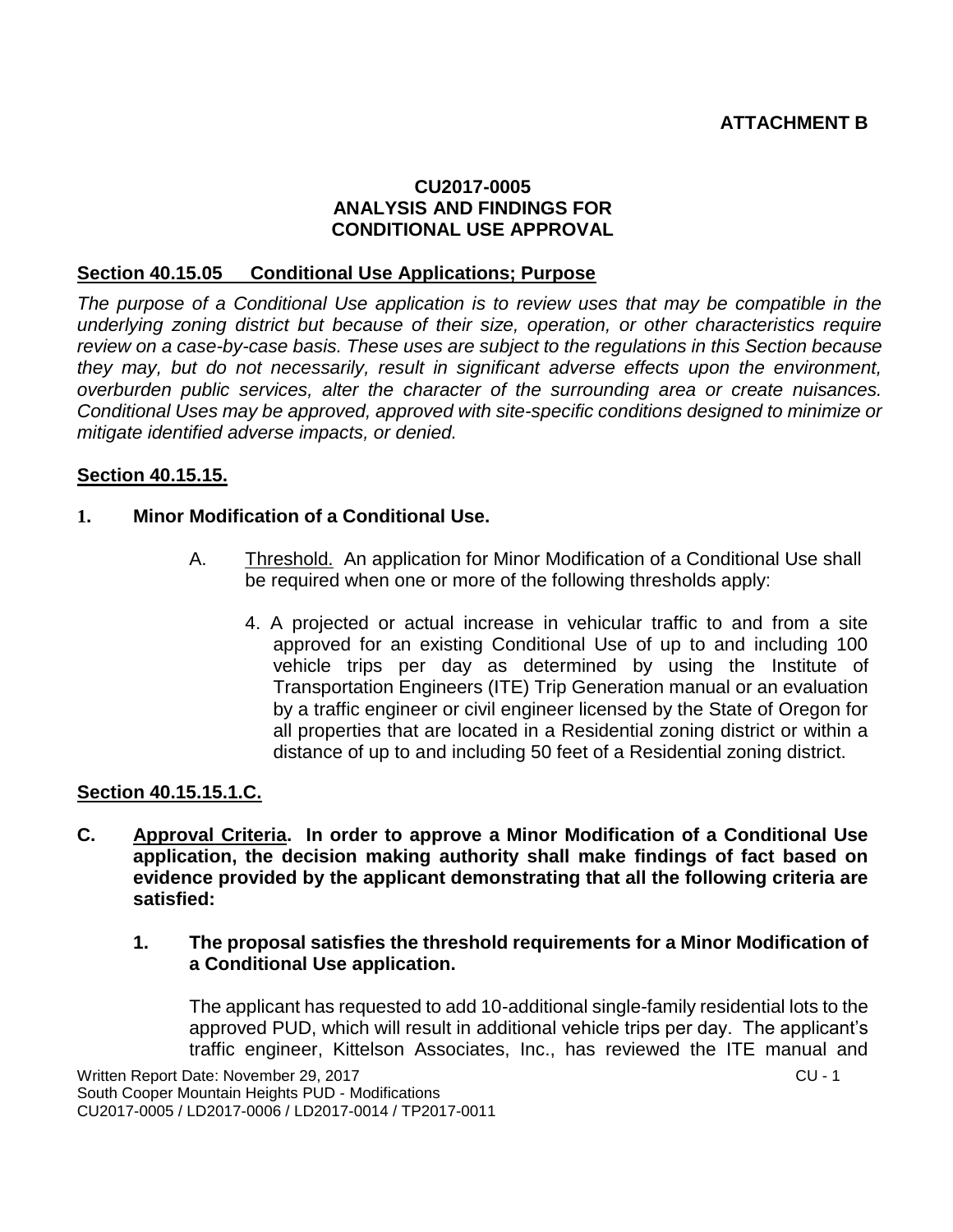evaluated the potential trip generation, and has concluded no more than 100 vehicle trips will be generated with this modification proposal. The proposed 10 additional residential lots are proposed to be smaller in size than the base zoning standard, as permitted under PUD section 60.35.10.2.B.1. Additionally the applicant requests to be allowed additional height in the R1 and R7 zoning districts under PUD section 60.35.20.C. The requested increase in height will not generate additional trips. Staff finds that the applicant meets threshold 4 for a Minor Modification of a Conditional Use as less than 100 new daily trips will be generated by the proposed modification.

**Therefore, staff finds the proposal meets the above threshold and criterion for approval. 60.35.10.2.B.1**

#### *2. All City application fees related to the application under consideration by the decision making authority have been submitted.*

The applicant paid the required fee associated with a Conditional Use – Minor Modification application.

**Therefore, staff finds the proposal meets the criterion for approval.**

#### *3.* **The proposal contains all applicable application submittal requirements as specified in Section 50.25.1. of the Development Code***.*

The applicant submitted the application packet on May 3, 2017 and resubmitted materials on July 12, July 19, and August 7, 2017. Staff deemed the application complete on August 9, 2017. In review of the materials during the application review, the Committee finds that all applicable application submittal requirements, identified in Section 50.25.1 are contained within this proposal

**Therefore, staff finds the proposal meets the criterion for approval.**

#### *4. The existing use has been approved as a Conditional Use as governed by the regulations in place when the use was established and complies with the applicable conditions of the Conditional Use approval.*

The proposed development, consisting of single-family and multi-family residential uses has been approved per the regulations in place at the time of review, and is in compliance with all applicable conditions of the approval of February 2016 (CU2015-0006). The applicant has requested, however to adjust the maximum height from the base zoning requirement, as is permitted under the PUD. The requested adjustments are as follows: in the R1 zoning district the applicant is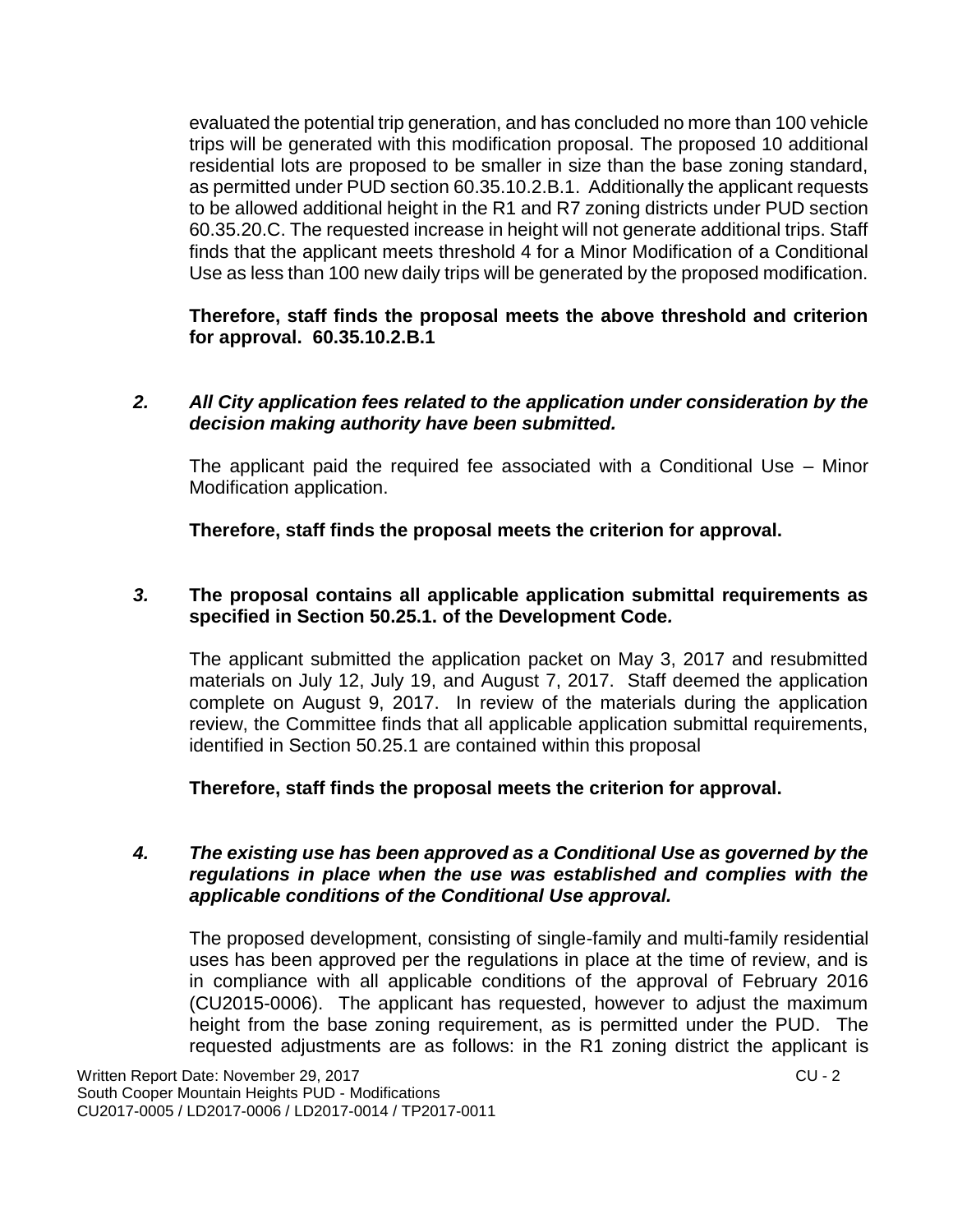increasing the maximum height to 72 feet rather than 60 feet (R1), and in the R7 zoning district and increase to 40 feet instead of 35 feet. The request is due to areas where existing topography is steep and requires either garage under, or daylight basement housing types to step the housing down the slope. The additional height request also encompasses the future apartment buildings for the Phase 5 multifamily development. Previous adjustments were approved under CU2015-0006 and are not requested to be further modified. Because the development is processed as a Planned Unit Development (PUD), adjustments to heights are addressed within the PUD process as outlined in Section 60.35.20.3.A-C.

The applicant is also proposing to add 10 additional single-family lots by reducing 10 lots from 40 feet in width to 30 feet in width to accommodate these additional lots. Because the development is processed as a PUD, the 10 additional residential lots are proposed to be smaller in size than the base zoning standard, as permitted under PUD section 60.35.10.2.B. Because this request does not add a significant change to the overall site layout by using the approved design and having minimal traffic impacts with the addition, staff consider this request to be *de minimis*, and therefore concur with this request.

**Therefore, staff finds the proposal meets the criterion for approval.**

#### *5. The proposal will not remove or modify previously established conditions of approval for the prior Conditional Use consistent with Section 50.95.6. of the Development Code.*

The applicant does not propose to modify any conditions of approval related to CU2015-0006. The applicant has proposed modifications to the conditions of approval of LD2015-0013 through the Modification of a Decision (Section 50.95) process. The Modification of a Decision (LD2017-0006) is reviewed in Attachment C of this report.

**Therefore, staff finds the proposal meets the criterion for approval.**

#### *6. Applications and documents related to the request, which will require further City approval, shall be submitted to the City in the proper sequence.*

The applicant has submitted this Minor Modification of a Conditional Use application with associated Preliminary Subdivision (Modification of a Decision to LD2015- 0013), Preliminary Partition, and Tree Plan 2 applications for this project. Concurrent review of the applications satisfies this criterion. No other applications are required of the applicant at this stage of City review. As the applications are being reviewed concurrently, the Commission will review all the applications at one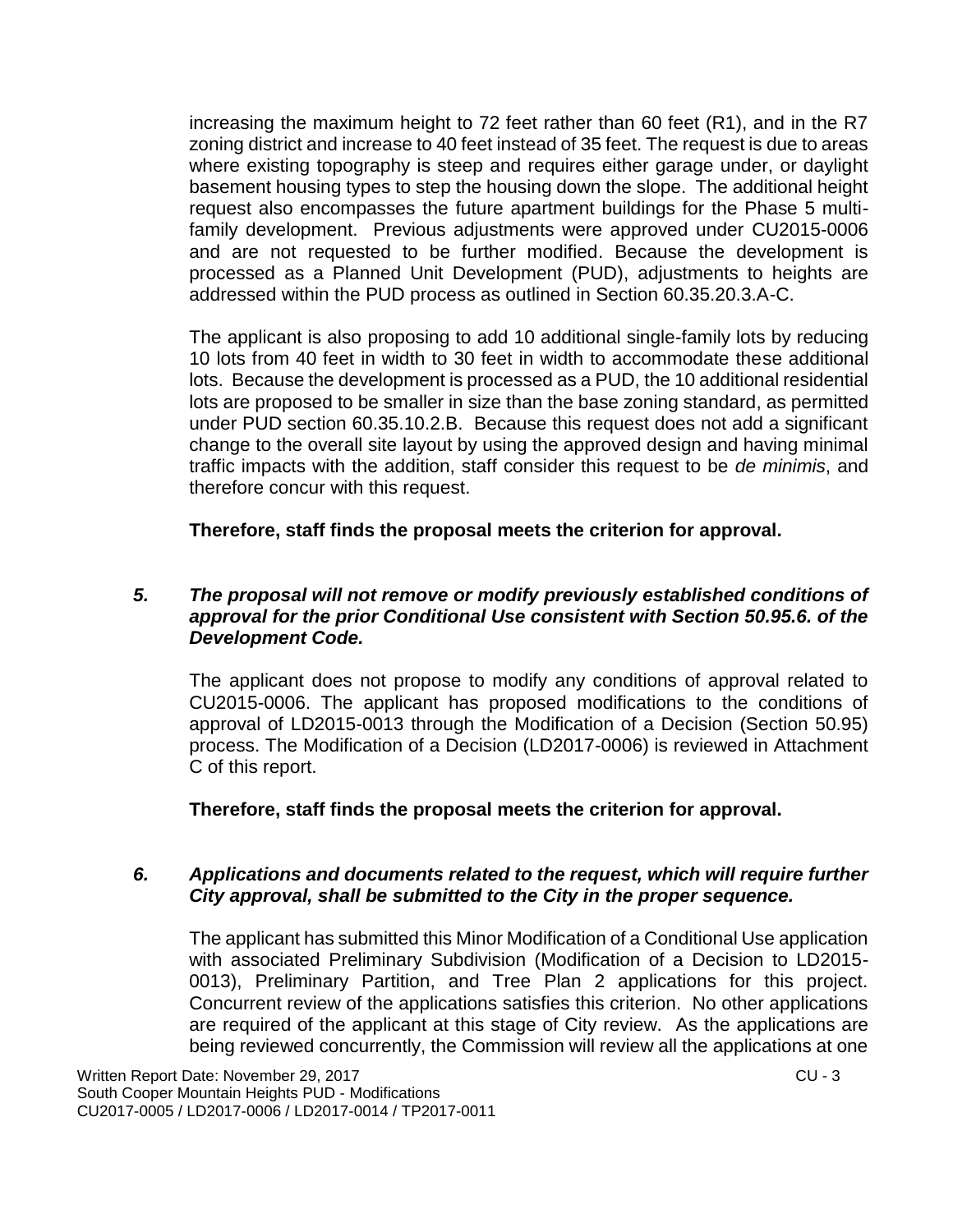public hearing. Staff recommends a condition of approval requiring the Land Division-Modification of a Decision application to be approved before a site development permit is issued.

**Therefore, staff find by meeting the Conditions of Approval, the proposal meets the criterion for approval.**

#### **Recommendation**

Based on the facts and findings presented, staff recommend **APPROVAL** of **CU2017-0005 (South Cooper Mountain Heights PUD Modifications)** subject to the applicable conditions identified in Attachment G.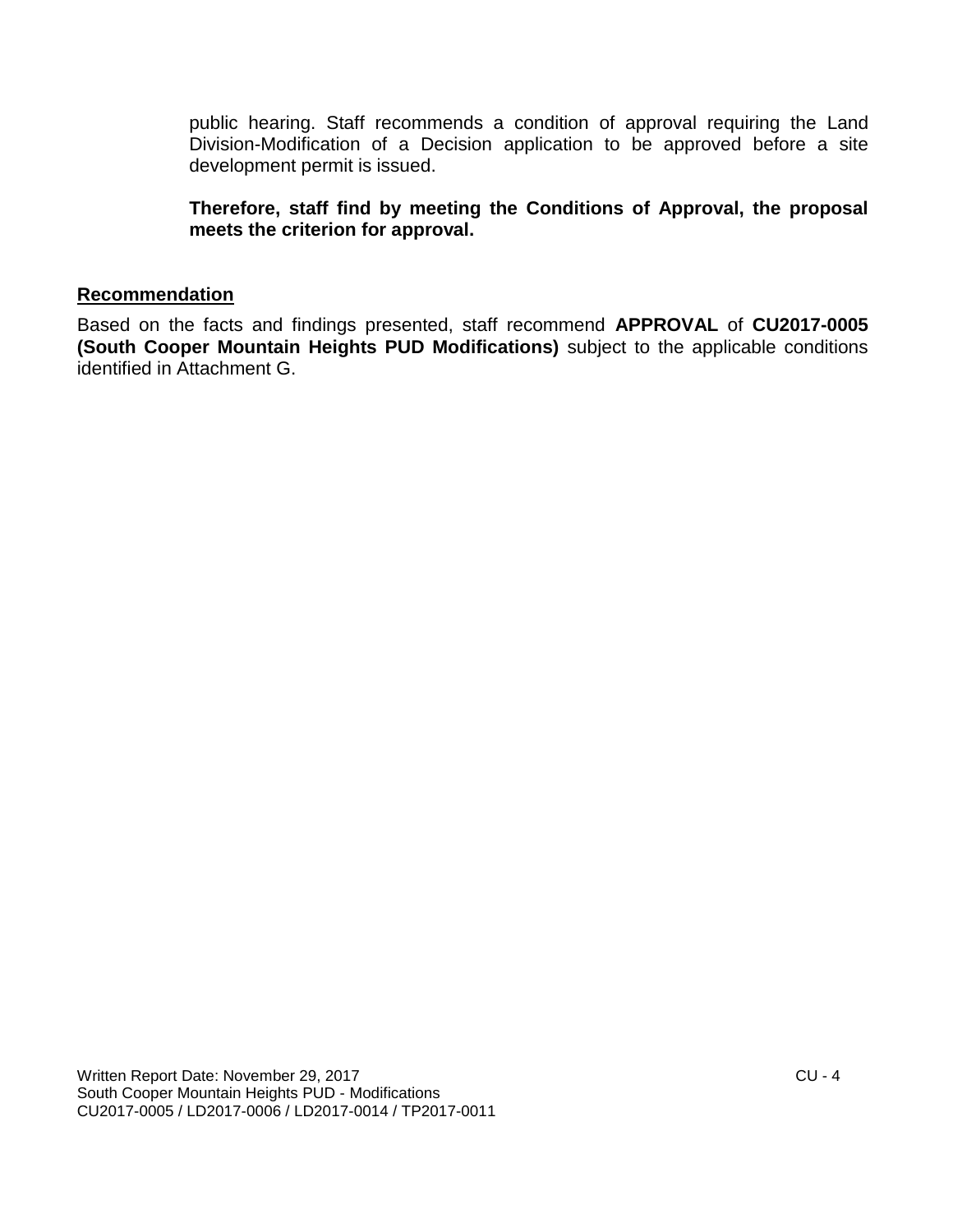# **ATTACHMENT C**

#### **LD2017-0006 ANALYSIS AND FINDINGS FOR LAND DIVISION-PRELIMINARY SUBDVISION APPROVAL**

#### **Section 50.95 Modification of a Decision -** *Procedures***.**

The applicant has requested modifications to the approved conditions of approval of the previously approved subdivision (LD2015-0013), Section 50.95 of the Development Code is applicable to the request.

1**. An applicant or successor in interest may file with the Director an application to modify a prior decision that was the subject of a Type 1, Type 2 or Type 3 procedure. In addition to other requirements, such an application to modify a prior decision shall describe the nature of the proposed change to the original decision and the basis for that change, including the applicable facts and law, together with the fee prescribed for that application type necessary to modify the prior decision. Such an application to modify a prior decision shall be subject to the approval criteria and development regulations in effect when the Director receives a complete application for the modification.**

The applicant has requested this modification to a decision, originally approved through a Type 3 Procedure, in order to modify original Conditions of Approval related to the Preliminary Subdivision (LD2015-0013), specifically conditions E-55 and E-72 which require the applicant to construct the east/west collector (Road 6C), including the bridge crossing over the wetland/natural resource areas on the western property's (currently Tax Lots 2S106AD 100 and 200 and referred to below by previous tax lot number 2S1060000200– Crescent Grove Cemetery property) eastern most property line, prior to Final Plat approval. Below are the original conditions of approval related to LD2015-0013, the subject of this modification request:

#### "**E. Prior to Final Plat Approval for a subdivision of Tax Lot 2S1060000200 or its successors:**

55. *The applicant shall construct and dedicate the new east/west collector, (Road 6C) between SW 175th Avenue and Street P along with the corresponding segment of the multi-use pathway between Street F and Street P, prior to final plat approval of Phase 1. The multi-use pathway shall have a paved width of a least 12 feet and shall be separated by at least a 7.5-foot planter strip (measured from the face of the curb to the front of the sidewalk) wherever practicable." (Transportation / KR)*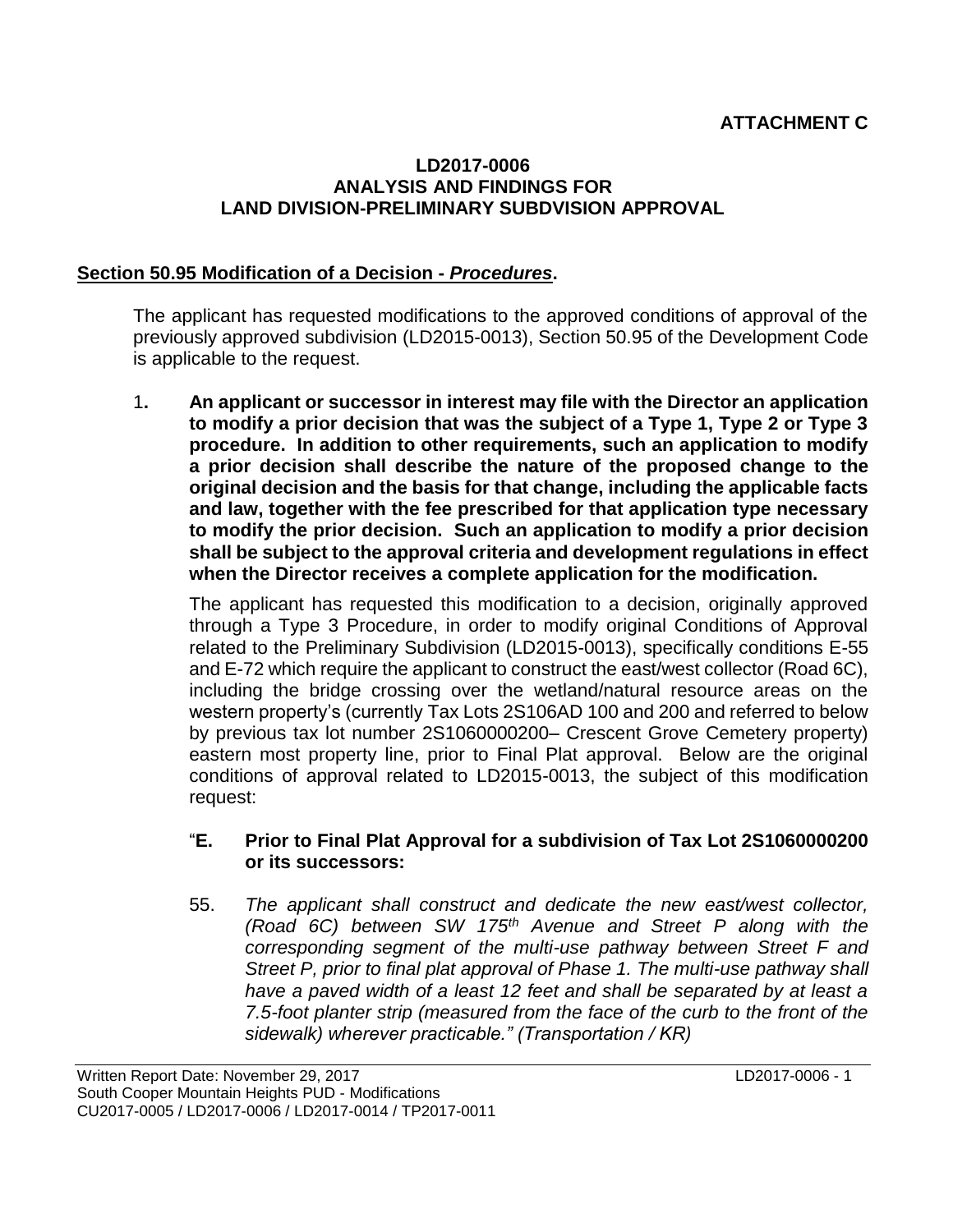- 72. *The applicant shall be responsible for the completion of the following improvements prior to final plat approval for the first subdivision:*
	- *a. All utilities shall be stubbed to the property line(s) of Taxlot 2S1060000200 or its successors (Map 2S106 TL 200 Crescent Grove property), including crossing the wetland area. (Planning Division / SLF)*
	- *b. The east/west collector road (identified as Road 6C on plan sheet P2.0) shall be constructed to the east property line(s) of Taxlot 2S1060000200 or its successors (Map 2S106 TL 200 Crescent Grove property), including crossing the wetland area. (Planning Division / SLF)"*

# *Phasing of Critical Facilities/Infrastructure Improvements*

In order to ensure that the critical infrastructure gets built when needed to serve each phase of development, and in response to the applicant's request to modify the above listed conditions, staff has created conditions of approval applicable to each phase of development in order for that phase to stand on its own with the necessary critical infrastructure in place, as required in Section 40.03 Facilities Review Approval Criteria. In recognizing the applicant's desire to adjust the order and timing of construction of each phase of the PUD, staff has re-organized the conditions of approval to better reflect each proposed phase of development and the critical facilities necessary to serve that phase. This approach allows the applicant greater flexibility in future phasing while clarifying which infrastructure improvements are required with each physical phase of development.

**Therefore, staff find by meeting the Conditions of Approval, the proposal meets the criterion for approval.**

**2. An application for modification is subject to pre-application conference and completeness review; provided, the Director shall only require an application for modification to contain information that is relevant or necessary to address the requested change or the facts and regulations on which it is based. An application for modification is not subject to the neighborhood review meeting requirement.**

The applicant met with staff accordingly for a pre-application conference on December 7, 2016, and was provided the information necessary to apply for a Modification of Decision application, along with the other appropriate applications necessary to make the changes as proposed.

**Therefore, staff find the proposal meets the criterion for approval.**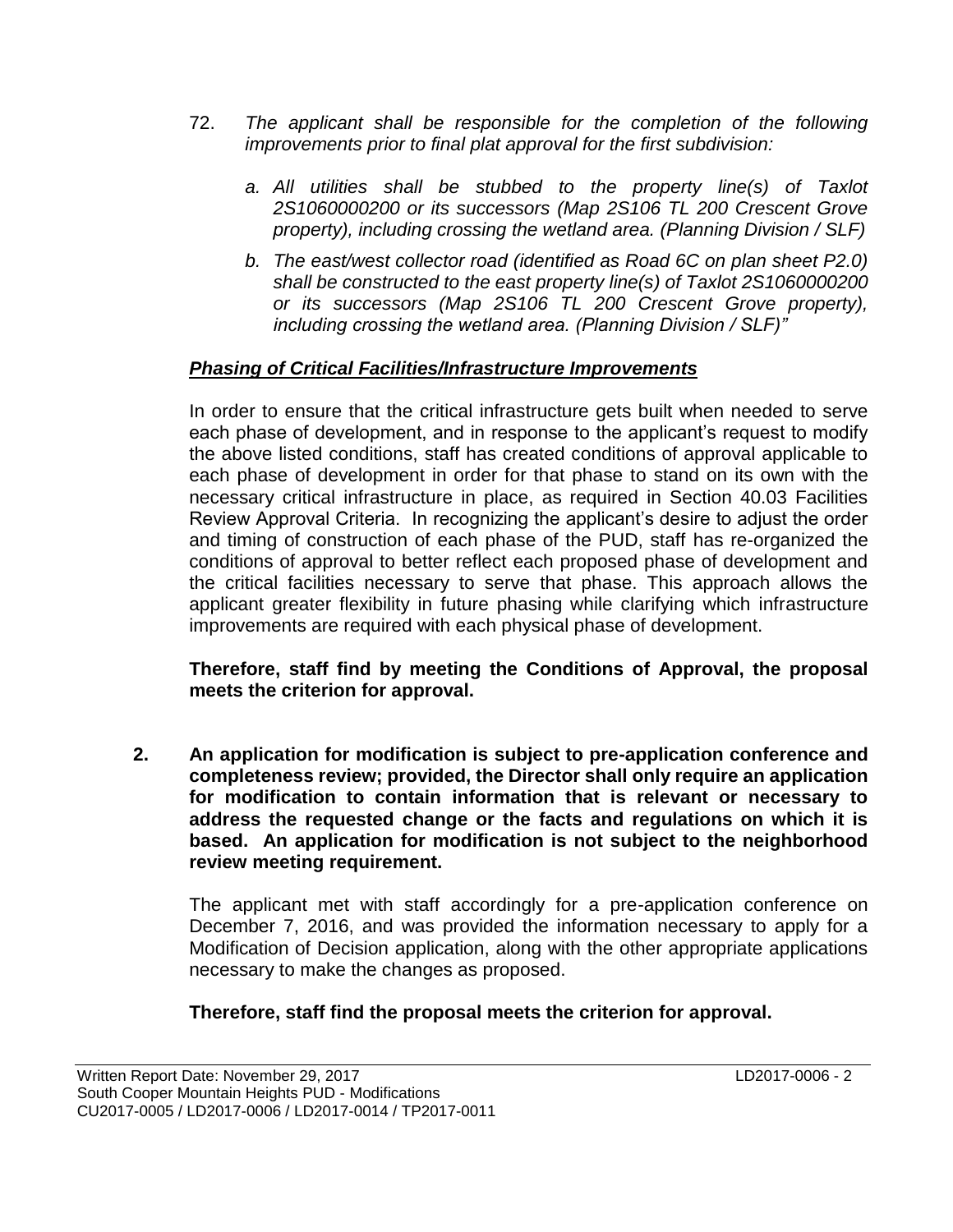**3. An application for modification does not extend the deadline for filing an appeal and does not stay appeal proceedings. An application for modification is subject to the 120 day requirement pursuant to ORS 227.178.**

This application does not request to extend the deadline for filing an appeal.

**Therefore, staff finds that the criterion for approval does not apply.**

#### **4. Only a decision that approves or conditionally approves an application can be modified. A decision denying an application cannot be modified. Refer to Section 50.99.**

The applicant has applied to modify the conditionally approved Land Division – *Preliminary Subdivision* LD2015-0013, part of the South Cooper Mountain Heights PUD project.

**Therefore, staff find the proposal meets the criterion for approval.**

#### **5. An application for modification shall be subject to a Type 1, Type 2, or Type 3 procedure as determined by the Director.**

The originally approved South Cooper Mountain Heights PUD project was originally processed under the Type 3 review procedures. The requested modifications to the approved project, and all submitted applications as part of this Modification of Decision will follow the Type 3 review procedures.

**Therefore, staff find the proposal meets the criterion for approval.**

- **6. The process type for an application to modify a decision shall be based upon the thresholds for the appropriate application listed in Chapter 40. In all cases, regardless of the thresholds listed in Chapter 40, when a proposed modification involves a condition of approval, that condition of approval can be modified or removed only by the same decision making authority that issued the original decision and through the same procedure that was followed to establish the condition to be modified. Modification or removal of a condition of approval shall only be granted if the decision making authority determines any one of the following:**
	- **A. The applicant or owner has demonstrated that a mistake of law or fact occurred, and that the mistake was substantial enough to warrant modification or removal of the condition to correct the mistake.**

Not Applicable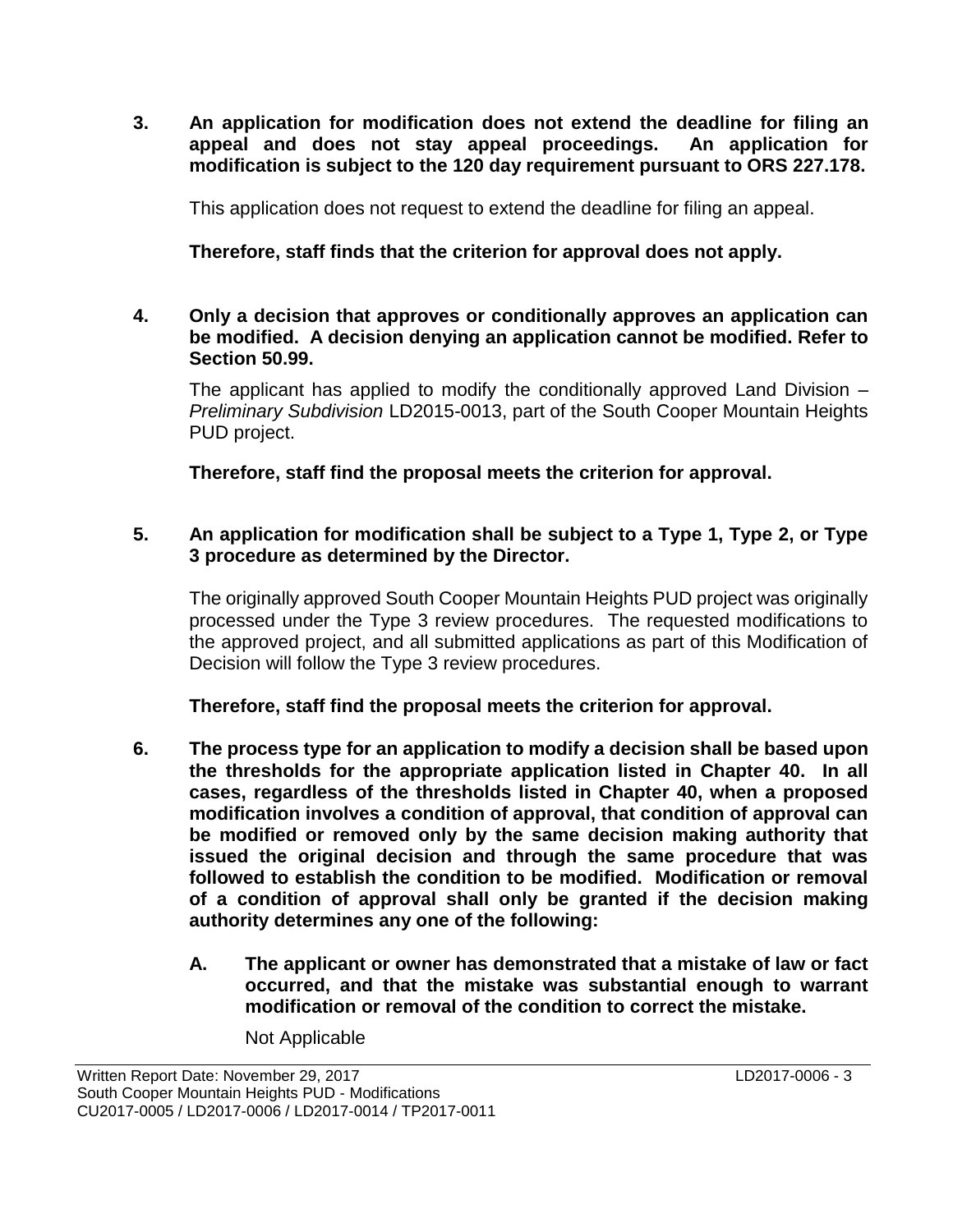**B. The condition could not be implemented for reasons beyond the control of the applicant and the modification will not require a significant modification of the original decision.**

Not Applicable

#### **C. The circumstances have changes to the extent that the condition is no longer needed or warranted.**

The applicant has stated in the narrative found on page 8 of the application materials that circumstances have changed, as a result of various factors not under the control of the applicant. Those factors as presented by the applicant include seasonal conditions (the very wet and long winter of 2016- 17), permit timing and an active marketplace, all of which have warranted this request to modify conditions of approval as they relate to the approved subdivision, specifically the timing of the construction of critical facilities / infrastructure as called out in existing conditions E-55, and E-72, as stated on page LD2017-0006 – 1 and 2 of this report. The applicant specifically is requesting that the conditions E-55 and E-72 be modified to allow for design and bonding to ensure construction at the time of final plat of the western portion of the project.

#### **D. A new or modified condition would better accomplish the purpose of the original condition.**

The applicant has requested to modify conditions of approval of the approved Land Division – *Preliminary Subdivision, as described above.*

In addition to the threshold requirements of Section 40.15.15 Land Division – *Preliminary Subdivision,* as a response to the applicant requesting to amend the conditions of approval, and adjust the phasing boundaries in conjunction with the timing of construction of critical facilities / infrastructure, staff have also modified the applicable conditions of approval to reflect the applicant's requests found within the four (4) land use applications submitted to the City. Specifically, staff have reworked the conditions of approval to better reflect the necessary critical facilities / infrastructure appropriate for each phase of development as that phase is constructed. The modified conditions of approval, in response to requests to separate phases 1 and 4 (west) and phases 2a, 2b, and 3 (east) into distinct phases with separate critical facilities requirements required significant modifications to the structure and in some cases content of the conditions of approval. The modified conditions as presented in Attachment G of this report provide for greater flexibility for the applicant in terms of phasing order as well as greater certainty for the City that critical infrastructure pieces will be constructed in a timely and orderly manner.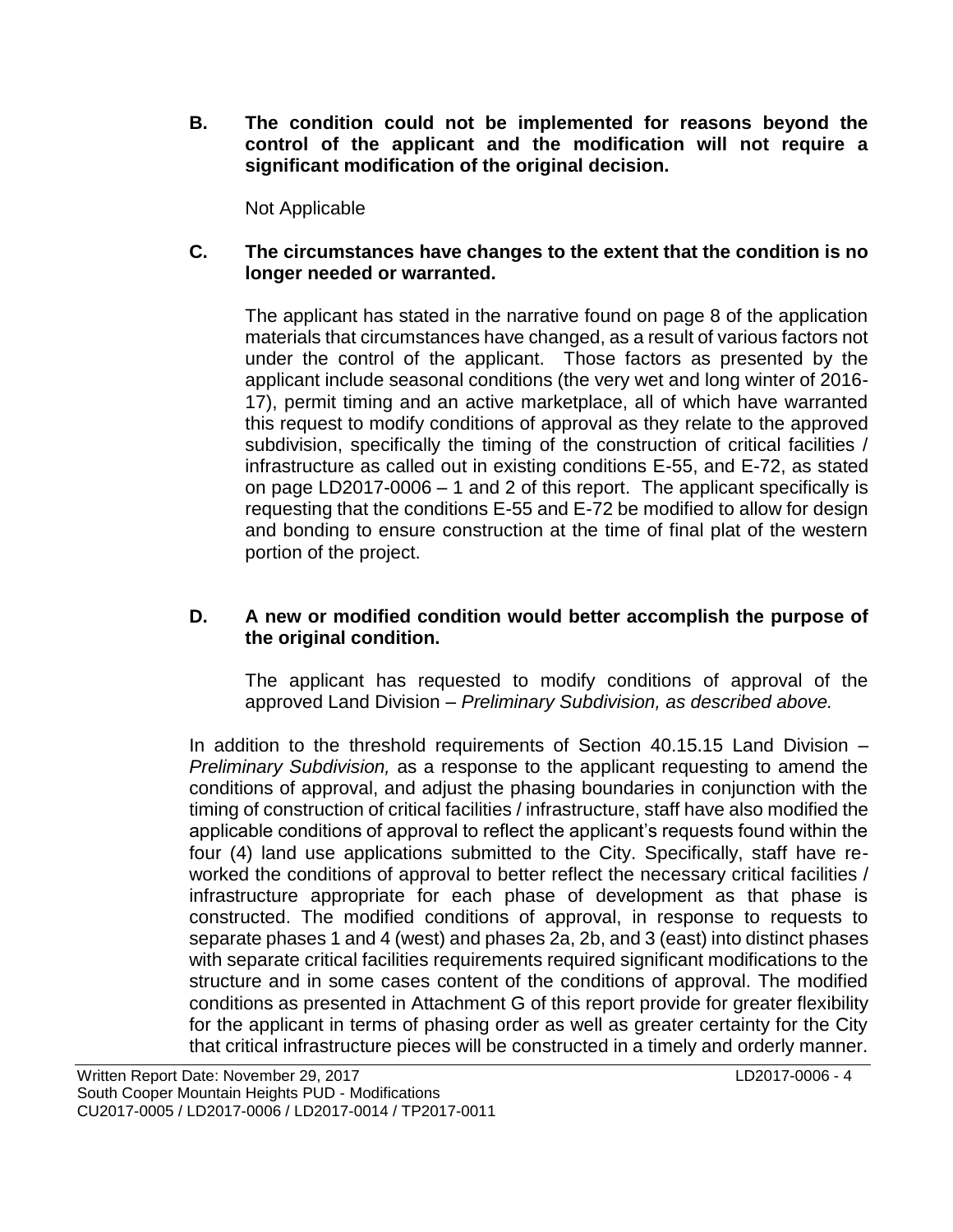It is critical that all infrastructure improvements be in place at the time of Final Plat recordation to any one of the phases of the project site. Discussion around the phasing can be found in the Facilities Review section of this report, starting on page FR-8, in addition to the specific Conditions of Approval related to each phase of development, which can be reviewed starting on page COA-6 of this report under *Attachment G.* Staff have also re-organized the Conditions of Approval in order to reflect a more orderly process for applying the conditions across all phases of development affecting the various types of permits being issued. Such permits may range from Site Development to Building permits, to occupancy permits for the first homes of the development. Staff have worked with the applicant in this reorganization of the conditions, in addition to modifying the necessary conditions of approval applicable to the Road 6C construction and bridge crossings, and the necessary easements for water and sewer connections to serve the entire development. Discussion around the necessary critical facilities can be found starting on page FR-1 in the Facilities Review section of this report, *Attachment A.* 

Below are the revised conditions of approval as proposed by the applicant. Additional language and/or struck-through language is in red and italicized text:

- E-55. The applicant shall construct and dedicate the new east/west collector, (Road 6C) between *SW 175th Avenue Street F* and *the Eastern boundary of the sensitive lands buffer, Street P* along with the corresponding segment of the multi-use pathway between Street F and *the Eastern boundary of the sensitive lands buffer, Street P* prior to final plat Approval of Phase *1 4* of the development. The multi-use pathway shall have a paved width of at least 12 feet and shall be separated by at least a 7.5-foot planter strip (measured from the face of the curb to the front of the sidewalk) wherever practicable. (Transportation / KR)
- E-72. The applicant shall be responsible for the completion of the following improvements prior to final plat approval for the first subdivision:
	- a. All utilities shall be stubbed to the *western edge of the sensitive lands buffer, corresponding to the eastern edge of lot 318 property line(s) within the parent* Taxlot 2S1060000200 or its successors (Crescent Grove Cemetery property);
	- b. The east/west collector road (identified as Road 6C on plan sheet P2.0) shall be constructed to the *western edge of the sensitive lands buffer, corresponding to the eastern edge of lot 318 east property line(s)* of Taxlot 2S1060000200 or its successors (Map 2S106 TL 200 Crescent Grove property), including crossing the wetland area. (Planning Division / SLF)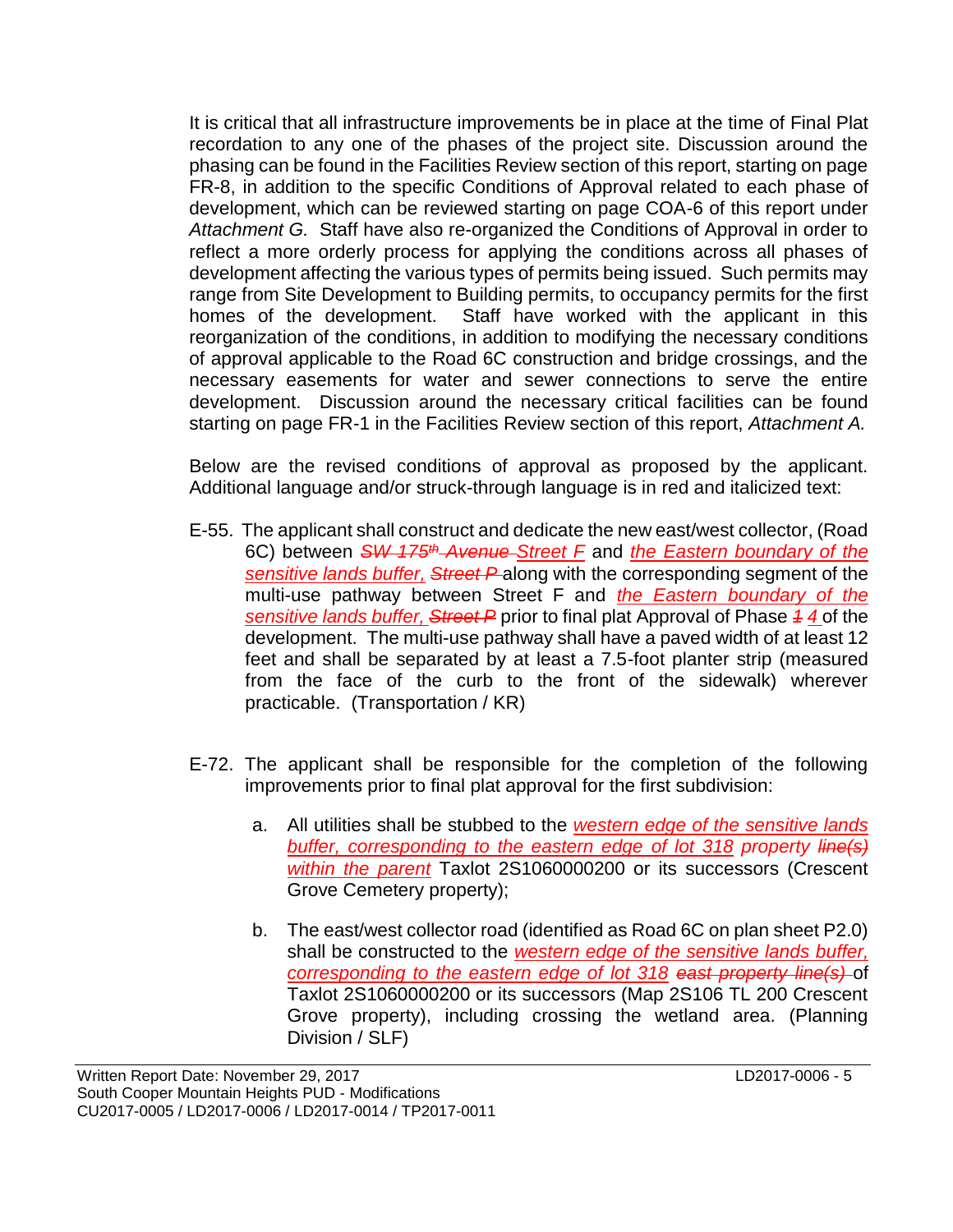c. *The applicant will file a bond with the City of Beaverton to cover costs of extension of utilities and the east/west collector road to the east property line of Taxlot 2S1060000200 or its successors (Map 2S106 TL 200 Crescent Grove property), including crossing the wetland area. (Planning Division / SLF)*

The applicants proposed language for condition of approval E-55 is not consistent with the proposed modifications to the phasing plan nor the proposed language of modified condition E-72. Modified Condition E-72 request not to construct the western sensitive land crossing of Road 6C until construction occurs on the eastern phases of the development. Staff finds that deferring construction of the western sensitive lands crossing until construction located on a different property and phase of development runs the risk that the improvement could potential not be completed if the eastern tax lot (103) was sold to a different entity or development didn't move forward, leaving the City responsible for the significant cost of construction of the crossing. At the applicants request the boundaries of Phase 4 have been modified to include all the attached and detached single family units south and west of Street 6C (Barrows), increasing the total dwelling units in Phase 4 from 67 to 159. Given that Phase 4 now requires construction of Road 6C from SW 175<sup>th</sup> Avenue through the intersection of Street F to serve the development it is appropriate to require the continuation of 6C through the drainage crossing in Phase 4. Phase 1 remains as only 33 homes in the northwest corner of the site and are the furthest lots from the drainage crossing on the western portion of the project. As a result of the Phase lines being modified, Phase 1 is now much smaller, and will not rely upon Road 6C being built in its entirety to the eastern most property line, but rather only the small portion from SW 175<sup>th</sup> Avenue to where Road 6C will intersect with proposed Street C.

Staff has relied upon the completed phasing plans in the creation of modified conditions of approval in order to ensure that critical facilities are constructed at the time they are needed. Staff finds that the modified conditions of approval proposed by staff better accomplish orderly phasing and critical facility construction and extension than the proposed modified conditions of approval in light of the proposed phasing modification by the applicant. Therefore staff finds that the new/modified conditions of approval better accomplish the purpose of the original conditions.

#### **Therefore, staff find by meeting the Conditions of Approval, the proposal meets the criterion for approval.**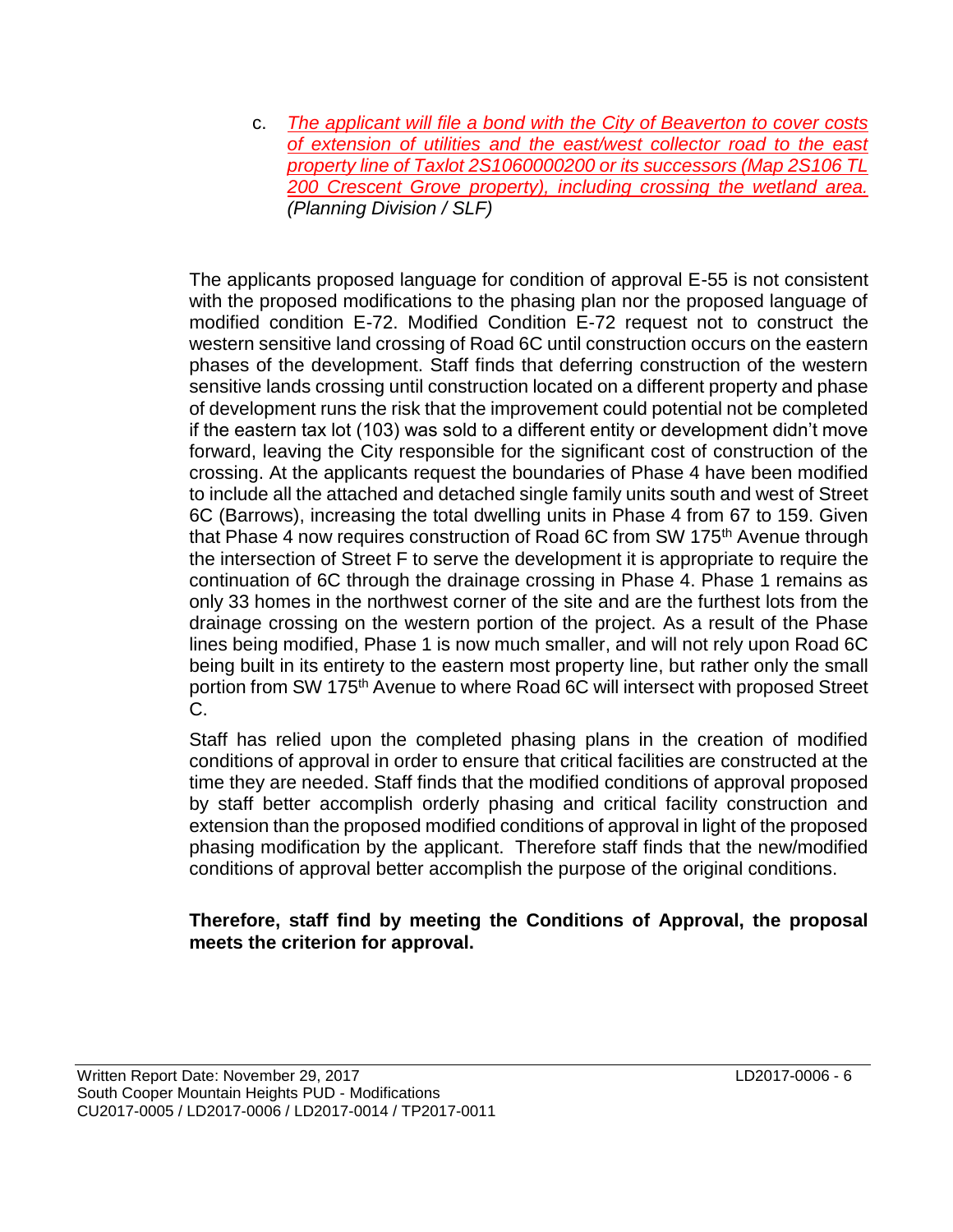## **Section 40.45.05 Land Division Applications; Purpose**

*The purpose of the Land Division applications is to establish regulations, procedures, and standards for the division or reconfiguration of land within the City of Beaverton.* 

## **5. Preliminary Subdivision.**

#### **A.** *Threshold. An application for Preliminary Subdivision shall be required when the following threshold applies:*

*1. The creation of four (4) or more new lots from at least one (1) lot of record in one (1) calendar year*.

## **Section 40.45.15.5.C Approval Criteria:**

- *C.* **Approval Criteria.** *In order to approve a Preliminary Subdivision application, the decision making authority shall make findings of fact based on evidence provided by the applicant demonstrating that all the following criteria are satisfied:*
- *1. The application satisfies the threshold requirements for a Preliminary Subdivision application. If the parent parcel is subject to a pending Legal Lot Determination under Section 40.47, further division of the parent parcel shall not proceed until all of the provisions of Section 40.47.15.1.C have been met.*

The applicant is also proposing to add 10 additional single-family lots by reducing 10 lots from 40 feet in width to 30 feet in width to accommodate these additional lots. Because the development is processed as a PUD, the 10 additional residential lots are proposed to be smaller in size than the base zoning standard, as permitted under PUD section 60.35.10.2.B. These new lots will not be oversized lots. The parent parcels are not subject to a Legal Lot Determination. This meets Threshold 1 for a Preliminary Subdivision.

**Therefore, staff finds that the proposal meets the threshold and criterion for approval.**

*2. All City application fees related to the application under consideration by the decision making authority have been submitted.*

The applicant has paid the required application fee for a Preliminary Subdivision application.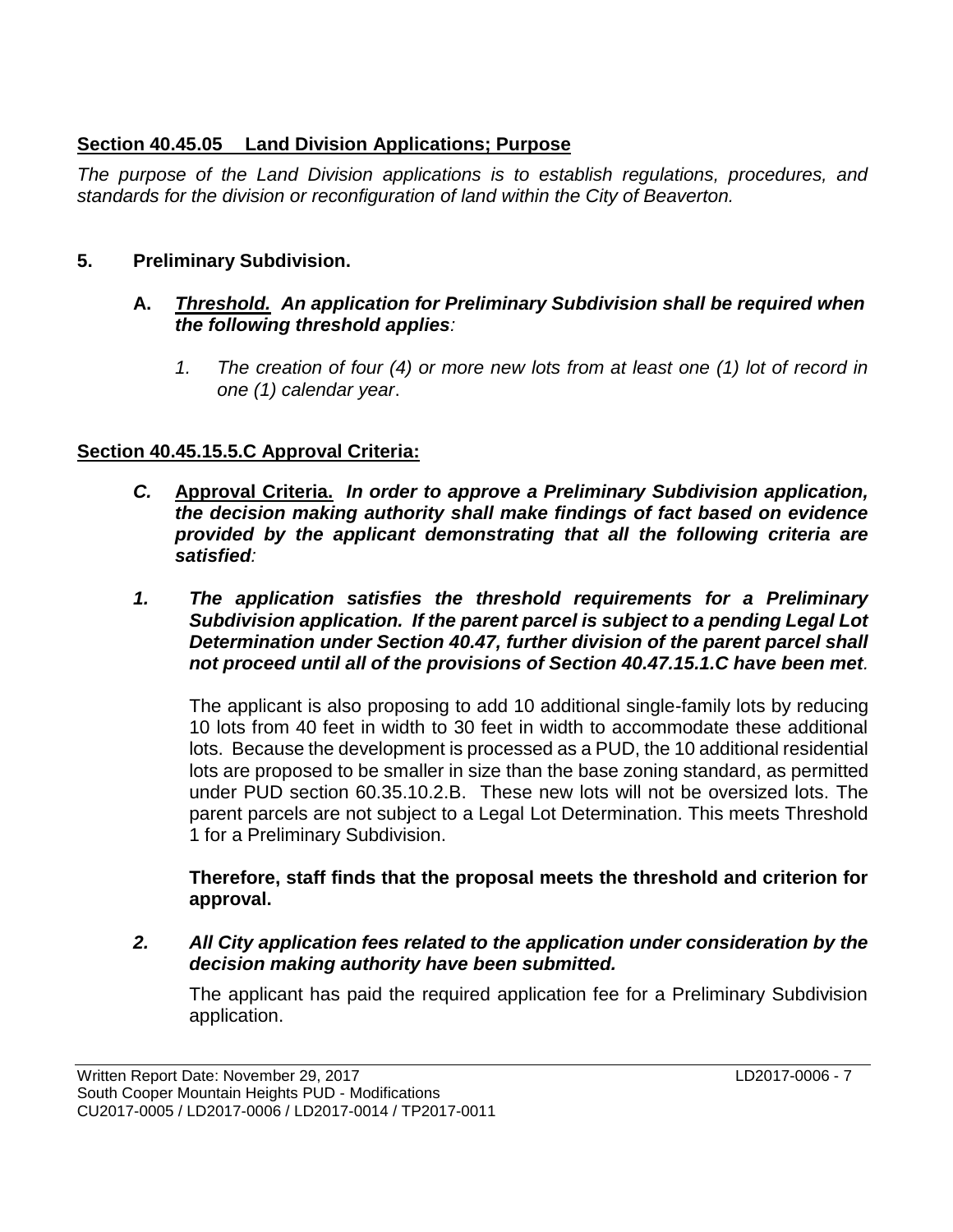**Therefore, staff finds that the proposal meets the criterion for approval.**

#### *3. The proposed development does not conflict with any existing City approval, except the City may modify prior approvals through the subdivision process to comply with current Code standards and requirements.*

The applicant has requested to modify a previously approved Land Division-Preliminary Subdivision application, the request for which is being considered here. The proposal seeks to implement a portion of the South Cooper Mountain Community Plan, in addition to implementing the previously approved South Cooper Mountain Heights PUD with minor modifications, as this criteria allows the City to modify prior approvals through the subdivision process this application meets the criterion for approval.

**Therefore, staff finds that the proposal meets the criterion for approval.**

*4. Oversized lots resulting from the subdivision shall have a size and shape which will facilitate the future potential partitioning or subdividing of such oversized lots in accordance with the requirements of the Development Code. In addition, streets, driveways, and utilities shall be sufficient to serve the proposed subdivision and future potential development on oversized lots.*

The applicant has proposed 10 additional residential lots within the R7 Standard Density Residential zone. These lots will be used for single-family homes, as part of Phases 2A and 2B development of the PUD, and as such are not considered over-sized lots.

**Therefore, staff finds that the proposal meets the criterion for approval.** 

*5. If phasing is requested by the applicant, the requested phasing plan meets all applicable City standards and provides for necessary public improvements for each phase as the project develops.*

The applicant has proposed a six (6) phase approach for the development of the South Cooper Mountain Heights subdivision. As part of the phased approach, the applicant has submitted a modified phasing plan, taking the phases out of chronological order, adding 10 additional residential lots, and splitting Phase 2 into two phases; Phases 2A and 2B (page 25 of applicant materials). The applicant has proposed this approach in order to better time the placement of infrastructure with the ongoing construction in order to provide certainty of the critical facilities required to serve the development.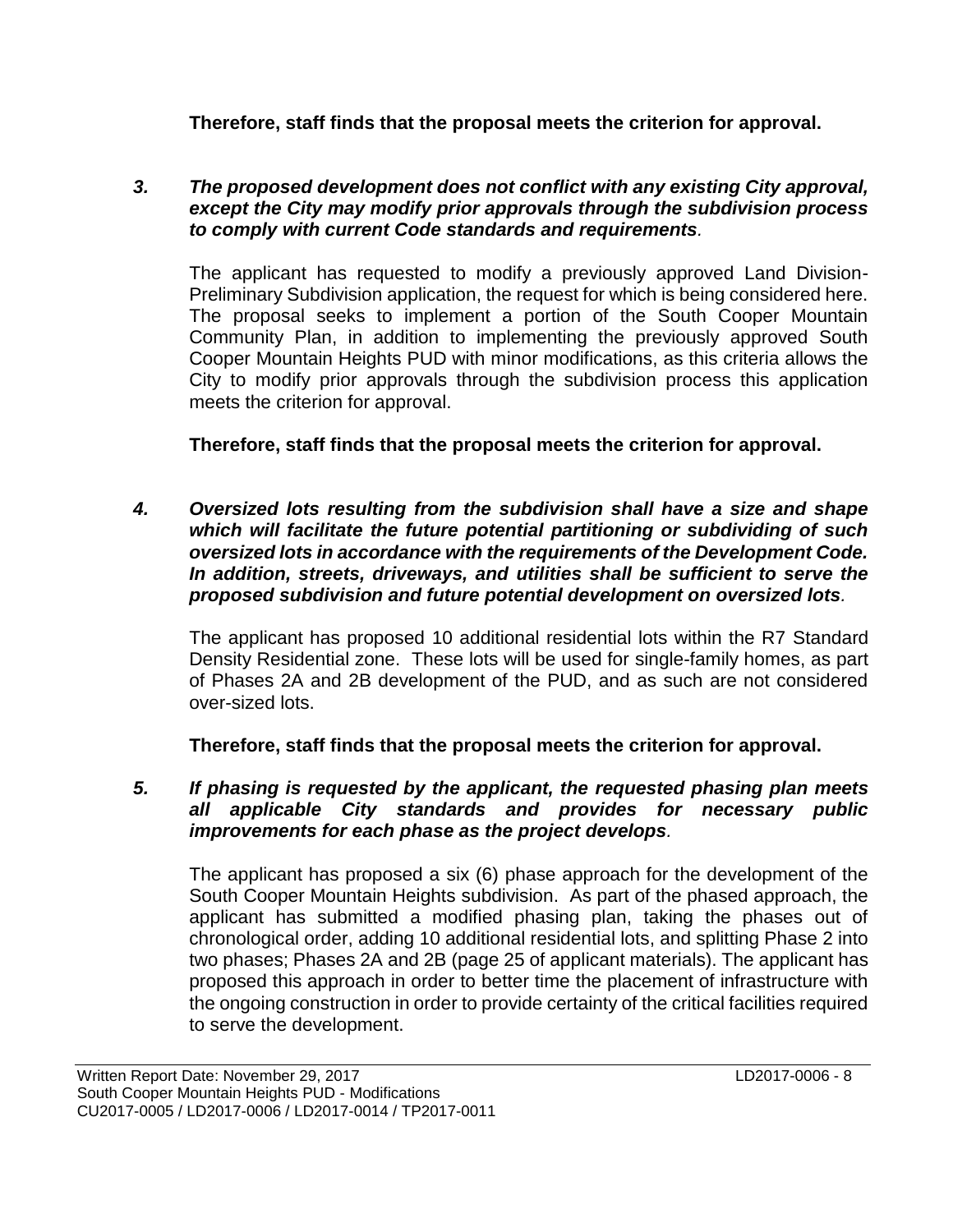The applicant has presented a tentative schedule of the phasing for the overall development, as listed in *Figure 2* below.

| December 2017        | Phase 4  | 110 Attached SFR Lots<br>50 Detached SFR Lots |  |
|----------------------|----------|-----------------------------------------------|--|
| February 2018        | Phase 1  | 33 Detached SFR Lots                          |  |
|                      | Phase 2A | 86 Detached SFR Lots                          |  |
| Spring / Summer 2018 | Phase 3  | 33 Detached SFR Lots                          |  |
| Spring / Summer 2018 | Phase 5  | 340 Attached MFR Units                        |  |
| Summer 2018          | Phase 2B | 80 Detached SFR Lots                          |  |

This Modification of a Decision to a Land Division-Preliminary Subdivision (LD2015- 0013) application is specifically to modify previously approved conditions of approval related to the timing of the aforementioned critical facilities/infrastructure improvements in conjunction with each proposed Phase as well as add ten (10) additional single family lots in phases 2A and 2B. Though not in chronological order, it is of critical importance that the infrastructure is in place in order for each phase of development to stand on its own as a stand-alone development. Staff concur with this approach and have included specific conditions of approval related to each Phase of the development which can be found in Attachment G, *Conditions of Approval* at the end of this staff report. The Modification of a Decision to a Land Division-*Preliminary Subdivision* (LD2015-0013) has been reviewed prior to this section, where individual findings shall be made as listed in Section 50.95.6.

**Therefore, staff find by meeting the Conditions of Approval, the proposal meets the criterion for approval.**

- *6. Applications that apply the lot area averaging standards of Section 20.05.50.1.B shall demonstrate that the resulting land division facilitates the following:*
	- *a) Preserves a designated Historic Resource or Significant Natural Resource (Tree, Grove, Riparian Area, Wetland, or similar resource); or,*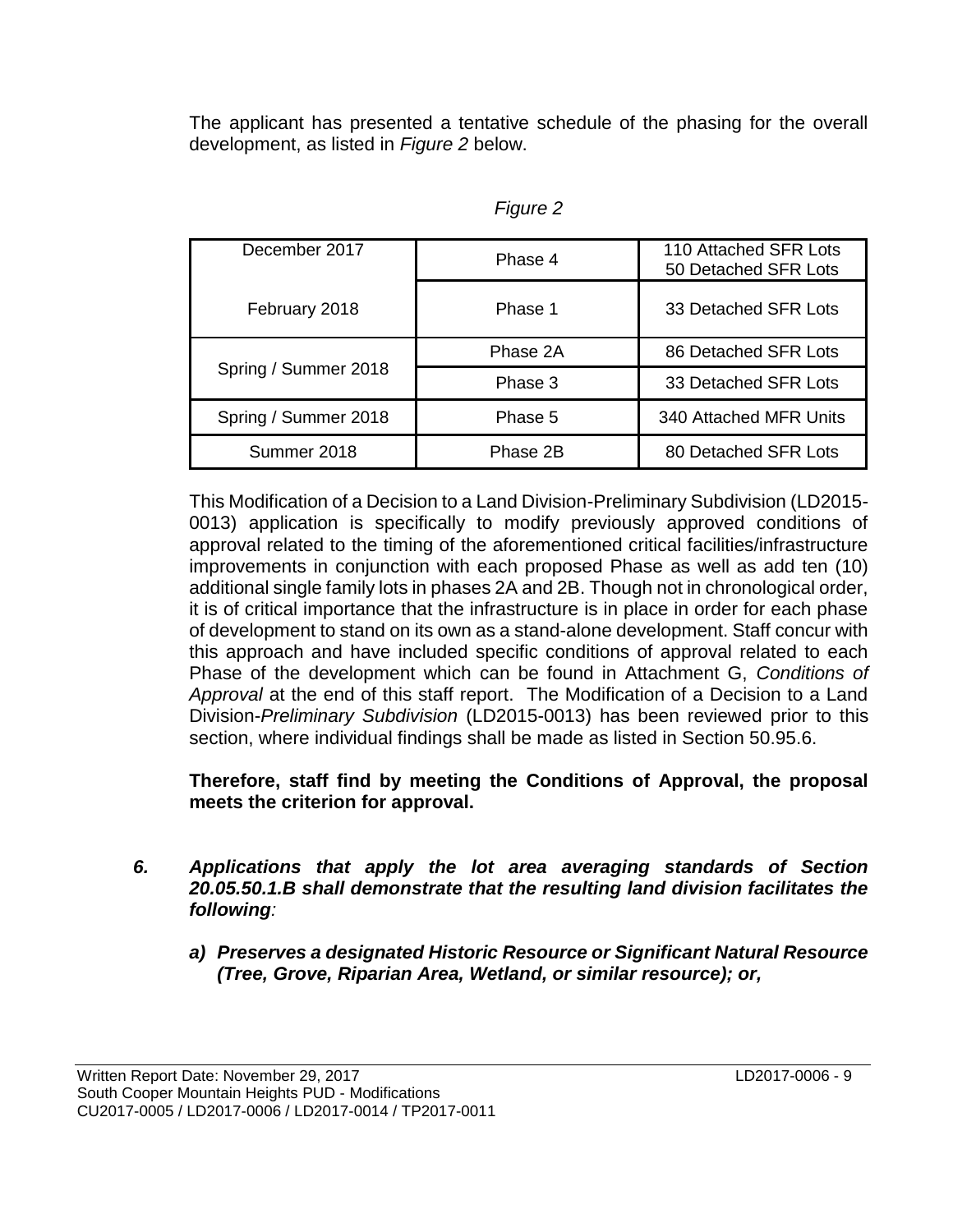*b) Complies with minimum density requirements of [the Development] Code, provides appropriate lot size transitions adjacent to differently zoned properties, and where a street is proposed provides a standards street cross section with sidewalks.*

The applicant proposes to reduce the minimum lot size through the Planned Unit Development (PUD) process, not using the lot averaging standards of Section 20.05.20.1.B.

**Therefore, staff finds that the criterion for approval does not apply.**

#### *7. Applications that apply the lot area averaging standards of Section 20.05.50.1.B do not require further Adjustments or Variance for the Land Division.*

The proposal does not apply the lot area averaging standards. The applicant proposes to reduce the minimum lot size through the Planned Unit Development (PUD) process, not using the lot averaging standards of Section 20.05.20.1.B.

**Therefore, staff finds that the criterion for approval does not apply.**

#### *8. The proposal does not create a parcel which will have more than one (1) zoning designation.*

The previously approved Zoning Map Amendment (ZMA2015-0006), implemented the land use designations adopted as part of the South Cooper Mountain Community Plan (SCMCP) for the two subject properties that make up the PUD. The current zoning of the project site is R1 (Urban High Density Residential), R2, R4 (Urban Medium Density Residential), and R5, R7 (Urban Standard Density Residential). The proposal does not create a parcel which will have more than one (1) zoning designation.

#### **Therefore, staff finds that the proposal meets the criterion for approval.**

#### *9. Applications and documents related to the request, which will require further City approval, shall be submitted to the City in the proper sequence.*

The applicant has submitted this Preliminary Subdivision (Modification of a Decision to LD2015-0013), with the associated Minor Modification of a Conditional Use application, Preliminary Partition, and Tree Plan 2 applications for this project. Concurrent review of the applications satisfies this criterion. No other applications are required of the applicant at this stage of City review. As the applications are being reviewed concurrently, the Commission will review all the applications at one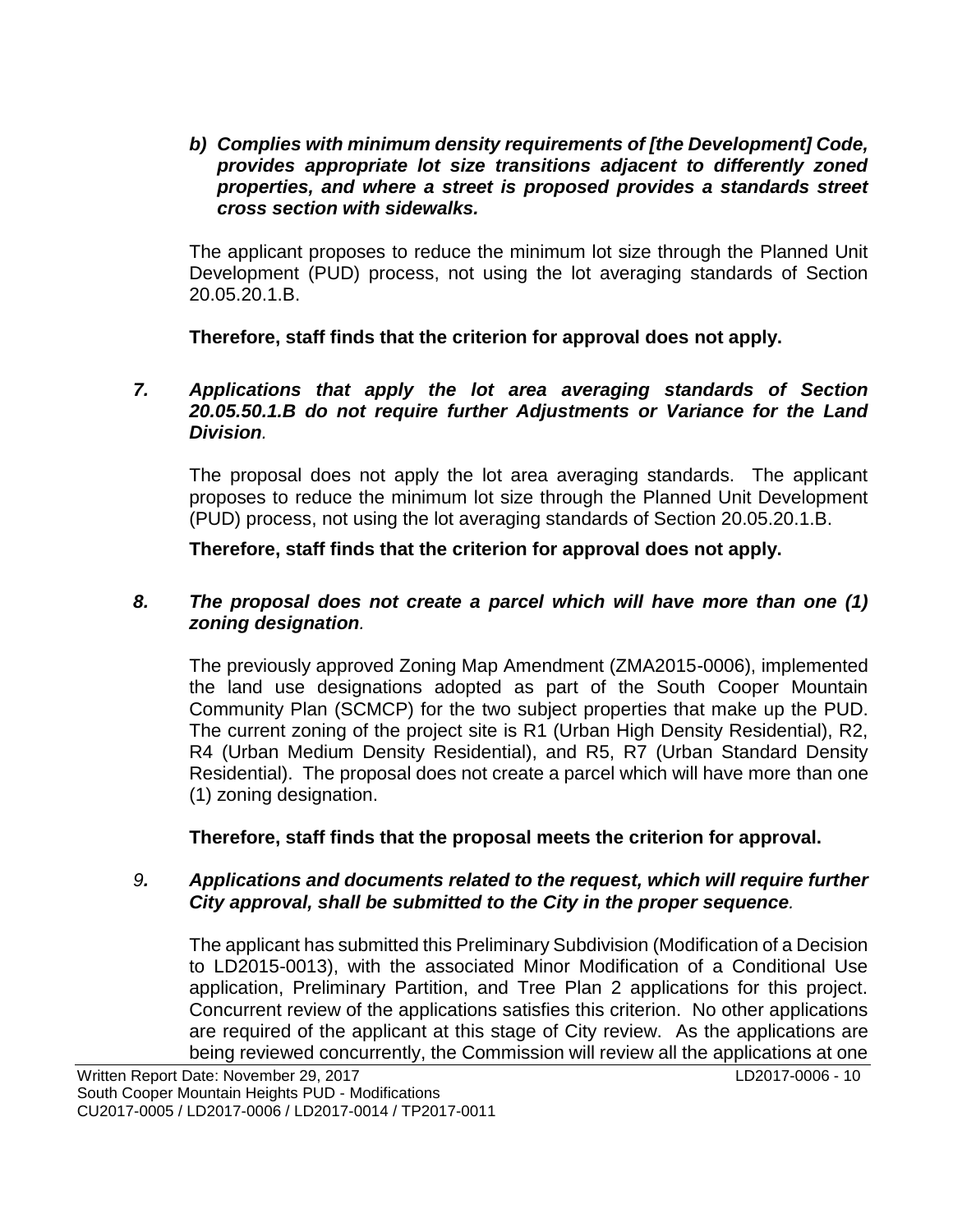public hearing. Staff recommends a condition of approval requiring the associated applications (CU2017-0005 and TP2017-0011) to be approved before a site development permit is issued.

**Therefore, staff find by meeting the Conditions of Approval, the proposal meets the criterion for approval.**

#### **Recommendation**

Based on the facts and findings presented, staff recommend **APPROVAL** of **LD2017-0014 (South Cooper Mountain Heights PUD Modifications),** with the proposed modifications to LD2015-0013, as presented, subject to the applicable conditions identified in Attachment G.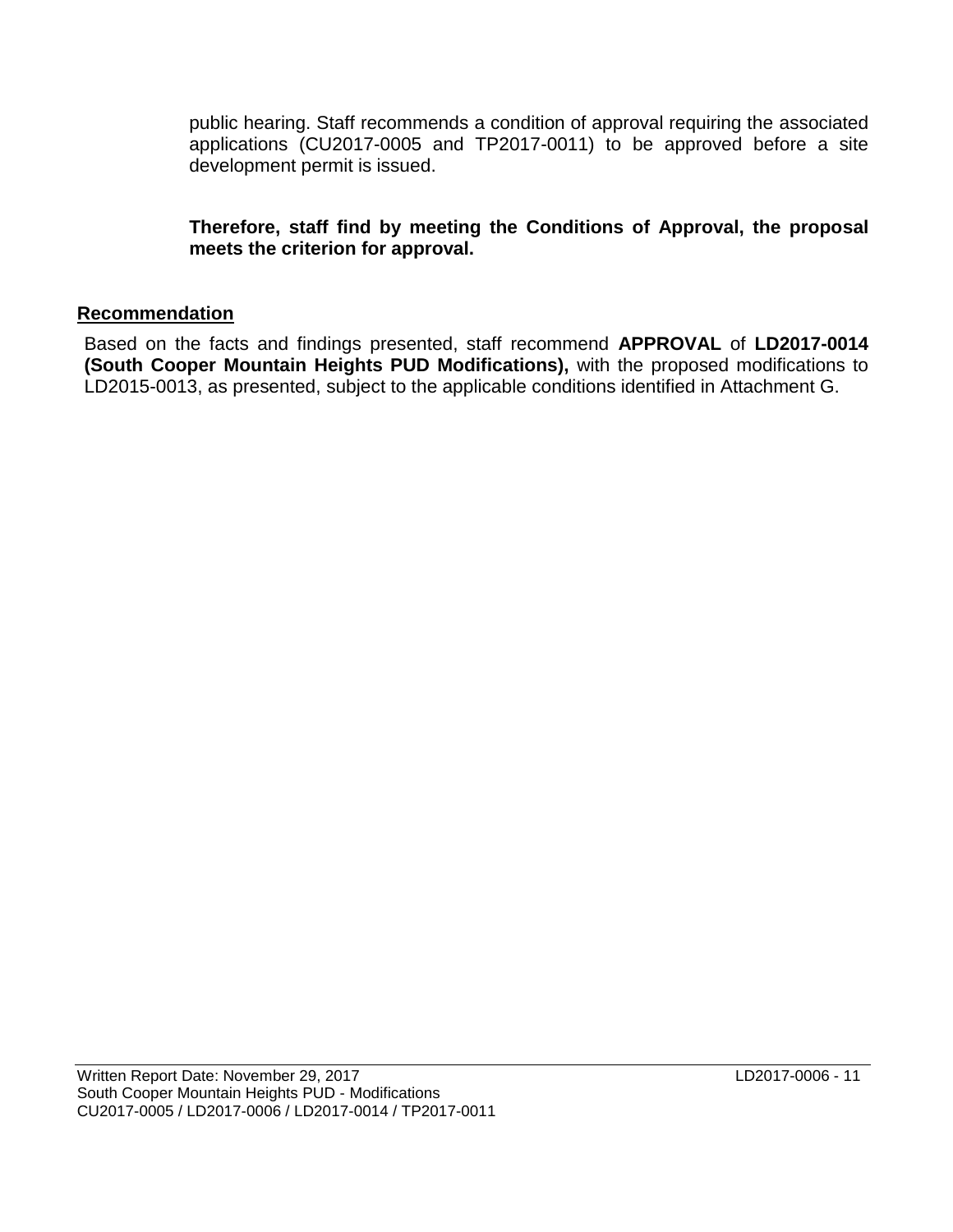# **Land Division Standards Code Conformance Analysis**

| <b>CODE</b><br><b>STANDARD</b>                       | <b>CODE REQUIREMENT</b>                                                                                                                                                                                                             | <b>PROJECT PROPOSAL</b>                                                                                                                                                                                                                                                                     | <b>MEETS</b><br>CODE? |
|------------------------------------------------------|-------------------------------------------------------------------------------------------------------------------------------------------------------------------------------------------------------------------------------------|---------------------------------------------------------------------------------------------------------------------------------------------------------------------------------------------------------------------------------------------------------------------------------------------|-----------------------|
| <b>Grading Standards</b>                             |                                                                                                                                                                                                                                     |                                                                                                                                                                                                                                                                                             |                       |
| 60.15.10.1<br>Applicability                          | Grading standards apply to all land<br>divisions where grading is proposed<br>but do not supersede Section<br>60.05.25 Design Review.                                                                                               | The proposal is subject to the<br>grading standards contained<br>herein.                                                                                                                                                                                                                    | <b>Yes</b>            |
| 60.15.10.2.A-C<br>Exemptions                         | Exemptions include: Public right-of-<br>way, storm water detention facilities,<br>grading adjacent to an existing public-<br>right of way which results in a finished<br>grade below the elevation of the<br>adjacent right-of-way. | The applicant is not requesting<br>any exemptions be applied to this<br>development. All proposed<br>stormwater facilities will reviewed<br>and approved by the City<br>Engineer in conjunction with<br>CWS.                                                                                | <b>Yes</b>            |
| 60.15.10.3.A-E<br>On-site surface contouring         | When grading a site within 25 feet of<br>a property line within or abutting any<br>residentially zoned property, the on-<br>site surface contours shall observe A-<br>E of this code section.                                       | The applicant has proposed the<br>phasing of slopes abutting<br>adjacent residential properties.                                                                                                                                                                                            | <b>Yes</b><br>w/COA   |
| 60.15.10.3.F                                         | Where an existing (pre-development)<br>slope exceeds one or more of the<br>standards in subsections<br>60.15.10.3.A-E above, the slope after<br>grading (post-development) shall not<br>exceed the pre-development slope.           | The proposal will grade in<br>accordance with Site<br>Development permit<br>requirements.                                                                                                                                                                                                   | <b>Yes</b>            |
| 60.15.10.3.G                                         | The on-site grading contours stated<br>above apply only to the property lines<br>of the parent parcel(s). They do not<br>apply to internal property lines within<br>a development.                                                  | The proposal, for each phase,<br>has one or more edges that are<br>adjacent to internal property<br>lines.                                                                                                                                                                                  | <b>Yes</b>            |
| <b>Significant Trees and Groves</b>                  |                                                                                                                                                                                                                                     |                                                                                                                                                                                                                                                                                             |                       |
| 60.15.10.4<br>Significant<br><b>Trees and Groves</b> | Standards for grading within 25 feet of the significant natural resource<br>significant trees or groves.                                                                                                                            | The applicant indicates that the<br>Western Hemlock, Mountain<br>Hemlock, Pacific Madrone, or<br>Bigleaf Maple are present within<br>area. Existing trees that do<br>remain onsite will be protected in<br>accordance with Tree Protection<br>standards in Section 60.60.20 of<br>the Code. | <b>Yes</b>            |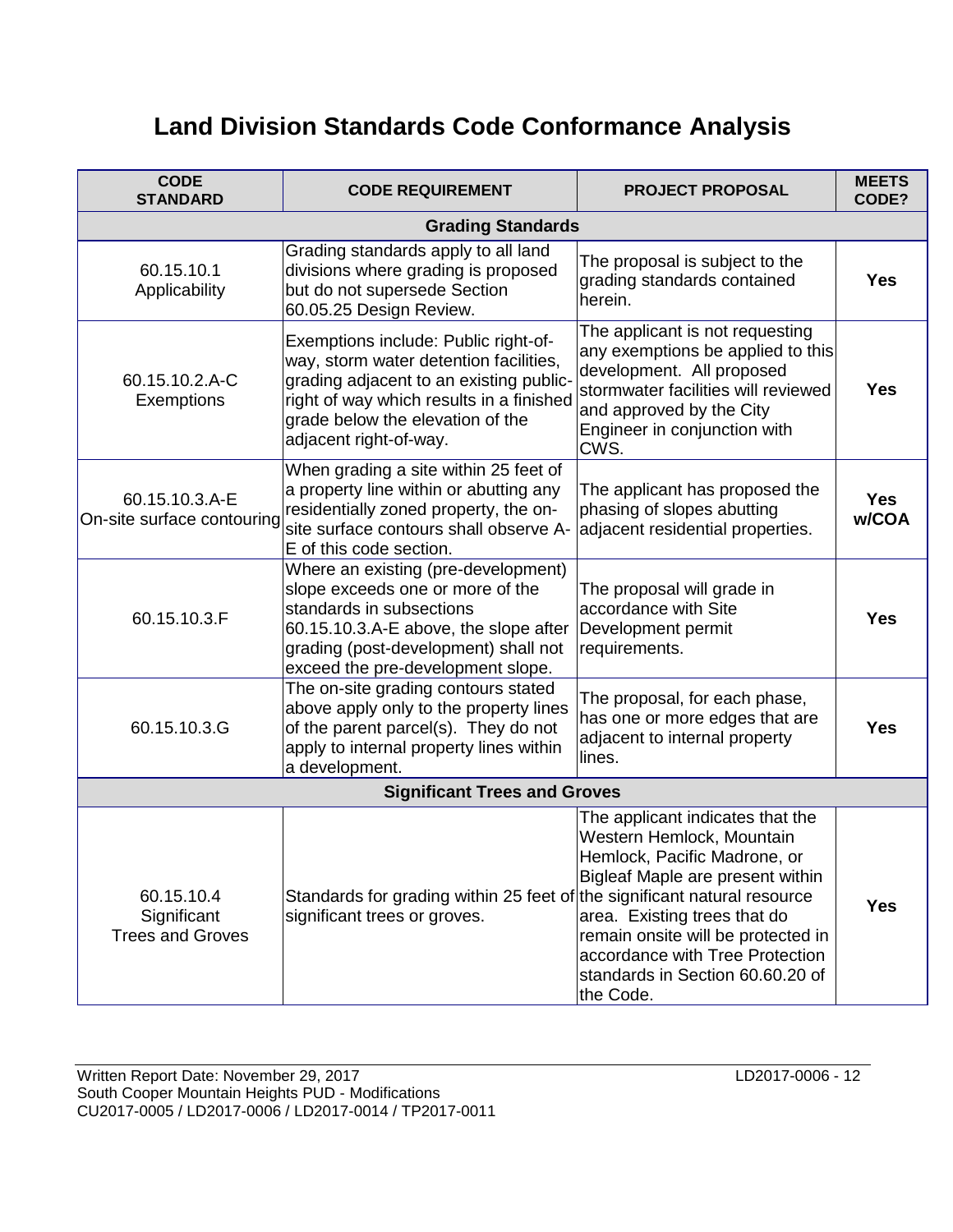#### **ATTACHMENT D**

#### **LD2017-0014 ANALYSIS AND FINDINGS FOR LAND DIVISION-PRELIMINARY PARTITION APPROVAL**

#### **Section 40.45.05 Land Division Applications; Purpose**

*The purpose of the Land Division applications is to establish regulations, procedures, and standards for the division or reconfiguration of land within the City of Beaverton.* 

#### **Section 40.45.15.4.C Approval Criteria**

*In order to approve a Preliminary Partition application, the decision making authority shall make findings of fact based on evidence provided by the applicant demonstrating that all the following criteria are satisfied:*

1. The application satisfies the threshold requirements for a Preliminary Partition *application. If the parent parcel is subject to a pending Legal Lot Determination under Section 40.47., further division of the parent parcel shall not proceed until all of the provisions of Section 40.47.15.1.C. have been met.*

The applicant proposes to divide one parcel into three parcels, with no Legal Lot Determination pending for either parcel, therefore meeting the threshold for a Preliminary Partition below.

**1.** *The creation of up to and including three (3) new parcels from at least one (1) lot of record (parent parcel) in one (1) calendar year.*

**Therefore, staff find that the proposal meets the criterion for approval.**

*2. All City application fees related to the application under consideration by the decision making authority have been submitted.*

The applicant has paid the required application fee for a Preliminary Partition application.

**Therefore, staff find that the proposal meets the criterion for approval.**

*3. The proposed development does not conflict with any existing City approval, except the City may modify prior approvals through the partition process to comply with current Code standards and requirements.*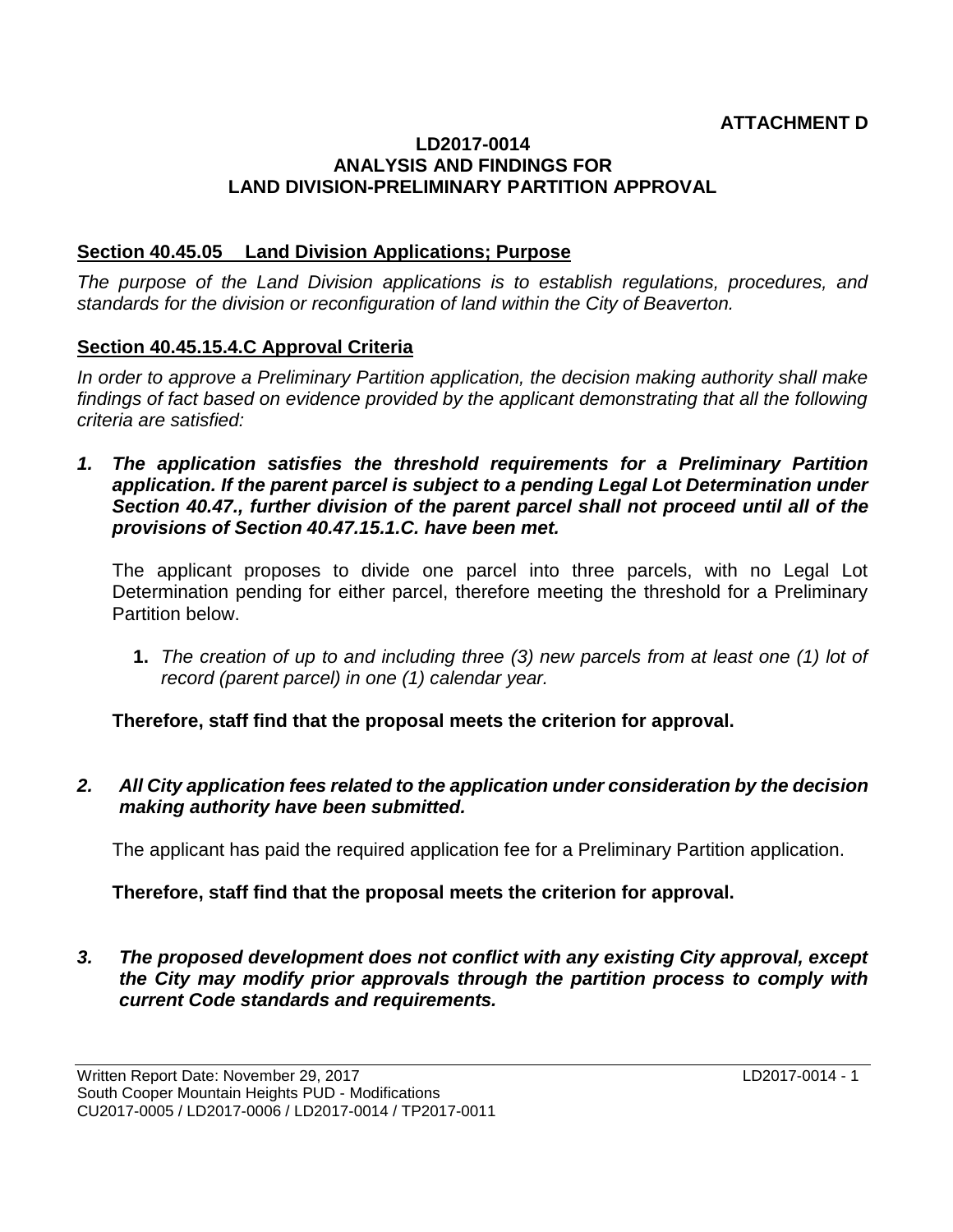The subject property, Tax Lot 103 is not a part of any platted land division. Tax Lot 103 is part of the greater South Cooper Mountain Heights PUD, approved under CU2015-0006, DR2015-0071, LD2015-0013, TP2015-0008, and ZMA2015-0006 and subject to modification review concurrent with this application. The proposal to divide Tax Lot 103 into 3 lots will not affect the conditions of approval or final outcome related to the South Cooper Mountain Heights PUD. The intention of the partition is to help the developer facilitate a phased approach to development. Staff finds that the proposal will not conflict with any existing City approval.

**Therefore, staff find that the proposal meets the criterion for approval.**

*4. Oversized parcels (oversized lots) resulting from the Replat shall have a size and shape which will facilitate the future potential partitioning or subdividing of such oversized lots in accordance with the requirements of the Development Code. In addition, streets, driveways, and utilities shall be sufficient to serve the proposed lots and future potential development on oversized lots. Easements and rights-of-way shall either exist or be provided to be created such that future partitioning or subdividing is not precluded or hindered, for either the oversized lot or any affected adjacent lot.*

Because this partition is part of the overall South Cooper Mountain Heights PUD project, subsequent final plat approvals for proposed Phases 2A, 2B, and 3 on the subject tax lot 103 (Dyches Family, LLC) will result in the creation of up to 199 single-family residential lots as part of the overall PUD. The creation of 3 parcels from this parent tax lot, along with the proposed lot pattern and right-of-way pattern illustrate full use of the property, thus not resulting in oversized parcels at the time of project completion. Through the approval of the South Cooper Mountain Heights PUD the applicant has shown how the size and shape of the proposed parcels will not preclude future subdivision in compliance with zoning standards.

**Therefore, staff find that the proposal meets the criterion for approval.**

*5. Applications that apply the lot area averaging standards of Section 20.05.15.D. shall demonstrate that the resulting land division facilitates the following:* 

*a) Preserves a designated Historic Resource or Significant Natural Resource (Tree, Grove, Riparian Area, Wetland, or similar resource); or,* 

*b) Complies with minimum density requirements of the Development Code, provides appropriate lot size transitions adjacent to differently zoned properties, minimizes grading impacts on adjacent properties, and where a street is proposed provides a standard street cross section with sidewalks.*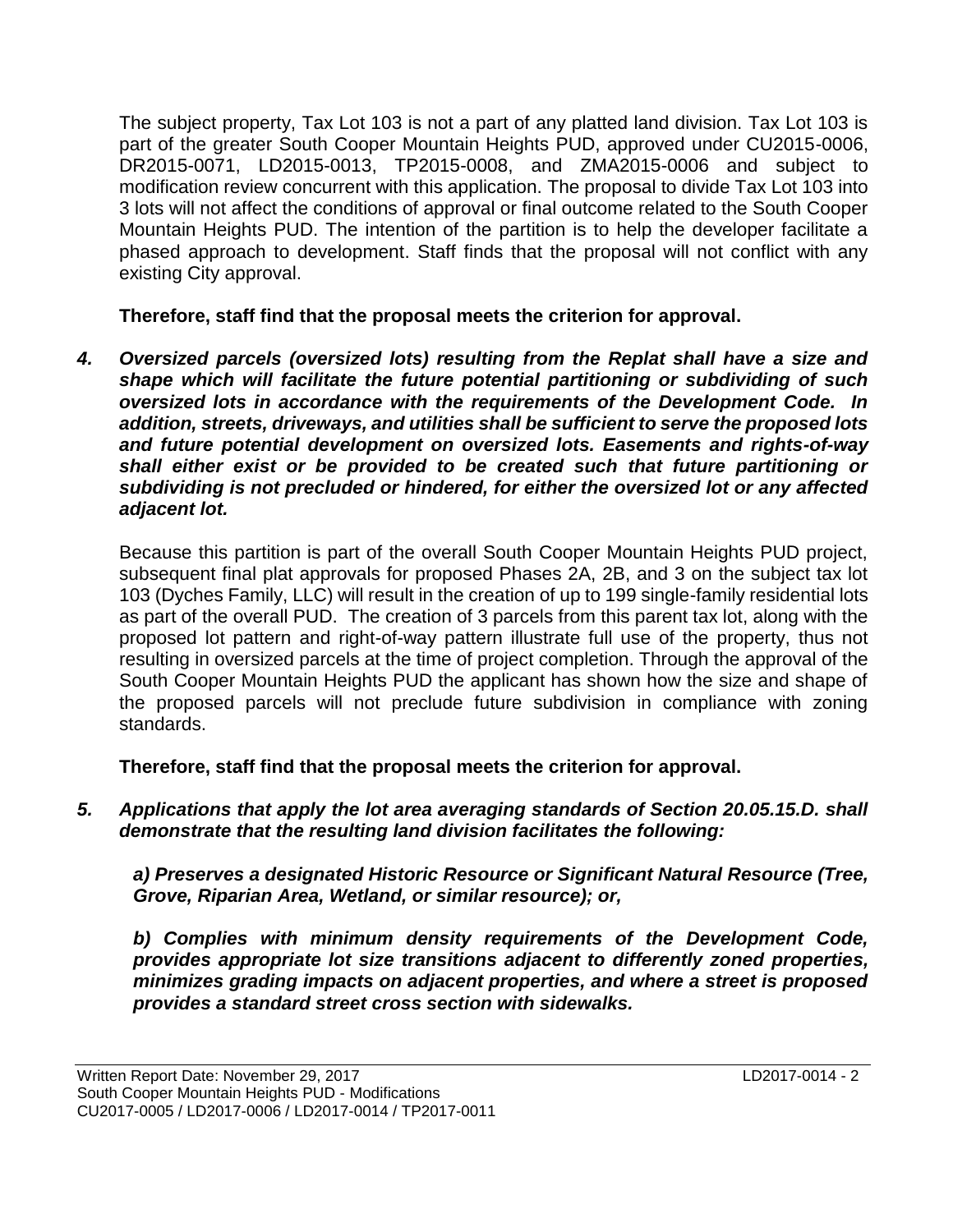Lot averaging is not proposed with this development.

**Therefore, staff find that the criterion for approval does not apply.**

*6. Applications that apply the lot area averaging standards of Section 20.05.15.D. do not require further Adjustment or Variance approvals for the Land Division.*

Lot averaging is not proposed with this development.

**Therefore, staff find that the criterion for approval does not apply.**

#### *7. The proposal does not create a lot which will have more than one (1) zoning designation.*

The proposal will result in three (3) separate lots, where Parcels 1 and 2 are both zoned R7 - Standard Density Residential, and Parcel 3 is zoned R5 - Medium Density Residential, as shown on page 23 of the applicant materials. No proposed lot will have more than one zoning designation.

**Therefore, staff find that the proposal meets the criterion for approval.**

#### *8. Applications and documents related to the request requiring further City approval, shall be submitted to the City in the proper sequence.*

The applicant has submitted this Preliminary Partition, with the associated Minor Modification of a Conditional Use application, Preliminary Subdivision (Modification of a Decision to LD2015-0013), and Tree Plan 2 applications for this project. Concurrent review of the applications satisfies this criterion. No other applications are required of the applicant at this stage of City review. As the applications are being reviewed concurrently, the Commission will review all the applications at one public hearing.

#### **Therefore, staff find by meeting the Conditions of Approval, the proposal meets the criterion for approval.**

## **RECOMMENDATION**

Based on the facts and findings presented, staff recommends **APPROVAL** of **LD2017-0014 (West Hills/Dyches Family 3-Lot Partition)**, subject to the applicable conditions identified in Attachment G.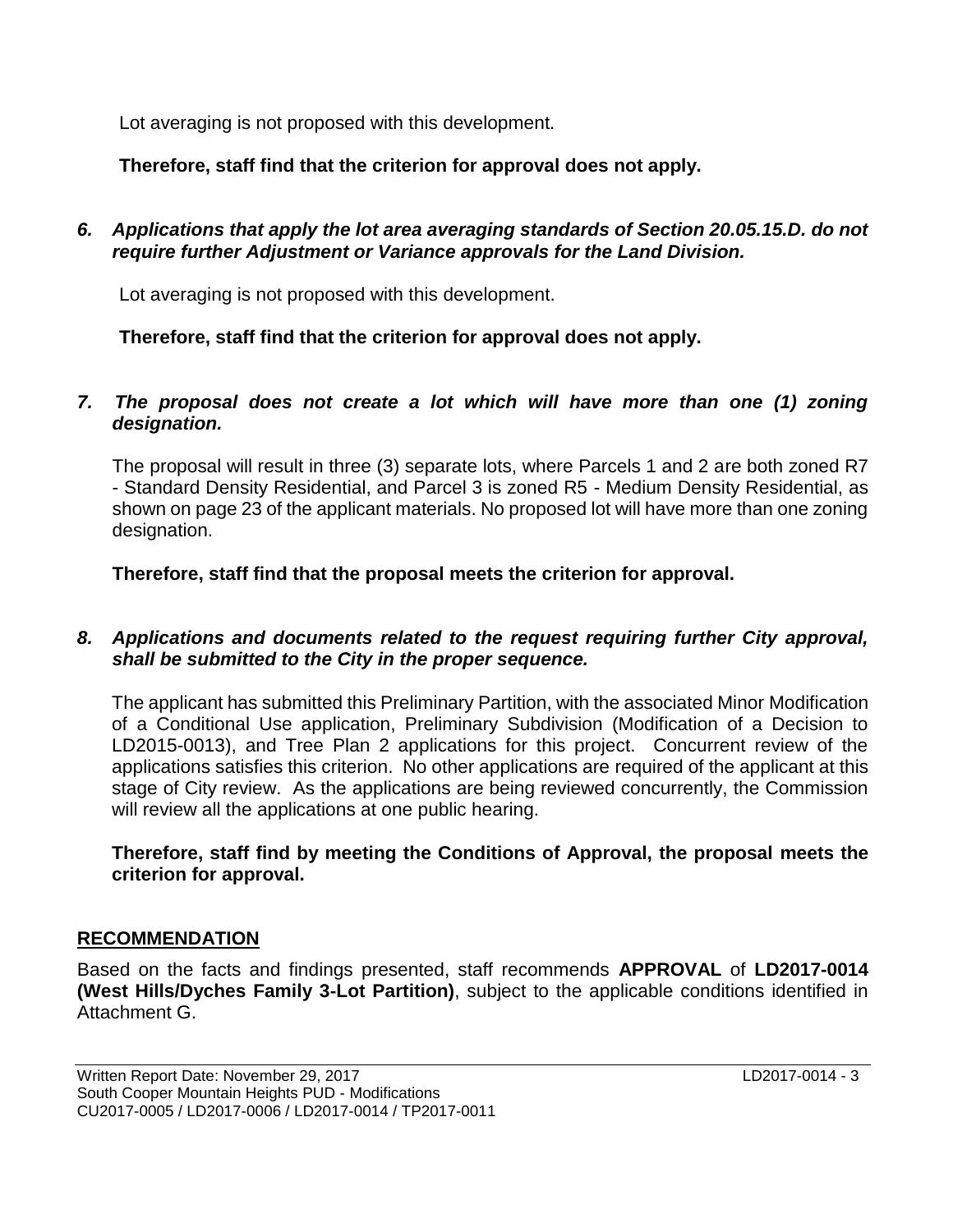# **Land Division Standards Code Conformance Analysis**

| <b>CODE</b><br><b>STANDARD</b>                   | <b>CODE REQUIREMENT</b>                                                                                                                                                                                                             | <b>PROJECT PROPOSAL</b>                                                                   | <b>MEETS</b><br>CODE? |
|--------------------------------------------------|-------------------------------------------------------------------------------------------------------------------------------------------------------------------------------------------------------------------------------------|-------------------------------------------------------------------------------------------|-----------------------|
|                                                  | <b>Grading Standards</b>                                                                                                                                                                                                            |                                                                                           |                       |
| 60.15.10.1<br>Applicability                      | Grading standards apply to all land<br>divisions where grading is proposed.                                                                                                                                                         | The proposal is subject to the<br>grading standards contained<br>herein.                  | <b>Yes</b>            |
| 60.15.10.2.A-C<br>Exemptions                     | Exemptions include: Public right-of-<br>way, storm water detention facilities,<br>grading adjacent to an existing public-<br>right of way which results in a finished<br>grade below the elevation of the<br>adjacent right-of-way. | No exemptions are applicable.                                                             | N/A                   |
| 60.15.10.3.A<br>0-5 Feet From Property<br>Line   | Maximum of two (2) foot slope<br>differential from the existing or<br>finished slope of the abutting<br>property.                                                                                                                   | No grading or site work is<br>proposed with this partition.                               | <b>Yes</b>            |
| 60.15.10.3.B<br>5-10 Feet From Property<br>Line  | Maximum of four (4) foot slope<br>differential from the existing or<br>finished slope of the abutting<br>property.                                                                                                                  | No grading or site work is<br>proposed with this partition.                               | <b>Yes</b>            |
| 60.15.10.3.C<br>10-15 Feet From Property<br>Line | Maximum of six (6) foot slope<br>differential from the existing or<br>finished slope of the abutting<br>property.                                                                                                                   | No grading or site work is<br>proposed with this partition.                               | <b>Yes</b>            |
| 60.15.10.3.D<br>15-20 Feet From Property<br>Line | Maximum eight (8) foot slope<br>differential from the existing or<br>finished slope of the abutting<br>property.                                                                                                                    | No grading or site work is<br>proposed with this partition.                               | <b>Yes</b>            |
| 60.15.10.3.E<br>20-25 Feet From Property<br>Line | Maximum ten (10) foot slope<br>differential from the existing or<br>finished slope of the abutting<br>property.                                                                                                                     | No grading or site work is<br>proposed with this partition.                               | <b>Yes</b>            |
| 60.15.10.3.F<br>Pre-development slope            | Where a pre-development slope<br>exceeds one or more of the standards<br>in subsections 60.15.10.3.A-E, the<br>slope after grading shall not exceed<br>the pre-development slope                                                    | The applicant does not propose<br>to exceed these standards of<br>pre-development slopes. | <b>Yes</b>            |
| <b>Significant Trees and Groves</b>              |                                                                                                                                                                                                                                     |                                                                                           |                       |
| 60.15.10.4<br>Significant Trees and<br>Groves    | Standards for grading within 25 feet of proposed with this partition<br>significant trees or groves.                                                                                                                                | No grading or site work is<br>therefore no trees will be<br>impacted.                     | N/A                   |

Written Report Date: November 29, 2017 COMBER 1978 CONVERTED AND REPORT COMBERTED AT LAND COMBERTED AT LATER 1 South Cooper Mountain Heights PUD - Modifications CU2017-0005 / LD2017-0006 / LD2017-0014 / TP2017-0011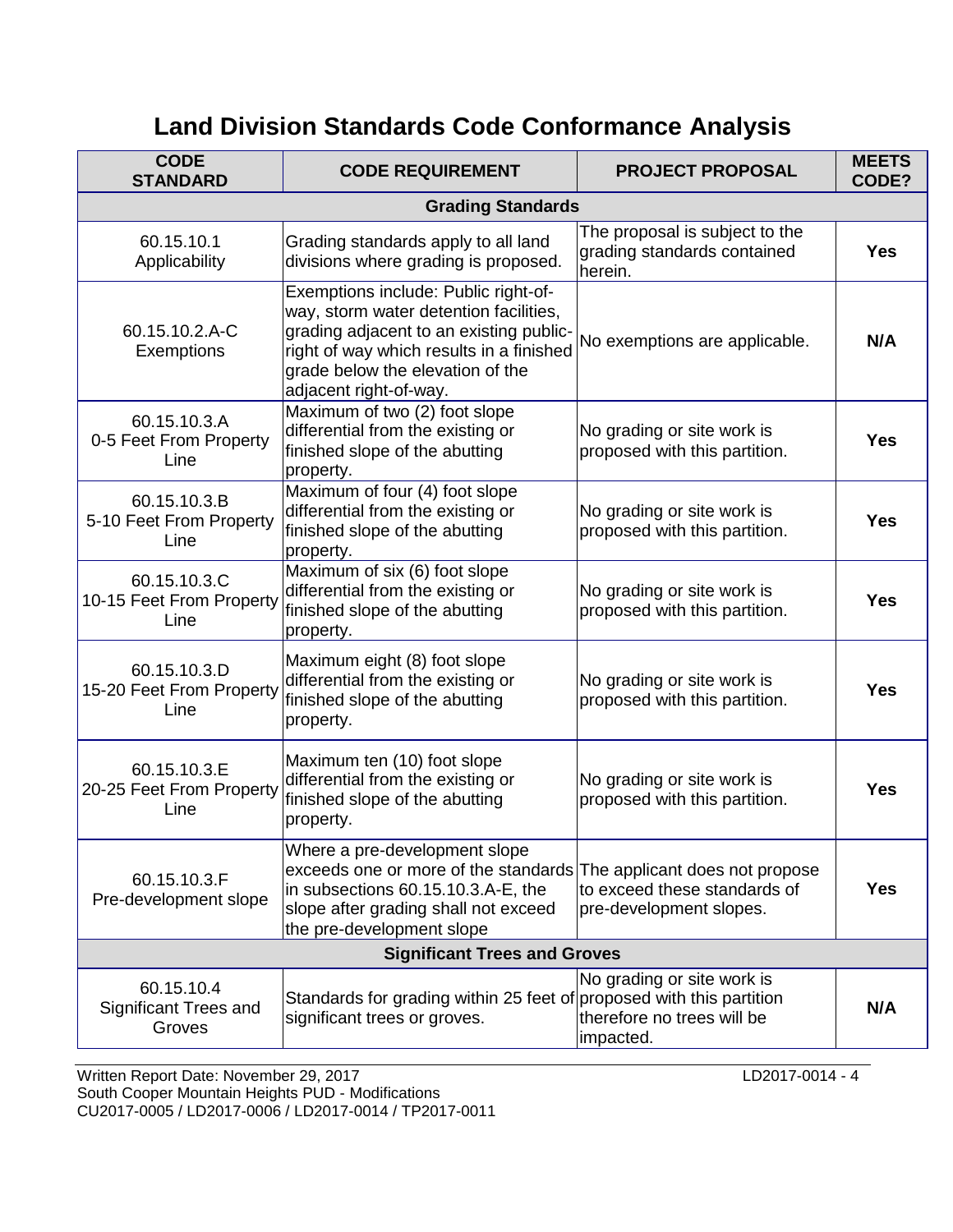#### **TP2017-0011 ANALYSIS AND FINDINGS FOR TREE PLAN TWO APPROVAL**

#### **Section 40.90.05 Tree Plan Applications: Purpose**

*Healthy trees and urban forest provide a variety of natural resource and community benefits for the City of Beaverton. Primary among those benefits is the aesthetic contribution to the increasingly urban landscape. Tree resource protection focuses on the aesthetic benefits of the resource. The purpose of a Tree Plan application is to provide a mechanism to regulate pruning, removal, replacement, and mitigation for removal of Protected Trees (Significant Individual Trees, Historic Trees, trees within Significant Groves and Significant Natural Resource Areas (SNRAs)), and Community Trees, thus helping to preserve and enhance the sustainability of the City's urban forest.* 

- **2. Tree Plan Two**
	- **A.** *Threshold. An application for Tree Plan Two shall be required when none of the actions listed in Section 40.90.10. apply, none of the thresholds listed in Section 40.90.15.1. apply, and one or more of the following thresholds apply:*
		- *3. Commercial, Residential, or Industrial zoning district: Removal of up to and including 75% of the total DBH of non-exempt surveyed trees(s) found on the project site within SNRAs, Significant Groves, or Sensitive Areas as defined by Clean Water Services.*

#### **Section 40.45.15.5.C Approval Criteria:**

- *C. Approval Criteria. In order to approve a Tree Plan Two application, the decision making authority shall make findings of fact based on evidence provided by the applicant demonstrating that all the following criteria are satisfied*
	- *1. The proposal satisfies the threshold requirements for a Tree Plan Two application.*

The subject site contains Community Tress as well as protected trees located within SNRA areas as identified by the South Cooper Mountain Community Plan (SCMCP). Per the definition of Significant Natural Resource Areas (SNRAs) found in Chapter 90 of the Development Code, trees located within the areas of Upland Wildlife Habitat Class A and B, and areas of Riparian Wildlife Habitat Class I and II, are to be protected through existing tree protection policies.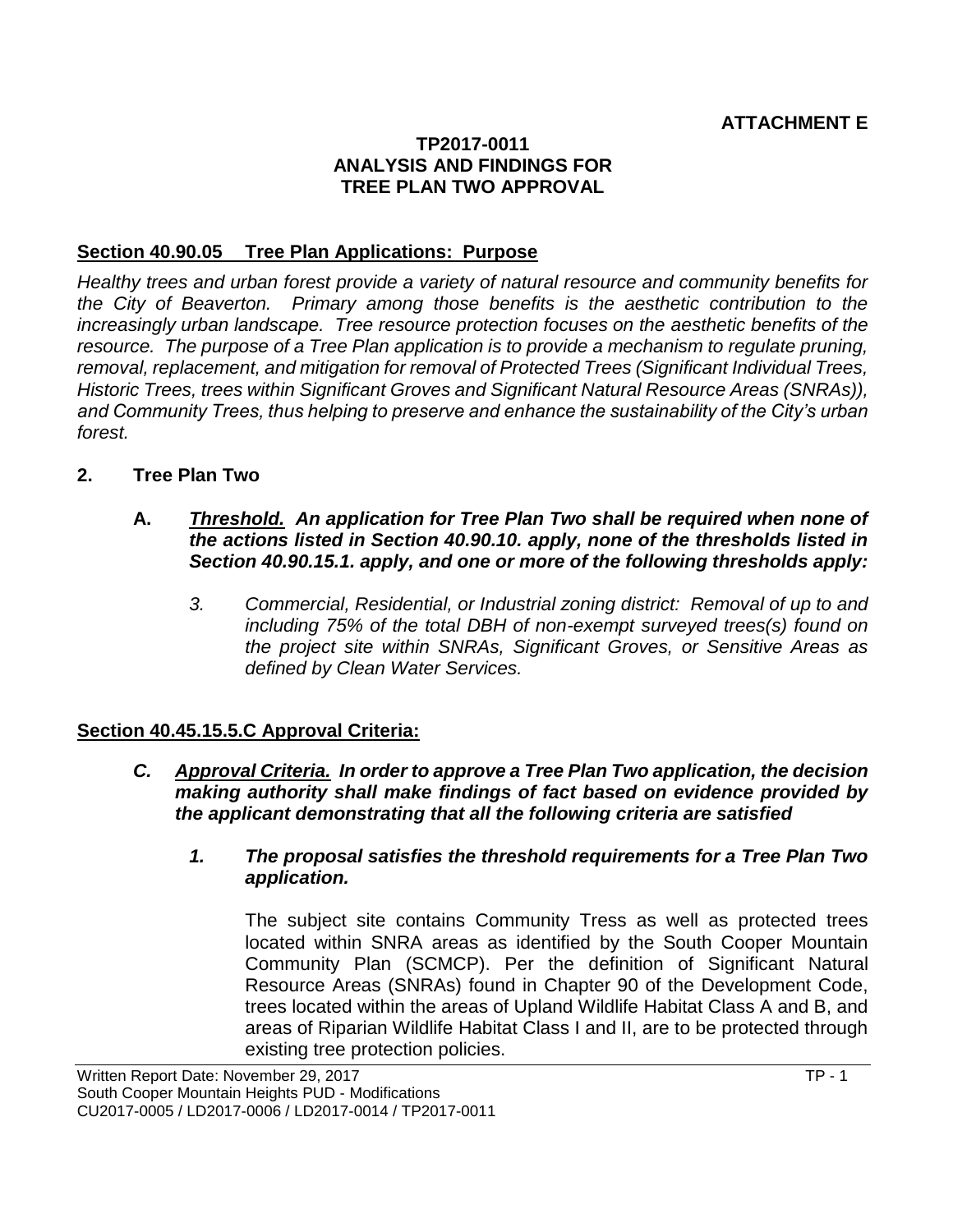Under the previous approval, TP2015-0008, and part of the overall PUD approval, the applicant proposed to remove 75 community trees, with a total DBH of 1,280 inches from the site to accommodate the proposed residential development and associated improvements, and to remove nine (9) trees, with a total DBH of 155 inches, within the Significant Natural Resource Area (SNRA). The conditions of approval related to TP2015-0008 will remain in effect as approved.

As part of this Tree Plan Two application (TP2017-0011), the applicant proposes to remove four (4) additional trees, three (3) of which are within the SNRA, and one (1) outside the SNRA to the southeast of the property near the Churchill Forest development which is classified as a Community Tree and not subject to this application. The three (3) trees along the northern property line, within an SNRA, are being removed to accommodate a water line extension along the norther property line area. The additional trees are labeled 387 (Douglas Fir) with a DBH of 11 inches; 389 (Douglas Fir) with a DBH of 16 inches, and 390 (Red Alder) with DBH of 18 inches, found on plan sheets LTP-1r and LTP-11; and the fourth tree (a Community Tree) is labeled 314 (Oregon Oak) with a DBH of 20 inches, found on plan sheets LTP-8r and LTP-11. These four (4) trees are listed to be in fair condition.

Staff finds the proposal meets Threshold 3 for a Tree Plan Two application.

#### **Therefore, staff finds that the proposal meets the threshold and criterion for approval.**

*2. All City application fees related to the application under consideration by the decision making authority have been submitted.*

The applicant has paid the required fee for a Tree Plan Two application.

**Therefore, staff finds that the proposal meets the criterion for approval.**

*3. If applicable, removal of any tree is necessary to observe good forestry practices according to recognized American National Standards Institute (ANSI) A300-1995 standards and International Society of Arborists (ISA) standards on the subject.*

According to the applicant, the trees are not proposed for removal to observe good forestry practices. The trees are proposed for removal to accommodate the development of a water line to serve the development as well as other developments within the South Cooper Mountain Community Plan area. Criterion No. 3, solely related to good forestry practices, is not applicable.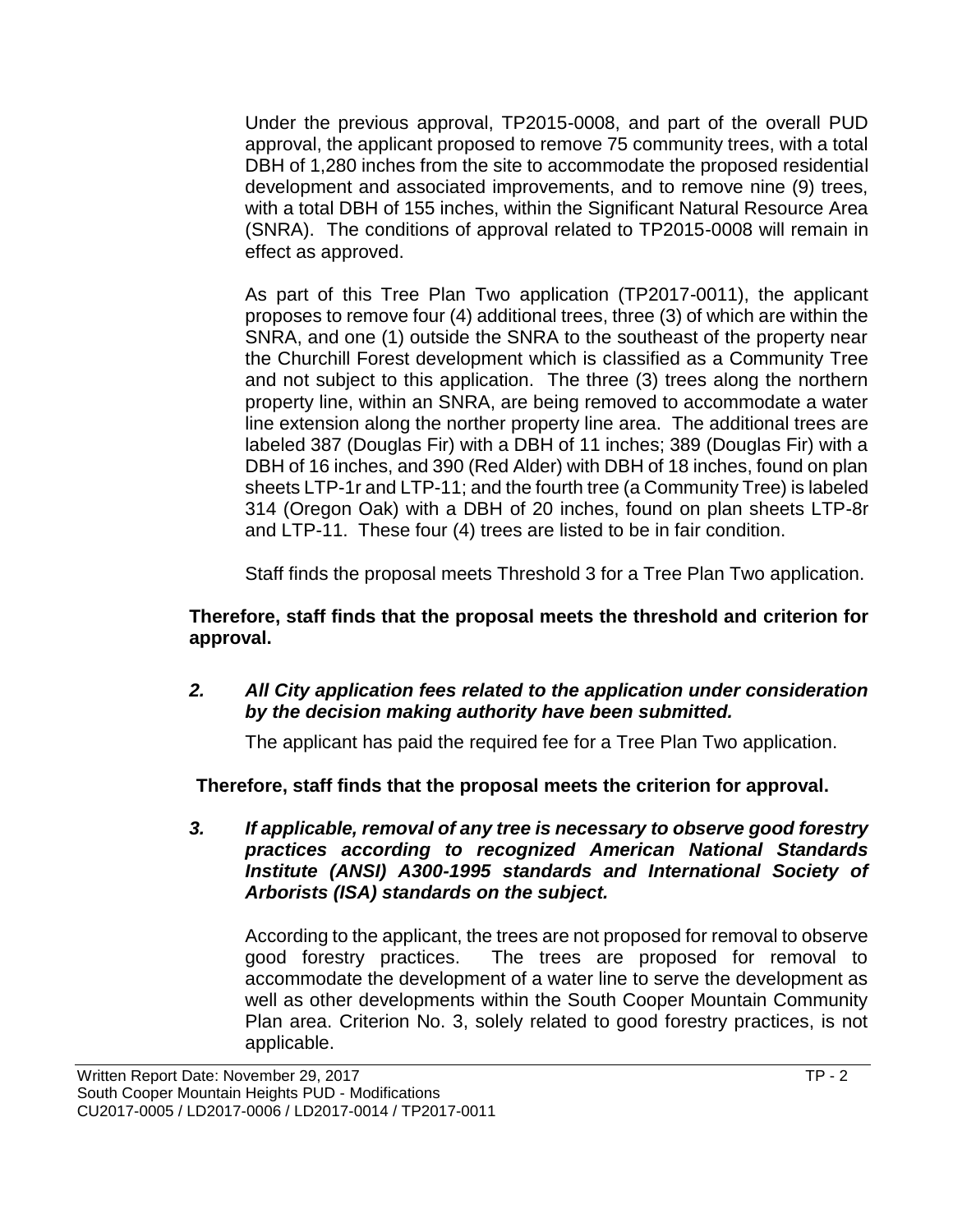**Therefore, staff finds that the criterion for approval does not apply.**

#### *4. If applicable, removal of any tree is necessary to accommodate physical development where no reasonable alternative exists.*

In response to the applicant's statement, staff confirms that the proposed development pattern / plan has been designed to accommodate construction of the public water line necessary to serve the development and other developments within the South Cooper Mountain Community Plan are. Staff concurs with the applicant's response to Criterion No. 4 with the finding that the tree trees in the SNRA cannot reasonably be avoided in the construction of the water line.

**Therefore, staff finds that the proposal meets the criterion for approval.**

#### *5. If applicable, removal of any tree is necessary because it has become a nuisance by virtue of damage to property or improvements, either public or private, on the subject site or adjacent sites.*

According to the applicant, property damage or other nuisances are not the reason the trees are being removed. Trees are being removed to facilitate development of the site. Staff concur.

## **Therefore, staff finds that the criterion for approval does not apply.**

*6. If applicable, removal is necessary to accomplish public purposes, such as installation of public utilities, street widening, and similar needs, where no reasonable alternative exists without significantly increasing public costs or reducing safety.*

The removal of the trees is in order for the proposed development to construct a critical piece of public infrastructure, a high pressure water line to serve portions of the development as well as other developments within the South Cooper Mountain Community Plan area.

## **Therefore, staff finds that the proposal meets the criterion for approval.**

*7. If applicable, removal of any tree is necessary to enhance the health of the tree, grove, SNRA, or adjacent trees, [or] to eliminate conflicts with structures or vehicles.*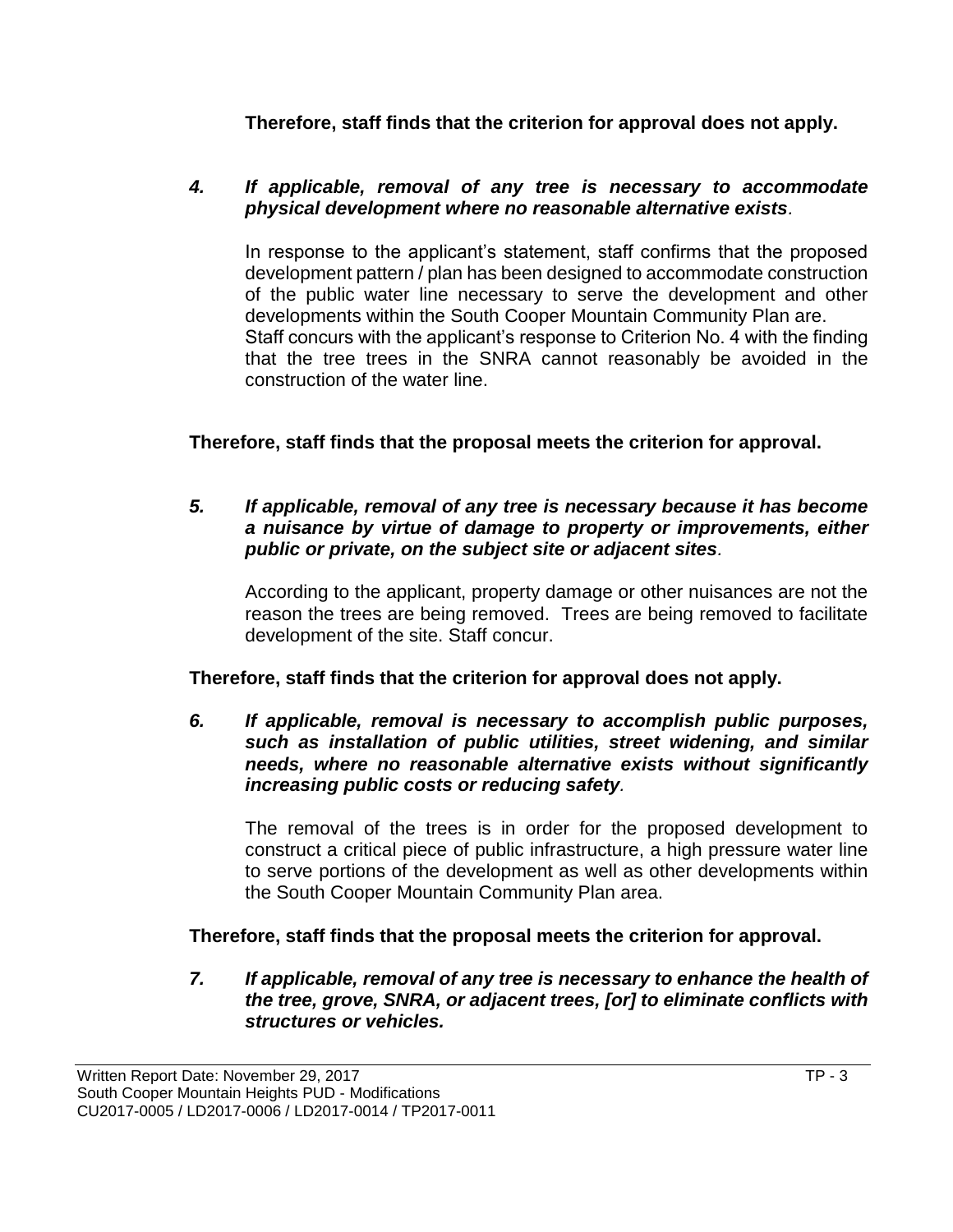The removal of the trees is in order for the proposed development to construct a critical piece of public infrastructure, a high pressure water line to serve portions of the development as well as other developments within the South Cooper Mountain Community Plan area.

**Therefore, staff finds that the proposal meets the criterion for approval.**

*8 If applicable, removal of a tree(s) within a SNRA or Significant Grove will not result in a reversal of the original determination that the SNRA or Significant Grove is significant based on criteria used in making the original significance determination*

The applicant indicates that the tree removal is limited to the area intended for the public water line. The removal of three trees to accommodate the water line will not result in a reversal of the original SNRA determination. The majority of the SNRA remains undisturbed by the proposed development. Staff find the applicant's tree removal proposal will not result in a reversal of the original determination for SNRA.

**Therefore, staff finds that the proposal meets the criterion for approval.**

#### *9. If applicable, removal of a tree(s) within a SNRA or Significant Grove will not result in the remaining trees posing a safety hazard due to the effects of windthrow.*

The applicant indicates remaining trees on-site will not pose a safety hazard due to windthrow. The proposed removal of trees will be limited to locations intended for development, or for stream rehabilitation. Staff concur.

**Therefore, staff finds that the proposal meets the criterion for approval.**

#### *10. The proposal is consistent with all applicable provisions of Section 60.60* **Trees and Vegetation** *and Section 60.67* **Significant Natural Resources***.*

The Code Conformance Analysis chart found within the original Tree Plan Two application (TP2015-0008) is applicable to all proposed tree removal, and shall include these four (4) additional trees. This Tree Plan Two application is in compliance, as conditioned, with all code requirements of Sections 60.60 through 60.67.

#### **Therefore, staff find by meeting the Conditions of Approval, the proposal meets the criterion for approval.**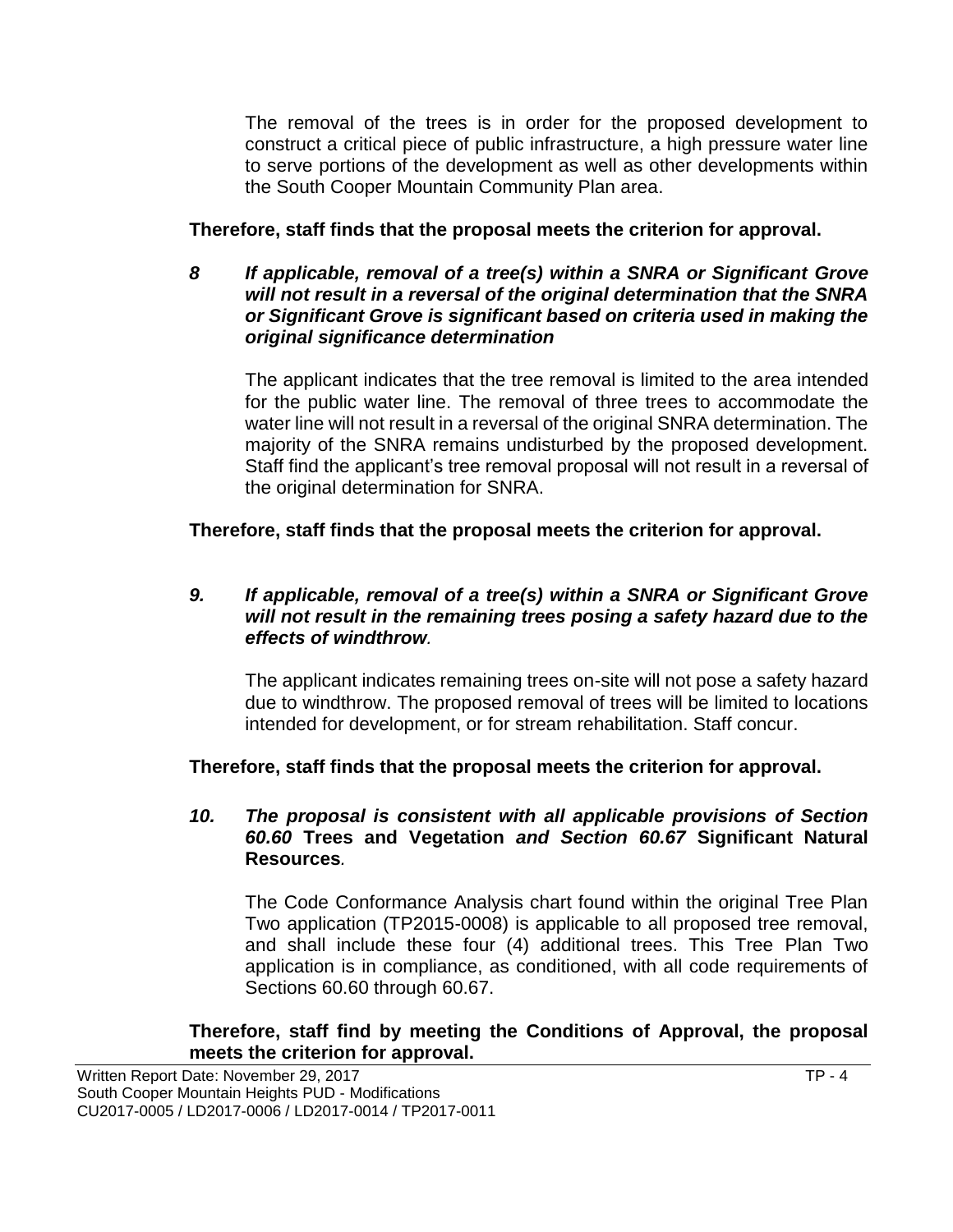*1. Grading and contouring of the site is designed to accommodate the proposed use and to mitigate adverse effect(s) on neighboring properties, public right-of-way, surface drainage, water storage facilities, and the public storm drainage system.*

This approval criterion is identical to Facilities Review approval criterion J found within Attachment A above, page FR-17. The applicant is not proposing substantial new grading with the modification of a decision application. The only changes to existing grading will occur with the 10 additional lots proposed in phases 2A and 2B which are outside any protected areas.

**Therefore, staff finds that the proposal meets the criterion for approval.**

*12. The proposal contains all applicable application submittal requirements as specified in Section 50.25.1 of the Development Code.*

The submitted tree plan proposal contained all applicable submittal requirements necessary to be deemed complete.

## **Therefore, staff finds that the proposal meets the criterion for approval.**

#### *13. Applications and documents related to the request, which will require further City approval, shall be submitted to the City in the proper sequence.*

The applicant has submitted this modified Tree Plan Two application with associated Minor Modification of a Conditional Use application (CU2017- 0005), and Preliminary Subdivision (Modification of a Decision to LD2015- 0013), LD2017-0006 for this project. Concurrent review of the applications satisfies this criterion. No other applications are required of the applicant at this stage of City review. Because the applications are being reviewed concurrently, the Commission will review all the applications at one public hearing.

**Therefore, staff find by meeting the Conditions of Approval, the proposal meets the criterion for approval.**

#### **Recommendation**

Based on the facts and findings presented, staff recommend **APPROVAL** of **TP2017-0011 (South Cooper Mountain Heights PUD Modifications)** subject to the applicable conditions identified in Attachment G.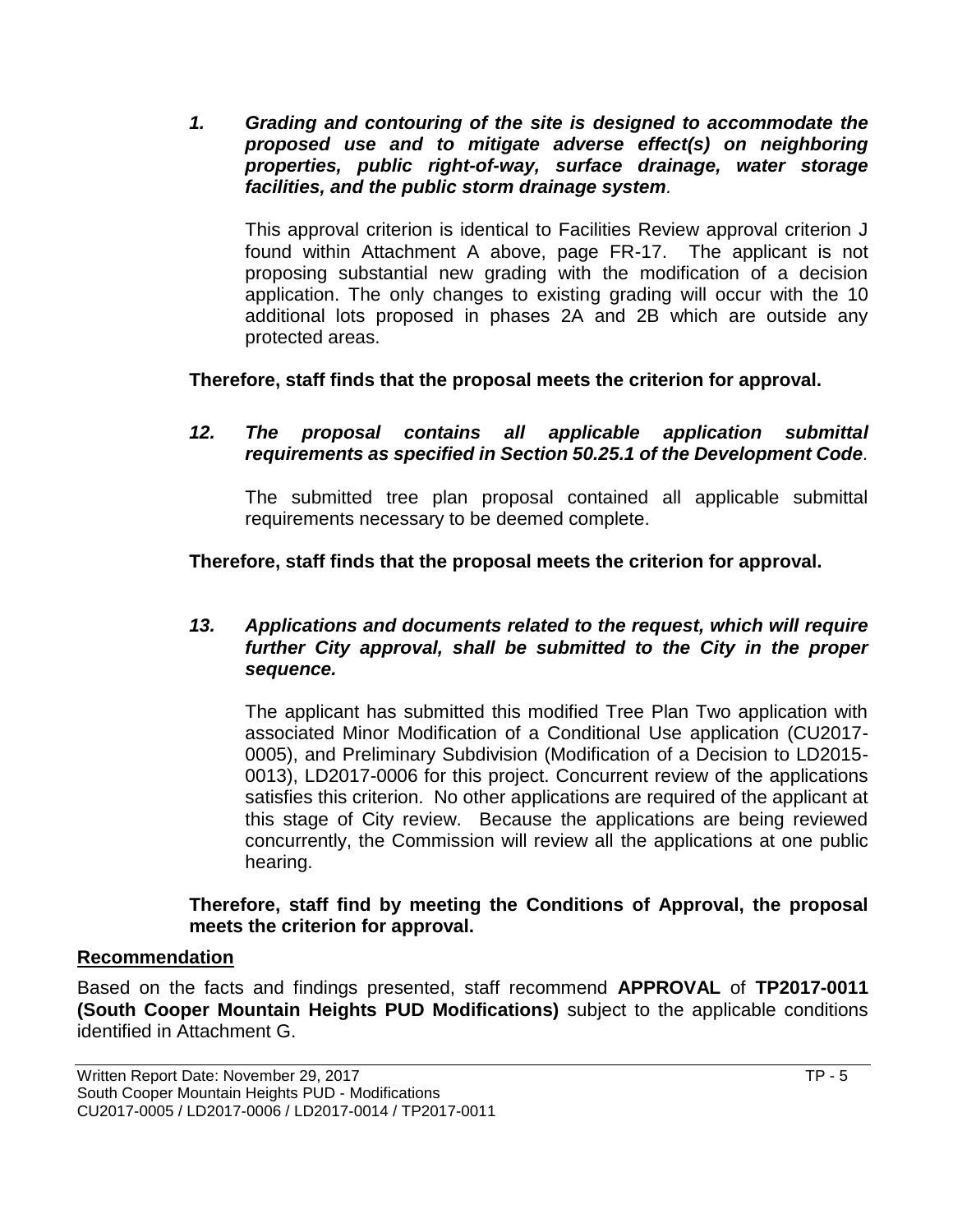## **Code Conformance Analysis Chapter 60.60 Trees and Vegetation & Chapter 60.67 Significant Natural Resources**

| <b>CODE</b><br><b>SECTION</b> | <b>CODE REQUIREMENT</b>                                                             | <b>PROJECT PROPOSAL</b>                                                                                                                                                                                                                                             | <b>MEET</b><br><b>STANDARD</b> |
|-------------------------------|-------------------------------------------------------------------------------------|---------------------------------------------------------------------------------------------------------------------------------------------------------------------------------------------------------------------------------------------------------------------|--------------------------------|
|                               |                                                                                     |                                                                                                                                                                                                                                                                     |                                |
|                               |                                                                                     | 60.60.15 Pruning, Removal, and Preservation Standards                                                                                                                                                                                                               |                                |
| 60.60.15.1A-B                 | <b>Pruning Standards</b>                                                            | All pruning must comply<br>with the City's adopted<br><b>Tree Planting and</b><br>Maintenance Policy.                                                                                                                                                               | <b>YES w/COA</b>               |
| 60.60.15.2.A                  | <b>Removal of Protected</b><br>Trees must be in<br>accordance with this<br>section. | The proposed tree removal<br>complies with this section<br>(see findings below).                                                                                                                                                                                    | <b>YES</b>                     |
| 60.60.15.2.B                  | Mitigation is required as<br>set forth in 60.60.25                                  | Mitigation is not required<br>for community trees. The<br>applicant does not<br>proposed to remove<br>greater than 50% of the<br>trees within the SNRA<br>therefore no mitigation is<br>necessary for the removal<br>of three (3) trees within the<br>wetland area. | <b>YES</b>                     |
| 60.60.15.2.C.1                | Standards for SNRA &<br><b>Significant Groves</b>                                   | The applicant will preserve<br>more than 25% of the<br>surveyed non-exempt trees<br>on site.                                                                                                                                                                        | <b>YES</b>                     |
| 60.60.15.2.C.2                | DBH shall be retained in<br>cohesive Preservation<br>Areas.                         | Trees not proposed to be<br>removed in the SNRA's will<br>be preserved. The removal<br>of three trees will not<br>impact the preservation of<br>the other trees within the<br>SNRA which will be<br>preserved within natural<br>resource tracts                     | <b>YES</b>                     |
| 60.60.15.2.C.3                | Native understory<br>vegetation and trees                                           | Native and understory<br>vegetation will be                                                                                                                                                                                                                         | <b>YES</b>                     |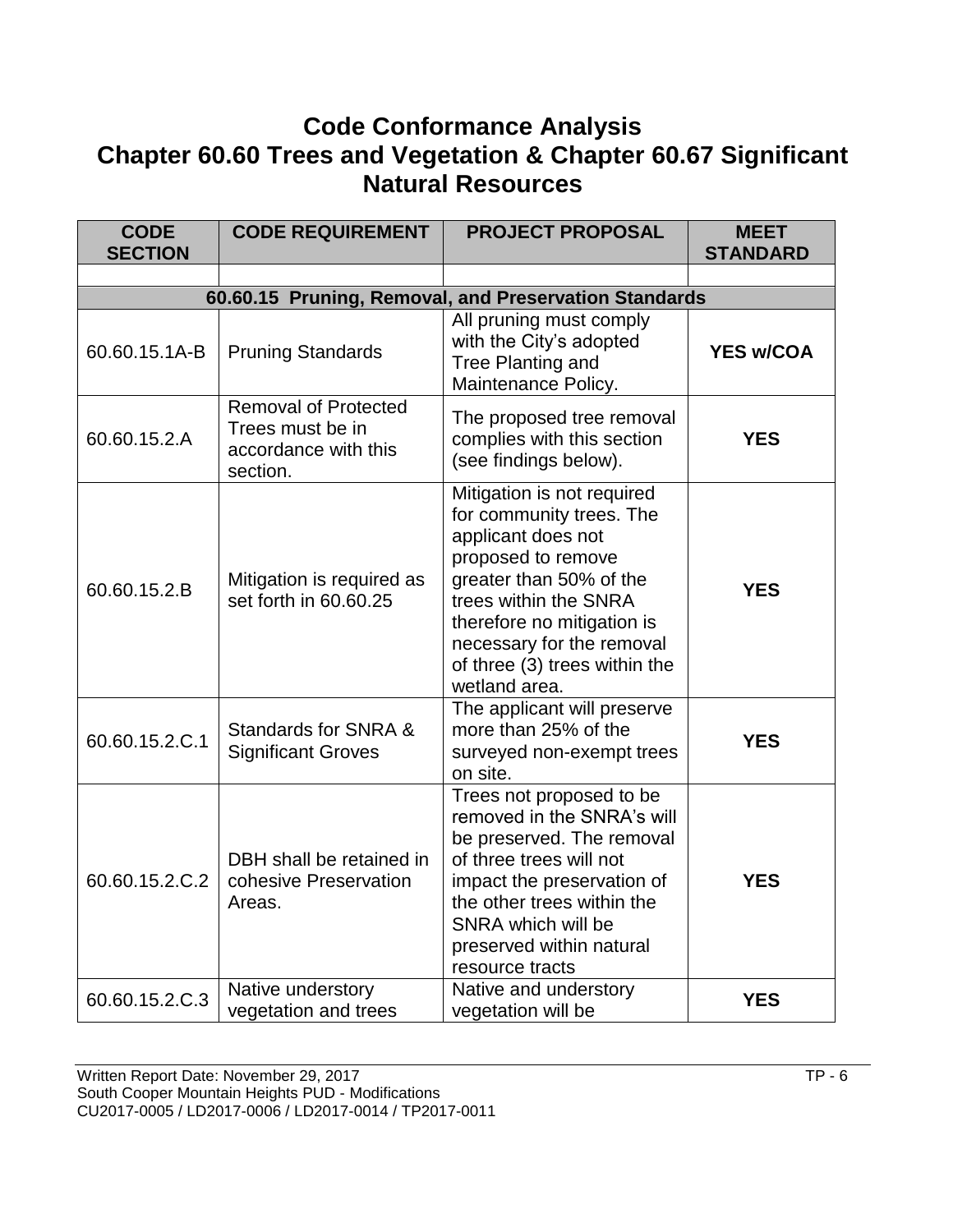|                                                       | shall be preserved in<br><b>Preservation Areas.</b>                                                                                                                                                                        | preserved within the<br>natural resource tracts.                                                                                                                                                                                                                                                     |                   |
|-------------------------------------------------------|----------------------------------------------------------------------------------------------------------------------------------------------------------------------------------------------------------------------------|------------------------------------------------------------------------------------------------------------------------------------------------------------------------------------------------------------------------------------------------------------------------------------------------------|-------------------|
| 60.60.15.2.C.4                                        | <b>Preservation Areas shall</b><br>be clustered and<br>connect with adjoining<br>portions of the SNRA or<br>Significant Grove.                                                                                             | Preservation tracts are<br>proposed for the natural<br>resources on the site in<br>accordance with the<br>resource's existing<br>location.                                                                                                                                                           | <b>YES</b>        |
| 60.60.15.2.C.5                                        | <b>Preservation Areas shall</b><br>be set aside in<br>conservation<br>easements.                                                                                                                                           | Resource areas are not<br>proposed through Design<br><b>Review. Preservation</b><br>areas will be in natural<br>resource tracts.                                                                                                                                                                     | N/A               |
| 60.60.15.2.C.6                                        | <b>Preservation Areas</b><br>conditioned for<br>protection through the<br>Land Division process.                                                                                                                           | Preservation areas will be<br>set aside in natural<br>resource tracts, per the<br>proposal.                                                                                                                                                                                                          | <b>YES</b>        |
| 60.60.15.2.C.7                                        | Native species shall be<br>preferred for<br>preservation over non-<br>native species.                                                                                                                                      | The three trees that are<br>proposed to be removed in<br>the SNRA are to<br>accommodate the high<br>pressure water line,<br>daylighting the creek,<br>stormwater facilities and<br>trails.                                                                                                           | <b>YES</b>        |
| 60.60.15.2.C.8                                        | Hazardous and dead<br>trees should be fallen<br>only for safety and left at<br>the resource site unless<br>the tree has been<br>diagnosed with a<br>disease.                                                               | No dead or dying trees are<br>proposed to be removed.                                                                                                                                                                                                                                                | N/A               |
| 60.60.20 Tree Protection Standards During Development |                                                                                                                                                                                                                            |                                                                                                                                                                                                                                                                                                      |                   |
| 60.60.20.1                                            | Trees shall be protected<br>during construction by a<br>4' orange plastic fence<br>and activity within the<br>protected root zone shall<br>be limited. Other<br>protections measures<br>may be used with City<br>approval. | Protection measures are<br>proposed in conformance<br>with section 60.60.20,<br>including construction<br>fencing and efforts to<br>ensure minimal impacts to<br>existing vegetation that is<br>to be retained. Some trees<br>closer to development may<br>need alternative<br>protections measures. | <b>YES w/ COA</b> |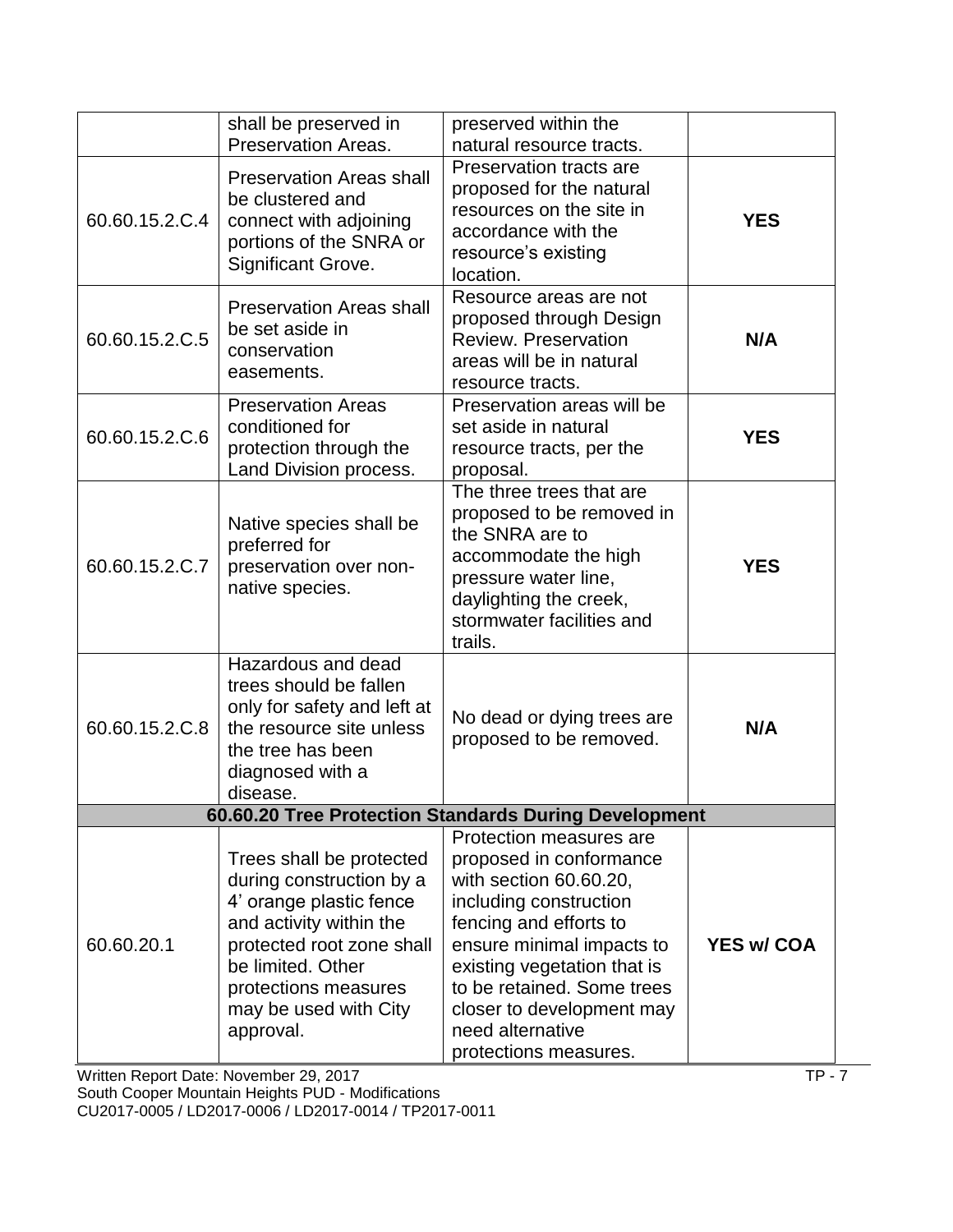|            |                                                                                                                                                                              | Staff recommends a<br>condition of approval that<br>the applicant adhere to<br>Section 60.60.20 unless<br>modified in agreement with<br>the City Arborist.                                                                                                                                                                          |            |
|------------|------------------------------------------------------------------------------------------------------------------------------------------------------------------------------|-------------------------------------------------------------------------------------------------------------------------------------------------------------------------------------------------------------------------------------------------------------------------------------------------------------------------------------|------------|
|            |                                                                                                                                                                              | 60.60.25 Mitigation Requirements                                                                                                                                                                                                                                                                                                    |            |
| 60.60.25   | <b>Mitigation Standards:</b><br>(60.60.25.2.B) if less<br>than 50% of the total<br>DBH is proposed for<br>removal no mitigation is<br>required.                              | Three (3) trees with a total<br>DBH of 45 inches are<br>proposed to be removed<br>from the SNRA area. Total<br><b>DBH of Community Trees</b><br>is 6,244. Total DBH of<br>trees for removal project<br>wide is 1,280, which is<br>approximately 20% of the<br>total DBH within SNRA's<br>on the site. No mitigation is<br>required. | <b>YES</b> |
|            |                                                                                                                                                                              | <b>60.67 Significant Natural Resources</b>                                                                                                                                                                                                                                                                                          |            |
| 60.67.05.1 | Development activities<br>in locations of possible<br>significant natural<br>resources and/or<br>wetlands are subject to<br>relevant procedures<br>identified in Chapter 50. | The proposed<br>development and<br>associated tree removal is<br>subject to the relevant<br>procedures identified in<br>Chapter 50 including types<br>1, 2 and 3 land use<br>applications. Review by<br>CWS has been completed.                                                                                                     | <b>YES</b> |
| 60.67.10   | Development activities<br>in locations of Significant<br><b>Riparian Corridors are</b><br>subject to relevant<br>procedures identified in<br>Chapter 50.                     | The proposed<br>development and<br>associated tree removal is<br>subject to the relevant<br>procedures identified in<br>Chapter 50 including types<br>1, 2 and 3 land use<br>applications. Protective<br>buffers will be established<br>and enforced accordingly,<br>per CWS.                                                       | <b>YES</b> |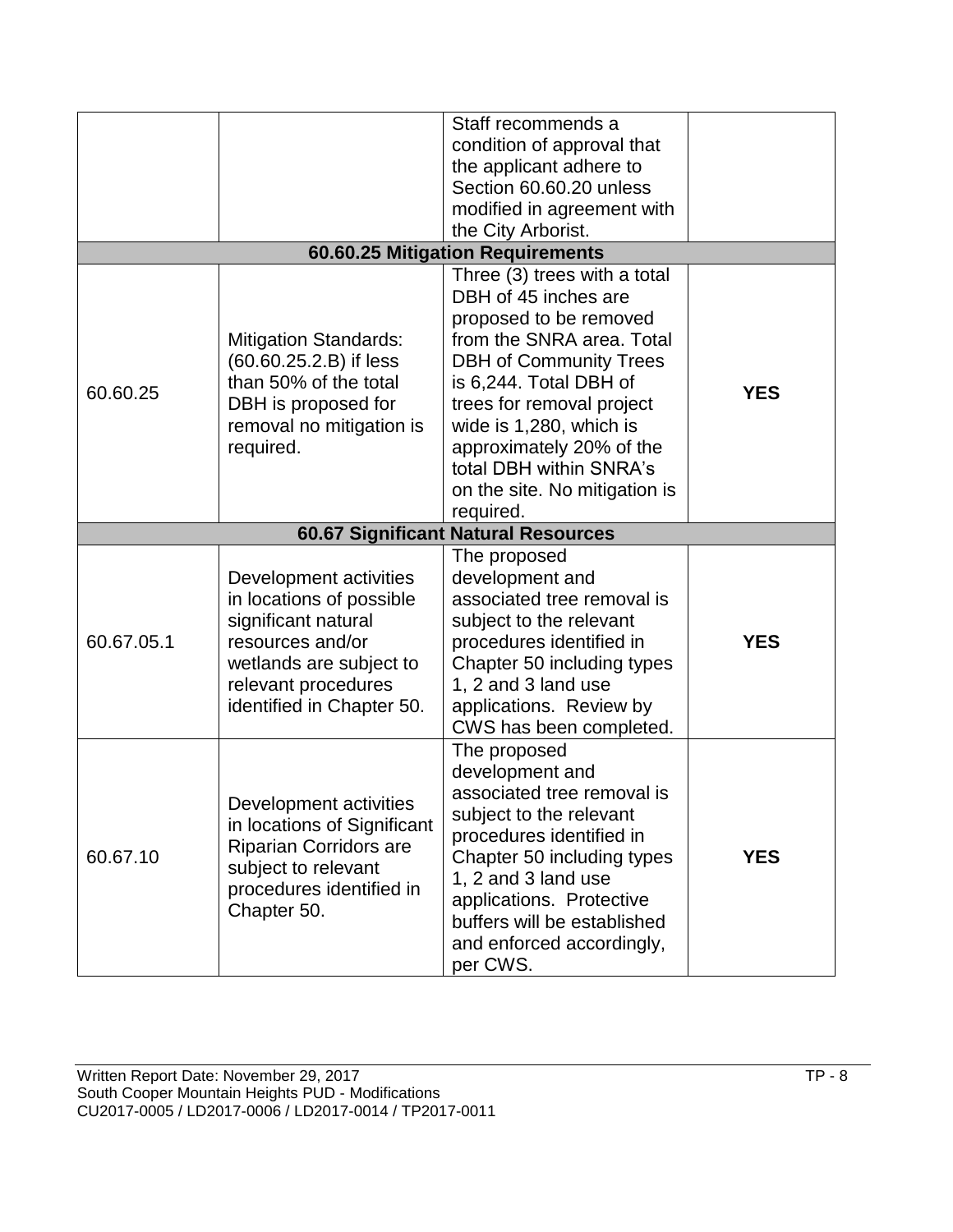## **ATTACHMENT G**

#### **CONDITIONS OF APPROVAL**

#### **CU2017-0005 Minor Modification of a Conditional Use-PUD**

1. Ensure the associated land use application LD2017-0006 has been approved and is consistent with the submitted plans. (Planning / SLF)

#### **LD2017-0006 Modification of a Land Division-Subdivision**

#### **A. General Conditions:**

- 1. Ensure the associated land use application CU2017-0005 has been approved and are consistent with the submitted plans. (Planning / SLF)
- 2. All conditions of approval for LD2015-0013 (South Cooper Mountain Heights Preliminary Subdivision) are superseded by this approval. (Planning / SLF)
- **B. Prior to Site Development Permit Issuance for Any / All Phases:** *(conditions are*  applicable within the phase boundary the permit is sought for, consistent with the phasing *plan associated with this application, unless otherwise specified. Conditions applicable to specific phases are applicable in addition to the conditions listed below and may be found in Sections G-L below.) Note: as of September 2017, the Site Development Permit for Phases 1 and 4 has already been issued but is anticipated to be modified pursuant to this approval.* 
	- 3. The applicant shall submit plans that show a 3-lane Collector Street per City standards, with landscaped median islands for Road 6C (east/west collector) between SW 175<sup>th</sup> Avenue and Loon Drive, including the realignment of Loon Drive at the new intersection with Road 6C. Where existing houses near the Loon Drive connection limit the available right-of-way (ROW) width, the new Collector Street shall have a 2-lane configuration. (Transportation / KR)
	- 4. The applicant shall submit plans that show that the nature trails are designed to be 10 feet wide, with gravel shoulders of at least 1 foot. The nature trails should have a maximum slope of no more than 10 percent. The trails shall be within a property corridor that is at least 15 feet wide, centered on the trail. The property corridor shall either be dedicated as a tract to the public or a public agency, or shall be within a public access easement. (Transportation / KR)
	- 5. Where a Community Trail is combined with a sidewalk, the trail shall consist of at least 12 feet of concrete, separated by a planter strip with street trees whenever possible. (Transportation / KR)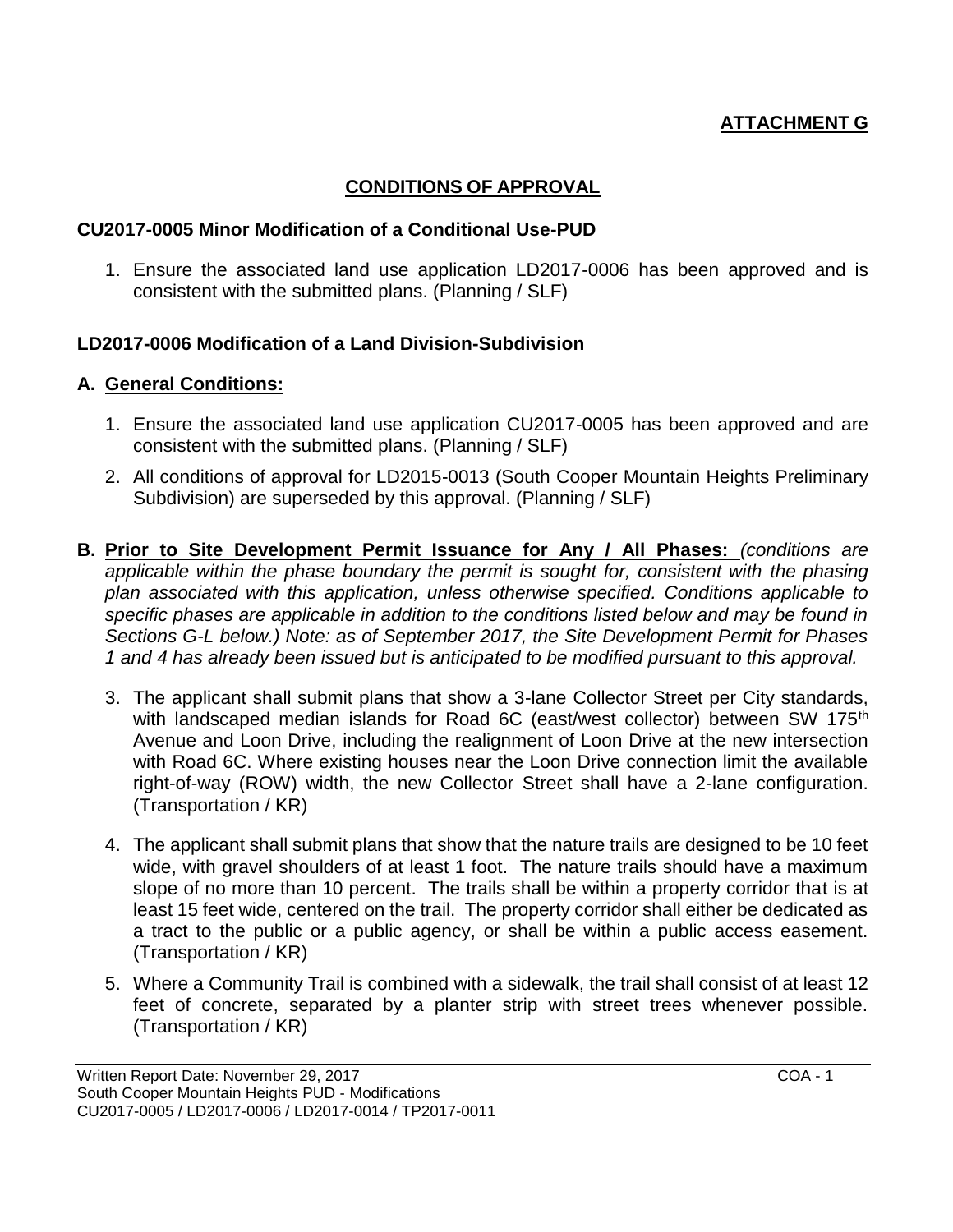- 6. The applicant shall submit plans that show that the following streets are constructed to the City's L1 standard: Street C, Street H, Street K, Street L, and Street P. (Transportation / KR)
- 7. The applicant shall make all arrangements necessary to allow for the substantial completion of the permitted public water, storm and sanitary sewer improvements in SW 175<sup>th</sup> Avenue by the Beaverton School District for the new South Cooper Mountain High School, in addition to the Barrows Road Clean Water Services gravity sewer project, needed to serve this development as determined by the City Engineer. If at the time of a pending site development permit issuance for the first phase of the South Cooper Mountain Heights development and these necessary projects have not been substantially completed, then the approval of a final land division and plat recordation shall be delayed until all the critical public infrastructure referenced is in place, accepted by the City, and able to serve the South Cooper Mountain Heights development. (Site Development Div./JDD)
- 8. The applicant shall submit the required plans, application form, fee, and other items needed for a complete site development permit application per the applicable review checklist. (Site Development / JJD)
- 9. The applicant shall contract with a professional engineer to design and monitor the construction for any work governed by Beaverton Municipal Code 9.05.020, as set forth in Ordinance 4417 (City Engineering Design Manual and Standard Drawings), Beaverton Development Code (Ordinance 2050, 4010 +rev.), the Clean Water Services District Design and Construction Standards (June 2007, Resolution and Ordinance 2007-020), and the City Standard Agreement to Construct and Retain Design Professionals in Oregon. (Site Development / JJD)
- 10.The applicant shall submit a completed and executed City Standard Agreement to Construct Improvements and Retain Design Professional(s) Registered in Oregon. After the site development permit is issued, the City Engineer and the Planning Director must approve all revisions as set out in Ordinances 2050, 4010+rev., and 4417; however, any required land use action shall be final prior to City staff approval of the engineering plan revision and work commencing as revised. (Site Development / JJD)
- 11.The applicant shall have the ownership of the subject property guarantee all public improvements, site grading, storm water management (quality and quantity) facilities, Clean Water Services SPL (Service Provider Letter) required plantings, private streets, and common driveway paving by submittal of a City-approved security. The security approval by the City consists of a review by the City Attorney for form and the City Engineer for amount, equivalent to 100 percent or more of estimated construction costs. (Site Development / JJD)
- 12.The applicant shall submit any required off-site easements, executed and ready for recording, to the City after approval by the City Engineer for legal description of the area encumbered and City Attorney as to form. (Site Development / JJD)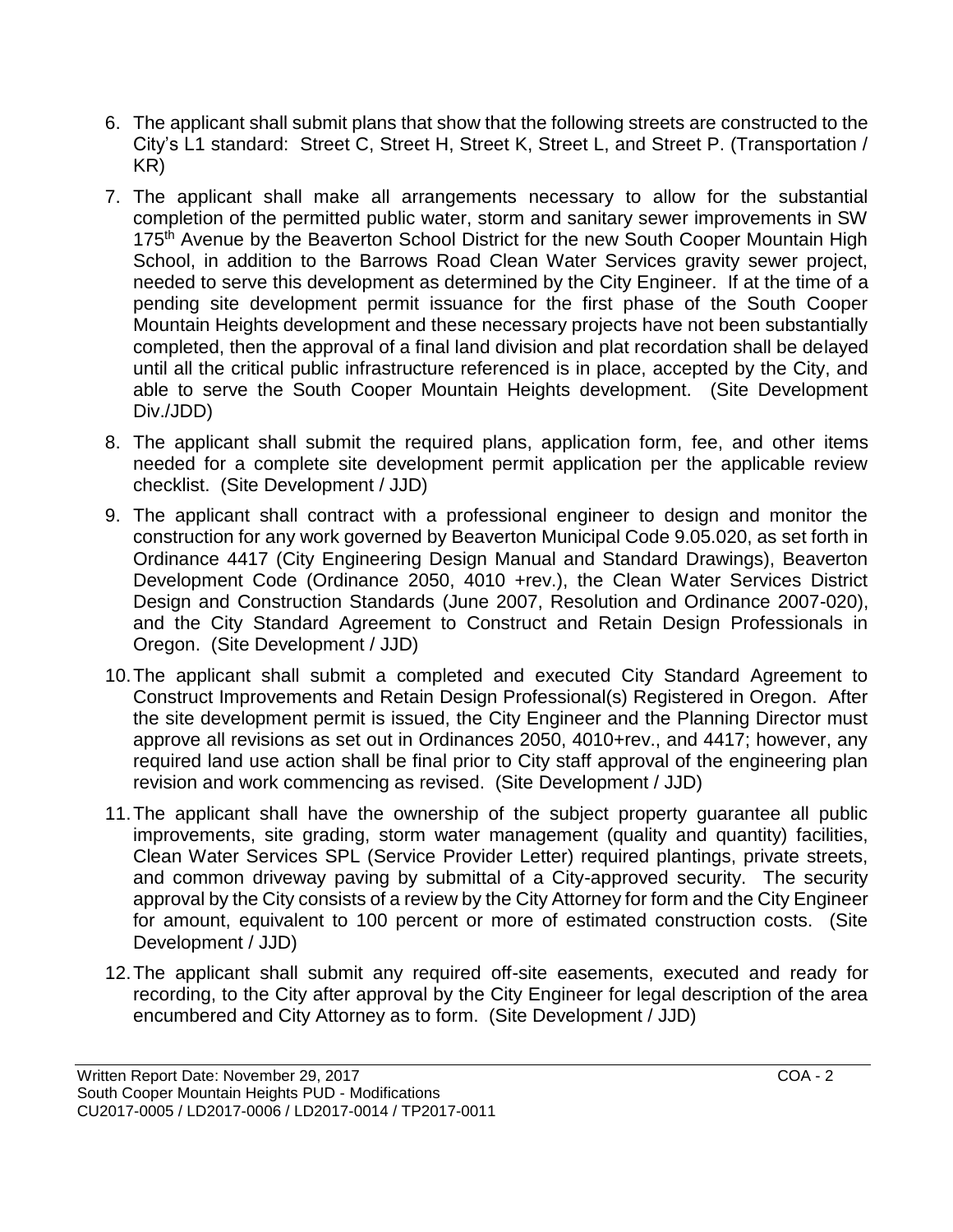- 13.The applicant shall submit to the City a copy of issued permits or other approvals needed from Washington County for work within, and/or construction access to, the 175<sup>th</sup> Avenue and Scholls Ferry Road right of ways. (Site Development / JJD)
- 14.The applicant shall submit a copy of issued permits or other approvals as needed from the State of Oregon Division of State Lands and the United States Army Corps of Engineers (for work within or affecting a jurisdictional wetland). (Site Development / JJD)
- 15.The applicant shall have obtained the Tualatin Valley Fire and Rescue District Fire Marshal's approval of the site development plans as part of the City's plan review process. (Site Development / JJD)
- 16.The applicant shall have obtained approvals needed from the Clean Water Services District for storm system connections as a part of the City's plan review process. (Site Development / JJD)
- 17.The applicant shall provide a public utility plan for water provision as documented in the attached October 28, 2015, correspondence from David Winship, City Utilities Engineer, including a large telemetry-monitored pressure reducing valve station in the northwest corner of the development and a minimum 16 inch diameter water line crossing the development from Loon Drive to 175<sup>th</sup> Avenue within the proposed collector street. The project shall be eligible for a water system development charge credit equal to the estimated construction cost value of extra capacity improvements as determined and administered by the City Utilities Engineer. This condition is subject to revisions as approved by the City Engineer. (Site Development / JJD)
- 18.The applicant shall submit a completed 1200-C Permit (DEQ/CWS/City Erosion Control Joint Permit) application to the City. The applicant shall use the 2006 plan format per requirements for sites 5 acres or larger adopted by DEQ and Clean Water Services.(Site Development Div. /JJD)
- 19.The applicant shall provide final construction plans and a final drainage report, as generally outlined in the submitted preliminary drainage report (December 2015), demonstrating compliance with City storm detention requirements (per Section 330, of City Ordinance 4417) and with CWS Resolution and Order 2007-020 in regard to water quality treatment. However, it will need to be supplemented to include how all phases except 1 and 4 shall conform to the SLOPES V requirements based on the City's interpretation dated June 16, 2017. (Site Development / JJD)
- 20.The applicant shall provide final grading plans with a detailed drainage analysis of the subject site by a professional engineer meeting the standards set by the City Engineer. The analysis shall identify all contributing drainage areas and plumbing systems on and adjacent to the site with the site development permit application. The analysis shall also delineate all areas on the site that are inundated during a 100-year storm event, including the safe overflow conveyance from proposed constructed stormwater management facilities. On all plan sheets that show grading and elevations, the 100 year inundation level shall be identified. (Site Development / JJD)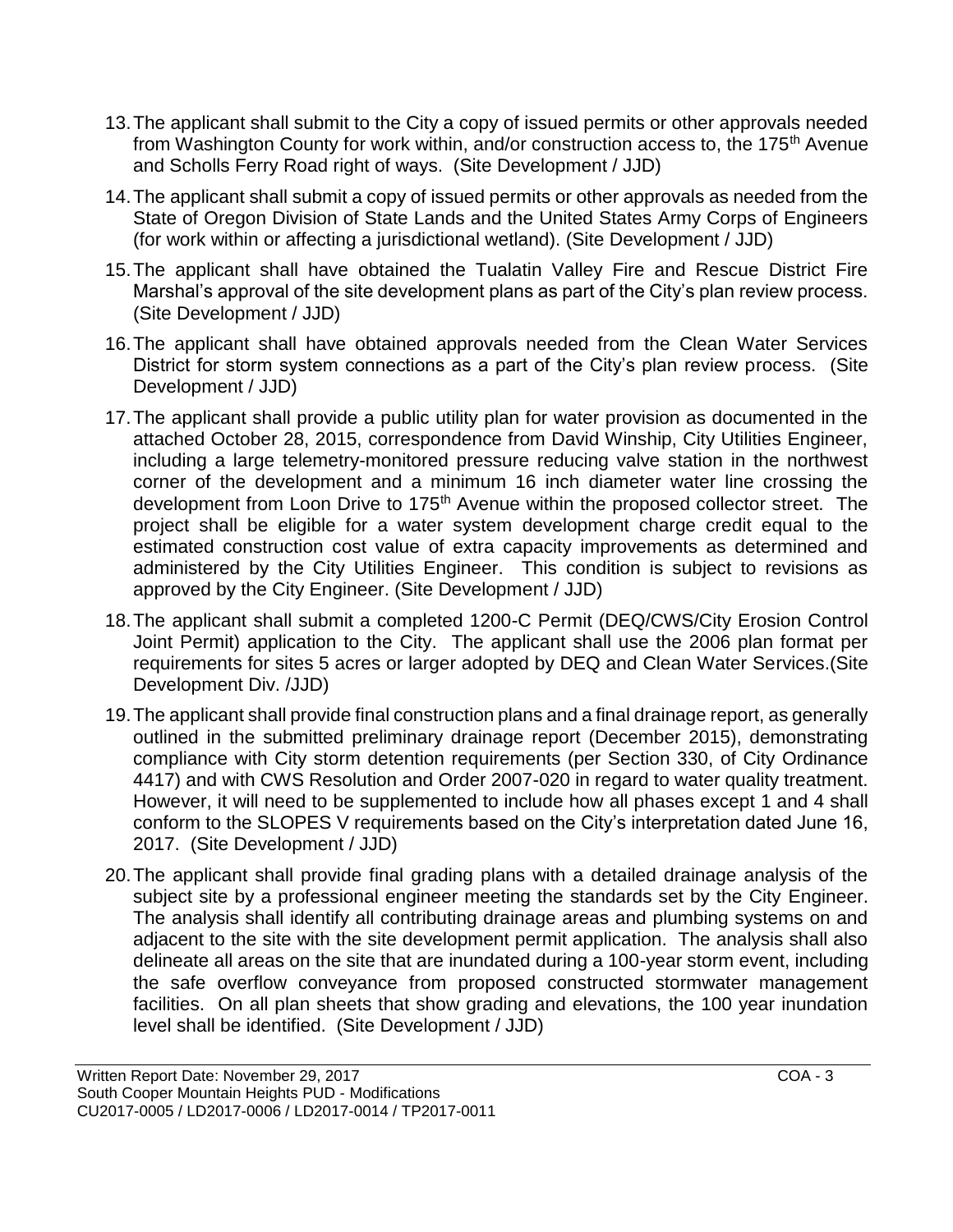- 21.The applicant shall provide construction plans that show how each lot will be independently served by utility systems as required by the City Engineer and City Building Official per City standards. Any extra-capacity water and storm water facility improvements, as defined and determined by the City Utilities Engineer, shall be eligible for system development charge credits to be assigned to lots within the subdivision. All site sewer (storm and sanitary) plumbing that serves more than one lot, or crosses onto another lot, shall be considered a public system and shall be constructed to the requirements of the City Engineer. (Site Development / JJD)
- 22.The applicant shall submit a revised grading plan showing that each lot or adjacent residential property has a minimum building pad elevation that is at least one foot higher than the maximum possible high water elevation (emergency overflow) of the storm water management facilities. Additionally, a minimum finished floor elevation that is at least three feet higher than the maximum possible high water elevation shall be established for each new building lot and documented on the plans. This land-use approval shall provide for minor grade changes less than four vertical feet variance to comply with this condition without additional land-use applications, as determined by the City Engineer and City Planning Director. (Site Development / JJD)
- 23.The applicant shall submit a design for the retaining walls surrounding, adjacent, and within storm water quality facilities designed by a civil engineer or structural engineer for the expected hydrological conditions. These retaining walls shall be watertight for all areas of earthen fill or where deemed necessary by the City Engineer. Additionally, these walls shall be designed as poured-in-place, reinforced, 4000 PSI, portland cement concrete with cobblestone face texturing, or a City Engineer approved equivalent, and with minimum 18 inch wide, 4-inch thick, cap on the top of the stem of each wall. (Site Development / JJD)
- 24.The plans shall show access for a maintenance vehicle within 6-feet from the front, or within 15-feet from the side of a vehicle to all storm control structures unless otherwise specifically approved by the City Engineer. A direct walking route to the structures in the pond area shall be no steeper than 4 (horizontal) to 1 (vertical) slope. This direct route shall be a minimum of 6-feet wide and have a surface consisting of the equivalent of 3 inches of crushed rock (to allow walking access in winter) and vegetation shall allow easy access. This direct access route shall be delineated on the plans. (Site Development / JJD)
- 25.The applicant shall submit a geotechnical and geo-environmental report with the site development permit application for review and approval by the City Engineer. The report shall include an assessment of the soil and any ground/surface water issues, slope stability, and recommended construction methods. It shall be prepared by a professional engineer or registered geologist to the specifications of the City Engineer. (Site Development / JJD)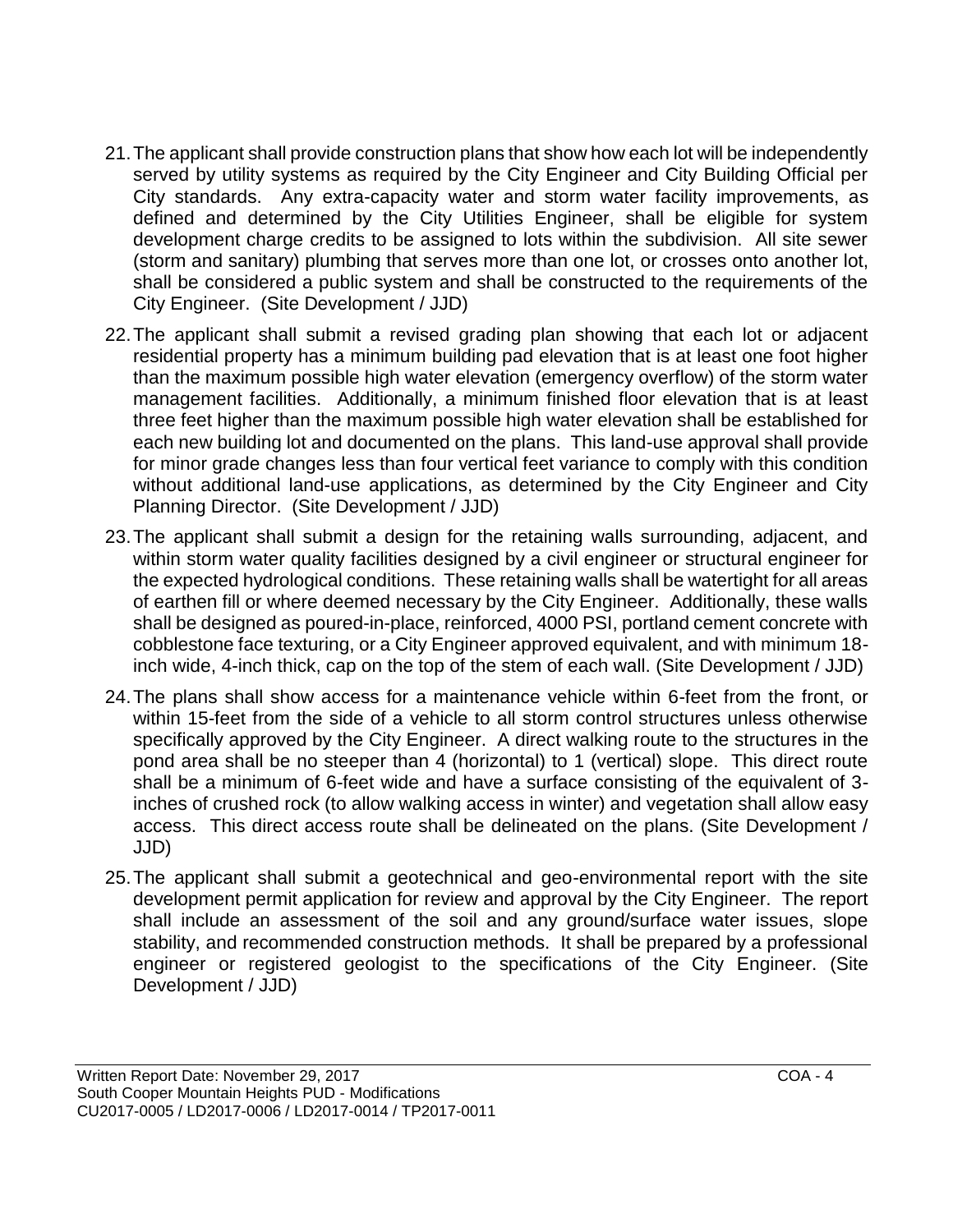- 26.The applicant shall submit to the City a certified impervious surface determination of the proposed project's net new impervious area proposed for any common areas and private streets prepared by the applicant's engineer, architect, or surveyor. The certification shall consist of an analysis and calculations determining the square footage of all impervious surfaces as a total for the common areas and private streets. In addition, specific types of impervious area totals, in square feet, shall be given for parking areas and driveways, sidewalk and pedestrian areas, and any gravel surfaces. Calculations shall also indicate the square footage of pre-existing impervious surface, the new impervious surface area created, and total final impervious surface area on the entire site and individual lots/tracts. (Site Development / JJD)
- 27.The applicant shall pay a storm water system development charge (overall system conveyance) for the net new impervious area proposed for any common areas or private streets. (Site Development / JJD)
- 28.The applicant shall make provisions for installation of all mandated erosion control measures to achieve City inspector approval at least 24 hours prior to call for foundation footing form inspection from the Building Division. (Site Development / JJD)
- 29.The applicant shall provide plans for street lights (Illumination levels to be evaluated per City Design Manual, Option C requirements unless otherwise approved by the City Public Works Director) and for the placement of underground utility lines along street frontages, within the site, and for services to the proposed new development. If existing utility poles along existing street frontages must be moved to accommodate the proposed improvements, the affected lines must be either undergrounded or a fee in lieu of undergrounding paid per Section 60.65 of the Development Code. (Site Development / JJD)
- 30.The applicant shall provide plans showing a City standard commercial driveway apron at the intersection of any private, common driveway and a public street. (Site Development / JJD)
- 31.The applicant shall provide plan showing trails are designed consistent with Tualatin Hills Park & Recreation District (THPRD) Functional Plan standards, as applicable. (Planning / SLF & TG)
- 32.The applicant shall provide certification from a registered professional engineer that adequate sight distance exists in both directions (or can be obtained pursuant to specific improvements) at both public street connections, Road 6C and Street F, to SW 175<sup>th</sup> Avenue prior to commencing any site preparation activities. These sight distance measurements should account for ROW dedication. (Transportation / KR)
- 33.The applicant shall provide plans showing extension of the purple pipe, non-potable water system, as approved by the City Engineer. (Engineering, DW)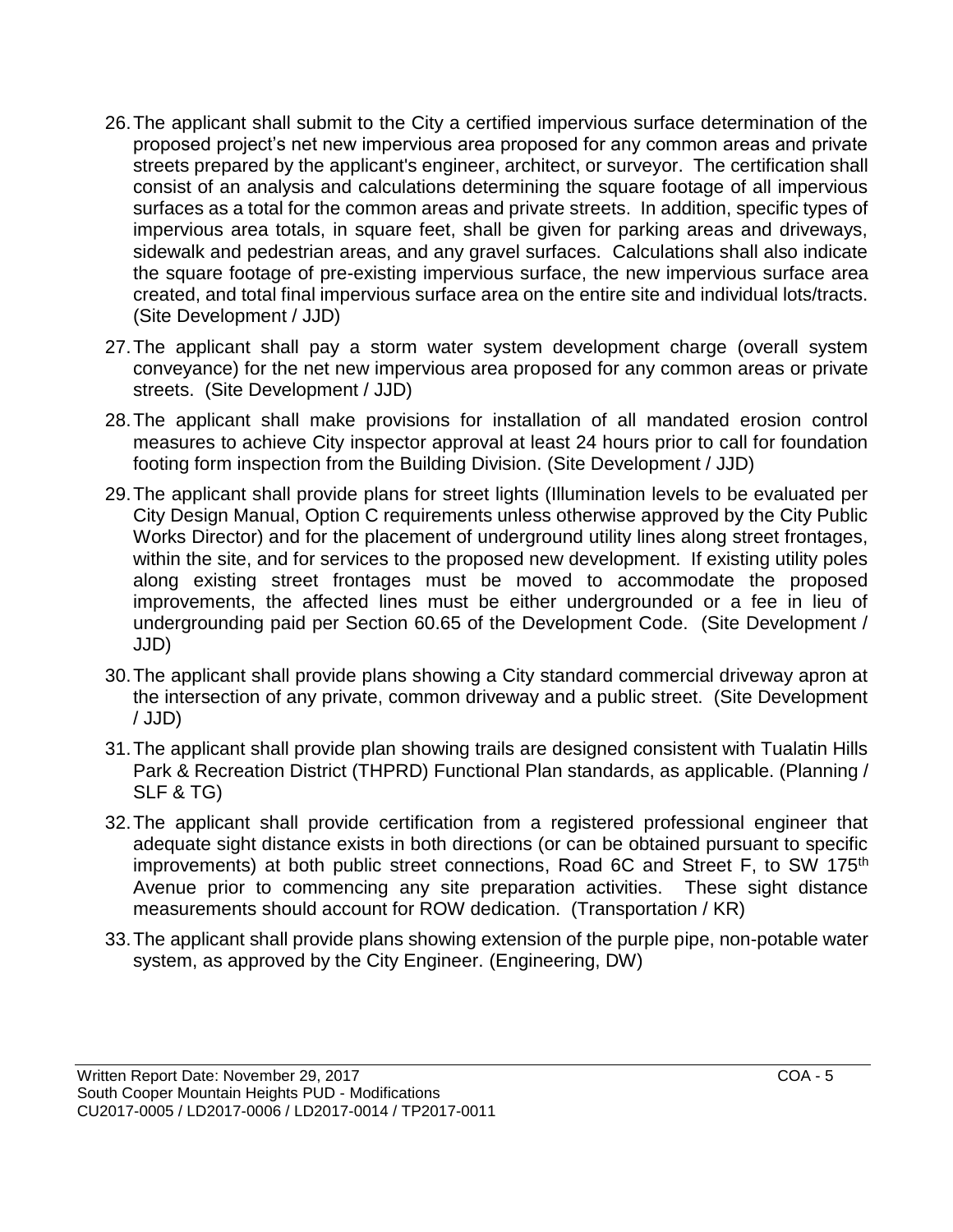- **C. Prior to Recording of a Plat for Any/All Phases:** *(conditions are applicable within the phase boundary the permit is sought for, consistent with the phasing plan associated with this application unless otherwise specified. Conditions applicable to specific phases are applicable in addition to the conditions listed below and may be found in Sections G-L below.)*
	- 34.The applicant shall have completed one of the following two options:
		- a. First, dedicate a permanent easement to the city for a public water line that extends from the planned water line connection at the Prentice property (tax lot 1S131DD01500) west to SW 175th Avenue. The easement shall be 20 feet wide and located generally along the northern boundary of Dyches property (tax lot 2S10600000103) and West Hills property (tax lot 2S106AB00100) or their successors, consistent with the South Cooper Mountain Water System Concept Plan dated 9/11/2017. Second, grant to the City an assignable 10-foot-wide temporary construction easement, to run adjacent to the south of the dedicated water line easement. Third, grant to the City either an assignable 10-foot wide temporary access easement on Tax Lot 100, east of the creek, from the constructed Road 6C to the northern most property line of Tax Lot 100, or an assignable 10-foot wide temporary access easement to run adjacent to the south of the dedicated water line easement to SW Oystercatcher via Street T to Street O and south across Road 6C. The temporary easements required by this paragraph shall terminate 12 months from the start of construction or at the completion of construction, whichever is sooner. The applicant shall also provide to the city a waiver of remonstrance to the formation of a local improvement district to provide water service to the properties in the South Cooper Mountain Community Plan Area: or
		- b. Enter into an agreement with the City and additional parties designated by the City that requires the applicant to obtain for the City the easements that are required by paragraph a, above, and to construct the planned waterline connection from the Prentice property (tax lot 1S131DD01500) west to 175<sup>th</sup> Avenue. The agreement shall assign responsibility for easement acquisition and water line construction, state required deadlines, allocate responsibility for costs, and specify remedies for failure to perform.
	- 35.The applicant shall submit to the City a copy of the CC&Rs that provide for the maintenance of the private common open space, including all the trails, pathways, and walkways. (Transportation / KR)
	- 36.The applicant shall have commenced construction of the site development improvements to provide minimum critical public services to each proposed lot (access graded, cored and rocked; wet utilities installed) as determined by the City Engineer and to allow for verification that the location and width of proposed rights of way and easements are adequate for the completed infrastructure, per adopted City standards. (Site Development / JJD)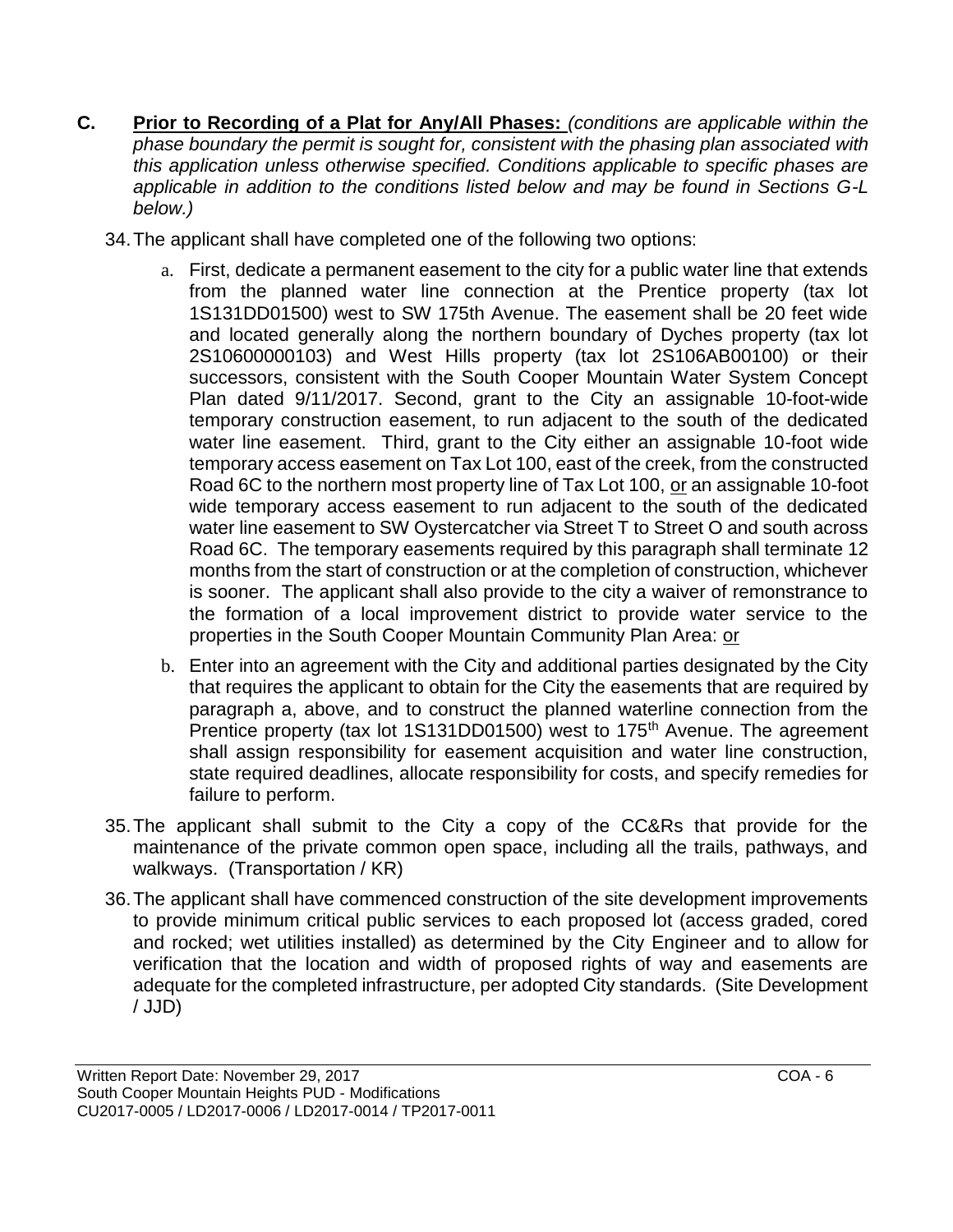- 37.The applicant shall show granting of any required on-site easements on the subdivision plat, along with plat notes as approved by the City Engineer for area encumbered and County Surveyor as to form and nomenclature. All public storm water facility tracts shall be conveyed to the City of Beaverton by means of the plat. The applicant's engineer or surveyor shall verify all pre-existing and proposed easements are of sufficient width to meet current City standards in relation to the physical location of existing site improvements. (Site Development / JJD)
- 38.The applicant shall show the granting of public easements over the entirety of all trails and pedestrian connections shown on the applicants approved plans. (Planning / SLF)
- 39.The applicant shall demonstrate that all lots meet ordinance standards for lot size, dimension and frontage, as approved. The final plat shall be fully dimensioned and indicate the square footage of each lot, include all yard setbacks. (Planning / SLF)
- 40.The applicant shall provide written assurance to the Planning Division that each and every lot is buildable without variance under City Ordinances effective as of the date of preliminary plat approval. Tracts and other parcels not proposed for development shall also be listed with a statement of their purpose. (Planning / SLF)
- 41.The applicant shall pay all City liens, taxes and assessments or apportion to individual lots. Any liens, taxes and assessments levied by Washington County shall be paid to them according to their procedures. (Planning / SLF)
- 42.The applicant shall submit a completed Land Division Agreement form to provide assurance that all the conditions of approval shall be met and that the development will be constructed in accordance with City requirements. (Planning / SLF)
- 43.The applicant shall submit a Final Land Division Application. In accordance with Section 50.90 of the Development Code, submittal of a complete final land division application shall be made within 24 months after preliminary plat approval, unless a time extension is approved. (Planning / SLF)
- 44.The applicant shall identify all improvements within tracts and public rights-of-ways and specify the maintenance responsibilities of those improvements. (Planning / SLF)
- 45.The applicant shall provide a street name plan shown on the proposed plat consistent with the City's Street Name Plan. Street name signs shall not be installed prior to final plat approval. (Planning / SLF)
- 46.The HOA shall be responsible for maintenance of all tracts unless said tract is transferred to a public agency for maintenance or ownership. The plat shall specify maintenance responsibilities of each tract. (Planning / SLF)
- 47.The applicant shall submit a complete site development permit application and obtain the issuance of site development permit from the Site Development Division. (Site Development / JJD)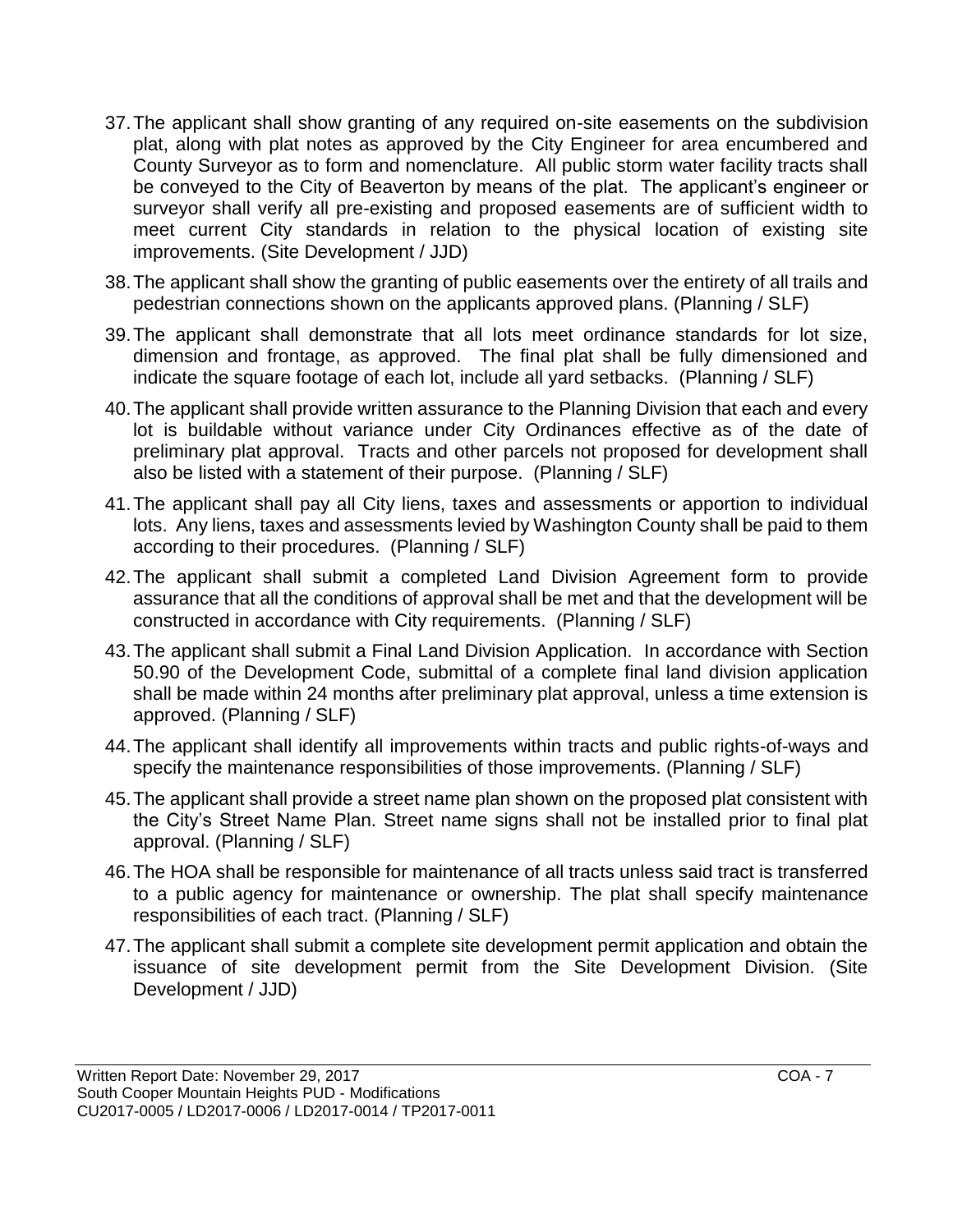- 48.The applicant shall have substantially completed the site development improvements as determined by the City Engineer, including streetlights being fully functional. (Site Development / JJD)
- 49.The applicant shall have placed underground all existing overhead utilities and any new utility service lines within the project and along any existing street frontage, as determined at site development permit issuance. (Site Development / JJD)
- 50.The applicant shall have constructed all sidewalks and walkways, except for those specifically authorized by the City to be deferred until after the construction of the adjacent home(s) has been completed. (Transportation / KR)
- 51.The applicant shall have completed the construction of each street, with at least the first lift of asphalt in place. The final lift of asphalt is to be completed prior to issuance of the first building permits (excluding any model homes) for the affected phase. (Transportation / KR)
- 52.The applicant shall have paid to Washington County—and provided proof of payment to the City—the pro rata share of the cost to mitigate the safety and performance issues with the intersection of SW 175<sup>th</sup> Avenue and SW Kemmer Road. (The total amount for all phases is \$216,808, with the proportional splits for each phase detailed below.) (Transportation / KR)
- 53.For the single family phases, the applicant shall pay the City's street tree planting fee for the street trees within that phase. Currently, the fee is \$200 per tree, with one tree on each side of the street required per 30 lineal feet of street frontage. For the attached dwelling phases, the applicant shall install the street trees as approved through the Design Review process. (The total amount of the street tree fee is \$180,000, with the amounts for each phase detailed below.) (Transportation / KR)
- 54.The applicant shall record a pedestrian and bicycle access easement across all public walkways. (Transportation / KR)
- **D. Prior to Building Permit Issuance of the First Dwelling of Each Phase, the Applicant Shall:** *(conditions are applicable within the phase boundary the permit is sought for, consistent with the phasing plan associated with this application unless otherwise specified. Conditions applicable to specific phases are applicable in addition to the conditions listed below and may be found in Sections G-L below.)*
	- 55.The applicant shall pay a storm water system development charge (overall system conveyance). (Site Development / JJD)
	- 56.Have completed the final lift of asphalt on all streets required to be constructed with the phase with the exception of a model home agreement. (Transportation / KR)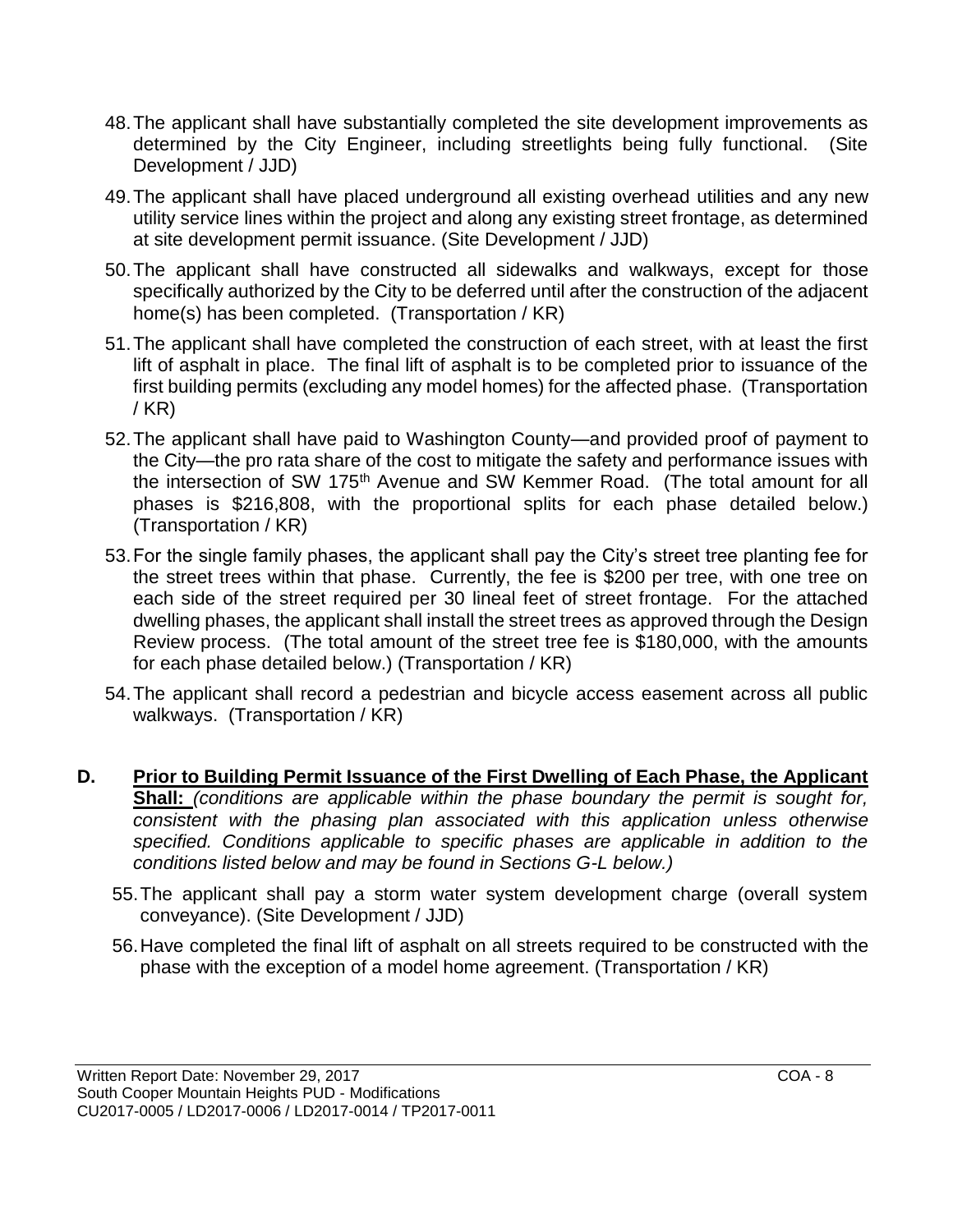## **E. Prior to Final Inspection of any Building Permit, the Applicant Shall:**

- 57.Prior to occupancy (Final Permit Inspection) of the first residential unit in each phase, not including model homes, the applicant shall have completed construction of the main elements of the pedestrian trail system located in said phase, including the pedestrian connections to SW 175th Avenue from the Local Streets and the pedestrian connection to SW Scholls Ferry Road west of the natural resource area. The pedestrian circulation system may be expanded and extended with future phases of development to improve pedestrian connectivity. (Transportation / KR)
- 58.Prior to occupancy of any new dwelling unit, the applicant shall submit final certification of adequate sight distance in accordance with County Code, prepared and stamped by a registered professional engineer. (Transportation / KR).
- 59.Install or replace, to City specifications, all sidewalks, curb ramps and driveway aprons which are missing, damaged, deteriorated, or removed by construction along the house frontage. (Site Development / JJD)
- 60.Have the landscaping completely installed or provide for erosion control measures around any disturbed or exposed areas per Clean Water Services standards. (Site Development / JJD)
- *F.* **Prior to Release of the Performance Security:** *(conditions are applicable within the phase boundary the permit is sought for, consistent with the phasing plan associated with this application. Conditions applicable to specific phases are applicable in addition to the conditions listed below and may be found in Sections G-L below.)*
	- 61.The applicant shall have completed the site development improvements as determined by the City Engineer and met all outstanding conditions of approval as determined by the City Engineer and Planning Director. Additionally, the applicant and professional(s) of record shall have met all obligations under the City Standard Agreement to Construct Improvements and Retain Design Professional Registered in Oregon, as determined by the City Engineer. (Site Development / JJD)
	- 62.The applicant shall submit any required on-site easements not already dedicated on the subdivision plat, executed and ready for recording, to the City after approval by the City Engineer for area encumbered and City Attorney as to form. The applicant's engineer or surveyor shall verify all pre-existing and proposed easements are of sufficient width to meet City standards. (Site Development / JJD)
	- 63.The applicant shall provide an additional performance security for 100 percent of the cost of plants, planting materials, and any maintenance labor (including irrigation) necessary to achieve establishment of the vegetation within the construction disturbed or sediment affected areas surrounding or within the surface water quality facility, vegetated corridor, and the common use areas, as determined by the City Engineer. If the plants are not well established (as determined by the City Engineer) within a period of two years from the date of substantial completion, a plan shall be submitted by the engineer of record and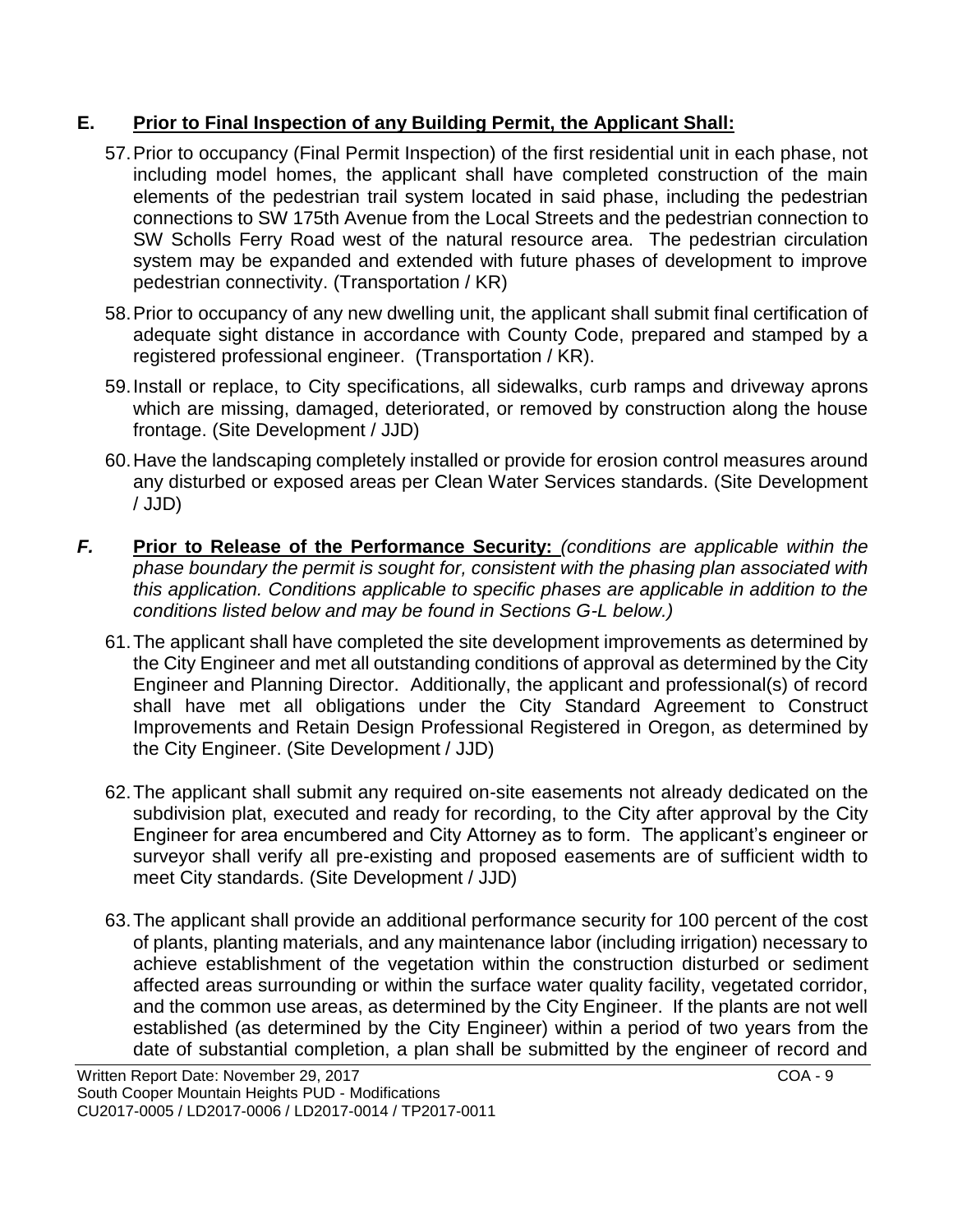landscape architect (or wetland biologist) that documents any needed remediation. The remediation plan shall be completely implemented and deemed satisfactory by the City prior to release of the security. (Site Development / JJD)

- 64.Ensure all landscape areas are served by an underground landscape irrigation system. For approved xeriscape (drought-tolerant) landscape designs and for the installation of native or riparian plantings, underground irrigation is not required provided that temporary above-ground irrigation is provided for the establishment period. (Planning / SF)
- 65.The applicant shall have completed all vegetated corridor mitigation area plantings within the phase area. (Planning/ SLF)
- 66.All pedestrian pathways and trails shall be completed in their entirety within the phase area. (Planning / SLF)
- **G. Phase 1 Specific Conditions of Approval:** *Note: as of September 2017, the Site Development Permits for Phases 1 and 4 have already been issued and are anticipated to be modified pursuant to this approval.*

## **Prior to Site Development Permit Issuance**

- 67.The applicant shall provide a plan showing that Street A will have emergency access onto SW 175<sup>th</sup> Avenue. The access shall have a gate (installed and maintained by the applicant and/or HOA) with a Knox box lock and drivable landscaping or paving materials. (TVF&R / JF)
- 68.The applicant shall provide a revised public utility plan for sanitary sewer that extends the minimum 12-inch diameter sewer guaranteed by the Beaverton School District northward within 175th Avenue to the northernmost point along the South Cooper Mountain Height's development frontage. This is as per the City of Beaverton South Cooper Mountain Sewer Master Plan requirement and is the alternate plan for sanitary sewer described in the application narrative within the conclusion of the September 8, 2015, sanitary sewer phasing memo. (Site Development / JJD)
- 69.The applicant shall provide plans that show right-of-way dedication sufficient to provide a minimum of 51 feet from ROW centerline along the northern portion of the SW 175<sup>th</sup> Avenue frontage and a minimum of 59 feet from centerline along the southern portion of the site's SW 175<sup>th</sup> Ave. frontage. (Transportation /  $KR$ )
- 70.The applicant shall provide plans that show construction of the new east/west collector, (Road 6C) between SW 175th Ave and the eastern property line of Tax Lot 100 along with the corresponding segment of the multi-use pathway between SW 175<sup>th</sup> Ave and the eastern property line of Tax Lot 100. The multi-use pathway shall have a paved width of at least 12 feet and shall be separated by at least a 7.5-foot planter strip (measured from the face of the curb to the front of the sidewalk) wherever practicable. (Transportation / KR)
- 71.The applicant shall provide plans showing construction of a 6-foot sidewalk along the SW 175<sup>th</sup> Avenue frontage, with a buffered bike lane, from SW Scholls Ferry Road to Street A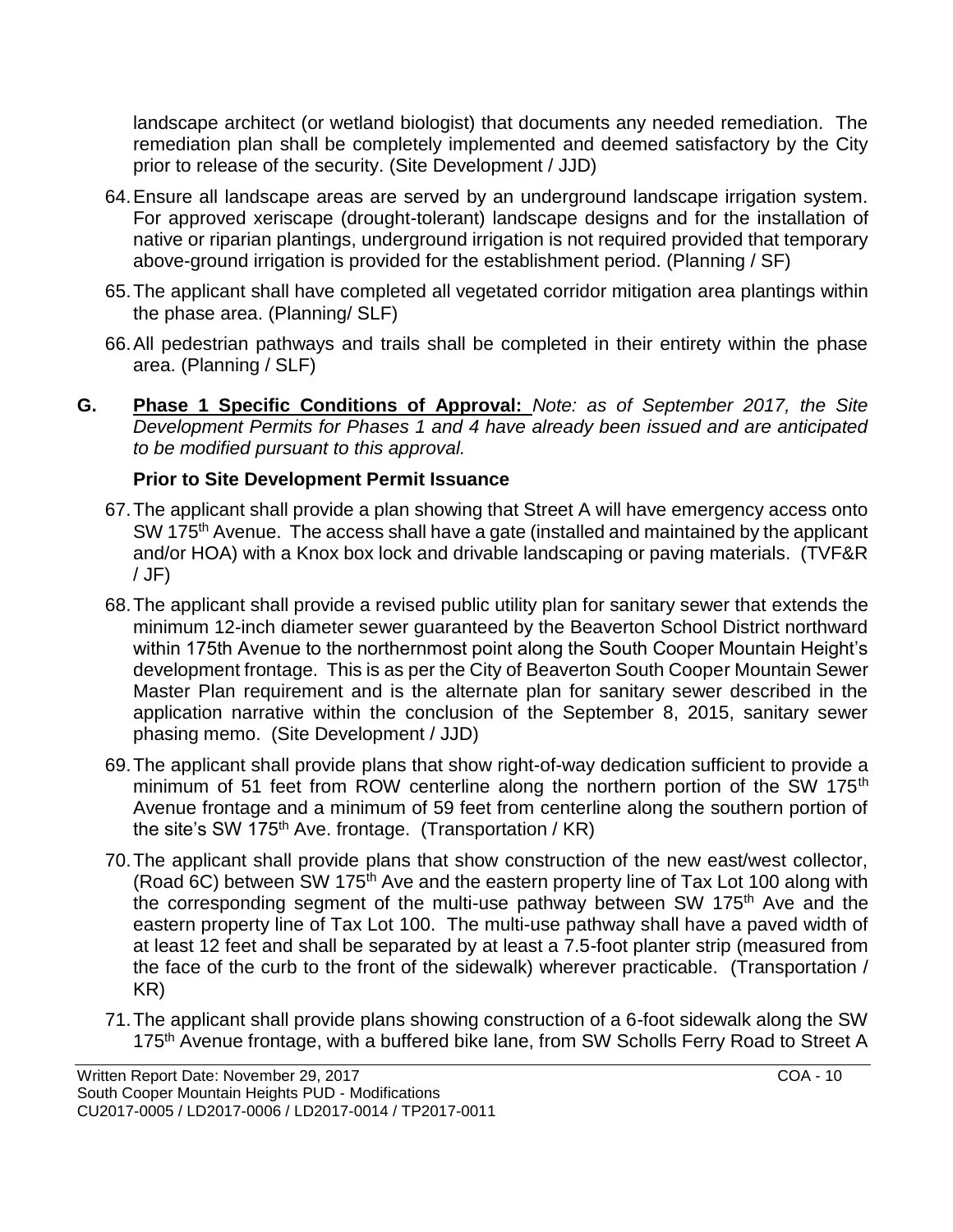in the ultimate location, as shown on the Washington County and City of Beaverton Transportation System Plans, which matches the SW 175<sup>th</sup> Avenue cross-sections shown on the applicant's submitted plans. (Transportation / KR)

- 72.The applicant shall provide plans showing street lighting at the outer edge of the ultimate right-of-way of SW 175<sup>th</sup> Avenue to meet Washington County illumination standards. (Transportation / KR)
- 73.The applicant shall provide plans showing construction of the entirety of Streets A, B, C, and I, and Street 6C (Barrows) from SW 175<sup>th</sup> Avenue through the intersection of Street C.
- 74. The applicant shall provide plans showing construction of the approaches to SW 175<sup>th</sup> Avenue at Road 6C (Barrows), Street F, and the fire access for Street A.
- 75.The applicant shall provide plans showing construction of water, sewer, and storm services to serve each lot.
- 76.The applicant shall provide plans showing water service stubbed to the eastern property line of Tax Lot 100 within the right-of-way for Road 6C to tie into development of Tax Lot 103.
- 77.The applicant shall provide plans showing construction of the sanitary sewer connection to SW Scholls Ferry Road.
- 78.The applicant shall provide plans showing construction of stormwater facilities located within Tracts D and E,
- 79.The applicant shall provide plans showing extension of the purple pipe, non-potable water system through the site, including the construction of the PRV structure adjacent to Road 6C (Barrows).
- 80.The applicant shall provide plans showing pedestrian connections from the terminus of the following streets to SW 175<sup>th</sup> Avenue; A and B.

## **Prior to Final Plat Approval**

- 81.The applicant shall pay a proportional share of the cost to improve the intersection of SW 175<sup>th</sup> Avenue and SW Kemmer Road to Washington County and provide proof of payment to the City of Beaverton. The Phase 1 share is \$9,987(Transportation / KR).
- 82.The applicant shall pay the City's Street Tree Fee of \$20,200 for the street trees within Phase 1. (Transportation / KR)
- 83.The applicant shall demonstrate that the bid to construct the required improvements to SW 175<sup>th</sup> Avenue has been awarded by Washington County for the following improvements to SW 175<sup>th</sup> Avenue: a southbound left-turn lane at the Road 6C intersection with 100 feet of storage, and a southbound left-turn lane at the Street F/high school entrance intersection with 100 feet of storage. Alternatively, the applicant may construct these improvements. (Transportation / KR)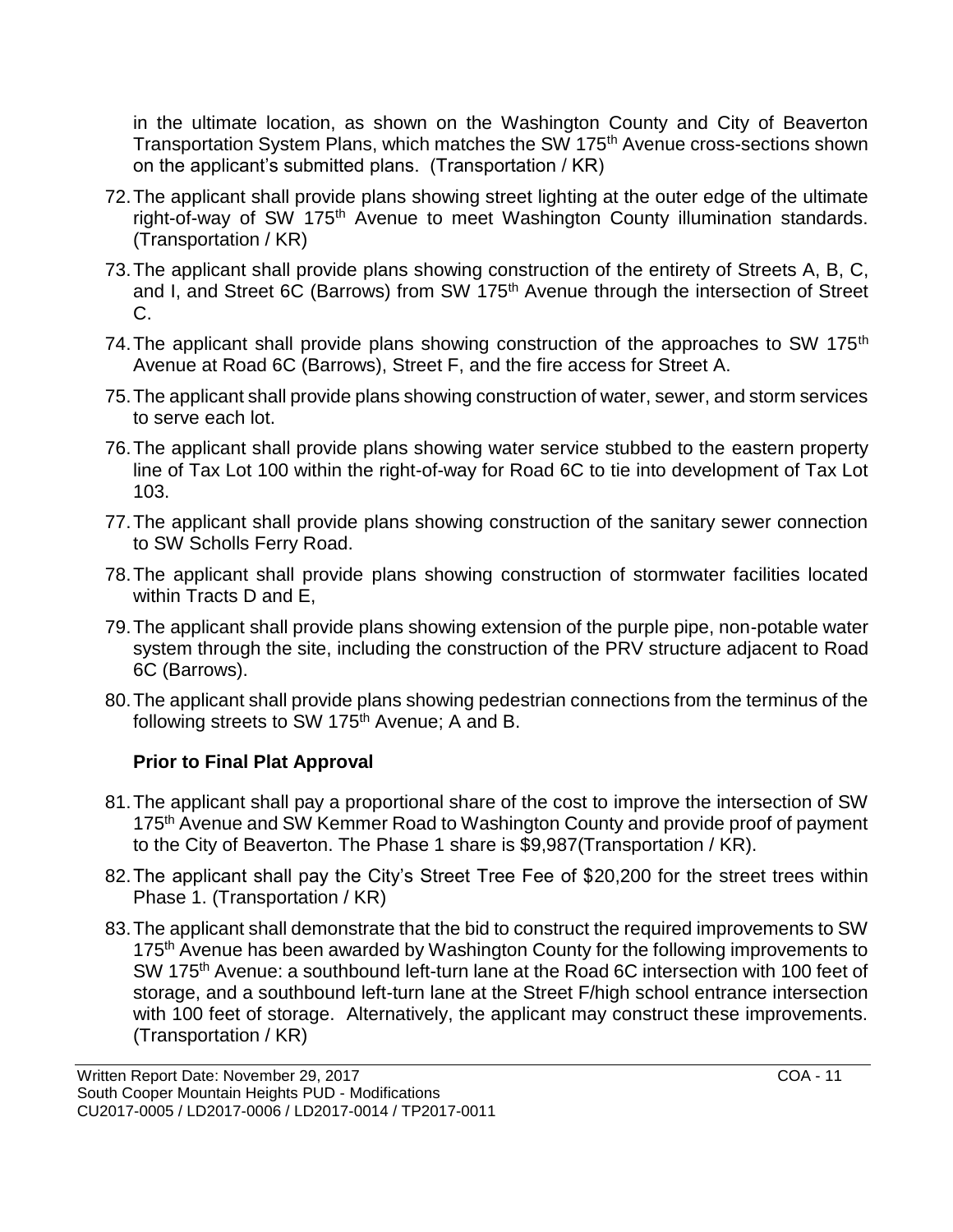- 84.Unless previously completed by Washington County, the applicant shall construct halfstreet improvements to Washington County's A-2 (5-lane) Arterial Street Standards, modified to include Arterial Street planter strip and sidewalk to meet City of Beaverton standards, along the SW 175<sup>th</sup> Avenue frontage of Tax Lots 2S106AB 100 and 200 or all of their successors. If the County has these improvements included in a programmed and funded street improvement program at the time of Final Plat Approval for a subdivision of this property, the enforcement of this Condition of Approval shall be deferred until the completion of the County's street improvement project, provided that the street improvements are expected to be completed within 1 year of the Final Plat Approval. (Transportation / KR)
- 85.The applicant shall coordinate with the Beaverton School District for the design and installation of the traffic signals for the SW 175<sup>th</sup> Avenue / SW Scholls Ferry Road and SW 175<sup>th</sup> Avenue / Street F intersections. (Transportation / KR)
- 86.All streets shall have a minimum of 1 lift of asphalt in place, with the exception of Street A west of the intersection of Street I to allow for future construction of the PRV installment for the high pressure water line.

## **H. Phase 2A Specific Conditions of Approval:**

## **Prior to Site Development Permit Issuance**

- 87.The applicant shall submit plans that show a pedestrian crossing at the southern terminus of the north-south pedestrian walkway with a Rectangular Rapid Flashing Beacon. (Transportation / KR)
- 88.The applicant shall submit plans that include a barricade and future street extension sign for the northwestern terminus of Street O which comply with all of the standards in the Engineering Design Manual. (Transportation / KR)
- 89.The applicant shall submit plans that show construction of the north-south community trail connection from Road 6C (east/west collector) to the northern property line of Tax Lot 103 and the pedestrian staircase from Road 6C to the northern edge of Phase 2A between lots 195 and 196. (Transportation / KR)
- 90.The applicant shall submit plans showing construction of the new east/west collector road, (Road 6C) between the intersection of Street F and Loon Drive, including the intersection of Road 6C with Loon Drive along with the corresponding segment of the 12-foot multi-use pathway. The pathway shall have a paved width of at least 12 feet and shall be separated by at least a 7.5-foot planter strip (measured from the face of the curb to the front of the sidewalk) wherever practicable. The intersection of Loon Drive and Road 6C shall have a marked crosswalk with Rectangular Rapid Flashing Beacons (Transportation / KR)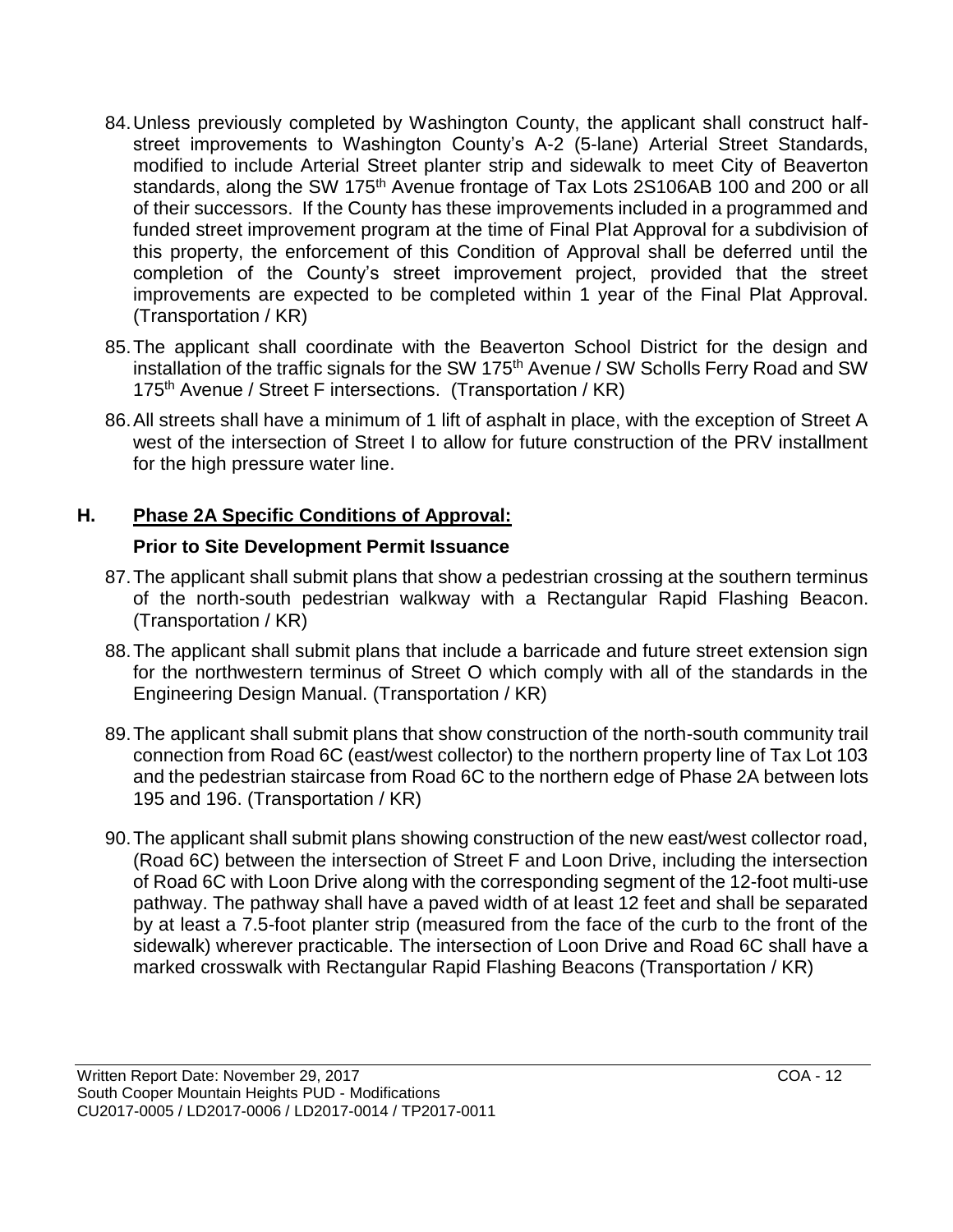- 91.The applicant shall provide plans showing construction of the entirety of Streets O, P, Q, F, Street 6C (Barrows) from Loon Drive through the intersection of Street F, including the eastern and western drainage crossings, and Street T from O Street to the edge of Lots 190 and 191.
- 92. The Street F approach to SW 175<sup>th</sup> shall be constructed.
- 93.The applicant shall provide plans showing construction of water, sewer, and storm services to serve each lot.
- 94.The applicant shall provide plans showing water service stubbed to the western property line of Tax Lot 100 within the right-of-way for Road 6C and Street F.
- 95.The applicant shall provide plans showing construction of the sanitary sewer connection to SW Scholls Ferry Road through Phase 3.
- 96.The applicant shall provide plans showing construction of stormwater facilities located within Tracts K and T, including any needed stormwater lines to these tracts to serve the proposed phase.

## **Prior to Final Plat Approval**

- 97. The applicant shall construct a southbound left-turn lane on SW 175<sup>th</sup> Avenue at the Street F/high school entrance intersection with 100 feet of storage. (Transportation / KR)
- 98. The applicant shall have installed the barricade and future street extension sign for the northwestern terminus of Street O which comply with all of the standards in the Engineering Design Manual. (Transportation / KR)
- 99. The applicant shall pay a proportional share of the cost to improve the intersection of SW 175<sup>th</sup> Avenue and SW Kemmer Road to Washington County and provide proof of payment to the City of Beaverton. The Phase 2A share is \$26,017 (Transportation / KR).
- 100. The applicant shall pay the City's Street Tree Fee of \$57,800 for the street trees within Phase 2A. (Transportation / KR)
- 101. Unless previously completed by Washington County, the applicant shall construct halfstreet improvements to Washington County's A-2 (5-lane) Arterial Street Standards, modified to include Arterial Street planter strip and sidewalk to meet City of Beaverton standards, along the SW 175<sup>th</sup> Avenue frontage of Tax Lots 2S106AB 100 and 200 or all of their successors. If the County has these improvements included in a programmed and funded street improvement program at the time of Final Plat Approval for a subdivision of this property, the enforcement of this Condition of Approval shall be deferred until the completion of the County's street improvement project, provided that the street improvements are expected to be completed within 1 year of the Final Plat Approval. (Transportation / KR)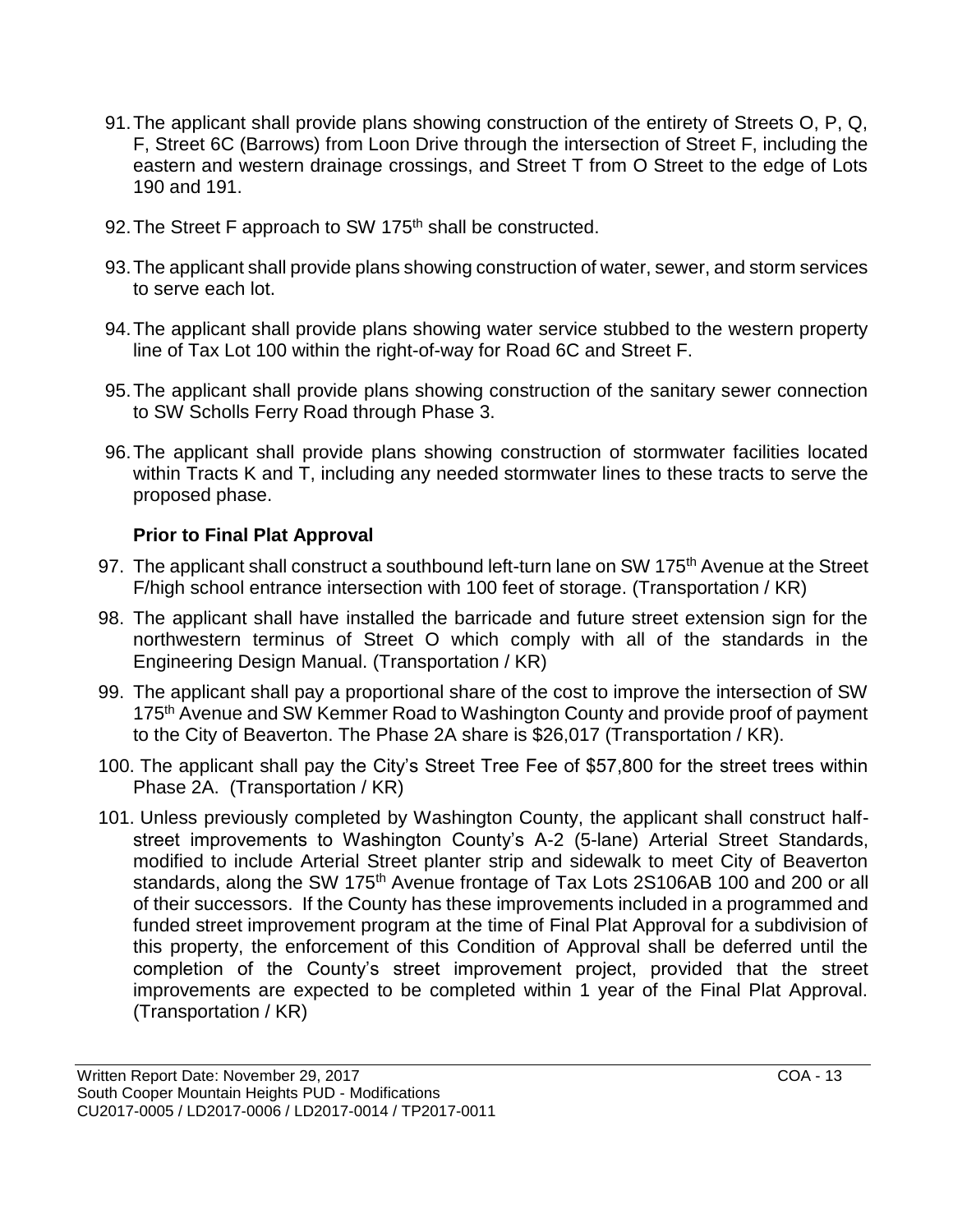102. The applicant shall coordinate with the Beaverton School District for the design and installation of the traffic signals for the SW 175<sup>th</sup> Avenue / SW Scholls Ferry Road and SW 175<sup>th</sup> Avenue / Street F intersections. (Transportation / KR)

### **I. Phase 2B Specific Conditions of Approval:**

#### **Prior to Site Development Permit Issuance**

- 103. The applicant shall submit plans that show a pedestrian crossing at the southern terminus of the north-south pedestrian walkway with a Rectangular Rapid Flashing Beacon. (Transportation / KR)
- 104. The applicant shall submit plans that show construction of the pedestrian staircase within the phase 2B boundary. (Transportation / KR)
- 105. The applicant shall submit plans showing construction of the new east/west collector road, (Road 6C) between the intersection of Street F and Loon Drive, including the intersection of Road 6C with Loon Drive along with the corresponding segment of the 12-foot multi-use pathway. The pathway shall have a paved width of at least 12 feet and shall be separated by at least a 7.5-foot planter strip (measured from the face of the curb to the front of the sidewalk) wherever practicable. The intersection of Loon Drive and Road 6C shall have a marked crosswalk with Rectangular Rapid Flashing Beacons (Transportation / KR)
- 106. The Street F approach to SW 175<sup>th</sup> Avenue shall be constructed.
- 107. The applicant shall provide plans showing construction of water, sewer, and storm services to serve each lot.
- 108. The applicant shall provide plans showing water service stubbed to the western property line of Tax Lot 100 within the right-of-way for Road 6C and Street F.
- 109. The applicant shall provide plans showing construction of the sanitary sewer connection to SW Scholls Ferry Road through Phase 3.
- 110. The applicant shall provide plans showing construction of the entirety of Streets N, M, F, Street 6C (Barrows) from Loon Drive through the intersection of Street F, including the eastern and western drainage crossings, and Street T the southern edge of Lots 225 and 226 to the northern property line of Tax Lot 103.
- 111. The applicant shall provide plans showing construction of stormwater facilities located within Tracts K and T, including any needed stormwater lines to these tracts to serve the proposed phase.
- 112. The applicant shall submit plans showing the construction of the high pressure water line from the water service stub on the Prentice property to 175th Avenue, including the Pressure Reducing Valve (PRV) installation, as approved by the City Engineer.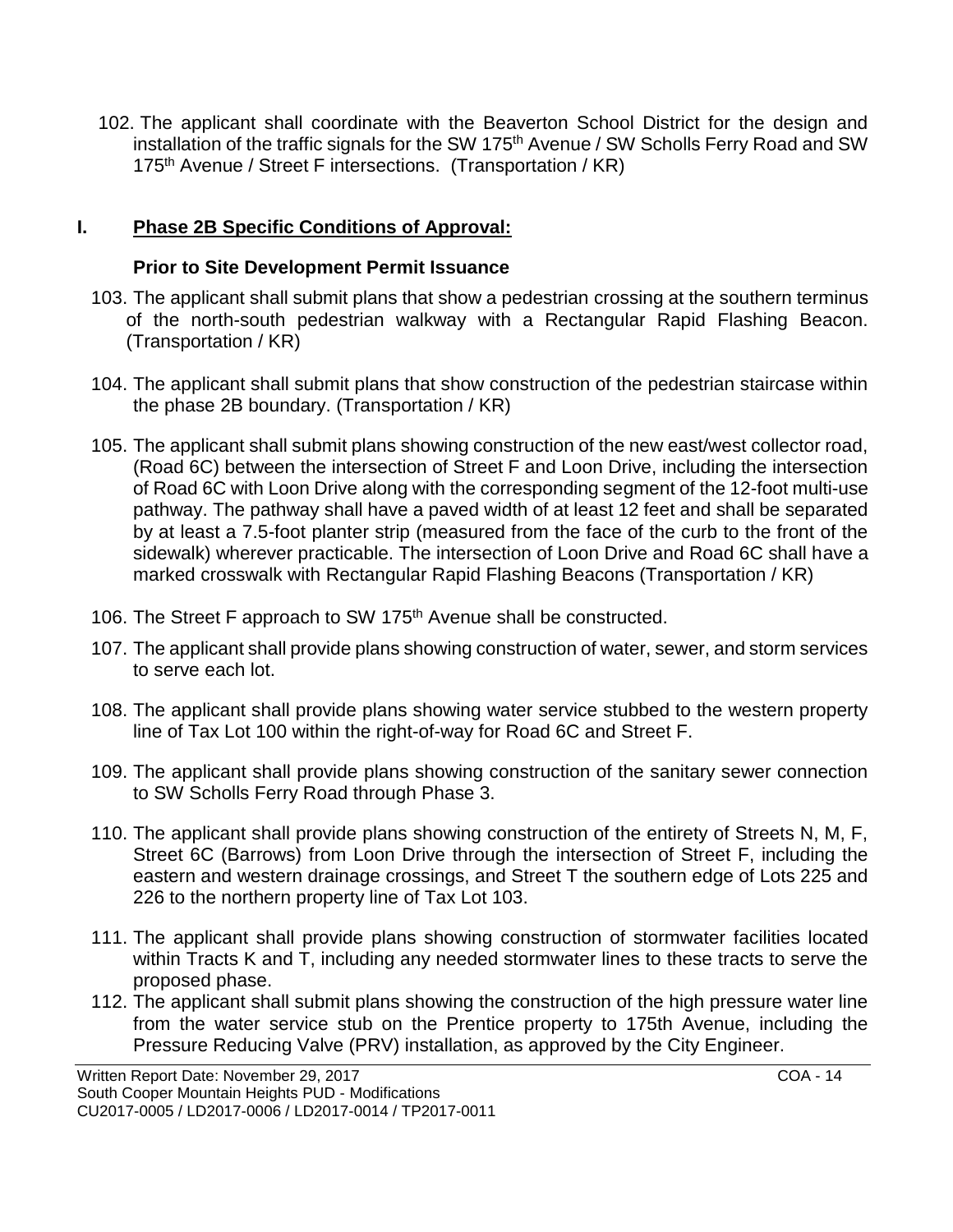### **Prior to Final Plat Approval**

- 113. The applicant shall construct a southbound left-turn lane on SW 175<sup>th</sup> Avenue at the Street F/high school entrance intersection with 100 feet of storage. (Transportation / KR)
- 114. The applicant shall pay a proportional share of the cost to improve the intersection of SW 175<sup>th</sup> Avenue and SW Kemmer Road to Washington County and provide proof of payment to the City of Beaverton. The Phase 2B share is \$23,632 (Transportation / KR).
- 115. The applicant shall pay the City's Street Tree Fee of \$36,200 for the street trees within Phase 2B. (Transportation / KR)
- 116. Unless previously completed by Washington County, the applicant shall construct halfstreet improvements to Washington County's A-2 (5-lane) Arterial Street Standards, modified to include Arterial Street planter strip and sidewalk to meet City of Beaverton standards, along the SW 175<sup>th</sup> Avenue frontage of Tax lot 2S106AB 100 and 200 or all of its successors If the County has these improvements included in a programmed and funded street improvement program at the time of Final Plat Approval for a subdivision of this property, the enforcement of this Condition of Approval shall be deferred until the completion of the County's street improvement project, provided that the street improvements are expected to be completed within 1 year of the Final Plat Approval. (Transportation / KR)
- 117. The applicant shall coordinate with the Beaverton School District for the design and installation of the traffic signals for the SW 175<sup>th</sup> Avenue / SW Scholls Ferry Road and SW 175<sup>th</sup> Avenue / Street F intersections. (Transportation / KR)

# **Prior to Building Permit Issuance**

118. Due to having only a single fire department access, the applicant shall be required to provide/install fire sprinklers, complying with NFPA 13D, on lots 207-225 and lots 247-280. Unless otherwise approved by TVF&R. The fire sprinklers shall be shown on the approved building plans for each lot. (TVF&R & Planning)

# **J. Phase 3 Specific Conditions of Approval:**

# **Prior to Site Development Permit Issuance**

- 119. The applicant shall submit plans that show a pedestrian crossing at the southern terminus of the north-south pedestrian walkway with a Rectangular Rapid Flashing Beacon. (Transportation / KR)
- 120. The applicant shall submit plans that show construction of the north-south community trail connection from Churchill Forest to Road 6C, through Tract V. (Transportation / KR)
- 121. The applicant shall submit plans showing construction of the new east/west collector road, (Road 6C) between the western terminus of the intersection with Street O and Loon Drive, including the intersection of Road 6C with Loon Drive along with the corresponding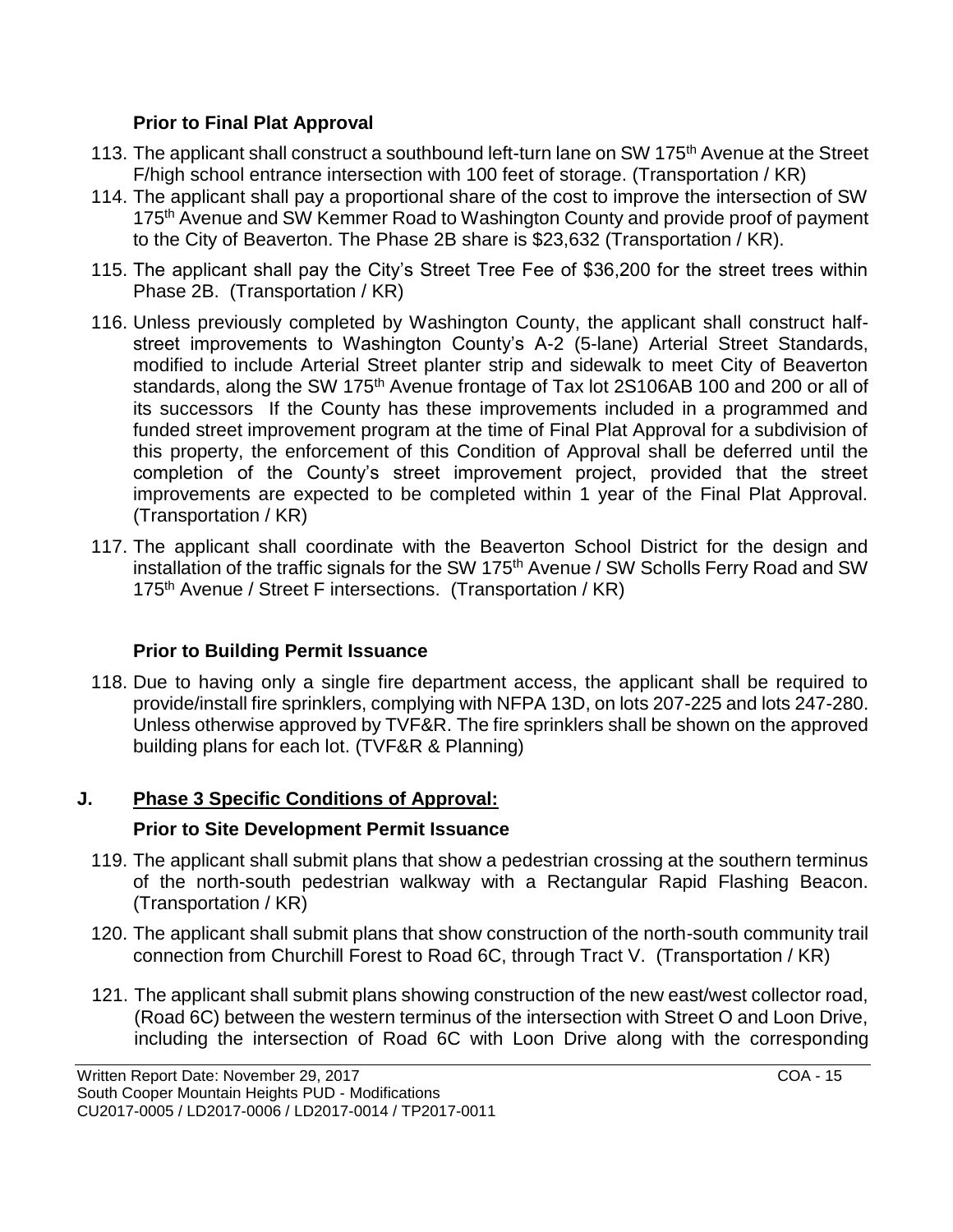segment of the 12-foot multi-use pathway. The pathway shall have a paved width of at least 12 feet and shall be separated by at least a 7.5-foot planter strip (measured from the face of the curb to the front of the sidewalk) wherever practicable. The intersection of Loon Drive and Road 6C shall have a marked crosswalk with Rectangular Rapid Flashing Beacons (Transportation / KR)

- 122. The applicant shall provide plans showing construction of water, sewer, and storm services to serve each lot.
- 123. The applicant shall provide plans showing construction of the sanitary sewer connection to SW Scholls Ferry Road.
- 124. The applicant shall provide plans showing construction of the entirety of Streets R (Oystercatcher), S (Moorhen), U, Street O from 6C to SW Bittern Terrace, Street 6C (Barrows) from Loon Drive through the intersection of Street O, including the eastern drainage crossing.
- 125. Provide plans showing construction of a temporary construction access through Tract V to avoid construction traffic through the Churchill Forest Development. (Transportation / JK)
- 126. The applicant shall provide plans showing construction of stormwater facilities located within T, including any needed stormwater lines to these tracts to serve the proposed phase.

#### **Prior to Final Plat Approval**

- 128. The applicant shall pay a proportional share of the cost to improve the intersection of SW 175<sup>th</sup> Avenue and SW Kemmer Road to Washington County and provide proof of payment to the City of Beaverton. The Phase 3 share is \$9,973. (Transportation / KR).
- 129. The applicant shall pay the City's Street Tree Fee of \$22,800 for the street trees within Phase 4. (Transportation / KR)
- **K. Phase 4 Specific Conditions of Approval:** *Note: as of September 2017, the Site Development Permits for Phases 1 and 4 have already been issued and are anticipated to be modified pursuant to this approval.*

#### **Prior to Site Development Permit Issuance**

- 130. The applicant shall submit plans that show construction of a southbound left-turn lane on SW 175<sup>th</sup> Avenue at the Street F/high school entrance intersection with 100 feet of storage. (Transportation / KR)
- 131. The applicant shall submit plans that show construction of the north-south community trail connection from the southern phase 4 boundary along Tract AA to Street H. (Transportation / KR)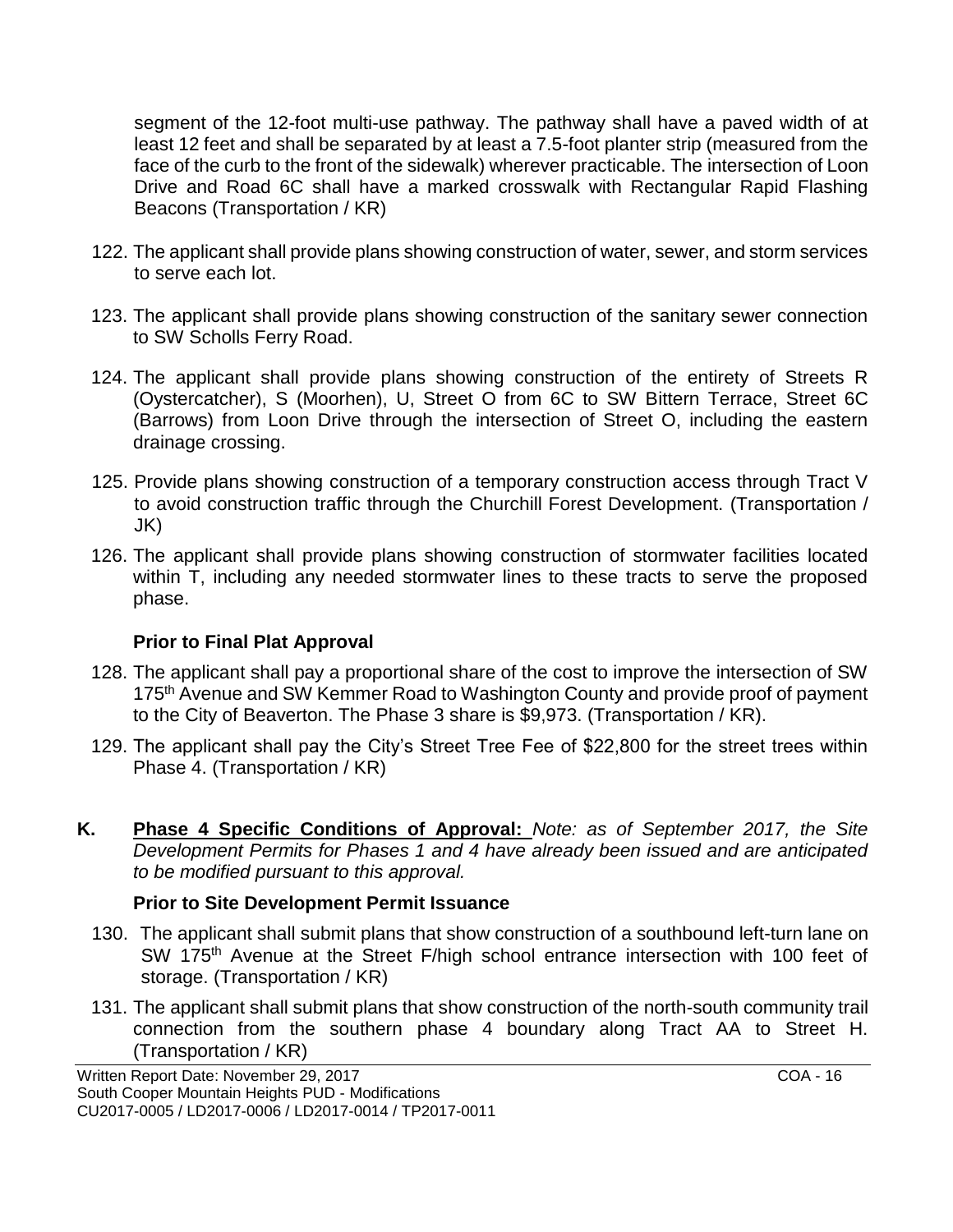- 132. The applicant shall provide plans showing construction of the entirety of Streets K, H, L, G and F, and D, E, V, J, and Street 6C (Barrows) from SW 175<sup>th</sup> Avenue to the eastern property line of Tax Lot 100, including the drainage crossing.
- 133. The applicant shall provide plans showing pedestrian connections from the terminus of the following streets to SW 175<sup>th</sup> Avenue; E and V.
- 134. The applicant shall provide plans showing construction of the sanitary sewer connection to SW Scholls Ferry Road through phase 5.
- 135. The applicant shall provide plans showing construction of stormwater facilities located within Tracts D, E, I, L, and AA, including any needed stormwater lines to these tracts to serve the proposed phase.
- 136. The applicant shall provide plans showing construction of water, sewer, and storm services to serve each lot.

#### **Prior to Final Plat Approval**

- 137. The applicant shall pay a proportional share of the cost to improve the intersection of SW 175<sup>th</sup> Avenue and SW Kemmer Road to Washington County and provide proof of payment to the City of Beaverton. The Phase 4 share is \$48,118. (Transportation / KR)
- 138. The applicant shall pay the City's Street Tree Fee of \$43,000 for the street trees within Phase 4. (Transportation / KR)
- 139. The applicant shall coordinate with the Beaverton School District for the design and installation of the traffic signals for the SW 175<sup>th</sup> Avenue / SW Scholls Ferry Road and SW 175<sup>th</sup> Avenue / Street F intersections. (Transportation / KR)
- 140. Unless previously completed by Washington County, the applicant shall construct halfstreet improvements to Washington County's A-2 (5-lane) Arterial Street Standards, modified to include Arterial Street planter strip and sidewalk to meet City of Beaverton standards, along the SW 175<sup>th</sup> Avenue frontage of Taxlot 2S106AB 100 and 200 or all of their successors. If the County has these improvements included in a programmed and funded street improvement program at the time of Final Plat Approval for a subdivision of this property, the enforcement of this Condition of Approval shall be deferred until the completion of the County's street improvement project, provided that the street improvements are expected to be completed within 1 year of the Final Plat Approval. (Transportation / KR)

#### **Prior to Occupancy Permit Issuance**

141. Required street trees shall be planted or a fee-in-lieu shall be paid. The fee-in-lieu is calculated based on the current street tree fee at 1 tree per 30 lineal feet of sidewalk within the phase area. (Planning SLF)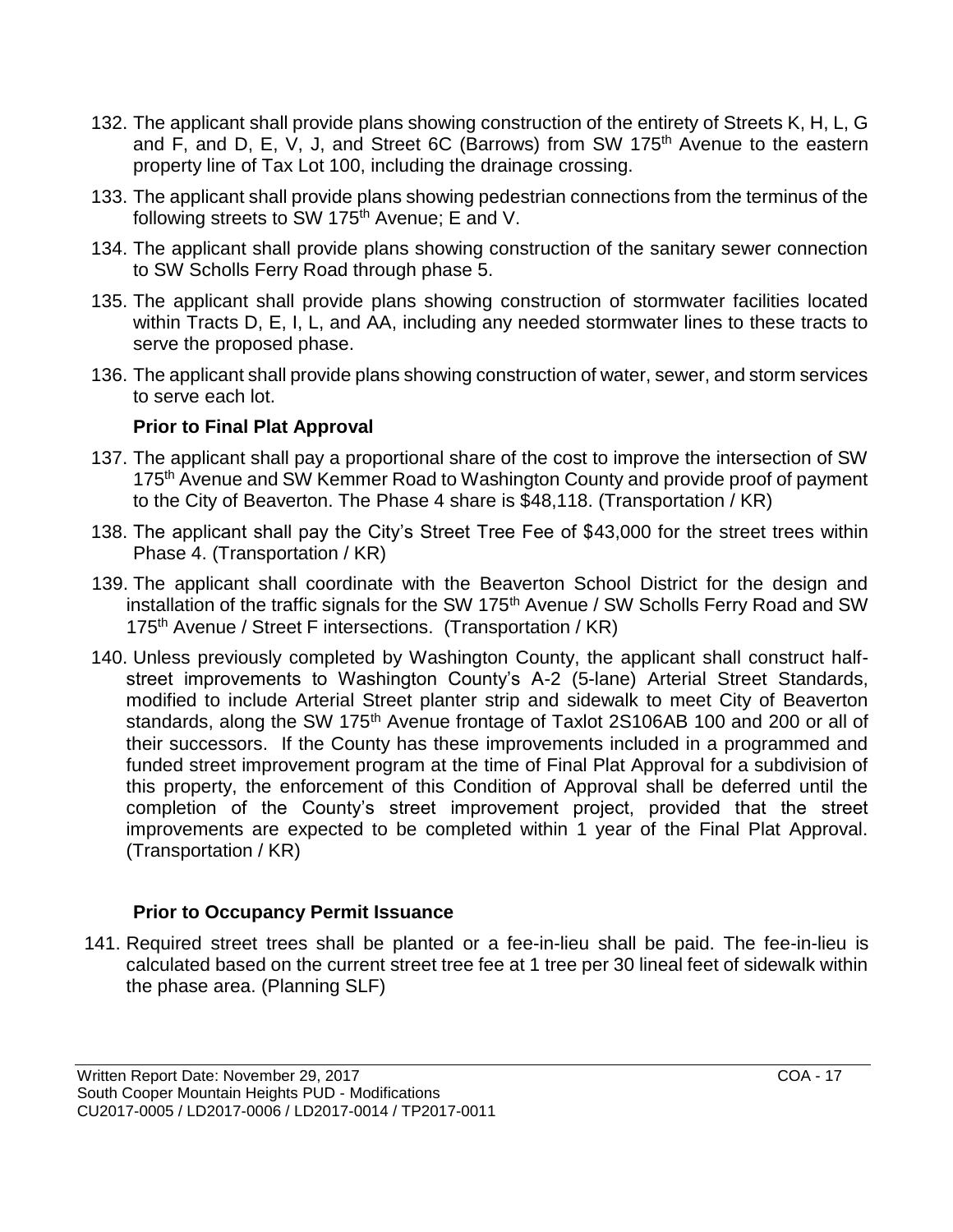# **L. Phase 5 Specific Conditions of Approval:**

### **Prior to Site Development Permit Issuance**

- 142. The applicant shall provide plans showing construction of stormwater facilities located within Phase 5, including any needed stormwater lines to these tracts to serve the proposed phase.
- 143. The applicant shall submit plans that show construction of the north-south community trail connection from Scholls Ferry Road to Tract AA. (Transportation / KR)
- 144. The applicant shall provide plans showing construction of the entirety of Streets K and F.
- 145. The applicant shall provide plans showing construction of the sanitary sewer connection to SW Scholls Ferry Road.
- 146. The applicant shall provide plans that show right-of-way dedication sufficient to provide a minimum of 51 feet from ROW centerline along the northern portion of the SW 175<sup>th</sup> Avenue frontage and a minimum of 59 feet from centerline along the southern portion of the site's SW 175<sup>th</sup> Ave. frontage. (Transportation / KR)
- 147. The applicant shall provide a plan showing a minimum of 1.4 acres of active open space to serve the development. Excess active open space from prior phases (Phases 1-4) may be counted toward the requirement if construction is complete prior to any occupancy permit for the multi-family phase. (Planning Division / SLF)

# **Prior to Building Permit Issuance**

- 148. The applicant shall pay a proportional share of the cost to improve the intersection of SW 175<sup>th</sup> Avenue and SW Kemmer Road to Washington County and provide proof of payment to the City of Beaverton. The Phase 5 share is \$99,081. This fee may be allocated among the individual buildings, as long as the total collected matches the amount allocated to the phase. (Transportation / KR).
- 149. Unless previously completed by Washington County, the applicant shall construct halfstreet improvements to Washington County's A-2 (5-lane) Arterial Street Standards, modified to include Arterial Street planter strip and sidewalk to meet City of Beaverton standards, along the SW 175<sup>th</sup> Avenue frontage of Tax Lots 2S106AB 100 and 200 or all of their successors. If the County has these improvements included in a programmed and funded street improvement program at the time of Building Permit issuance, the enforcement of this Condition of Approval shall be deferred until the completion of the County's street improvement project, provided that the street improvements are expected to be completed within 1 year of the Building Permit issuance. (Transportation / KR)
- 150. The applicant shall coordinate with the Beaverton School District for the design and installation of the traffic signals for the SW 175<sup>th</sup> Avenue / SW Scholls Ferry Road and SW 175<sup>th</sup> Avenue / Street F intersections. (Transportation / KR)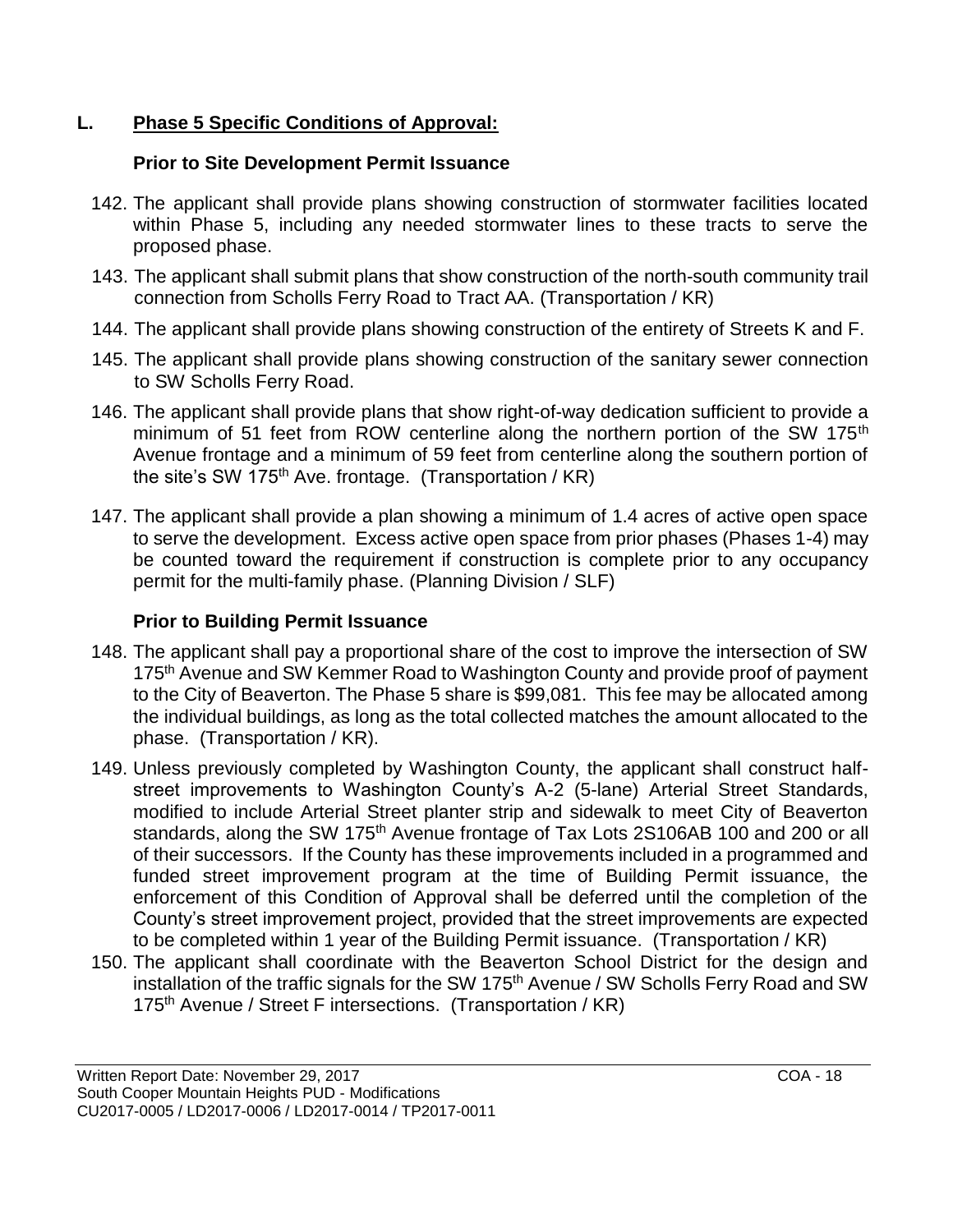### **Prior to Final Occupancy**

- 151. The applicant shall construct all trails, pedestrian walkways, and sidewalks, as approved. (Transportation / KR)
- 152. Required street trees shall be planted or a fee-in-lieu shall be paid. The fee-in-lieu is calculated based on the current street tree fee at 1 tree per 30 lineal feet of sidewalk within the phase area. (Planning SLF)

**Conditions of Approval related to Final Plat, first partition of Tax Lot 2S10600200 separating said portion of the subject tax lot from the City of Tigard, as approved under City project file LD2016-0016, and recorded September 1, 2016, as Partition Plat No. 2016-038, Document No. 2016070676 with Washington County.**

- 153. The applicant shall have dedicated sufficient right-of-way along SW 175th Avenue to provide 51 feet from centerline (59 feet where additional turn lane required for the SW Scholls Ferry Rd. intersection), to meet the Washington County roadway design standards (Exhibit "A" to Washington County Ordinance No. 738). (Transportation / KR)
- 154. The applicant shall dedicate 7 feet of right-of-way along the SW Scholls Ferry Rd. frontage in order to meet the City's Planter Strip standard for an Arterial Street. (Transportation / KR)

# **Prior to Final Partition – for Tax Lot 200 inclusive of Tigard parcels**

- 155. The applicant shall record with Washington County a Final Land Division application for a partition, consistent with the City of Tigard and City of Beaverton IGA (Agenda Bill No. 15180). The primary purpose of this partition is to separate the portion of Tax Lot 2S10600200 which is within the City of Tigard from the portion within the City of Beaverton which is subject to this PUD approval. Please note that approval of a preliminary partition application is required prior to submittal of a Final Land Division application. (Planning / SLF)
- 156. The applicant shall record a motor vehicle access restriction along the site's frontage of SW Scholls Ferry Rd. and SW 175<sup>th</sup> Avenue, with the exception of the public street connections (Road 6C and Street F) approved to SW 175<sup>th</sup> Avenue. (Transportation / KR)
- 157. The applicant shall dedicate additional right-of-way to provide adequate corner radius at all intersections with County-maintained roads and adequate right-of-way for all signalized intersections. (Transportation / KR)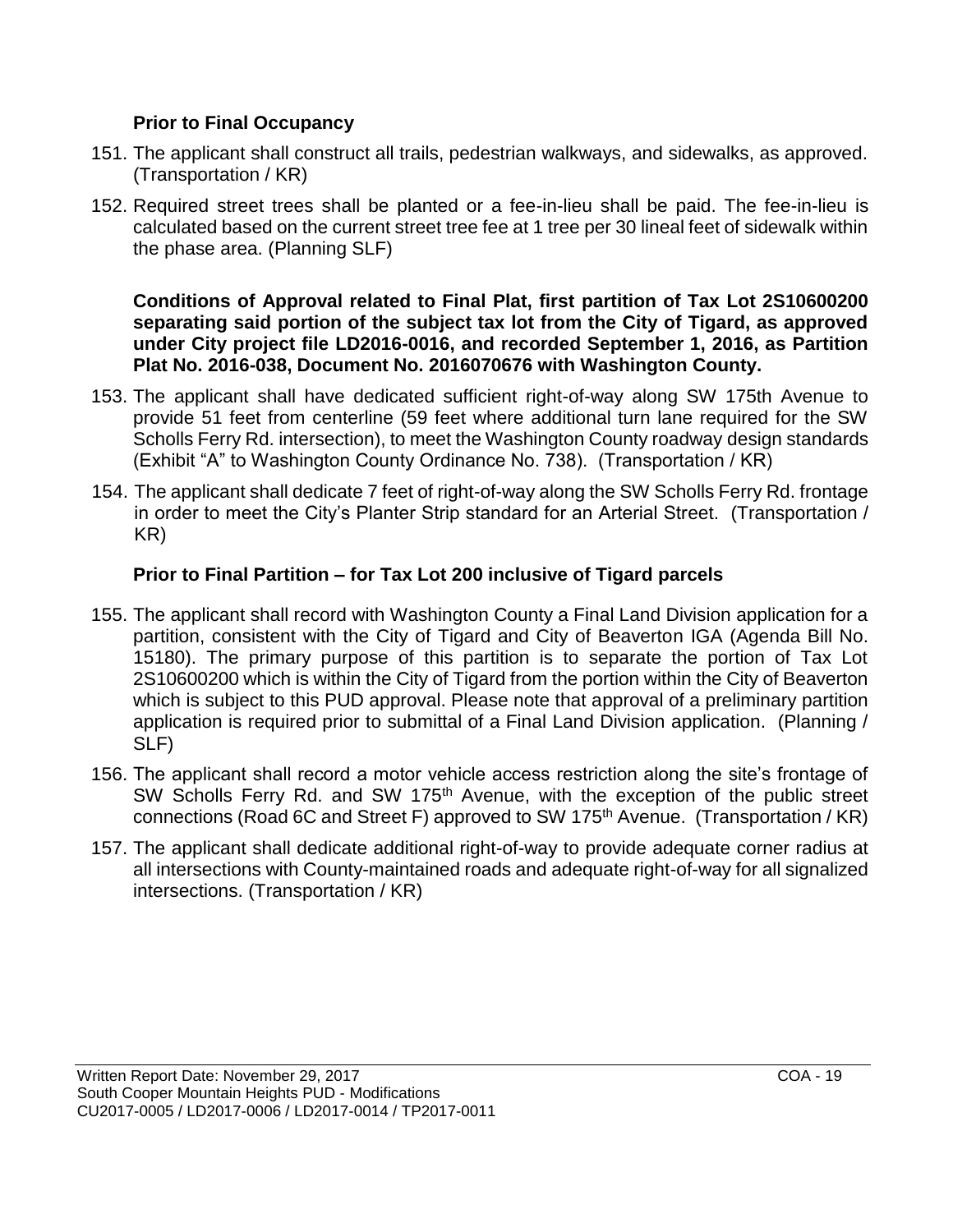# **LD2017-0014 (3-Lot Partition of Dyches Family, LLC)**

### **Prior to the Final Plat Approval for the partition of Tax Lot, 2S1060000103 the following shall occur**:

- 158. Provision of blanket access and utility easements across the proposed Collector (6C) rightof-way (ROW). (Planning Division)
- 159. Dedication of right-of-way along all Arterial Streets to ultimate configuration, as approved. (Planning Division)
- 160. Dedication of additional ROW at Arterial intersections as needed for installation of signal equipment in its ultimate location. (Planning Division)
- 161. The applicant shall have completed one of the following two options:
	- a. First, dedicate a permanent easement to the city for a public water line that extends from the planned water line connection at the Prentice property (tax lot 1S131DD01500) west to SW 175th Avenue. The easement shall be 20 feet wide and located generally along the northern boundary of Dyches property (tax lot 2S10600000103) and West Hills property (tax lot 2S106AB00100) or their successors, consistent with the South Cooper Mountain Water System Concept Plan dated 9/11/2017. Second, grant to the City an assignable 10-foot-wide temporary construction easement, to run adjacent to the south of the dedicated water line easement. Third, grant to the City either an assignable 10-foot wide temporary access easement on Tax Lot 100, east of the creek, from the constructed Road 6C to the northern most property line of Tax Lot 100, or an assignable 10-foot wide temporary access easement to run adjacent to the south of the dedicated water line easement to SW Oystercatcher via Street T to Street O and south across Road 6C. The temporary easements required by this paragraph shall terminate 12 months from the start of construction or at the completion of construction, whichever is sooner. The applicant shall also provide to the city a waiver of remonstrance to the formation of a local improvement district to provide water service to the properties in the South Cooper Mountain Community Plan Area: or
	- b. Enter into an agreement with the City and additional parties designated by the City that requires the applicant to obtain for the City the easements that are required by paragraph a, above, and to construct the planned waterline connection from the Prentice property (tax lot 1S131DD01500) west to 175<sup>th</sup> Avenue. The agreement shall assign responsibility for easement acquisition and water line construction, state required deadlines, allocate responsibility for costs, and specify remedies for failure to perform.